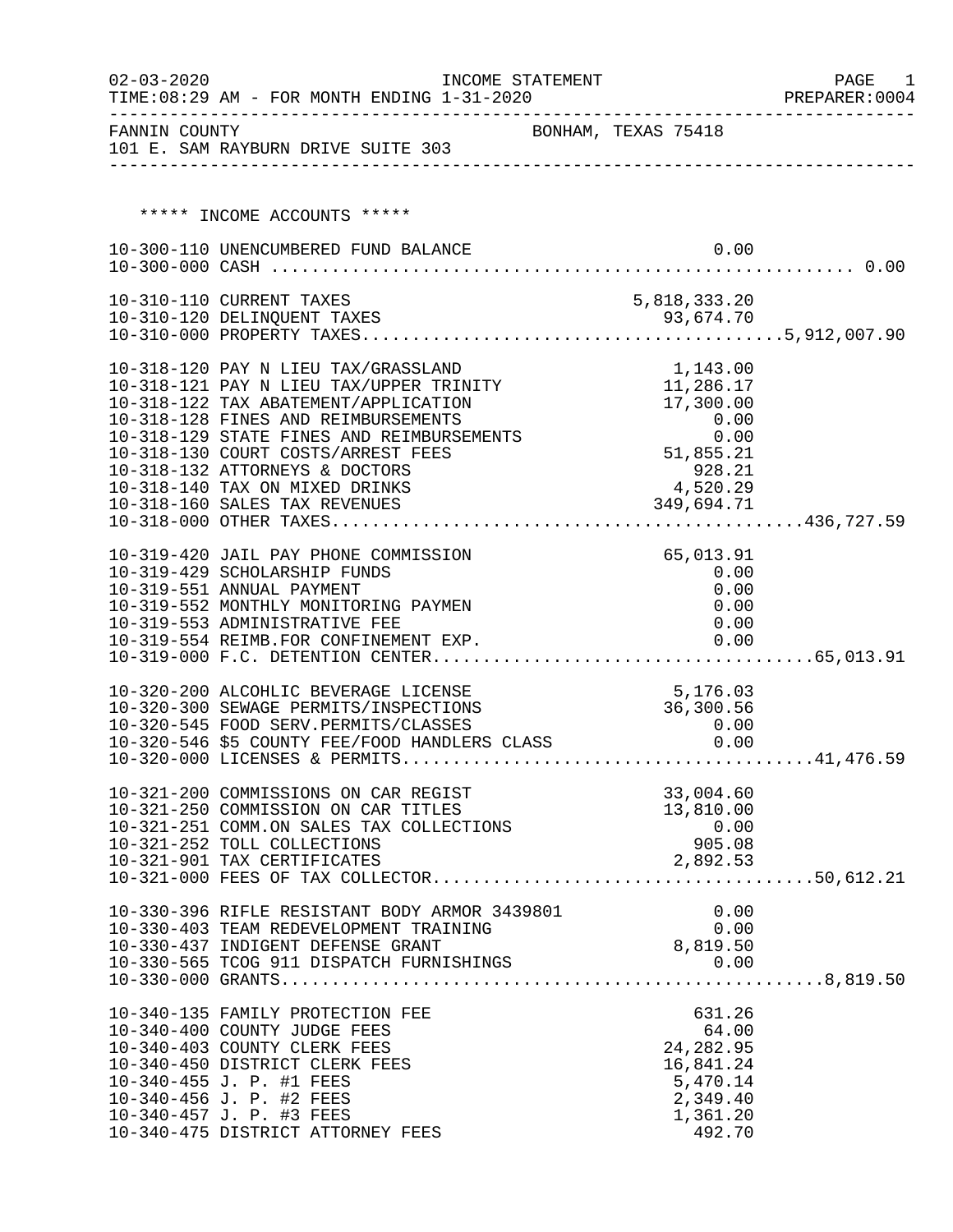| $02 - 03 - 2020$<br>INCOME STATEMENT<br>TIME: 08:29 AM - FOR MONTH ENDING 1-31-2020                                                                                                                                                                                                                                                                                                                                                                                                                                                                                                                                                                                                                                                                                                                                                                                                                                                                                                                |                                                                                                                                                                                                                                             | PAGE<br>- 2<br>PREPARER: 0004 |
|----------------------------------------------------------------------------------------------------------------------------------------------------------------------------------------------------------------------------------------------------------------------------------------------------------------------------------------------------------------------------------------------------------------------------------------------------------------------------------------------------------------------------------------------------------------------------------------------------------------------------------------------------------------------------------------------------------------------------------------------------------------------------------------------------------------------------------------------------------------------------------------------------------------------------------------------------------------------------------------------------|---------------------------------------------------------------------------------------------------------------------------------------------------------------------------------------------------------------------------------------------|-------------------------------|
| FANNIN COUNTY<br>BONHAM, TEXAS 75418<br>101 E. SAM RAYBURN DRIVE SUITE 303                                                                                                                                                                                                                                                                                                                                                                                                                                                                                                                                                                                                                                                                                                                                                                                                                                                                                                                         |                                                                                                                                                                                                                                             |                               |
| 10-340-480 BOND APPLICATION FEE<br>10-340-484 ELECTION REIMBURSEMENTS<br>10-340-551 CONSTABLE PCT. 1 FEES<br>10-340-552 CONSTABLE PCT. 2 FEES<br>10-340-553 CONSTABLE PCT. 3 FEES<br>10-340-560 SHERIFF FEES<br>10-340-573 BOND SUPERVISION FEES<br>10-340-600 D.C.6TH COURT OF APPEALS FEE<br>10-340-601 C.C.6TH COURT OF APPEALS FEE<br>10-340-652 SUBDIVISION FEES<br>10-340-653 ZONING APPLICATION FEES<br>10-340-654 FLOOD PLAIN FEES<br>10-340-655 BUILDING PERMITS                                                                                                                                                                                                                                                                                                                                                                                                                                                                                                                          | 0.00<br>$274.42$<br>2,650.00<br>1,430.00<br>1,430.00<br>630.00<br>18,177.72<br>$18, 17, 72$<br>$27, 669.12$<br>$417.81$<br>$90.00$<br>$1, 841.89$<br>$0.00$<br>$150.00$<br>150.00                                                           |                               |
| 10-350-455 J. P. #1 FINES<br>10-350-456 J. P. #2 FINES                                                                                                                                                                                                                                                                                                                                                                                                                                                                                                                                                                                                                                                                                                                                                                                                                                                                                                                                             | 608.56<br>336.00                                                                                                                                                                                                                            |                               |
|                                                                                                                                                                                                                                                                                                                                                                                                                                                                                                                                                                                                                                                                                                                                                                                                                                                                                                                                                                                                    |                                                                                                                                                                                                                                             |                               |
|                                                                                                                                                                                                                                                                                                                                                                                                                                                                                                                                                                                                                                                                                                                                                                                                                                                                                                                                                                                                    |                                                                                                                                                                                                                                             |                               |
| 10-364-162 SALE OF ASSETS LAND/BUILDING<br>10-364-163 SALE OF EQUIPMENT 20,605.79<br>10-364-000 SALE OF ASSETS LAND/BUILDING20,605.79                                                                                                                                                                                                                                                                                                                                                                                                                                                                                                                                                                                                                                                                                                                                                                                                                                                              | 0.00                                                                                                                                                                                                                                        |                               |
| 10-370-100 KFYN-RADIO TOWER RENT<br>10-370-112 TOBACCO SETTLEMENT<br>10-370-115 RENT- VERIZON TOWER<br>10-370-120 CONTRIBUTION IHC TRUST<br>10-370-125 IHC STATE REIMBURSEMENT<br>10-370-130 REFUNDS & MISCELLANEOUS<br>10-370-131 AUTOMOBILE INSURANCE LOSS PAYMENTS<br>10-370-132 PROPERTY INSURANCE LOSS PAYMENTS<br>10-370-135 HEALTH INS. SURPLUS DISTRIBUTION<br>10-370-139 STATE JUROR REIMB.FEE<br>10-370-143 D.A.SALARY REIMB.<br>10-370-144 CO. JUDGE COURT FEES SALARY REIMB.<br>10-370-147 UTILITIES REIMBURSEMENT<br>10-370-151 ASST. DA LONGEVITY PAY<br>10-370-152 HB 9 D.A. SUPPLEMENTAL FUNDS<br>10-370-152 HB y D.A. SUPPERTER SERVICE FEE<br>10-370-163 ADM.OF COURT JUSTICE 10% SB 1417<br>10-370-163 ADM.OF COURT JUSTICE 10% SB 1417<br>10-370-166 JUDICIAL SUPP.FEE(60 CENTS)<br>10-370-167 JUROR REIMB.FEE<br>10-370-408 COUNTY WELLNESS PROGRAM<br>10-370-410 CO CT AT LAW SUPPLEMENT<br>10-370-432 PROCEEDS OF SALE OF LIVESTOCK<br>10-370-450 DIST. CLK. PASSPORT PHOTO | 800.00<br>0.00<br>3,193.83<br>0.00<br>0.00<br>3,743.36<br>0.00<br>0.00<br>0.00<br>2,516.00<br>9,166.67<br>0.00<br>6,392.49<br>2,520.00<br>0.00<br>1,523.37<br>111.53<br>446.15<br>207.35<br>1,149.06<br>0.00<br>21,000.00<br>0.00<br>210.00 |                               |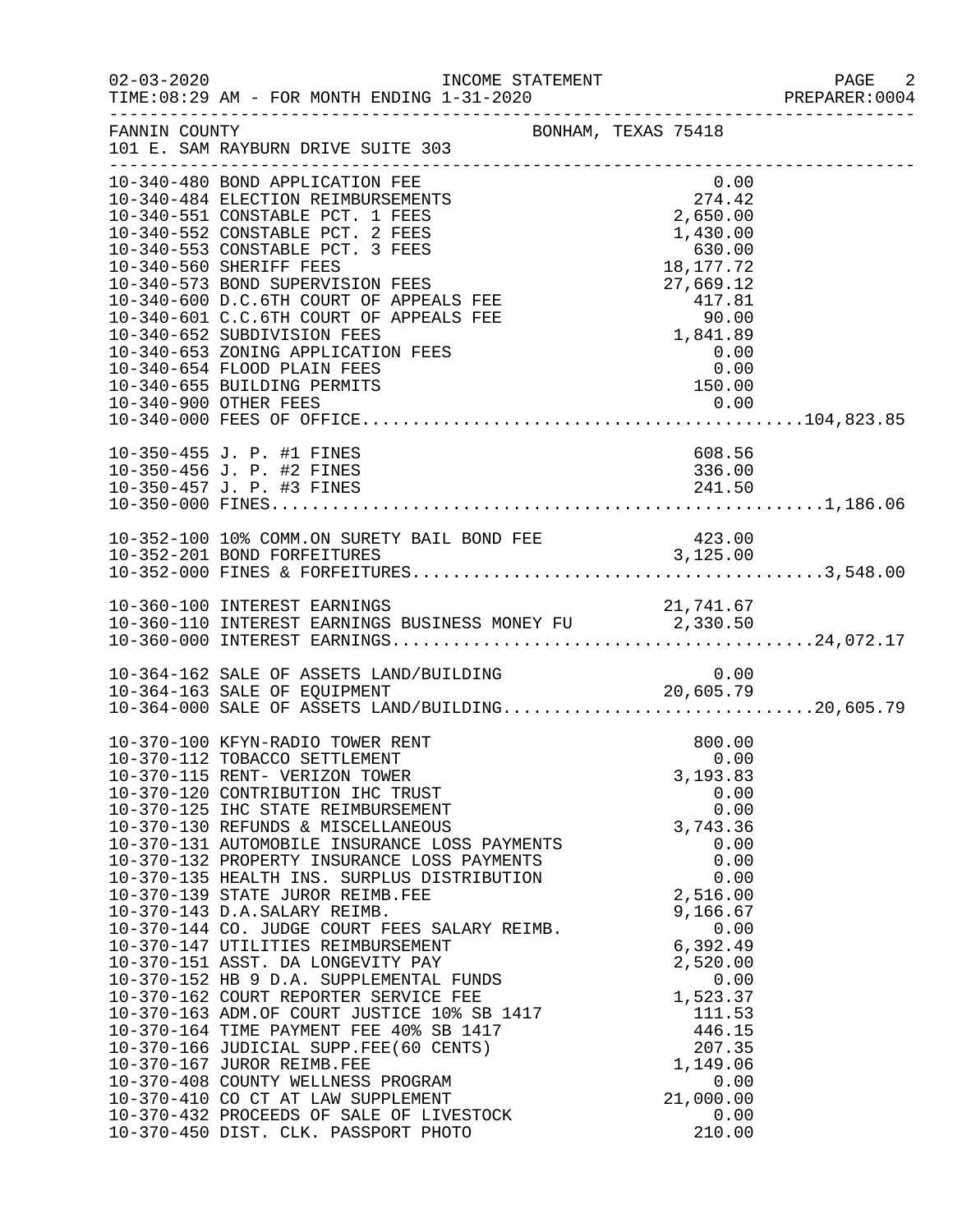| $02 - 03 - 2020$ | TIME: 08:29 AM - FOR MONTH ENDING 1-31-2020                                                                                                                                                           | INCOME STATEMENT    |                                  | PAGE 3<br>PREPARER: 0004 |
|------------------|-------------------------------------------------------------------------------------------------------------------------------------------------------------------------------------------------------|---------------------|----------------------------------|--------------------------|
| FANNIN COUNTY    | 101 E. SAM RAYBURN DRIVE SUITE 303                                                                                                                                                                    | BONHAM, TEXAS 75418 |                                  |                          |
|                  | 10-370-453 REIMB.CEC ODYSSEY SAAS<br>10-370-509 CANDY MACHINE COMMISSION<br>10-370-510 DR. PEPPER COMMISSION<br>10-370-553 DONATION CONST.3 RADIO EOUIP.<br>10-370-562 STATE REIMB.OFFENDER TRANSPORT | 2,300.70            | 5,398.25<br>0.00<br>0.00<br>0.00 |                          |
|                  | 11-300-111 BEGINNING CASH BALANCE                                                                                                                                                                     |                     | 0.00                             |                          |
|                  | 11-340-600 COUNTY CLERK FEES<br>11-340-650 DISTRICT CLERK FEES<br>11-340-651 JUSTICE OF PEACE FEES                                                                                                    |                     | 1,558.45<br>610.38<br>754.58     |                          |
|                  | 11-360-100 INTEREST EARNINGS                                                                                                                                                                          |                     | 107.77                           |                          |
|                  | 12-300-112 BEGINNING CASH BALANCE                                                                                                                                                                     |                     | 0.00                             |                          |
|                  | 12-360-100 INTEREST EARNINGS                                                                                                                                                                          |                     | 3.27                             |                          |
|                  | 12-370-134 CO.CLK.VITAL STAT.FEE                                                                                                                                                                      |                     | 81.00                            |                          |
|                  | 13-300-113 BEGINNING CASH BALANCE                                                                                                                                                                     |                     | 0.00                             |                          |
|                  | 13-345-113 SURETY BAIL BOND FEE                                                                                                                                                                       |                     | 2,745.00                         |                          |
|                  | 13-370-130 REFUNDS & MISCELLANEOUS<br>13-370-132 TEMPORARY BOND SECURITY                                                                                                                              |                     | 0.00<br>0.00                     |                          |
|                  | 14-300-114 BEGINNING CASH                                                                                                                                                                             |                     | 0.00                             |                          |
|                  | 14-370-455 JP1 SECURITY FEE<br>14-370-456 JP2 SECURITY FEE<br>14-370-457 JP3 SECURITY FEE                                                                                                             |                     | 136.75<br>64.32<br>50.48         |                          |
|                  | 16-300-116 BEGINNING CASH BALANCE                                                                                                                                                                     |                     | 0.00                             |                          |
|                  | 16-370-149 CO. JUDGE EXCESS SUPP.                                                                                                                                                                     |                     | 0.00                             |                          |
|                  | 17-300-117 BEGINNING CASH BALANCE                                                                                                                                                                     |                     | 0.00                             |                          |
|                  | 17-340-131 PROBATE JUDGES EDUCATION                                                                                                                                                                   |                     | 60.00                            |                          |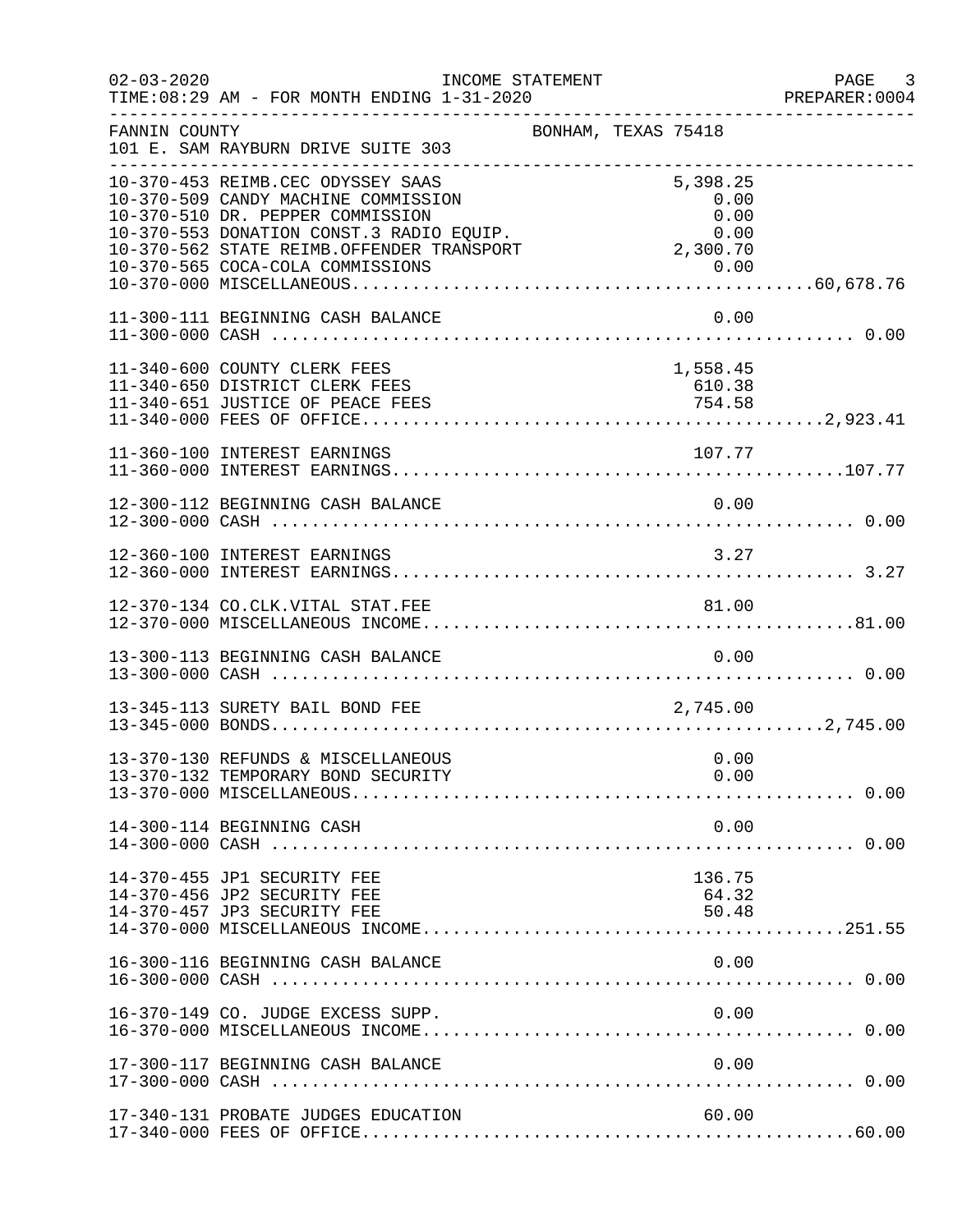| $02 - 03 - 2020$ | INCOME STATEMENT<br>TIME: 08:29 AM - FOR MONTH ENDING 1-31-2020                                                                                         |                     |                                                      | PAGE 4<br>PREPARER: 0004 |
|------------------|---------------------------------------------------------------------------------------------------------------------------------------------------------|---------------------|------------------------------------------------------|--------------------------|
| FANNIN COUNTY    | 101 E. SAM RAYBURN DRIVE SUITE 303                                                                                                                      | BONHAM, TEXAS 75418 |                                                      |                          |
|                  | 17-370-130 REFUNDS & MISCELLANEOUS                                                                                                                      |                     | 0.00                                                 |                          |
|                  | 18-300-118 BEGINNING CASH BALANCE                                                                                                                       |                     | 0.00                                                 |                          |
|                  | 18-360-100 INTEREST EARNINGS                                                                                                                            |                     | 61.44                                                |                          |
|                  | 18-370-130 REFUNDS & MISCELLANEOUS<br>18-370-131 SUBSCRIPTION/IMAGES FEES                                                                               |                     | $0.00$<br>1,312.50                                   |                          |
|                  | 19-300-119 BEGINNING CASH BALANCE                                                                                                                       |                     | 0.00                                                 |                          |
|                  | 19-360-100 INTEREST EARNINGS                                                                                                                            |                     | 11.99                                                |                          |
|                  | 19-370-136 DIST.CLK.PRES.REC.FEE                                                                                                                        |                     | 730.57                                               |                          |
|                  | 20-300-120 BEGINNING CASH BALANCE                                                                                                                       |                     | 0.00                                                 |                          |
|                  | 20-360-100 INTEREST EARNINGS                                                                                                                            |                     | 56.95                                                |                          |
|                  | 20-370-135 CO.OFFICE REC.MNGMT.FEE                                                                                                                      |                     | 1,408.30                                             |                          |
|                  | 21-300-121 BEGINNING CASH BALANCE                                                                                                                       |                     | 0.00                                                 |                          |
|                  | 21-310-110 CURRENT TAXES<br>21-310-120 DELINQUENT TAXES                                                                                                 |                     | 368,127.64<br>5,926.83                               |                          |
|                  | 21-318-120 PAY N LIEU TAX/GRASSLAND<br>21-318-121 PAY N LIEU TAX/UPPER TRINITY<br>21-318-160 SALES TAX REVENUES<br>21 316 100 SABBO TAX REVEROLD        |                     | 0.00<br>684.73<br>20,101.19                          |                          |
|                  | 21-321-200 CAR REGISTRATION/SALES TAX<br>21-321-300 COUNTY'S ADDITIONAL \$10                                                                            |                     | 38,560.12<br>20,985.33                               |                          |
|                  | 21-330-200 FEMA GRANT                                                                                                                                   |                     | 38, 384. 23                                          |                          |
|                  | 21-350-403 COUNTY CLERK FINES<br>21-350-450 DISTRICT CLERK FINES<br>21-350-455 J. P. #1 FINES<br>21-350-456 J. P. #2 FINES<br>21-350-457 J. P. #3 FINES |                     | 223.35<br>1,224.74<br>1,524.26<br>2,486.08<br>613.69 |                          |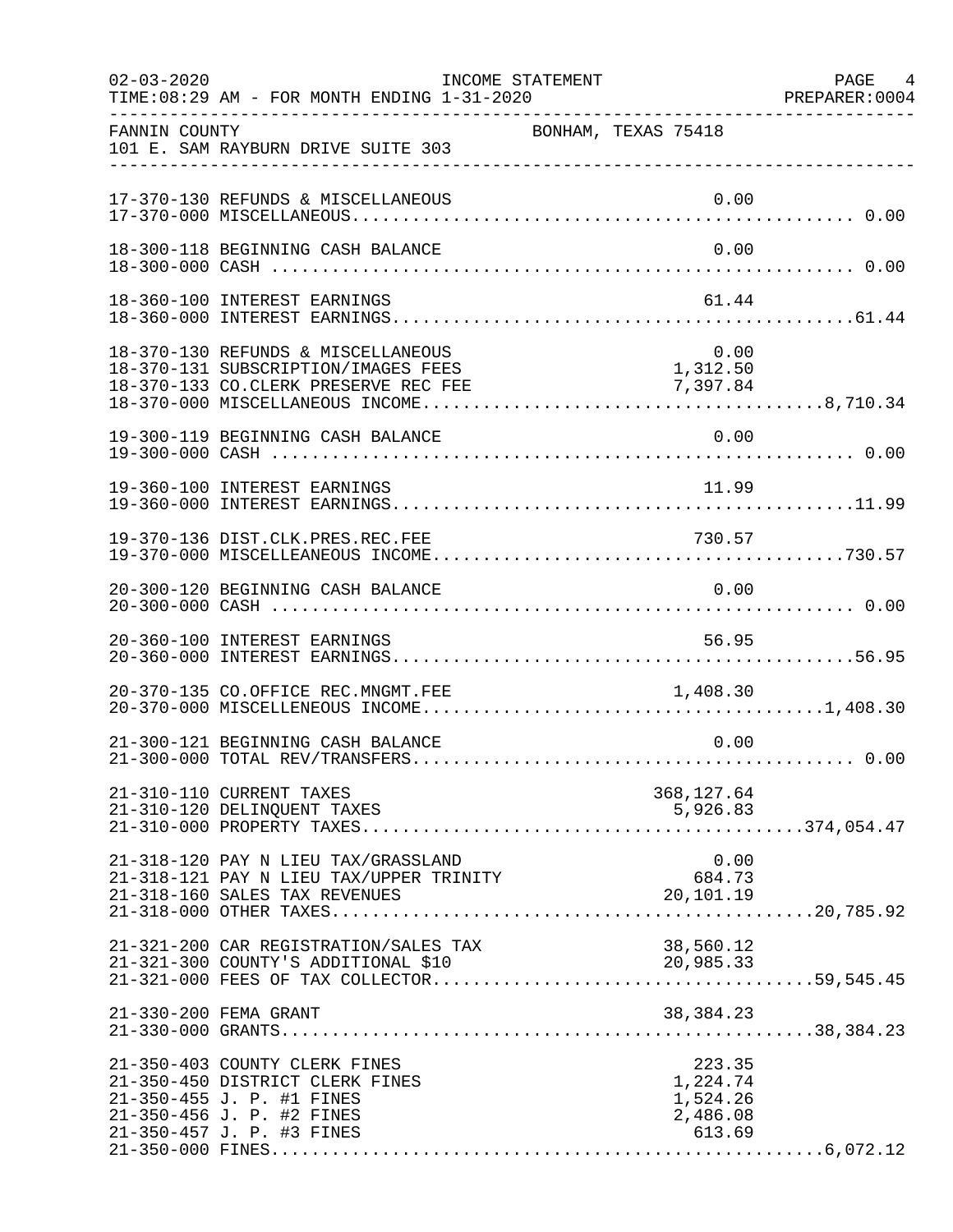| $02 - 03 - 2020$ | INCOME STATEMENT<br>TIME: 08:29 AM - FOR MONTH ENDING 1-31-2020                                                                                                                                                                                                                   |                                                                  | PAGE 5<br>PREPARER: 0004 |
|------------------|-----------------------------------------------------------------------------------------------------------------------------------------------------------------------------------------------------------------------------------------------------------------------------------|------------------------------------------------------------------|--------------------------|
| FANNIN COUNTY    | 101 E. SAM RAYBURN DRIVE SUITE 303                                                                                                                                                                                                                                                | BONHAM, TEXAS 75418                                              |                          |
|                  | 21-360-100 INTEREST EARNINGS                                                                                                                                                                                                                                                      | 215.30                                                           |                          |
|                  | 21-364-162 LAND/BUILDING<br>21-364-163 SALE OF EQUIPMENT                                                                                                                                                                                                                          | 0.00<br>0.00                                                     |                          |
|                  | 21-370-100 PROPERTY LEASE<br>21-370-120 STATE LATERAL ROAD<br>21-370-125 TDT. WEIGHT FEES                                                                                                                                                                                         | 0.00<br>8,459.87<br>11,531.40                                    |                          |
|                  | 22-300-122 BEGINNING CASH BALANCE                                                                                                                                                                                                                                                 | 0.00                                                             |                          |
|                  | 22-310-110 CURRENT TAXES                                                                                                                                                                                                                                                          | 428,819.91                                                       |                          |
|                  | 22-318-120 PAY N LIEU TAX/GRASSLAND<br>$22-318-121$ PAY N LIEU TAX/UPPER TRINITY<br>22-319-160 CALES TAY DIVIDER TRINITY<br>22-318-160 SALES TAX REVENUES                                                                                                                         | $\begin{array}{c} 0\,.\,00 \\ 797.62 \end{array}$<br>23, 415. 21 |                          |
|                  | 22-321-200 CAR REGISTRATION/SALES TAX 44,917.44<br>22-321-300 COUNTY'S ADDITIONAL \$10 24,445.06                                                                                                                                                                                  |                                                                  |                          |
|                  | 22-330-200 FEMA GRANT                                                                                                                                                                                                                                                             | 0.00                                                             |                          |
|                  | 22-350-403 COUNTY CLERK FINES<br>22-350-450 DISTRICT CLERK FINES<br>22-350-455 J. P. #1 FINES<br>22-350-456 J. P. #2 FINES<br>22-350-457 J. P. #3 FINES                                                                                                                           | 260.17<br>1,426.67<br>1,775.57<br>2,895.93<br>714.87             |                          |
|                  | 22-360-100 INTEREST EARNINGS                                                                                                                                                                                                                                                      | 1,810.20                                                         |                          |
|                  | 22-364-163 SALE OF EQUIPMENT                                                                                                                                                                                                                                                      | 0.00                                                             |                          |
|                  | 22-370-120 STATE LATERAL ROAD<br>22-370-125 TDT WEIGHT FEES<br>22-370-130 REFUNDS & MISCELLANEOUS<br>22-370-131 AUTOMOBILE INSURANCE LOSS PAYMENT<br>22-370-140 PROCEEDS OF LOAN<br>22-370-145 REIMBURSEMENT OF MATERIALS<br>22-370-150 TRENTON HIGH MEADOWS SUBDIVISION 2,800.00 | 9,854.63<br>13, 432.55<br>0.00<br>0.00<br>0.00<br>1,863.24       |                          |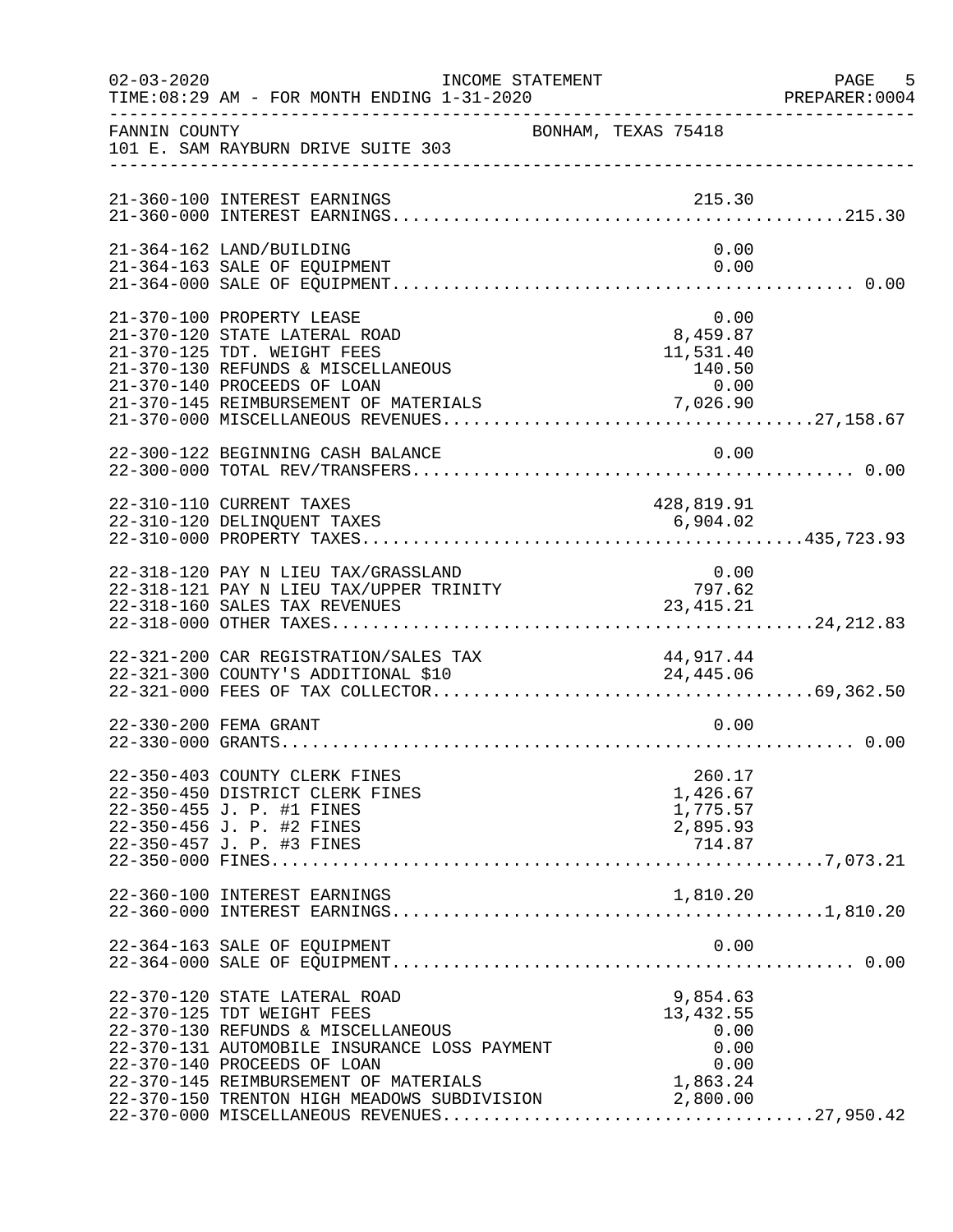| $02 - 03 - 2020$ | TIME: 08:29 AM - FOR MONTH ENDING 1-31-2020                                                                                                                 | INCOME STATEMENT                                                                                 | PAGE 6<br>PREPARER: 0004 |
|------------------|-------------------------------------------------------------------------------------------------------------------------------------------------------------|--------------------------------------------------------------------------------------------------|--------------------------|
| FANNIN COUNTY    | 101 E. SAM RAYBURN DRIVE SUITE 303                                                                                                                          | BONHAM, TEXAS 75418                                                                              |                          |
|                  | 23-300-123 BEGINNING CASH BALANCE                                                                                                                           |                                                                                                  |                          |
|                  | 23-310-110 CURRENT TAXES<br>23-310-120 DELINQUENT TAXES                                                                                                     | 643,229.87<br>10,355.94                                                                          |                          |
|                  | 23-318-120 PAY N LIEU TAX/GRASSLAND<br>23-318-121 PAY N LIEU TAX/UPPER TRINITY<br>23-318-160 SALES TAX REVENUES                                             | 0.00<br>1,196.44<br>35,122.80                                                                    |                          |
|                  |                                                                                                                                                             | 23-321-200 CAR REGISTRATION/SALES TAX 67,376.15<br>23-321-300 COUNTY'S ADDITIONAL \$10 36,667.59 |                          |
|                  | 23-330-200 FEMA GRANT                                                                                                                                       | 30,583.64                                                                                        |                          |
|                  | 23-350-403 COUNTY CLERK FINES<br>23-350-450 DISTRICT CLERK FINES<br>23-350-455 J. P. #1 FINES<br>23-350-456 J. P. #2 FINES                                  | 390.26<br>2,140.00<br>2,663.33<br>4,343.92                                                       |                          |
|                  |                                                                                                                                                             |                                                                                                  |                          |
|                  | 23-364-162 LAND/BUILDING<br>23-364-163 SALE OF EQUIPMENT                                                                                                    | 0.00<br>42,589.97                                                                                |                          |
|                  | 23-370-120 STATE LATERAL ROAD<br>23-370-125 TDT WEIGHT FEES<br>23-370-130 REFUNDS & MISCELLANEOUS<br>23-370-139 RESTITUTION<br>23-370-140 PROCEEDS OF LOANS | 14,781.95<br>20,148.82<br>1,085.46<br>0.00<br>0.00                                               |                          |
|                  | 24-300-124 BEGINNING CASH BALANCE<br>24-300-999 TOTAL TRANSFERS                                                                                             | 0.00                                                                                             | 0.00                     |
|                  | 24-310-110 CURRENT TAXES                                                                                                                                    | 366,140.67                                                                                       |                          |
|                  | 24-318-120 PAY N LIEU TAX/GRASSLAND<br>24-318-121 PAY N LIEU TAX/UPPER TRINITY<br>24-318-160 SALES TAX REVENUES                                             | 0.00<br>681.04<br>19,992.68                                                                      |                          |
|                  | 24-321-200 CAR REGISTRATION/SALES TAX<br>24-321-300 COUNTY'S ADDITIONAL \$10                                                                                | 38, 351.99<br>20,872.02                                                                          |                          |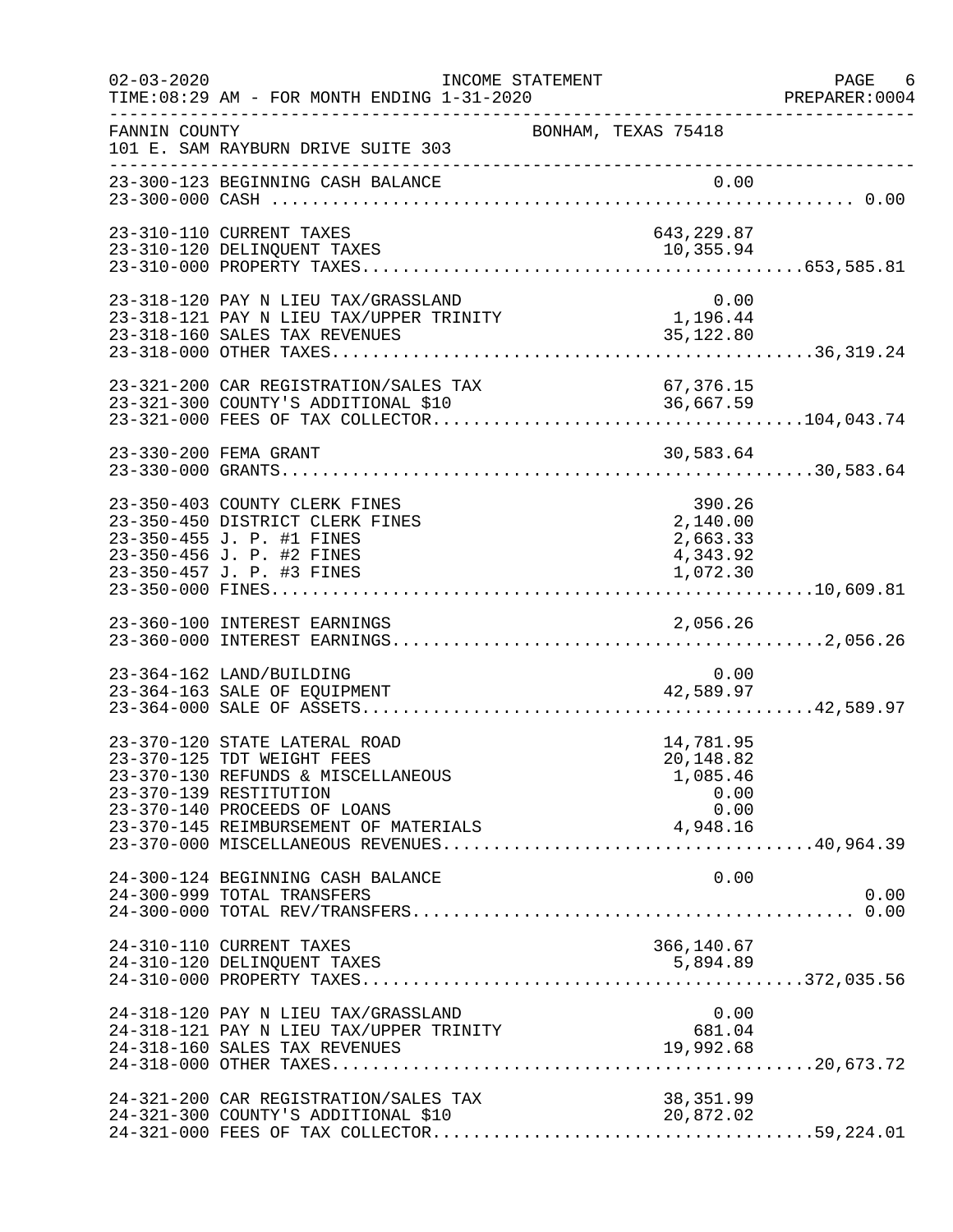| $02 - 03 - 2020$ | TIME: 08:29 AM - FOR MONTH ENDING 1-31-2020                                                                                                                                                                                                                                     | INCOME STATEMENT    |                                                                                     | PAGE 7<br>PREPARER: 0004 |
|------------------|---------------------------------------------------------------------------------------------------------------------------------------------------------------------------------------------------------------------------------------------------------------------------------|---------------------|-------------------------------------------------------------------------------------|--------------------------|
| FANNIN COUNTY    | 101 E. SAM RAYBURN DRIVE SUITE 303                                                                                                                                                                                                                                              | BONHAM, TEXAS 75418 |                                                                                     |                          |
|                  |                                                                                                                                                                                                                                                                                 |                     |                                                                                     |                          |
|                  | 24-350-403 COUNTY CLERK FINES<br>24-350-450 DISTRICT CLERK FINES<br>24-350-455 J. P. #1 FINES<br>24-350-456 J. P. #2 FINES                                                                                                                                                      |                     | 222.14<br>1,218.15<br>1,516.04<br>2,472.67                                          |                          |
|                  |                                                                                                                                                                                                                                                                                 |                     |                                                                                     |                          |
|                  | 24-364-162 LAND/BUILDING<br>24-364-163 SALE OF EQUIPMENT                                                                                                                                                                                                                        |                     | 0.00<br>0.00                                                                        |                          |
|                  | 24-370-120 STATE LATERAL ROAD<br>24-370-125 TDT WEIGHT FEES<br>24-370-130 REFUNDS & MISCELLANEOUS<br>24-370-138 SALE OF SCRAP IRON<br>24-370-140 PROCEEDS OF LOAN<br>24-370-145 REIMBURSEMENT OF MATERIALS<br>24-370-146 SALE OF RECYCLED MATERIALS<br>24-370-147 OFFICE RENTAL |                     | 8,414.22<br>11,469.16<br>0.00<br>375.70<br>0.00<br>0.00<br>2,477.02<br>0.00<br>0.00 |                          |
|                  | 25-300-125 BEGINNING CASH BALANCE                                                                                                                                                                                                                                               |                     | 0.00                                                                                |                          |
|                  | 25-370-138 SALE OF SCRAP IRON<br>25-370-625 DONATIONS                                                                                                                                                                                                                           |                     | 0.00<br>0.00                                                                        |                          |
|                  | 26-300-126 BEGINNING CASH BALANCE                                                                                                                                                                                                                                               |                     | 0.00                                                                                |                          |
|                  | 26-360-100 INTEREST EARNINGS                                                                                                                                                                                                                                                    |                     | 45.60                                                                               |                          |
|                  | 26-370-455 J.P.#1 TECHNOLOGY FEES                                                                                                                                                                                                                                               |                     | 546.94                                                                              |                          |
|                  | 27-300-127 BEGINNING CASH BALANCE                                                                                                                                                                                                                                               |                     | 0.00                                                                                |                          |
|                  | 27-360-100 INTEREST EARNINGS                                                                                                                                                                                                                                                    |                     | 8.67                                                                                |                          |
|                  | 27-370-456 J.P.#2 TECHNOLOGY FEES                                                                                                                                                                                                                                               |                     | 257.28                                                                              |                          |
|                  | 28-300-128 BEGINNING CASH                                                                                                                                                                                                                                                       |                     | 0.00                                                                                |                          |
|                  | 28-360-100 INTEREST EARNINGS                                                                                                                                                                                                                                                    |                     | 5.55                                                                                |                          |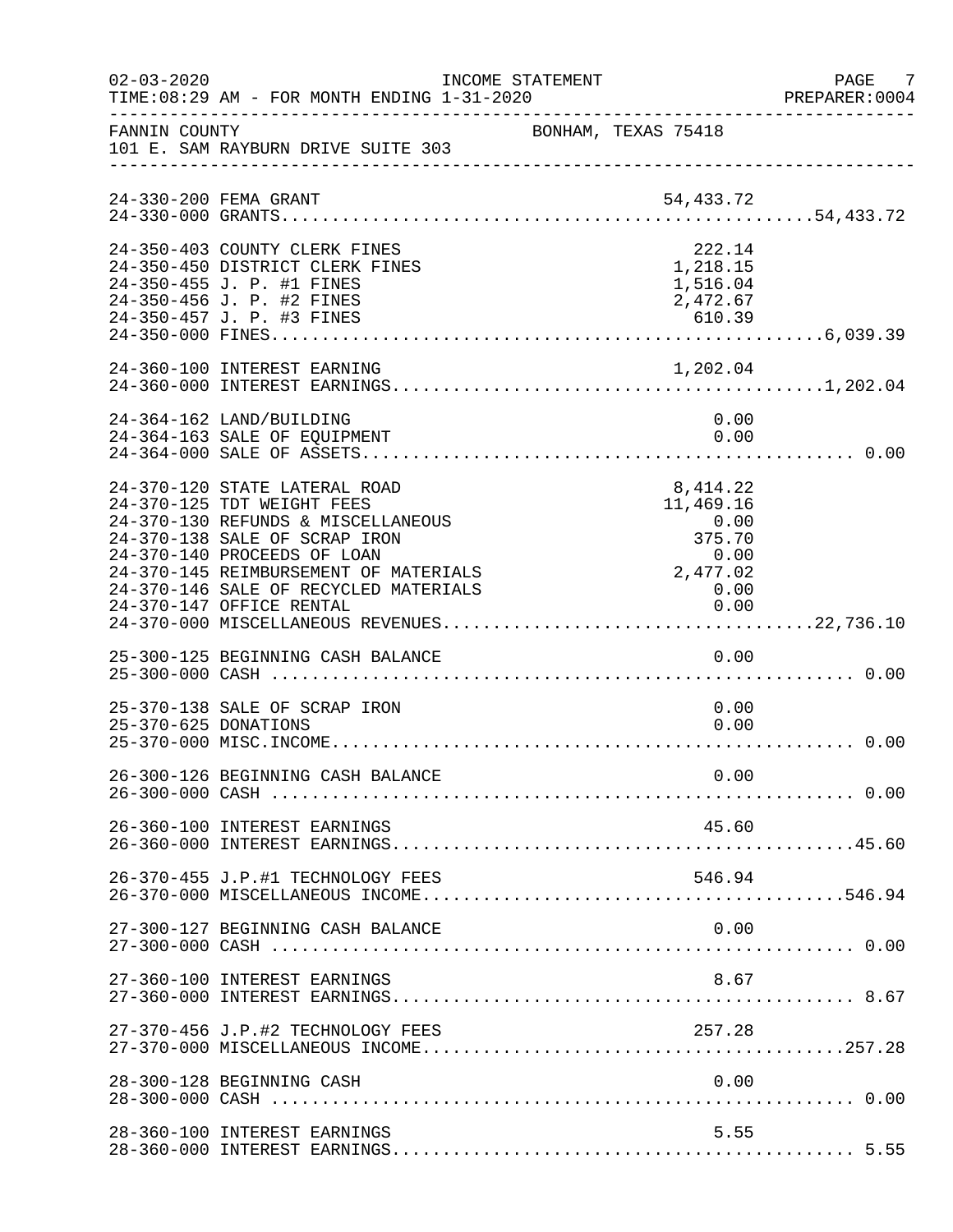| $02 - 03 - 2020$<br>__________________ | TIME: 08:29 AM - FOR MONTH ENDING 1-31-2020                                             | INCOME STATEMENT    |              | PAGE 8<br>PREPARER: 0004 |
|----------------------------------------|-----------------------------------------------------------------------------------------|---------------------|--------------|--------------------------|
| FANNIN COUNTY                          | 101 E. SAM RAYBURN DRIVE SUITE 303                                                      | BONHAM, TEXAS 75418 |              |                          |
|                                        | 28-370-456 J.P.#3 TECHNOLOGY FEES                                                       |                     | 201.76       |                          |
|                                        | 30-360-100 INTEREST EARNINGS                                                            |                     | 0.00         |                          |
|                                        | 30-370-569 SHERIFF WORK RELEASE                                                         |                     | 0.00         |                          |
|                                        | 31-300-131 BEGINNING CASH BALANCE                                                       |                     | 0.00         |                          |
|                                        | 31-330-510 COURTHOUSE RESTORATION                                                       |                     | 0.00         |                          |
|                                        | 31-370-131 RESTORATION DONATIONS                                                        |                     | 0.00         |                          |
|                                        | 33-300-133 BEGINNING CASH BALANCE                                                       |                     | 0.00         |                          |
|                                        | 33-340-480 APPLICATION FEE                                                              |                     | 0.00         |                          |
|                                        | 34-300-134 BEGINNING CASH BALANCE                                                       |                     | 0.00         |                          |
|                                        | 34-360-100 INTEREST INCOME                                                              |                     | 30.19        |                          |
|                                        | 34-370-450 DISTRICT CT.RECORDS ARCHIVE FEE $1,238.37$                                   |                     |              |                          |
|                                        | 35-340-403 COUNTY CLERK FEES                                                            |                     | 630.00       |                          |
|                                        | 35-360-100 INTEREST EARNINGS                                                            |                     | 164.14       |                          |
|                                        | 36-300-136 BEGINNING CASH BALANCE-D.A.FEE                                               |                     | 0.00         |                          |
|                                        |                                                                                         |                     |              |                          |
|                                        | 36-352-200 CONTRABAND FORFEITURE<br>36-352-300 D.A. SEIZURE FUND                        |                     | 0.00<br>0.00 |                          |
|                                        | 36-360-100 INTEREST EARNINGS-D.A. FEE<br>36-360-236 INTEREST EARNINGS-SEIZURE FUND 0.26 |                     | 2.23         |                          |
|                                        | 36-370-130 REFUNDS & MISCELLANEOUS                                                      |                     | 386.69       |                          |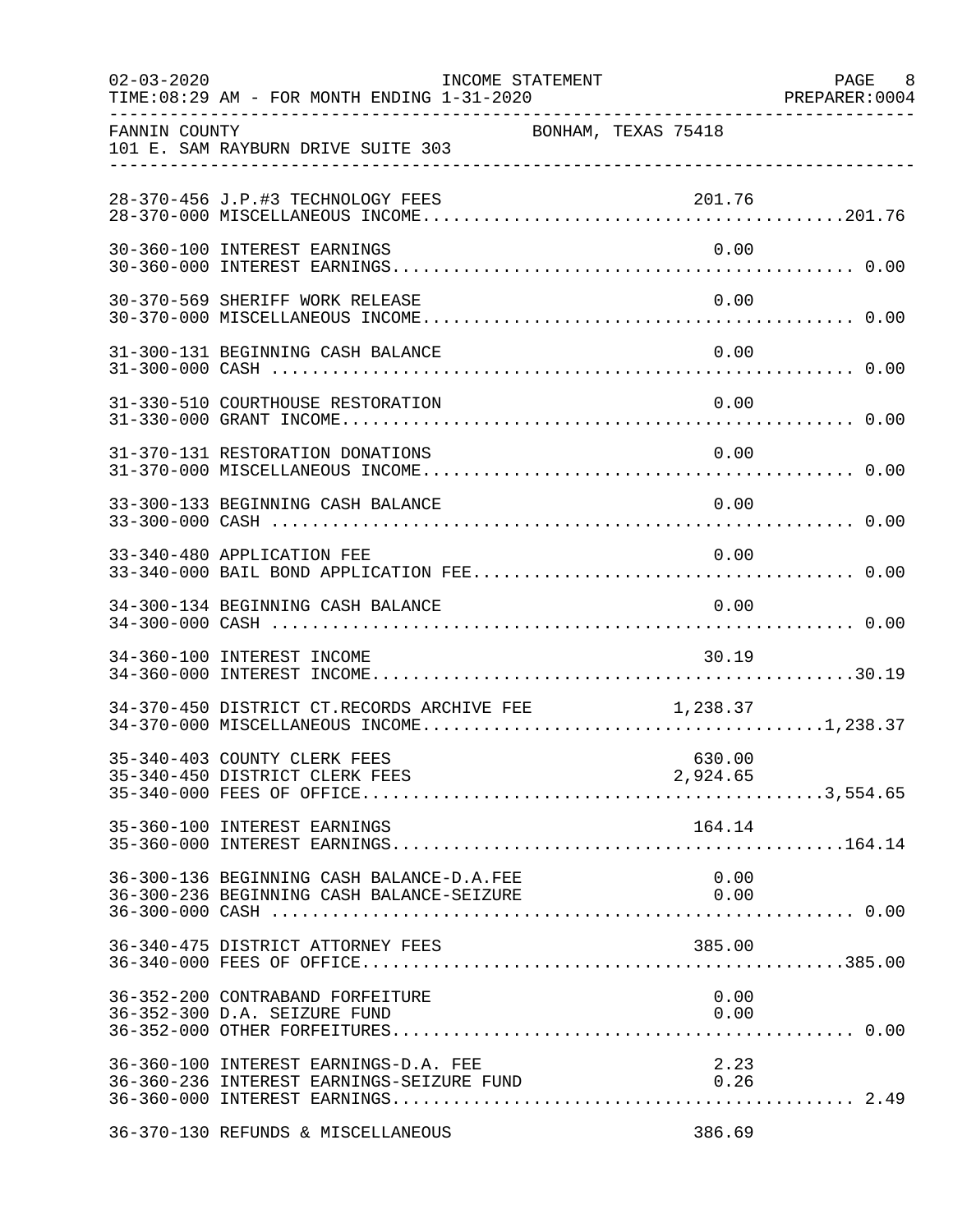| $02 - 03 - 2020$     | TIME:08:29 AM - FOR MONTH ENDING 1-31-2020                                                                        | INCOME STATEMENT    |                        | PAGE 9 |
|----------------------|-------------------------------------------------------------------------------------------------------------------|---------------------|------------------------|--------|
| FANNIN COUNTY        | 101 E. SAM RAYBURN DRIVE SUITE 303                                                                                | BONHAM, TEXAS 75418 |                        |        |
|                      |                                                                                                                   |                     |                        |        |
|                      | 37-360-100 INTEREST EARNINGS                                                                                      |                     | 20.93                  |        |
|                      | 37-370-130 REFUNDS & MISCELLANEOUS                                                                                |                     | 0.00                   |        |
|                      | 38-360-100 INTEREST EARNINGS                                                                                      |                     | 117.87                 |        |
|                      | 39-300-110 UNENCUMBERED FUND BALANCE                                                                              |                     | 0.00                   |        |
|                      | 39-360-100 INTEREST EARNINGS                                                                                      |                     | 52.35                  |        |
|                      | 39-370-150 BONNIE RUTH COOPER TRUST                                                                               |                     | 0.00                   |        |
|                      | 40-300-110 UNENCUMBERED FUND BALANCE                                                                              |                     | 0.00                   |        |
|                      | 40-330-410 NAACHO GRANT INCOME                                                                                    |                     | 0.00                   |        |
| 41-370-406 DONATIONS |                                                                                                                   |                     | 100.00                 |        |
|                      | 42-330-477 HAZARD MITIGATION DR-1999                                                                              |                     | 0.00                   |        |
|                      | 44-330-423 2016 HOMELAND SECURITY                                                                                 |                     | 0.00                   |        |
|                      | 45-330-403 CHAPTER 19 FUNDS                                                                                       |                     | 574.86                 |        |
|                      | 46-300-146 BEGINNING CASH BALANCE                                                                                 |                     | 0.00                   |        |
|                      | 46-330-475 SAFE ROOM REIMBURSEMENT DR-4029<br>46-330-476 ADMINISTRATIVE FEE                                       |                     | 0.00<br>0.00           |        |
|                      | 48-300-148 BEGINNING CASH BALANCE                                                                                 |                     | 0.00                   |        |
|                      | 48-340-130 REFUNDS & MISCELLANEOUS<br>48-340-403 CONTRACT ADMINISTRATIVE FEE<br>48-340-484 ELECTION REIMBURSEMENT |                     | 0.00<br>0.00<br>100.00 |        |
|                      | 49-300-149 BEGINNING CASH BALANCE                                                                                 |                     | 0.00                   |        |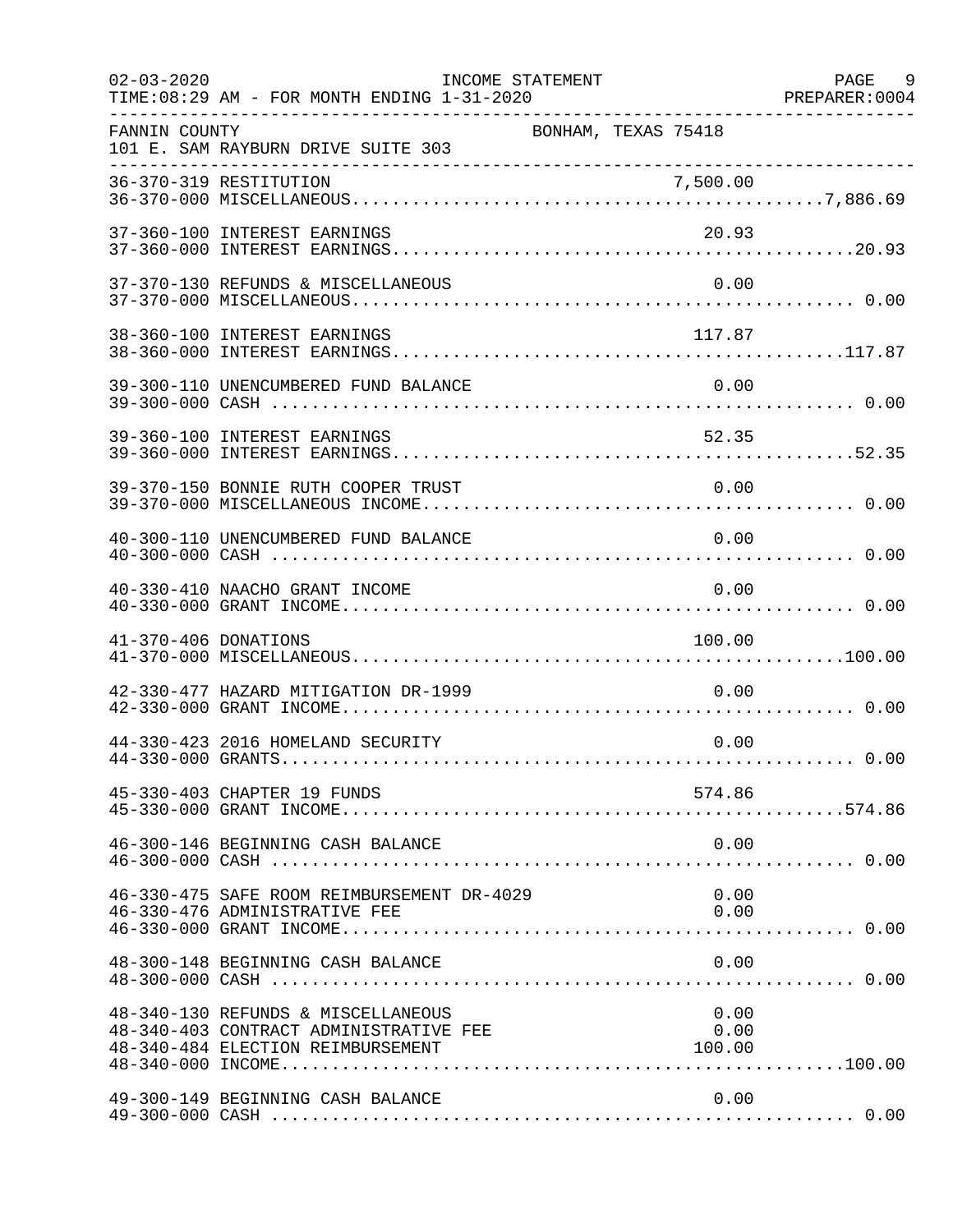| $02 - 03 - 2020$ | TIME:08:29 AM - FOR MONTH ENDING 1-31-2020                                                              | INCOME STATEMENT    |                           | PAGE 10<br>PREPARER: 0004 |
|------------------|---------------------------------------------------------------------------------------------------------|---------------------|---------------------------|---------------------------|
| FANNIN COUNTY    | 101 E. SAM RAYBURN DRIVE SUITE 303                                                                      | BONHAM, TEXAS 75418 |                           |                           |
|                  |                                                                                                         |                     |                           |                           |
|                  | 50-300-150 BEGINNING CASH BALANCE                                                                       |                     | 0.00                      |                           |
|                  | 50-370-403 LOCAL FUNDING                                                                                |                     | 0.00                      |                           |
|                  | 51-300-151 BEGINNING CASH BALANCE                                                                       |                     | 0.00                      |                           |
|                  | 51-370-440 CO.CLK.CO.& DIST.CT.TECHNOLOGY FEE 60.36                                                     |                     |                           |                           |
|                  | 52-360-100 INTEREST EARNINGS                                                                            |                     | 13.35                     |                           |
|                  | 52-370-133 CO.CLK.COURT RECORDS PRESERVATION F 180.00                                                   |                     |                           |                           |
|                  | 53-300-153 BEGINNING CASH BALANCE                                                                       |                     | 0.00                      |                           |
|                  | 53-370-133 CO. CLERK RECORDS ARCHIVE FEE                                                                |                     |                           |                           |
|                  | 55-300-156 BEGINNING CASH BALANCE                                                                       |                     | 0.00                      |                           |
|                  | 55-360-100 INTEREST EARNINGS                                                                            |                     | 0.00                      |                           |
|                  | 55-370-130 REFUNDS & MISCELLANEOUS<br>55-370-160 PEACE OFFICER ALLOCATION                               |                     | 0.00<br>0.00              |                           |
|                  | 56-300-156 BEGINNING CASH BALANCE                                                                       |                     | 0.00                      |                           |
|                  | 56-330-560 BULLETPROOF VEST PARTNERSHIP                                                                 |                     | 0.00                      |                           |
|                  | 56-352-200 CONTRABAND FOREITURE<br>56-352-300 PLEA BARGAIN AGREEMENT<br>56-352-432 LIVESTOCK SEIZURE    |                     | 13,885.89<br>0.00<br>0.00 |                           |
|                  | 56-355-560 FEDERAL FORFEITURE FUNDS 2018                                                                |                     | 0.00                      |                           |
|                  | 56-360-100 INTEREST EARNINGS-SO FORFEITURE 16.17<br>56-360-159 INTEREST EARNINGS-FEDERAL FORF 2018 0.00 |                     |                           |                           |
|                  | 56-370-108 FEDERAL OT REIMBURSEMENT                                                                     |                     | 0.00                      |                           |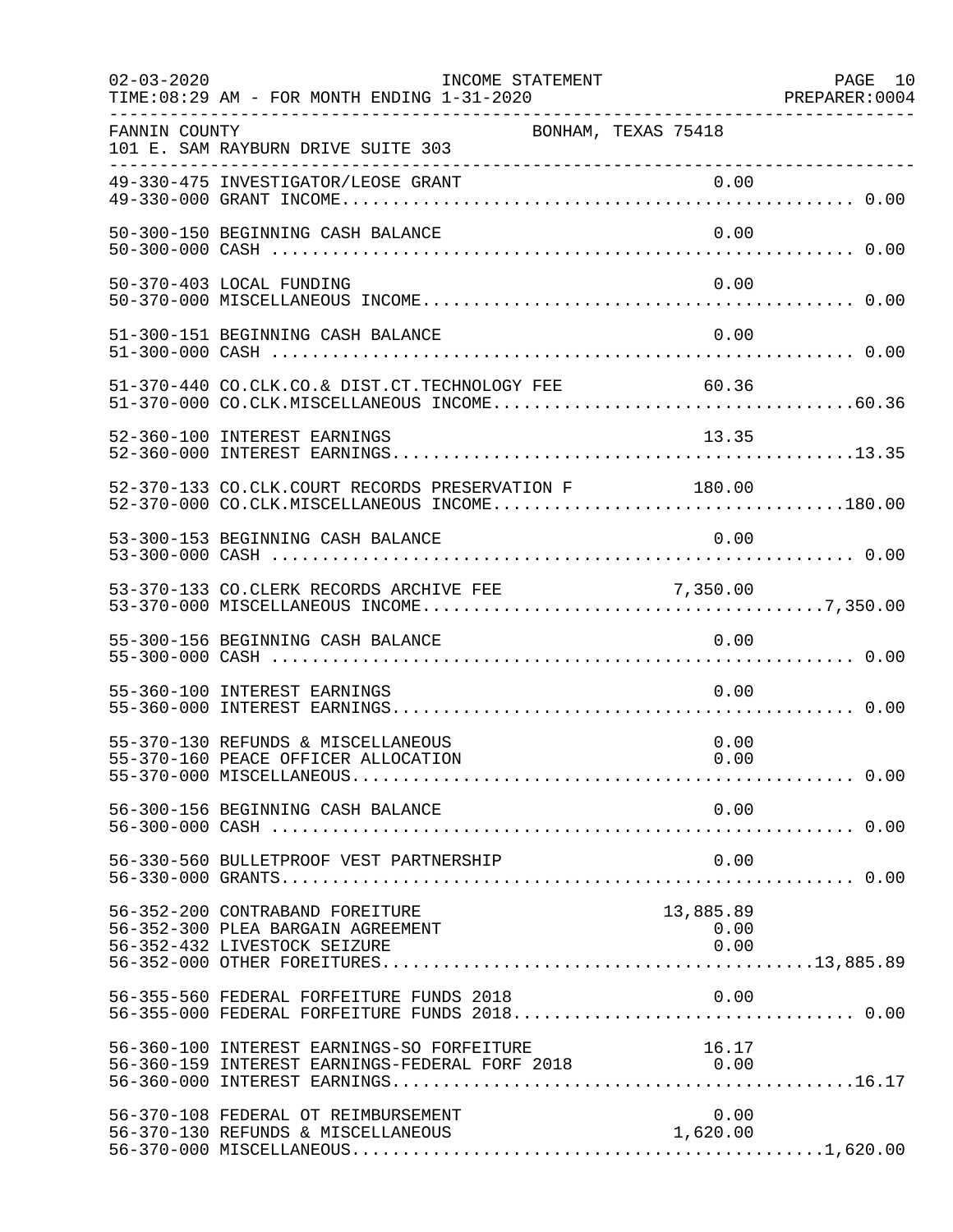| $02 - 03 - 2020$ | INCOME STATEMENT<br>TIME: 08:29 AM - FOR MONTH ENDING 1-31-2020                                                                            |                     | PAGE 11<br>PREPARER: 0004      |  |
|------------------|--------------------------------------------------------------------------------------------------------------------------------------------|---------------------|--------------------------------|--|
| FANNIN COUNTY    | 101 E. SAM RAYBURN DRIVE SUITE 303                                                                                                         | BONHAM, TEXAS 75418 |                                |  |
|                  | 56-390-140 TRANSFERS IN                                                                                                                    |                     | 0.00                           |  |
|                  | 57-300-157 BEGINNING CASH BALANCE                                                                                                          |                     | 0.00                           |  |
|                  | 57-360-100 INTEREST EARNINGS                                                                                                               |                     | 0.00                           |  |
|                  | 57-370-560 SHERIFF K-9 UNIT                                                                                                                |                     | 0.00                           |  |
|                  | 59-300-159 BEGINNING CASH BALANCE                                                                                                          |                     | 0.00                           |  |
|                  | 59-360-100 INTEREST EARNINGS                                                                                                               |                     | 27.51                          |  |
|                  | 59-370-425 DRUG COURT FEE<br>59-370-426 SPECIALTY COURT                                                                                    |                     | 423.24<br>0.00                 |  |
|                  | 60-300-110 BEGINNING CASH BALANCE                                                                                                          |                     | 0.00                           |  |
|                  | 60-310-110 CURRENT TAXES<br>60-310-120 DELINQUENT TAXES<br>60-310-260 CURRENT TAXES SERIES '98<br>$60-310-262$ DELINQUENT TAXES SERIES '98 | 0.00                | 574,790.75<br>3,941.21<br>0.00 |  |
|                  | 60-318-120 PAY N LIEU TAX/GRASSLAND<br>60-318-121 PAY N LIEU TAX/UPPER TRINITY                                                             | 144.00              | 0.00                           |  |
|                  | 60-360-100 INTEREST EARNINGS<br>60-360-200 INTEREST, 2017 GO BONDS<br>60-360-300 INTEREST, 2018 GO BONDS                                   |                     | 0.00<br>0.00<br>0.00           |  |
|                  | 60-370-130 REFUNDS & MISCELLANEOUS                                                                                                         |                     | 0.00                           |  |
|                  | 61-300-161 BEGINNING CASH BALANCE                                                                                                          |                     | 0.00                           |  |
|                  | 61-370-440 DIST.CLK.CO.& DIST.CT.TECHNOLOGY FE 83.47                                                                                       |                     |                                |  |
|                  | 62-300-162 BEGINNING CASH BALANCE                                                                                                          |                     | 0.00                           |  |
|                  | 62-360-100 INTEREST EARNINGS                                                                                                               |                     | 31.70                          |  |
|                  | 62-370-133 DIST.CLK.COURT RECORDS PRESERVATION<br>62-370-000 DIST.CLK.COURT MISCELLAEOUS INCOME925.62                                      |                     | 925.62                         |  |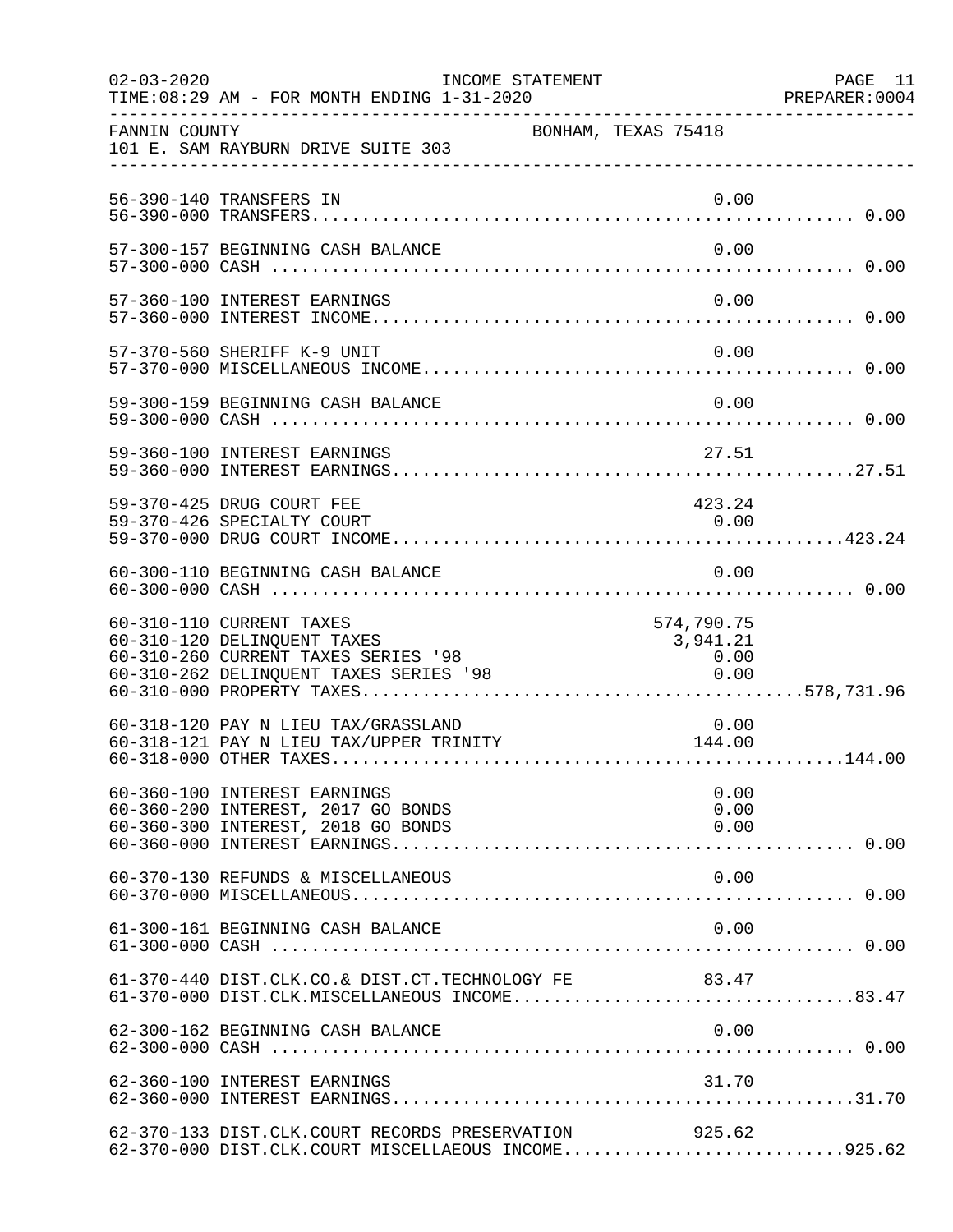| $02 - 03 - 2020$ | INCOME STATEMENT<br>TIME: 08:29 AM - FOR MONTH ENDING 1-31-2020                                     |                     |              | PAGE 12<br>PREPARER: 0004 |
|------------------|-----------------------------------------------------------------------------------------------------|---------------------|--------------|---------------------------|
| FANNIN COUNTY    | 101 E. SAM RAYBURN DRIVE SUITE 303                                                                  | BONHAM, TEXAS 75418 |              |                           |
|                  | 63-300-151 BEGINNING CASH BALANCE                                                                   |                     | 0.00         |                           |
|                  | 63-370-130 REFUNDS & MISCELLANEOUS<br>63-370-160 PEACE OFFICER ALLOCATION                           |                     | 0.00<br>0.00 |                           |
|                  | 64-300-152 BEGINNING CASH BALANCE                                                                   |                     | 0.00         |                           |
|                  | 64-370-130 REFUNDS & MISCELLANEOUS<br>64-370-160 PEACE OFFICER ALLOCATION                           |                     | 0.00<br>0.00 |                           |
|                  | 65-300-153 BEGINNING CASH BALANCE                                                                   |                     | 0.00         |                           |
|                  | 65-370-130 REFUNDS & MISCELLANEOUS<br>65-370-160 PEACE OFFICER ALLOCATION                           |                     | 0.00<br>0.00 |                           |
|                  | 66-300-166 BEGINNING CASH BALANCE                                                                   |                     | 0.00         |                           |
|                  | 66-360-100 INTEREST EARNINGS LEGEND BANK<br>66-360-166 INTEREST EARNINGS ICS                        |                     | 16,702.47    |                           |
|                  | 66-370-130 REFUNDS & MISCELLANEOUS                                                                  |                     | 0.00         |                           |
|                  | 67-300-110 UNENCUMBERED FUND BALANCE                                                                |                     | 0.00         |                           |
|                  | 67-319-551 ANNUAL PAYMENT                                                                           |                     | 0.00         |                           |
|                  | 68-300-168 BEGINNING CASH BALANCE                                                                   |                     | 0.00         |                           |
|                  | 68-360-100 INTEREST EARNING LEGEND BANK<br>68-360-168 INTEREST EARNINGS BUSINESS MONEY FU 42,546.86 |                     | 0.00         |                           |
|                  | 68-370-130 REFUNDS & MISCELLANEOUS                                                                  |                     | 0.00         |                           |
|                  | 70-360-100 INTEREST EARNINGS                                                                        |                     | 533.11       |                           |
|                  | 71-330-475 INVESTIGATOR CRIMES AGAINST WOMEN                                                        |                     | 0.00         |                           |
|                  | 72-330-560 INVESTIGATOR CRIMES AGAINST CHILDRE                                                      |                     | 0.00         |                           |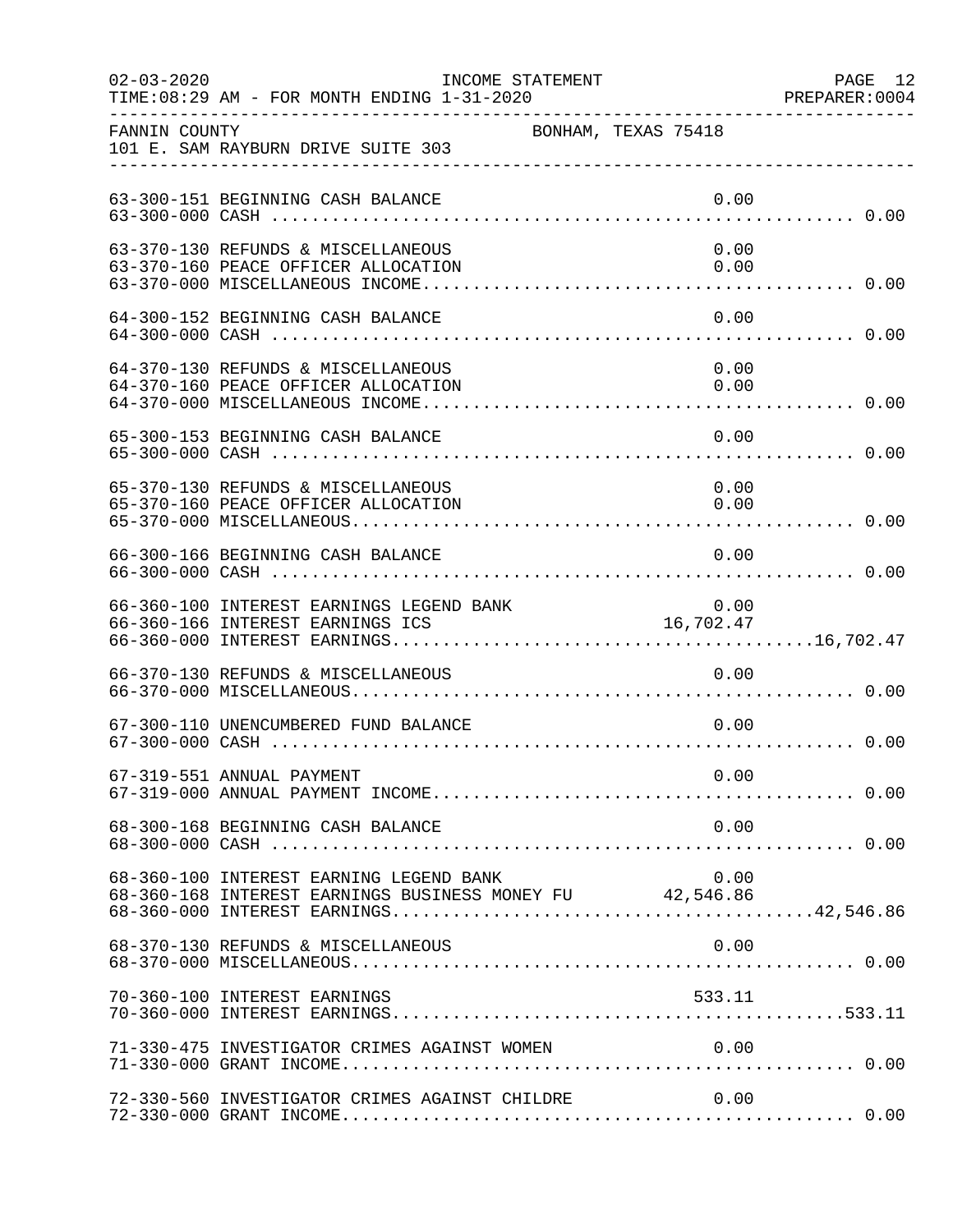| $02 - 03 - 2020$ | INCOME STATEMENT<br>TIME: 08:29 AM - FOR MONTH ENDING 1-31-2020                                                                                                                                                                                                |                                              | PAGE 13<br>PREPARER:0004 |
|------------------|----------------------------------------------------------------------------------------------------------------------------------------------------------------------------------------------------------------------------------------------------------------|----------------------------------------------|--------------------------|
| FANNIN COUNTY    | BONHAM, TEXAS 75418<br>101 E. SAM RAYBURN DRIVE SUITE 303                                                                                                                                                                                                      |                                              |                          |
|                  | 78-300-120 UNENCUMBERED FUND BALANCE                                                                                                                                                                                                                           | 0.00                                         |                          |
|                  | 79-300-122 UNENCUMBERED FUND BALANCE                                                                                                                                                                                                                           | 0.00                                         |                          |
|                  | 79-319-179 FOR MAINTENANCE OF ROADS                                                                                                                                                                                                                            | 750.00                                       |                          |
|                  | 80-300-180 BEGINNING CASH BALANCE                                                                                                                                                                                                                              | 0.00                                         |                          |
|                  | 80-370-130 MISCELLANEOUS<br>80-370-180 PROGRAM FEES                                                                                                                                                                                                            | 0.00<br>0.00                                 |                          |
|                  | 81-300-110 UNENCUMBERED FUND BALANCE                                                                                                                                                                                                                           | 0.00                                         |                          |
|                  | 81-318-181 YEAR 1 PAYMENT<br>100,000.00<br>81-318-182 YEAR 2 PAYMENT<br>81-318-000 NORTH TEX MUNICIPAL WATER DIST100,000.00                                                                                                                                    | 0.00                                         |                          |
|                  | 82-300-123 UNENCUMBERED FUND BALANCE                                                                                                                                                                                                                           | 0.00                                         |                          |
|                  | 82-318-182 YEAR 1 PAYMENT                                                                                                                                                                                                                                      | 0.00                                         |                          |
|                  | 82-319-182 FOR MAINTENANCE OF ROADS                                                                                                                                                                                                                            | 0.00                                         |                          |
|                  | 83-300-124 UNENCUMBERED FUND BALANCE                                                                                                                                                                                                                           | 0.00                                         |                          |
|                  | 83-318-183 YEAR 1 PAYMENT<br>83-318-000 NORTH TEXAS MUNICIPAL WATER DIST 0.00                                                                                                                                                                                  | 0.00                                         |                          |
|                  | 83-319-183 FOR MAINTENANCE OF ROADS                                                                                                                                                                                                                            | 0.00                                         |                          |
|                  | 84-300-110 UNENCUMBERED FUND BALANCE                                                                                                                                                                                                                           | 0.00                                         |                          |
|                  | 84-318-184 PERSONNEL INCOME YEAR 1<br>84-318-185 EMERGENCY RADIO IMP. INC. YEAR 1<br>84-318-186 VEHICLE OR SPEC EQUIP INC YEAR 1<br>84-318-250 DRUG SCREENING/PSYCHOLOGICAL INC YE<br>84-318-395 UNIFORMS INCOME YEAR 1<br>84-318-427 TRAINING INCOME YEAR 1   | 0.00<br>0.00<br>0.00<br>0.00<br>0.00<br>0.00 |                          |
|                  | 84-318-000 NORTH TEXAS MUNICIPAL WATER DIST 0.00<br>84-319-184 PERSONNEL INCOME YEAR 2<br>84-319-186 VEHICLE OR SPEC EQUIP INC YEAR 2<br>84-319-250 DRUG SCREEN/PSYCHOLOGICAL INC YE<br>84-319-395 UNIFORMS INCOME YEAR 2<br>84-319-427 TRAINING INCOME YEAR 2 | 0.00<br>0.00<br>0.00<br>0.00<br>0.00         |                          |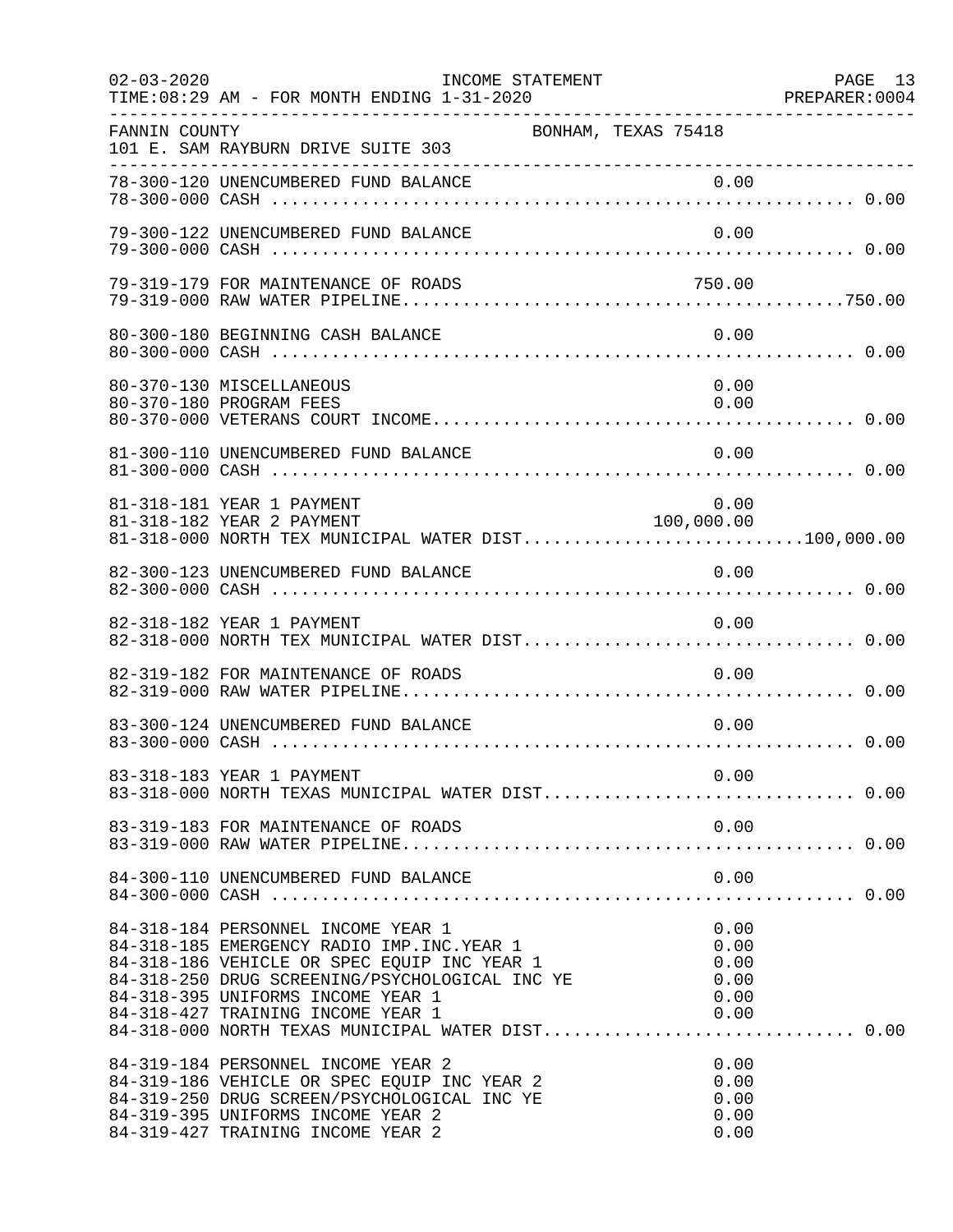| $02 - 03 - 2020$ | TIME: 08:29 AM - FOR MONTH ENDING 1-31-2020                                                                                                                                                                                                                 | INCOME STATEMENT    |                                                             | PAGE 14<br>PREPARER: 0004 |
|------------------|-------------------------------------------------------------------------------------------------------------------------------------------------------------------------------------------------------------------------------------------------------------|---------------------|-------------------------------------------------------------|---------------------------|
| FANNIN COUNTY    | 101 E. SAM RAYBURN DRIVE SUITE 303                                                                                                                                                                                                                          | BONHAM, TEXAS 75418 |                                                             |                           |
|                  | 84-319-454 R & M EQUIPMENT INCOME YEAR 2 0.00<br>84-319-000 NORTH TEXAS MUNICIPAL WATER DIST 0.00                                                                                                                                                           |                     |                                                             |                           |
|                  | 84-370-184 LOCAL FUNDING                                                                                                                                                                                                                                    |                     | 0.00                                                        |                           |
|                  | 85-300-110 UNENCUMBERED FUND BALANCE                                                                                                                                                                                                                        |                     | 0.00                                                        |                           |
|                  | 85-370-150 DONATIONS<br>85-370-183 VOLUNTEER MEMBERSHIP FEES<br>85-370-184 LOCAL FUNDING<br>85-370-185 RENTAL FEE<br>85-370-186 DEPOSIT FEE                                                                                                                 |                     | 0.00<br>310.00<br>0.00<br>662.50<br>300.00                  |                           |
|                  |                                                                                                                                                                                                                                                             |                     |                                                             |                           |
|                  | 86-319-420 SECURUS SIGNING BONUS                                                                                                                                                                                                                            |                     | 0.00                                                        |                           |
|                  | 86-370-130 REFUNDS & MISCELLANEOUS                                                                                                                                                                                                                          |                     | 0.00                                                        |                           |
|                  | 87-340-575 JUVENILE PROBATION FEES<br>87-340-576 JUVENILE PROBATION RESTITUTION (20.00)<br>87-340-577 JUVENILE PROBATION COURT COSTS (20.00)<br>87-340-578 FEES RECEIVED FOR OTHER COUNTIES (20.00)<br>87-340-579 REIMBURSEMENT OF MEDICAL EXPENSES (20.00) |                     | 585.00                                                      |                           |
|                  | 88-367-100 HOSPITAL QUARTERLY PAYMENT                                                                                                                                                                                                                       |                     | 0.00                                                        |                           |
|                  |                                                                                                                                                                                                                                                             |                     |                                                             |                           |
|                  | 89-330-908 STRUCTURAL FAM. THER. GRANT OOG<br>89-330-915 BASIC PROBATION SUPERVISION<br>89-330-916 COMMUNITY PROGRAMS<br>89-330-917 PRE/POST ADJUDICATION<br>89-330-918 COMMITMENT DIVERSION                                                                |                     | 25,000.00<br>32,482.00<br>20,000.00<br>1,589.00<br>2,500.00 |                           |
|                  | 89-360-189 INTEREST INCOME                                                                                                                                                                                                                                  |                     | 26.67                                                       |                           |
|                  | 89-370-130 REFUNDS & MISCELLANEOUS<br>89-370-995 LOCAL FUNDING                                                                                                                                                                                              |                     | 0.00<br>184,000.00                                          |                           |
|                  | 92-360-100 INTEREST EARNINGS<br>92-360-350 GOV. COMMODITY PROG. ASCS                                                                                                                                                                                        |                     | 257.72                                                      |                           |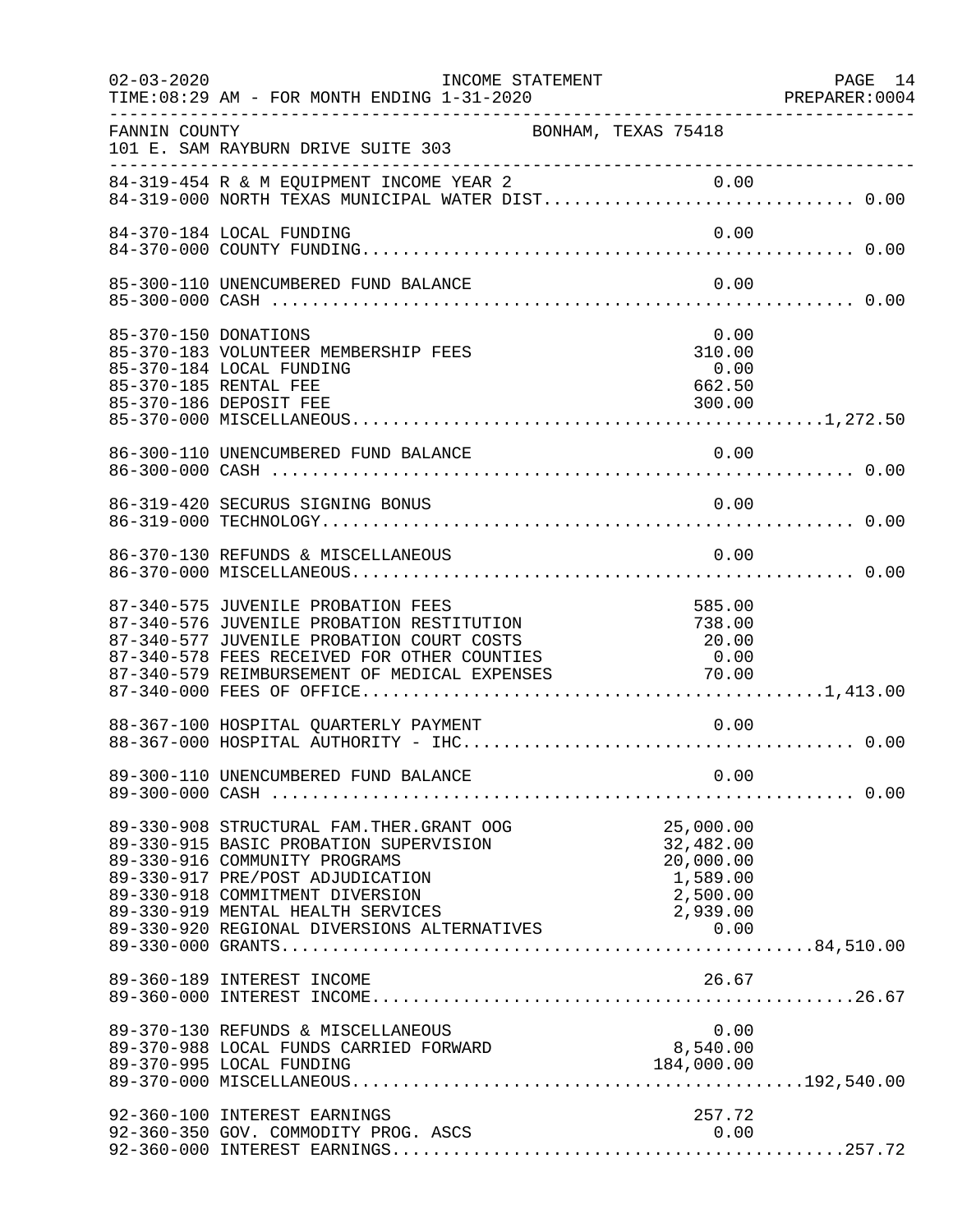| $02 - 03 - 2020$                                                              |                                                                                                                                                                                                                                                                                                                                                                                                                                                                                                                                                                                              | INCOME STATEMENT    |                                                                                                                                                                                                               | PAGE 15<br>PREPARER: 0004 |
|-------------------------------------------------------------------------------|----------------------------------------------------------------------------------------------------------------------------------------------------------------------------------------------------------------------------------------------------------------------------------------------------------------------------------------------------------------------------------------------------------------------------------------------------------------------------------------------------------------------------------------------------------------------------------------------|---------------------|---------------------------------------------------------------------------------------------------------------------------------------------------------------------------------------------------------------|---------------------------|
| FANNIN COUNTY                                                                 | 101 E. SAM RAYBURN DRIVE SUITE 303                                                                                                                                                                                                                                                                                                                                                                                                                                                                                                                                                           | BONHAM, TEXAS 75418 |                                                                                                                                                                                                               |                           |
| 92-370-100 RENT                                                               |                                                                                                                                                                                                                                                                                                                                                                                                                                                                                                                                                                                              |                     | 0.00                                                                                                                                                                                                          |                           |
|                                                                               |                                                                                                                                                                                                                                                                                                                                                                                                                                                                                                                                                                                              |                     |                                                                                                                                                                                                               |                           |
|                                                                               |                                                                                                                                                                                                                                                                                                                                                                                                                                                                                                                                                                                              |                     |                                                                                                                                                                                                               |                           |
|                                                                               | 95-360-100 INTEREST EARNINGS                                                                                                                                                                                                                                                                                                                                                                                                                                                                                                                                                                 |                     | 0.00                                                                                                                                                                                                          |                           |
|                                                                               | 95-370-125 AFLAC FSA CLEARING                                                                                                                                                                                                                                                                                                                                                                                                                                                                                                                                                                |                     | 0.00                                                                                                                                                                                                          |                           |
|                                                                               |                                                                                                                                                                                                                                                                                                                                                                                                                                                                                                                                                                                              |                     |                                                                                                                                                                                                               |                           |
|                                                                               | ***** EXPENSE ACCOUNTS *****                                                                                                                                                                                                                                                                                                                                                                                                                                                                                                                                                                 |                     |                                                                                                                                                                                                               |                           |
| 10-400-435 PRINTING<br>10-400-480 BOND<br>10-400-481 DUES<br>10-400-590 BOOKS | 10-400-101 SALARY ELECTED OFFICIAL<br>10-400-104 STATE PROBATE SALARY SUPPLEMENT<br>10-400-105 SALARY SECRETARY<br>10-400-201 SOCIAL SECURITY TAXES<br>10-400-202 GROUP HEALTH & DENTAL INSURANCE<br>10-400-203 RETIREMENT<br>10-400-204 WORKERS' COMPENSATION<br>10-400-205 MEDICARE TAX<br>10-400-225 TRAVEL ALLOWANCE<br>10-400-310 OFFICE SUPPLIES<br>10-400-311 POSTAL EXPENSES<br>10-400-427 OUT OF COUNTY TRAVEL/TRAINING<br>10-400-431 LOCAL TRAVEL<br>10-400-437 COURT REPORTER EXPENSE<br>10-400-468 JUVENILE BOARD SALARY<br>10-400-572 OFFICE EQUIPMENT<br>10-400-574 TECHNOLOGY |                     | $\frac{23,074.02}{0.00}$<br>10,488<br>2,211.09<br>4,070.72<br>3,949.88<br>154.59<br>517.11<br>1,400.00<br>271.01<br>0.00<br>275.00<br>0.00<br>0.00<br>0.00<br>800.00<br>0.00<br>0.00<br>0.00<br>0.00<br>42.50 |                           |
|                                                                               | 10-401-403 TCOG RURAL ADDRESSING                                                                                                                                                                                                                                                                                                                                                                                                                                                                                                                                                             |                     | 0.00                                                                                                                                                                                                          |                           |
| 10-403-203 RETIREMENT                                                         | 10-403-101 SALARY ELECTED OFFICIAL<br>10-403-104 SALARY DEPUTIES<br>10-403-107 REGULAR-TEMP. PART-TIME<br>10-403-201 SOCIAL SECURITY TAXES<br>10-403-202 GROUP HEALTH & DENTAL INSURANCE<br>10-403-204 WORKERS COMPENSATION                                                                                                                                                                                                                                                                                                                                                                  |                     | 20,159.28<br>55,791.68<br>6,369.00<br>4,944.09<br>23,744.24<br>9,463.87<br>387.32                                                                                                                             |                           |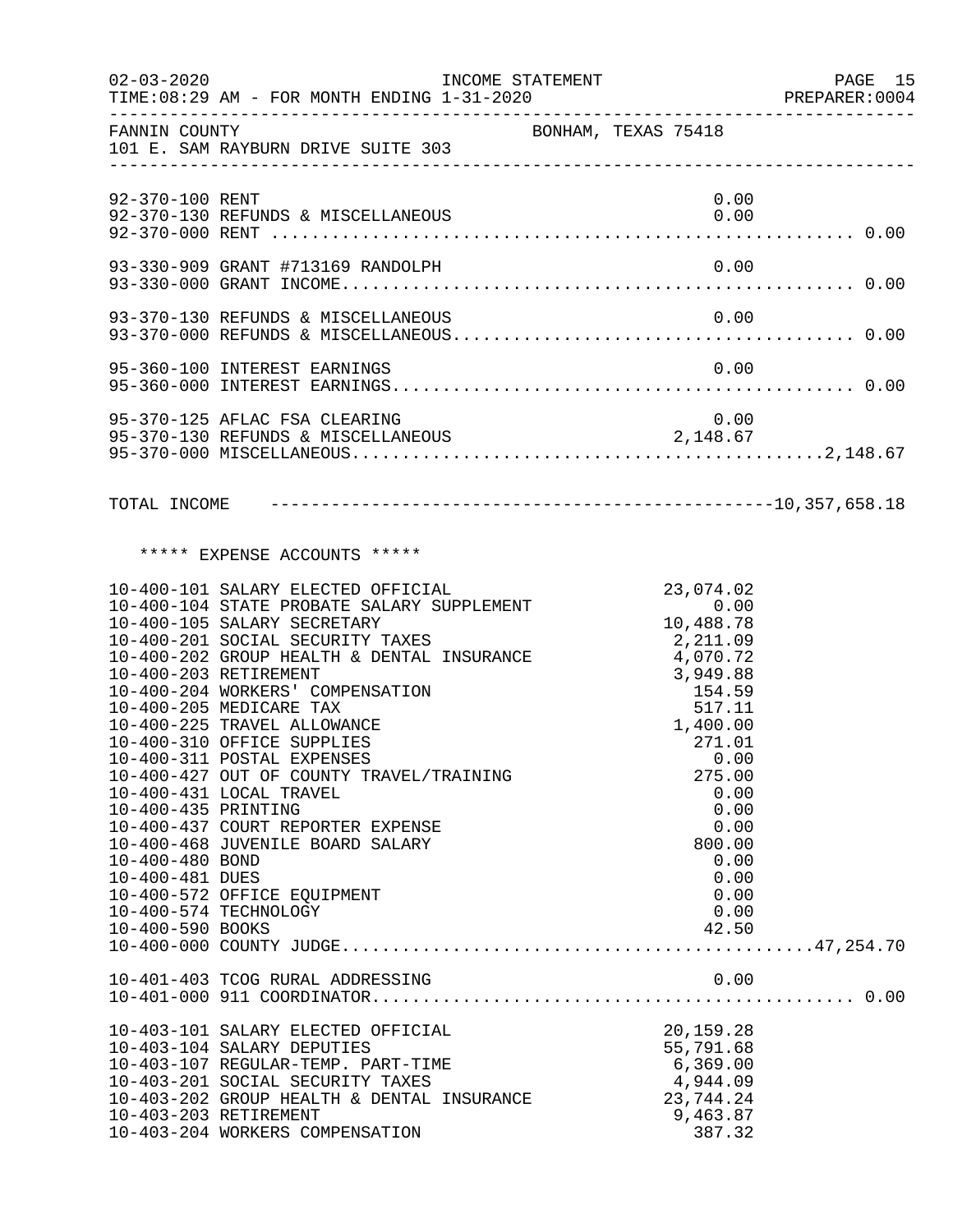| $02 - 03 - 2020$    | TIME: 08:29 AM - FOR MONTH ENDING 1-31-2020                                                                                                                                                                                                                                                                                                                                                                                                    |  |                                                                                              | PAGE 16<br>PREPARER:0004 |
|---------------------|------------------------------------------------------------------------------------------------------------------------------------------------------------------------------------------------------------------------------------------------------------------------------------------------------------------------------------------------------------------------------------------------------------------------------------------------|--|----------------------------------------------------------------------------------------------|--------------------------|
|                     | FANNIN COUNTY BONHAM, TEXAS 75418<br>101 E. SAM RAYBURN DRIVE SUITE 303                                                                                                                                                                                                                                                                                                                                                                        |  |                                                                                              |                          |
| 10-403-480 BOND     | 10-403-437 IMAGING/INDEXING                                                                                                                                                                                                                                                                                                                                                                                                                    |  | $\begin{array}{c} 0.00 \\ 50.00 \end{array}$                                                 |                          |
|                     |                                                                                                                                                                                                                                                                                                                                                                                                                                                |  |                                                                                              |                          |
| 10-404-109 SALARY   | 10-404-201 SOCIAL SECURITY TAXES<br>10-404-203 RETIREMENT                                                                                                                                                                                                                                                                                                                                                                                      |  | 7,025.00<br>$9.30$<br>$0.00$                                                                 |                          |
|                     |                                                                                                                                                                                                                                                                                                                                                                                                                                                |  |                                                                                              |                          |
| 10-405-435 PRINTING | 10-405-102 SALARY APPOINTED OFFICIAL 13,796.28<br>10-405-201 SOCIAL SECURITY TAXES 843.20<br>10-405-202 GROUP HEALTH & DENTAL INSURANCE 3,955.68<br>10-405-203 RETIREMENT<br>10-405-204 WORKERS' COMPENSATION<br>10-405-205 MEDICARE TAX<br>10-405-310 OFFICE SUPPLIES<br>10-405-311 POSTAL EXPENSES<br>10-405-427 OUT OF COUNTY TRAVEL/TRAINING<br>10-405-428 TRAINING/TUITION<br>10-405-453 COMPUTER SOFTWARE<br>10-405-572 OFFICE EQUIPMENT |  | 1,585.83<br>60.97<br>197.19<br>0.00<br>0.00<br>675.60<br>0.00<br>0.00<br>0.00<br>0.00        |                          |
| 10-406-103 SALARY   | 10-406-107 SALARY TEMP./EXTRA<br>10-406-201 SOCIAL SECURITY TAXES<br>10-406-202 GROUP HEALTH & DENTAL INS<br>10-406-203 RETIREMENT<br>10-406-204 WORKERS' COMPENSATION<br>10-406-205 MEDICARE TAX<br>10-406-225 TRAVEL ALLOWANCE<br>10-406-310 OFFICE SUPPLIES<br>10-406-311 POSTAL EXPENSE                                                                                                                                                    |  | 11,502.00<br>0.00<br>721.86<br>10.16<br>1,322.10<br>50.83<br>168.81<br>0.00<br>96.81<br>0.00 |                          |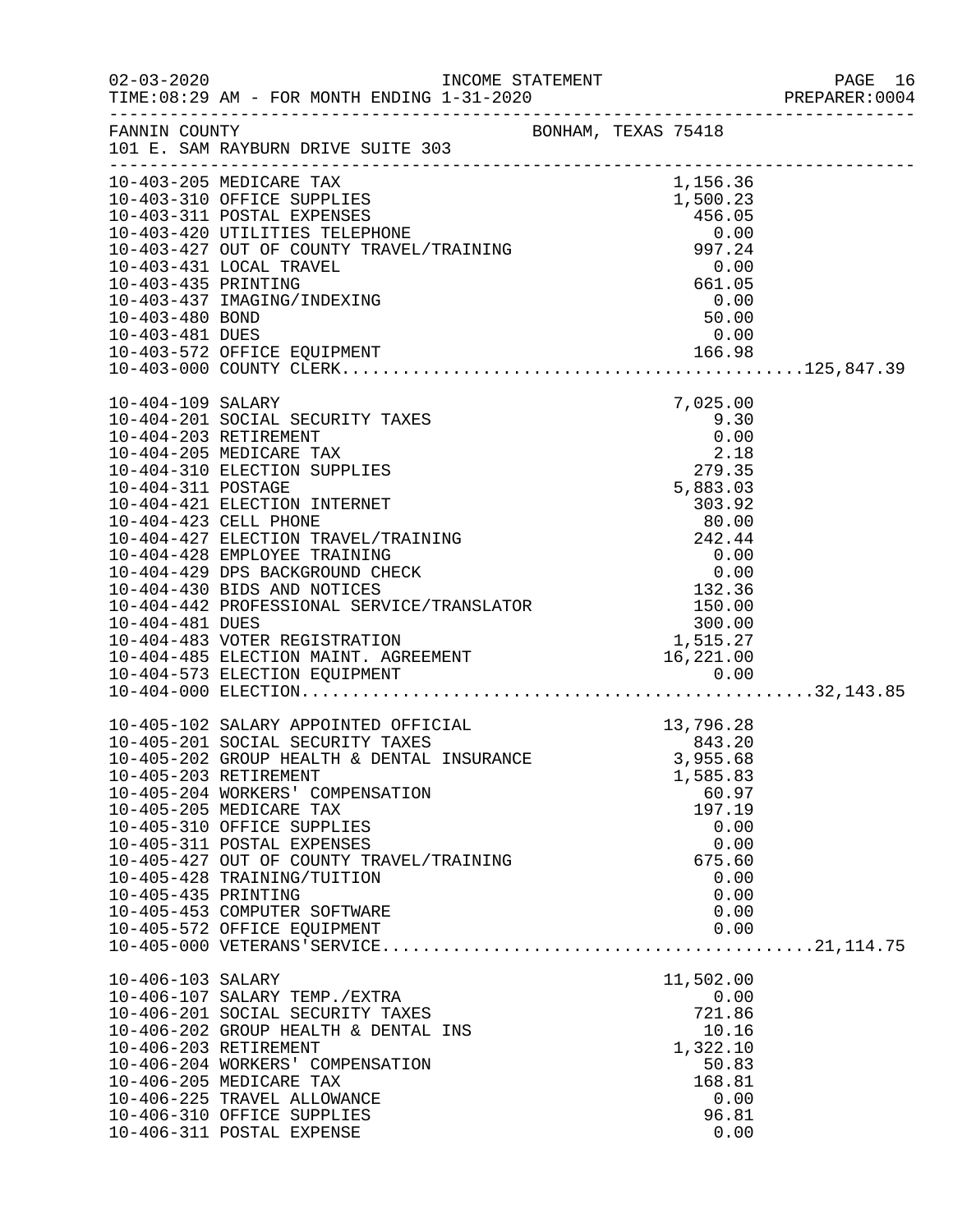|                                          |                                                                                                                                                                                                                                                                                                                                                   |                                                                                                                                   | PREPARER: 0004 |
|------------------------------------------|---------------------------------------------------------------------------------------------------------------------------------------------------------------------------------------------------------------------------------------------------------------------------------------------------------------------------------------------------|-----------------------------------------------------------------------------------------------------------------------------------|----------------|
|                                          | FANNIN COUNTY<br>FANNIN COUNTY<br>101 E. SAM RAYBURN DRIVE SUITE 303                                                                                                                                                                                                                                                                              |                                                                                                                                   |                |
|                                          | 10-406-330 AUTO EXPENSE-GAS & OIL<br>10-406-320 AUTO EXPENSE-GAS & OIL<br>10-406-421 EMERGENCY INTERNET<br>16-406-422 R&M RADIO<br>10-406-423 CELL PHONE ALLOWANCE<br>160.00<br>10-406-423 CELL PHONE ALLOWANCE<br>160.00<br>10-406-427 OUT OF                                                                                                    |                                                                                                                                   |                |
|                                          | 10-409-488 FANNIN RURAL RAIL DIST<br>10-409-489 COURT COSTS/ARREST FEES<br>10-409-490 MISCELLANEOUS<br>10-409-491 SULPHUR RIVER REGIONAL MOBILITY AUT<br>10-409-495 '98 JAIL BOND PAYMENT<br>10-409-499 BANK SERVICE FEES<br>10-409-500 6TH COURT OF APPEALS FEE<br>10-409-560 TCOG SO 911 FURNITURE<br>10-409-590 TCEQ PERMITS ENVIRONMENTAL DEV | 0.00<br>51,148.66<br>0.00<br>0.00<br>0.00<br>2,900.00<br>913.01<br>0.00<br>780.00                                                 |                |
| 10-410-130 BAILIFF<br>10-410-311 POSTAGE | 10-410-101 SALARY ELECTED OFFICIAL<br>10-410-103 SALARY COURT COORDINATOR<br>10-410-110 SALARY COURT REPORTER<br>10-410-201 SOCIAL SECURITY TAXES<br>10-410-202 GROUP HEALTH & DENTAL INS<br>10-410-203 RETIREMENT<br>10-410-204 WORKERS COMPENSATION<br>10-410-205 MEDICARE TAX<br>10-410-310 OFFICE SUPPLIES                                    | $57,807.72$<br>$11,159.64$<br>23,033.29<br>13,966.65<br>5,655.86<br>14,039.05<br>12, 272.46<br>472.73<br>1,565.87<br>0.00<br>0.00 |                |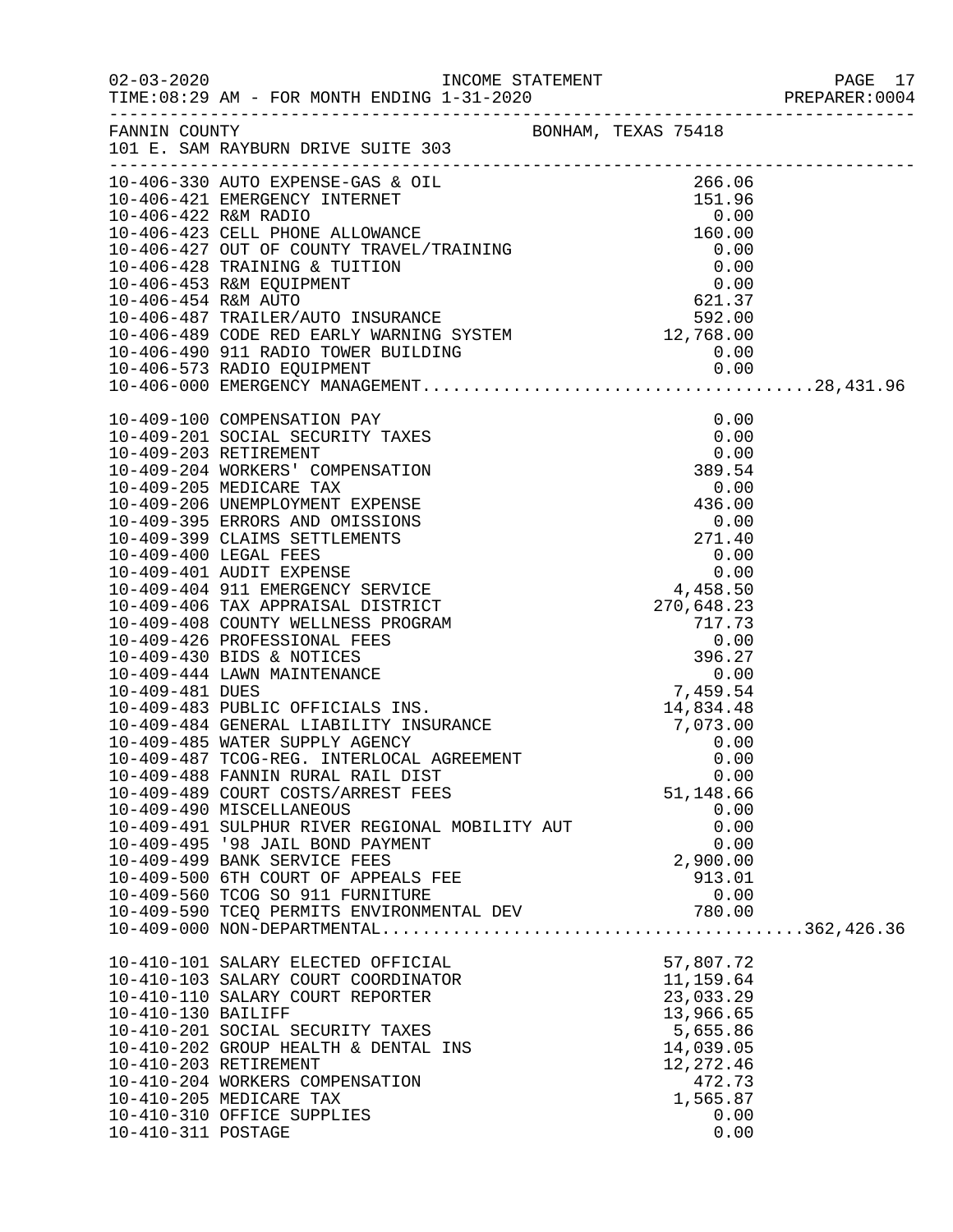|                                             |                                                                                                                                                                                                                                                                                                                                                                                                                                                                                              |  |                                                                                                                                                                      | PREPARER: 0004 |
|---------------------------------------------|----------------------------------------------------------------------------------------------------------------------------------------------------------------------------------------------------------------------------------------------------------------------------------------------------------------------------------------------------------------------------------------------------------------------------------------------------------------------------------------------|--|----------------------------------------------------------------------------------------------------------------------------------------------------------------------|----------------|
|                                             | FANNIN COUNTY<br>101 E. SAM RAYBURN DRIVE SUITE 303                                                                                                                                                                                                                                                                                                                                                                                                                                          |  |                                                                                                                                                                      |                |
|                                             |                                                                                                                                                                                                                                                                                                                                                                                                                                                                                              |  |                                                                                                                                                                      |                |
|                                             | 10-410-481 DUES<br>10-410-572 OFFICE EQUIPMENT<br>10-410-574 TECHNOLOGY<br>10-410-590 BOOKS & PUBLICATIONS<br>10-410-591 LEXIS NEXIS ONLINE LEGAL<br>10-410-591 LEXIS NEXIS ONLINE LEGAL<br>10-410-000 COUNTY COURT AT LAW                                                                                                                                                                                                                                                                   |  |                                                                                                                                                                      |                |
| 10-425-435 PRINTING<br>10-425-466 AUTOPSIES | 10-425-465 PHYSICAL EVID. ANALYSES<br>10-425-467 VISITING JUDGE EXPENSE                                                                                                                                                                                                                                                                                                                                                                                                                      |  | 972.05<br>0.00<br>11,152.50<br>0.00                                                                                                                                  |                |
| 10-435-130 BAILIFF<br>10-435-205 MEDICARE   | 10-435-103 SALARY COURT COORDINATOR<br>10-435-110 SALARY COURT REPORTER<br>10-435-201 SOCIAL SECURITY<br>10-435-202 GROUP HEALTH INSURANCE<br>10-435-203 RETIREMENT<br>10-435-204 WORKERS COMPENSATION<br>10-435-310 OFFICE SUPPLIES<br>10-435-311 DISTRICT JUDGE POSTAGE<br>10-435-352 GPS/SCRAM MONITORS<br>10-435-395 BAILIFF UNIFORMS<br>10-435-421 LEXIS NEXIS ONLINE LEGAL<br>10-435-427 OUT OF CO TRAVEL/TRAINING<br>10-435-428 TRAINING/TUITION<br>10-435-432 ATTORNEY FEES JUVENILE |  | 11,546.55<br>29,128.45<br>14,288.22<br>3,284.39<br>10,172.33<br>6,456.75<br>249.52<br>768.19<br>308.54<br>26.15<br>0.00<br>0.00<br>0.00<br>40.00<br>0.00<br>5,175.00 |                |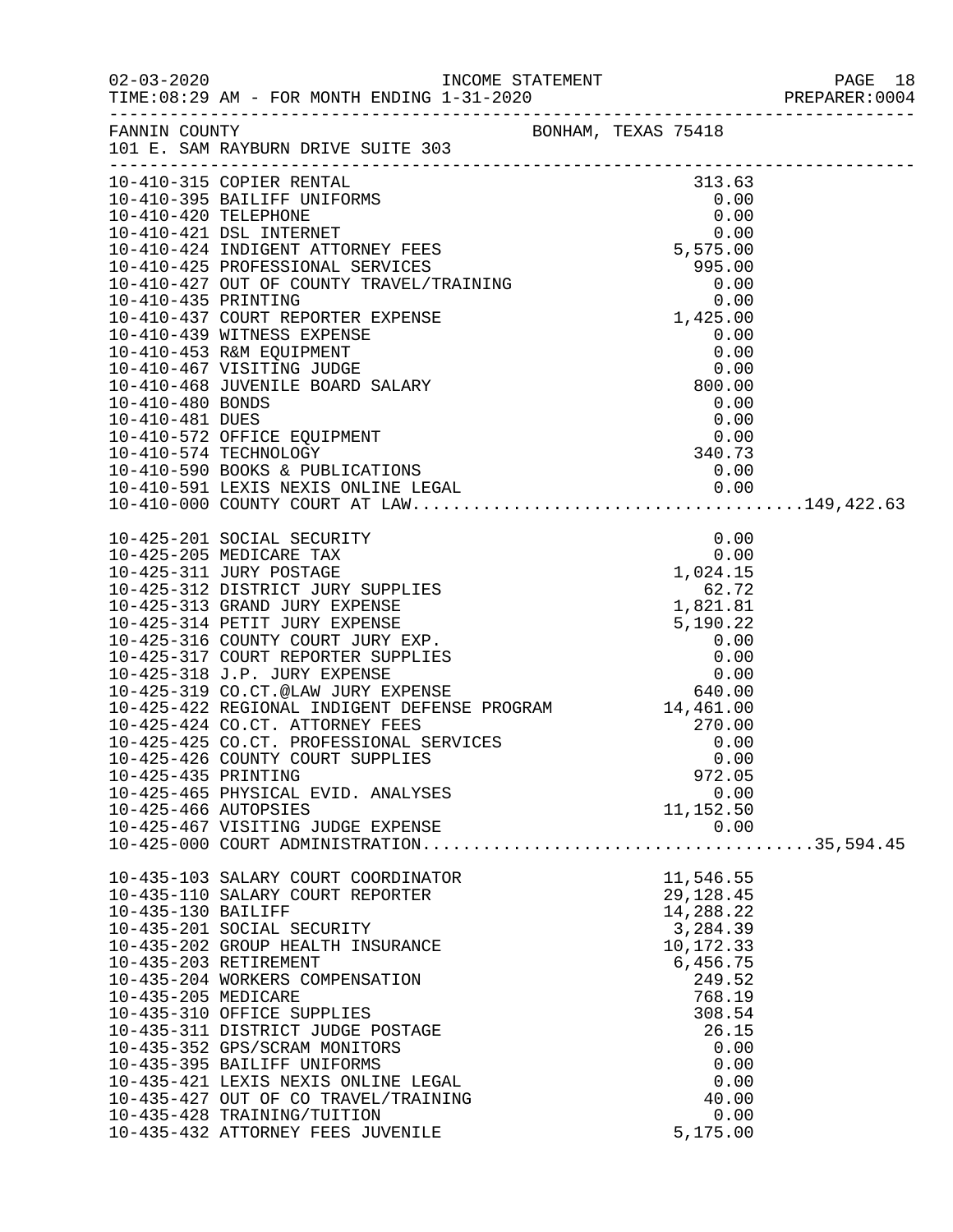|                                         |                                                                                                                                                                                                                                                                                                                                                             |                       | PREPARER: 0004 |
|-----------------------------------------|-------------------------------------------------------------------------------------------------------------------------------------------------------------------------------------------------------------------------------------------------------------------------------------------------------------------------------------------------------------|-----------------------|----------------|
|                                         | FANNIN COUNTY BONHAM, TEXAS 75418<br>101 E. SAM RAYBURN DRIVE SUITE 303                                                                                                                                                                                                                                                                                     |                       |                |
|                                         | 10-435-433 ATTORNEY FEES DRUG CT<br>10-435-434 APPEAL COURT TRANSCRIPTS<br>10-435-435 ATTORNEYS FEES APPEALS CT<br>10-435-435 ATTORNEYS FEES APPEALS CT<br>10-435-436 ATTORNEY FEES-CPS CASES<br>10-435-436 ATTORNEY FEES-CPS CASES<br>10-                                                                                                                  |                       |                |
|                                         |                                                                                                                                                                                                                                                                                                                                                             |                       |                |
|                                         |                                                                                                                                                                                                                                                                                                                                                             |                       |                |
|                                         |                                                                                                                                                                                                                                                                                                                                                             |                       |                |
|                                         |                                                                                                                                                                                                                                                                                                                                                             |                       |                |
|                                         |                                                                                                                                                                                                                                                                                                                                                             |                       |                |
|                                         |                                                                                                                                                                                                                                                                                                                                                             |                       |                |
|                                         |                                                                                                                                                                                                                                                                                                                                                             |                       |                |
|                                         | 10-435-481 DUES<br>10-435-572 OFFICE EQUIPMENT<br>10-435-574 TECHNOLOGY<br>10-435-590 DISTRICT JUDGE BOOKS<br>503.00                                                                                                                                                                                                                                        |                       |                |
|                                         |                                                                                                                                                                                                                                                                                                                                                             |                       |                |
|                                         |                                                                                                                                                                                                                                                                                                                                                             |                       |                |
|                                         | 10-435-590 DISTRICT JUDGE BOOKS 503.00<br>10-435-000 336TH DISTRICT COURT ADMINISTRATION244,279.71                                                                                                                                                                                                                                                          |                       |                |
|                                         |                                                                                                                                                                                                                                                                                                                                                             |                       |                |
|                                         | $10-450-101\,\,\mathrm{SALARY\,\, ELECTED\,\, OFFICLEKK\,\,104-10-450-104\,\,\mathrm{SALARY\,\, BESTCLERK\,\,14,0442.25\,\,\mathrm{10-450-104\,\, SALARIES\,\, DEUTIES\,\,10-450-201\,\,\mathrm{SCAIALRY\,\, PART-TIME\,\,10-450-202\,\,\mathrm{GROUPE\,\, HEATIT Y TAKES\,\,10-450-202\,\,\mathrm{GROUPE\,\, HEATIT Y TAKES\,\,10-450-202\,\,\mathrm{GROU$ |                       |                |
|                                         |                                                                                                                                                                                                                                                                                                                                                             |                       |                |
|                                         |                                                                                                                                                                                                                                                                                                                                                             |                       |                |
|                                         |                                                                                                                                                                                                                                                                                                                                                             |                       |                |
|                                         |                                                                                                                                                                                                                                                                                                                                                             |                       |                |
|                                         |                                                                                                                                                                                                                                                                                                                                                             |                       |                |
|                                         |                                                                                                                                                                                                                                                                                                                                                             |                       |                |
|                                         |                                                                                                                                                                                                                                                                                                                                                             |                       |                |
|                                         |                                                                                                                                                                                                                                                                                                                                                             |                       |                |
|                                         |                                                                                                                                                                                                                                                                                                                                                             |                       |                |
|                                         |                                                                                                                                                                                                                                                                                                                                                             |                       |                |
|                                         |                                                                                                                                                                                                                                                                                                                                                             |                       |                |
|                                         |                                                                                                                                                                                                                                                                                                                                                             |                       |                |
|                                         |                                                                                                                                                                                                                                                                                                                                                             |                       |                |
|                                         | 10-450-428 EMPLOYEE TRAINING                                                                                                                                                                                                                                                                                                                                | 0.00                  |                |
|                                         | 10-450-431 LOCAL TRAVEL                                                                                                                                                                                                                                                                                                                                     | 0.00                  |                |
| 10-450-435 PRINTING<br>10-450-480 BONDS |                                                                                                                                                                                                                                                                                                                                                             | 200.00                |                |
| 10-450-481 DUES                         |                                                                                                                                                                                                                                                                                                                                                             | 200.00<br>50.00       |                |
|                                         | 10-450-572 OFFICE EQUIPMENT                                                                                                                                                                                                                                                                                                                                 | 0.00                  |                |
|                                         |                                                                                                                                                                                                                                                                                                                                                             |                       |                |
|                                         |                                                                                                                                                                                                                                                                                                                                                             |                       |                |
|                                         | 10-455-101 SALARY ELECTED OFFICIAL                                                                                                                                                                                                                                                                                                                          | 15,398.10             |                |
|                                         | 10-455-103 SALARY ASSISTANTS                                                                                                                                                                                                                                                                                                                                | 22,629.42             |                |
|                                         | 10-455-201 SOCIAL SECURITY TAXES<br>10-455-202 GROUP HEALTH & DENTAL INSURANCE                                                                                                                                                                                                                                                                              | 2,387.89<br>11,867.04 |                |
|                                         | 10-455-203 RETIREMENT                                                                                                                                                                                                                                                                                                                                       | 4,371.04              |                |
|                                         | 10-455-204 WORKERS' COMPENSATION                                                                                                                                                                                                                                                                                                                            | 168.05                |                |
|                                         | 10-455-205 MEDICARE TAX                                                                                                                                                                                                                                                                                                                                     | 558.55                |                |
|                                         | 10-455-225 TRAVEL ALLOWANCE                                                                                                                                                                                                                                                                                                                                 | 800.00                |                |
|                                         | 10-455-310 OFFICE SUPPLIES                                                                                                                                                                                                                                                                                                                                  | 497.46                |                |
|                                         | 10-455-311 POSTAL EXPENSES                                                                                                                                                                                                                                                                                                                                  | 55.15                 |                |
|                                         | 10-455-420 UTILITIES TELEPHONE<br>10-455-422 R & M RADIO                                                                                                                                                                                                                                                                                                    | 0.00<br>0.00          |                |
|                                         | 10-455-423 CELL PHONE ALLOWANCE                                                                                                                                                                                                                                                                                                                             | 80.00                 |                |
|                                         | 10-455-427 OUT OF COUNTY TRAVEL/TRAINING                                                                                                                                                                                                                                                                                                                    | 835.00                |                |
| 10-455-435 PRINTING                     |                                                                                                                                                                                                                                                                                                                                                             | 0.00                  |                |
| 10-455-480 BOND                         |                                                                                                                                                                                                                                                                                                                                                             | 0.00                  |                |
| 10-455-481 DUES                         |                                                                                                                                                                                                                                                                                                                                                             | 60.00                 |                |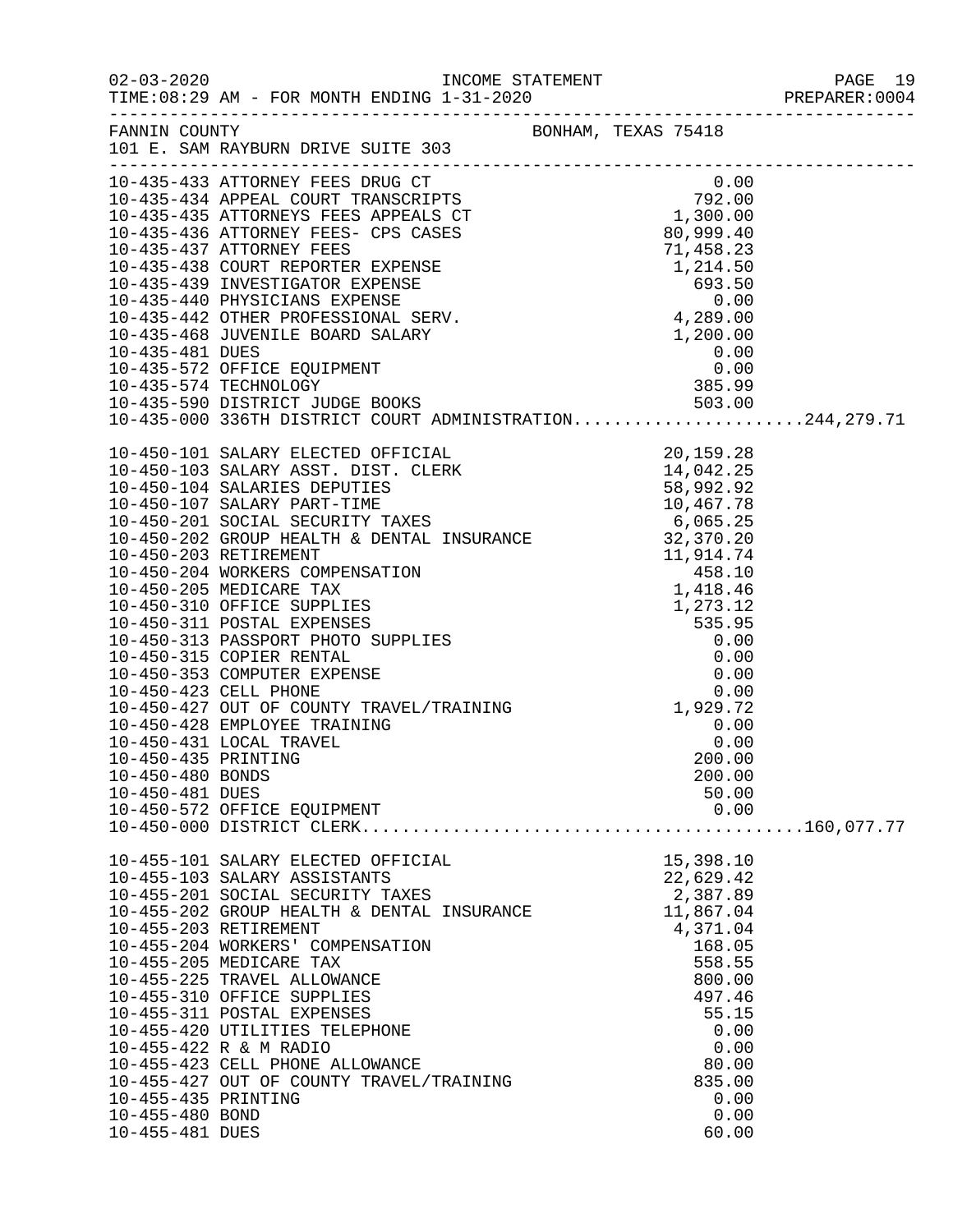|                                                           |                                                                                                                                                                                                                                                                                                                                                                                                                                                                                                                                                                     |                                                                                                                  | PREPARER: 0004 |
|-----------------------------------------------------------|---------------------------------------------------------------------------------------------------------------------------------------------------------------------------------------------------------------------------------------------------------------------------------------------------------------------------------------------------------------------------------------------------------------------------------------------------------------------------------------------------------------------------------------------------------------------|------------------------------------------------------------------------------------------------------------------|----------------|
|                                                           | FANNIN COUNTY BONHAM, TEXAS 75418<br>101 E. SAM RAYBURN DRIVE SUITE 303                                                                                                                                                                                                                                                                                                                                                                                                                                                                                             |                                                                                                                  |                |
|                                                           | 10-455-572 OFFICE EQUIPMENT<br>10-455-573 RADIO EQUIPMENT                                                                                                                                                                                                                                                                                                                                                                                                                                                                                                           | 514.98<br>0.00                                                                                                   |                |
|                                                           |                                                                                                                                                                                                                                                                                                                                                                                                                                                                                                                                                                     |                                                                                                                  |                |
| 10-457-435 PRINTING<br>10-457-480 BOND<br>10-457-481 DUES | 10-457-101 SALARY ELECTED OFFICIAL<br>10-457-103 SALARY ASSISTANT 10-457-201 SOCIAL SECURITY TAXES<br>10-457-201 SOCIAL SECURITY TAXES<br>10-457-202 GROUP HEALTH & DENTAL INSURANCE 7,994.43<br>10-457-203 RETIREMENT 2,875.93<br>10-45<br>10-457-205 MEDICARE TAX<br>10-457-225 TRAVEL ALLOWANCE<br>10-457-310 OFFICE SUPPLIES<br>10-457-311 POSTAL EXPENSES<br>10-457-420 UTILITIES TELEPHONE<br>10-457-423 CELL PHONE ALLOWANCE<br>10-457-427 OUT OF COUNTY TRAVEL/TRAINING<br>10-457-460 OFFICE RENTAL<br>10-457-572 OFFICE EQUIPMENT<br>10-457-574 TECHNOLOGY | 375.56<br>800.00<br>52.74<br>38.00<br>0.00<br>80.00<br>517.25<br>0.00<br>208.33<br>0.00<br>60.00<br>0.00<br>0.00 |                |
|                                                           | 10-475-101 DA. SALARY SUPPLEMENT<br>10-475-102 HB 9 D.A. SUPPLEMENTAL FUNDS<br>10-475-103 SALARY ASSISTANT D.A.<br>10-475-104 ASST. DA LONGEVITY PAY<br>10-475-105 SALARIES SECRETARIES<br>10-475-106 DA SALARY REIMB. GC CH 46<br>10-475-107 SALARY TEMP./EXTRA                                                                                                                                                                                                                                                                                                    | 2,163.42<br>0.00<br>101,941.32<br>1,720.00<br>65,302.29<br>11,252.19<br>6,807.00                                 |                |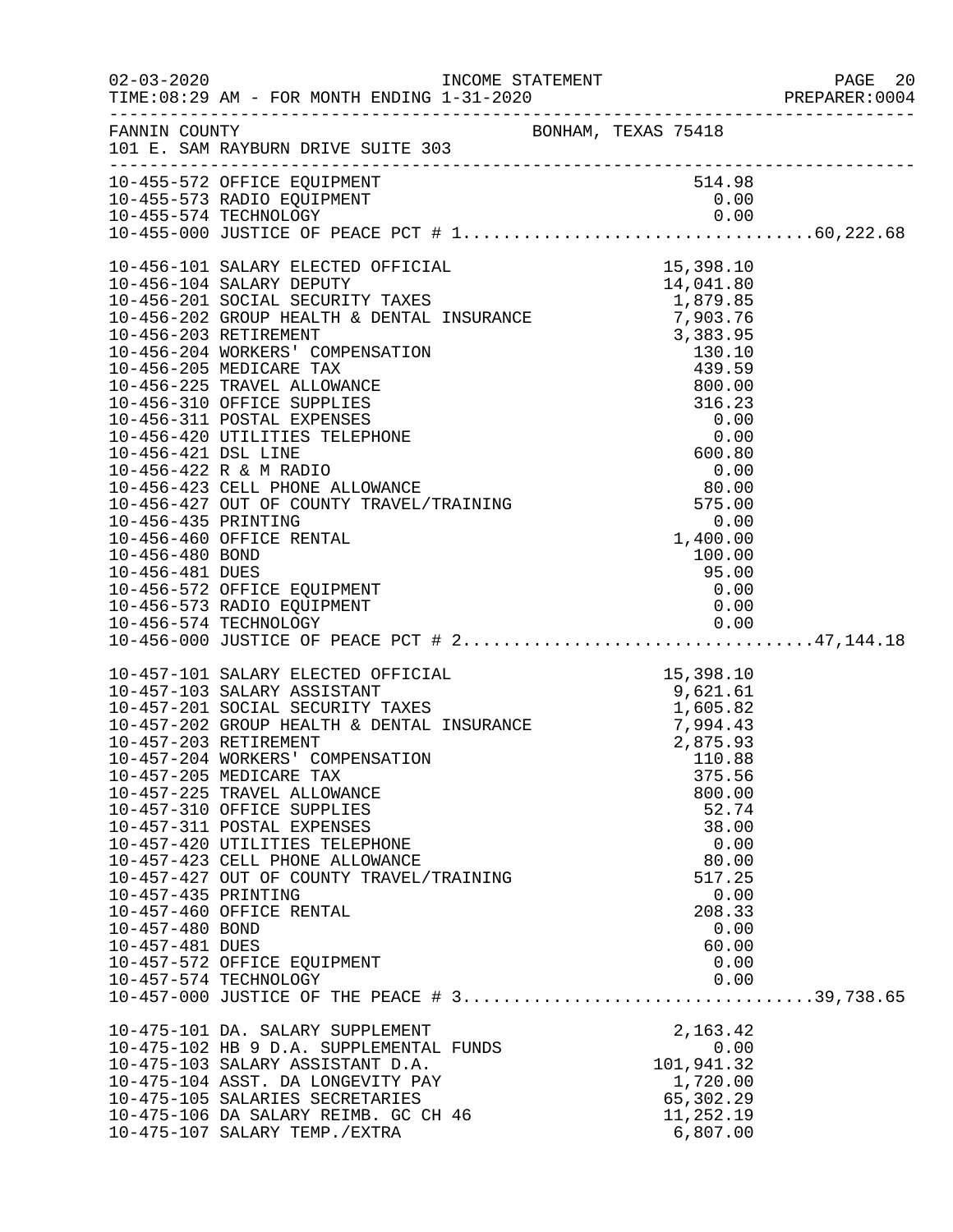| $02 - 03 - 2020$                                                                | TIME: 08:29 AM - FOR MONTH ENDING 1-31-2020                                                                                                                                                                                                                                                                                                                                                                                                                                                                                                                                                             |                                                                                                |  |
|---------------------------------------------------------------------------------|---------------------------------------------------------------------------------------------------------------------------------------------------------------------------------------------------------------------------------------------------------------------------------------------------------------------------------------------------------------------------------------------------------------------------------------------------------------------------------------------------------------------------------------------------------------------------------------------------------|------------------------------------------------------------------------------------------------|--|
| FANNIN COUNTY                                                                   | BONHAM, TEXAS 75418<br>101 E. SAM RAYBURN DRIVE SUITE 303                                                                                                                                                                                                                                                                                                                                                                                                                                                                                                                                               |                                                                                                |  |
|                                                                                 | 10-475-108 INVESTIGATOR CRIMES AGAINST WOMEN $0.00$<br>10-475-109 INVESTIGATOR 21,268.98                                                                                                                                                                                                                                                                                                                                                                                                                                                                                                                |                                                                                                |  |
| 10-475-480 BOND<br>10-475-481 DUES<br>10-475-574 TECHNOLOGY<br>10-475-590 BOOKS | 10-475-439 WITNESS EXPENSE<br>10-475-465 PHYS.EVIDENCE ANALYSIS<br>10-475-469 DPS TESTING<br>10-475-572 OFFICE EQUIPMENT                                                                                                                                                                                                                                                                                                                                                                                                                                                                                | 0.00<br>0.00<br>0.00<br>0.00<br>185.00<br>0.00<br>0.00                                         |  |
| 10-495-435 PRINTING<br>10-495-480 BOND<br>10-495-481 DUES                       | $\begin{tabular}{lllllllllllll} 10-495-102 & \texttt{SALARY APPOINTED OFFICIAL} & & & & 25,358.67\\ 10-495-103 & \texttt{SALARIES ASSISTANTS} & & & 44,663.05\\ 10-495-201 & \texttt{SOCIAL SECURITY TAKES} & & & 4,201.66\\ 10-495-202 & \texttt{GROUP HEALTH & \texttt{DENTAL INSURANCE} & & 14,833.80\\ 10-495-203 & \texttt{RETIREMENT} & & & 8,048.85\\ $<br>10-495-205 MEDICARE TAX<br>10-495-310 OFFICE SUPPLIES<br>10-495-353 COMPUTER SOFTWARE MAINTENANCE<br>10-495-427 OUT OF COUNTY TRAVEL/TRAINING<br>10-495-431 LOCAL TRAVEL<br>10-495-452 R & M EQUIPMENT<br>10-495-572 OFFICE EQUIPMENT | 982.65<br>368.64<br>5,225.00<br>1,277.96<br>0.00<br>0.00<br>0.00<br>50.00<br>295.00<br>0.00    |  |
| 10-496-203 RETIREMENT<br>10-496-421 CELL PHONE                                  | 10-496-103 SALARY PURCHASING AGENT<br>10-496-201 SOCIAL SECURITY TAXES<br>10-496-202 GROUP HEALTH INSURANCE<br>10-496-204 WORKERS' COMPENSATION<br>10-496-205 MEDICARE TAX<br>10-496-310 OFFICE SUPPLIES<br>10-496-353 COMPUTER SOFTWARE MAINTENANCE                                                                                                                                                                                                                                                                                                                                                    | 18, 254.34<br>1,120.47<br>3,955.68<br>2,098.20<br>80.67<br>262.04<br>28.90<br>655.00<br>120.00 |  |

10-496-427 OUT OF COUNTY TRAVEL 110-496-427 OUT OF COUNTY TRAVEL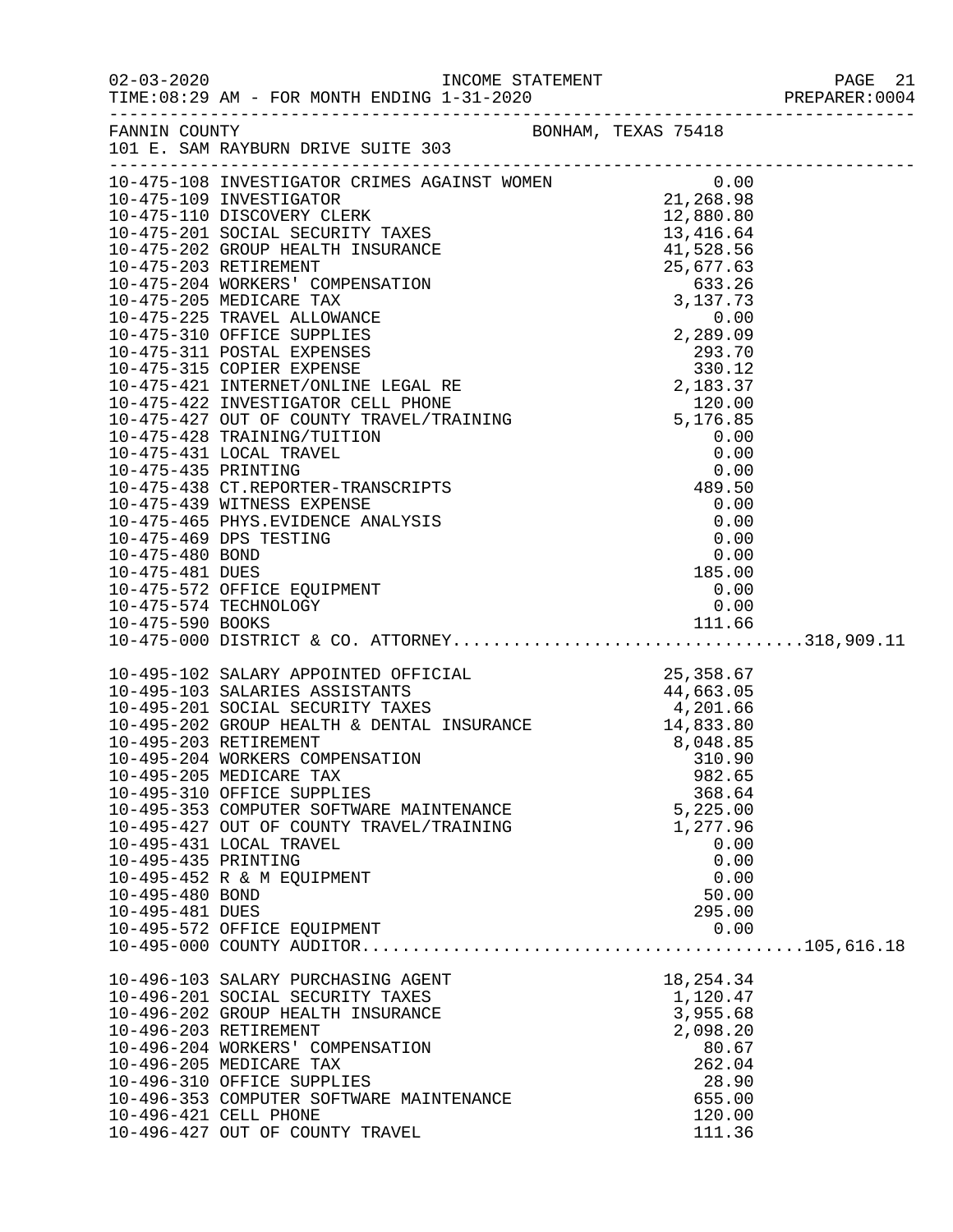|                                                           |                                                                                                                                                                                                                                                                                                                                                                                                                                                                                                                                                                                                                                          |                                                                                                                                               | PREPARER:0004 |
|-----------------------------------------------------------|------------------------------------------------------------------------------------------------------------------------------------------------------------------------------------------------------------------------------------------------------------------------------------------------------------------------------------------------------------------------------------------------------------------------------------------------------------------------------------------------------------------------------------------------------------------------------------------------------------------------------------------|-----------------------------------------------------------------------------------------------------------------------------------------------|---------------|
|                                                           | FANNIN COUNTY<br>101 E. SAM RAYBURN DRIVE SUITE 303                                                                                                                                                                                                                                                                                                                                                                                                                                                                                                                                                                                      |                                                                                                                                               |               |
| 10-496-435 PRINTING<br>10-496-480 BOND                    | 10-496-431 LOCAL TRAVEL<br>10-496-452 R & M EQUIPMENT                                                                                                                                                                                                                                                                                                                                                                                                                                                                                                                                                                                    | 0.00<br>0.00<br>0.00<br>0.00                                                                                                                  |               |
| 10-496-481 DUES                                           |                                                                                                                                                                                                                                                                                                                                                                                                                                                                                                                                                                                                                                          | 75.00                                                                                                                                         |               |
| 10-497-480 BOND                                           |                                                                                                                                                                                                                                                                                                                                                                                                                                                                                                                                                                                                                                          | $0.00$<br>$175.00$                                                                                                                            |               |
|                                                           |                                                                                                                                                                                                                                                                                                                                                                                                                                                                                                                                                                                                                                          |                                                                                                                                               |               |
| 10-499-435 PRINTING<br>10-499-480 BOND<br>10-499-481 DUES | 10-499-101 SALARIES ELECTED OFFICIAL<br>10-499-103 SALARIES ASSISTANTS<br>10-499-104 SALARIES DEPUTIES<br>10-499-107 SALARY TEMP./EXTRA<br>10-499-201 SOCIAL SECURITY TAXES<br>10-499-201 SOCIAL SECURITY TAXES<br>10-499-202 GROUP HEALTH<br>10-499-205 MEDICARE TAX<br>10-499-225 LEONARD OFFICE TRAVEL<br>10-499-310 OFFICE SUPPLIES<br>10-499-311 POSTAL EXPENSES<br>10-499-315 COPIER EXPENSE<br>10-499-420 TELEPHONE LEONARD OFFICE<br>10-499-423 CELL PHONE<br>10-499-427 OUT OF COUNTY TRAVEL/TRAINING<br>10-499-460 LEONARD OFFICE RENT<br>10-499-572 OFFICE EQUIPMENT<br>10-499-574 TECHNOLOGY<br>10-503-103 SALARY-TECHNICIAN | 1,054.73<br>241.74<br>270.58<br>528.21<br>285.14<br>0.00<br>0.00<br>1,904.03<br>0.00<br>400.00<br>0.00<br>175.00<br>0.00<br>0.00<br>14,641.29 |               |
|                                                           | 10-503-107 PART TIME TECHNICIAN<br>10-503-201 SOCIAL SECURITY<br>10-503-202 GROUP HEALTH INSURANCE<br>10-503-203 RETIREMENT<br>10-503-204 WORKERS COMPENSATION                                                                                                                                                                                                                                                                                                                                                                                                                                                                           | 2,805.90<br>1,000.68<br>3,955.68<br>2,003.10<br>98.26                                                                                         |               |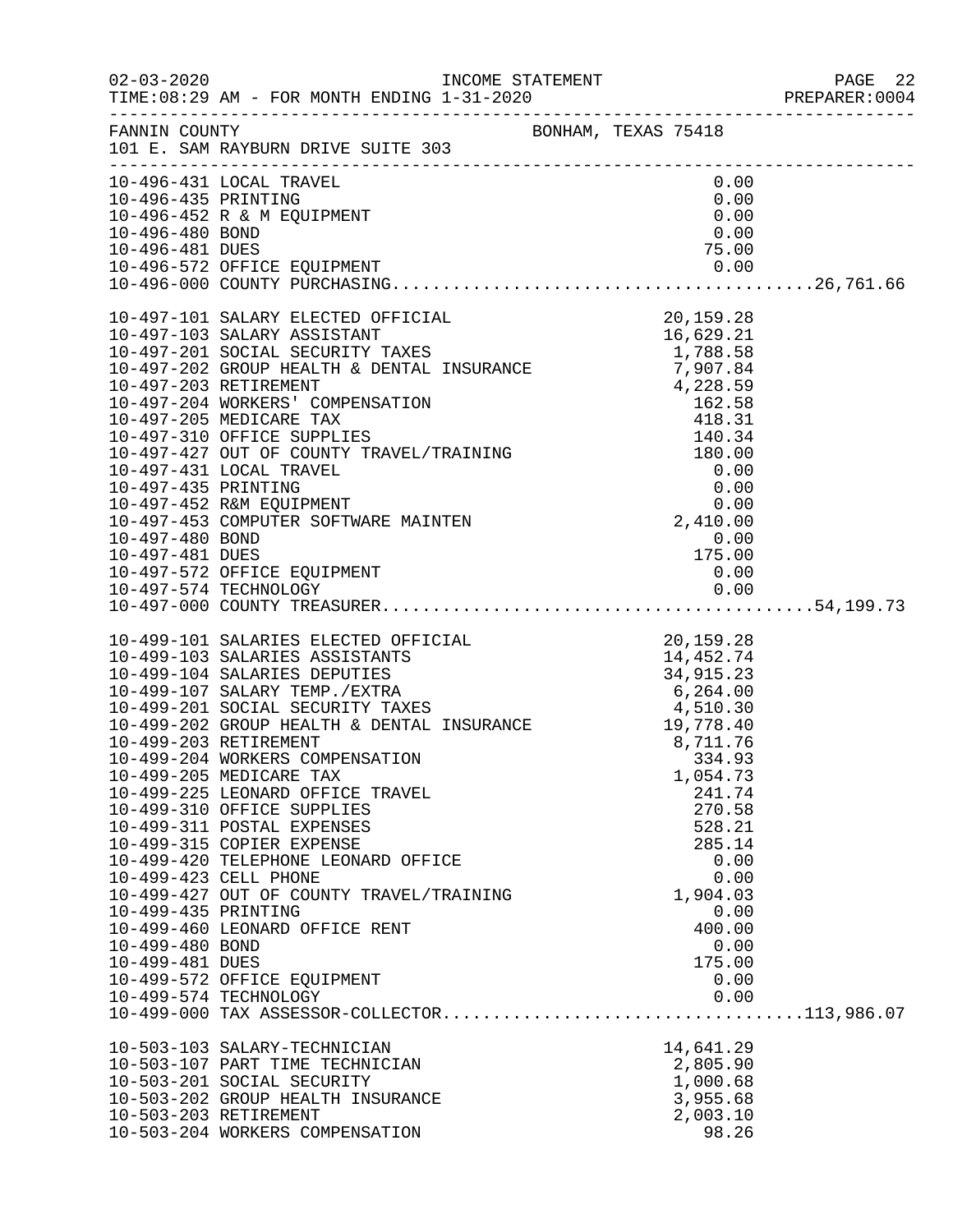|                 |                                                                                                                                                                                                                                                                         |                  | PREPARER: 0004 |
|-----------------|-------------------------------------------------------------------------------------------------------------------------------------------------------------------------------------------------------------------------------------------------------------------------|------------------|----------------|
|                 | FANNIN COUNTY<br>101 E. SAM RAYBURN DRIVE SUITE 303                                                                                                                                                                                                                     |                  |                |
|                 | 10-503-205 MEDICARE TAX<br>10-503-225 TRAVEL ALLOWANCE<br>10-503-225 TRAVEL ALLOWANCE<br>10-503-310 OFFICE SUPPLIES<br>10-503-421 CELL PHONE ALLOWANCE<br>10-503-423 EMERGENCY INTERNET<br>10-503-427 OUT OF COUNTY TRAVEL/TRAINING<br>10-503-435 PRINTING<br>10-503-45 | 234.07           |                |
|                 |                                                                                                                                                                                                                                                                         |                  |                |
|                 |                                                                                                                                                                                                                                                                         |                  |                |
|                 |                                                                                                                                                                                                                                                                         |                  |                |
|                 |                                                                                                                                                                                                                                                                         |                  |                |
|                 |                                                                                                                                                                                                                                                                         |                  |                |
|                 |                                                                                                                                                                                                                                                                         |                  |                |
|                 | 10-503-574 COMPUTER / WEB SOFTWARE                                                                                                                                                                                                                                      |                  |                |
|                 |                                                                                                                                                                                                                                                                         |                  |                |
|                 |                                                                                                                                                                                                                                                                         |                  |                |
|                 |                                                                                                                                                                                                                                                                         |                  |                |
|                 |                                                                                                                                                                                                                                                                         |                  |                |
|                 | 10-510-107 REGULAR TEMP.- PART TIME                                                                                                                                                                                                                                     | 0.00             |                |
|                 | 10-510-115 SALARY JANITOR 14,042.70<br>10-510-201 SOCIAL SECURITY TAXES 858.50<br>10-510-202 GROUP HEALTH & DENTAL INSURANCE 3,955.68                                                                                                                                   |                  |                |
|                 |                                                                                                                                                                                                                                                                         |                  |                |
|                 |                                                                                                                                                                                                                                                                         |                  |                |
|                 |                                                                                                                                                                                                                                                                         |                  |                |
|                 |                                                                                                                                                                                                                                                                         |                  |                |
|                 |                                                                                                                                                                                                                                                                         |                  |                |
|                 |                                                                                                                                                                                                                                                                         |                  |                |
|                 |                                                                                                                                                                                                                                                                         |                  |                |
|                 |                                                                                                                                                                                                                                                                         |                  |                |
|                 |                                                                                                                                                                                                                                                                         |                  |                |
|                 |                                                                                                                                                                                                                                                                         |                  |                |
|                 |                                                                                                                                                                                                                                                                         |                  |                |
|                 | 10-510-421 INTERNET LINES                                                                                                                                                                                                                                               | $0.00$<br>106 11 |                |
|                 | 10-510-423 CELL PHONE                                                                                                                                                                                                                                                   | 106.11           |                |
|                 | 10-510-440 UTILITIES ELECTRICITY<br>10-510-441 UTILITIES GAS                                                                                                                                                                                                            | 301.79<br>0.00   |                |
|                 | 10-510-442 UTILITIES WATER                                                                                                                                                                                                                                              | 0.00             |                |
|                 | 10-510-443 TRASH PICK-UP                                                                                                                                                                                                                                                | 252.78           |                |
|                 | 10-510-445 AIR CONDITIONER MAINTENANCE                                                                                                                                                                                                                                  | 0.00             |                |
|                 | 10-510-446 ELEVATOR MAINTENANCE CONTR                                                                                                                                                                                                                                   | 0.00             |                |
|                 | 10-510-450 R & M BUILDINGS                                                                                                                                                                                                                                              | 0.00             |                |
|                 | 10-510-453 COMPUTER SOFTWARE MAINTEN                                                                                                                                                                                                                                    | 68,189.50        |                |
|                 | 10-510-463 RENTAL PERSONNEL PAGER<br>10-510-482 FIRE INSURANCE                                                                                                                                                                                                          | 0.00<br>0.00     |                |
| 10-510-500 LAND |                                                                                                                                                                                                                                                                         | 0.00             |                |
|                 | 10-510-530 PERMANENT IMPROVEMENTS                                                                                                                                                                                                                                       | 0.00             |                |
|                 | 10-510-572 OFFICE EQUIPMENT                                                                                                                                                                                                                                             | 0.00             |                |
|                 | 10-510-573 ODYSSEY SOFTWARE/EQUIPMENT                                                                                                                                                                                                                                   | 0.00             |                |
|                 | 10-510-574 TECHNOLOGY                                                                                                                                                                                                                                                   | 0.00             |                |
|                 | 10-510-575 LAND/BUILDING                                                                                                                                                                                                                                                | 0.00             |                |
|                 | 10-510-577 JANITOR EQUIPMENT                                                                                                                                                                                                                                            | 0.00             |                |
|                 |                                                                                                                                                                                                                                                                         |                  |                |
|                 | 10-511-115 SALARY JANITOR                                                                                                                                                                                                                                               | 2,202.03         |                |
|                 | 10-511-201 SOCIAL SECURITY TAXES                                                                                                                                                                                                                                        | 136.52           |                |
|                 | 10-511-203 RETIREMENT<br>10-511-204 WORKER' COMPENSATION                                                                                                                                                                                                                | 0.00<br>110.33   |                |
|                 | 10-511-205 MEDICARE TAX                                                                                                                                                                                                                                                 | 31.93            |                |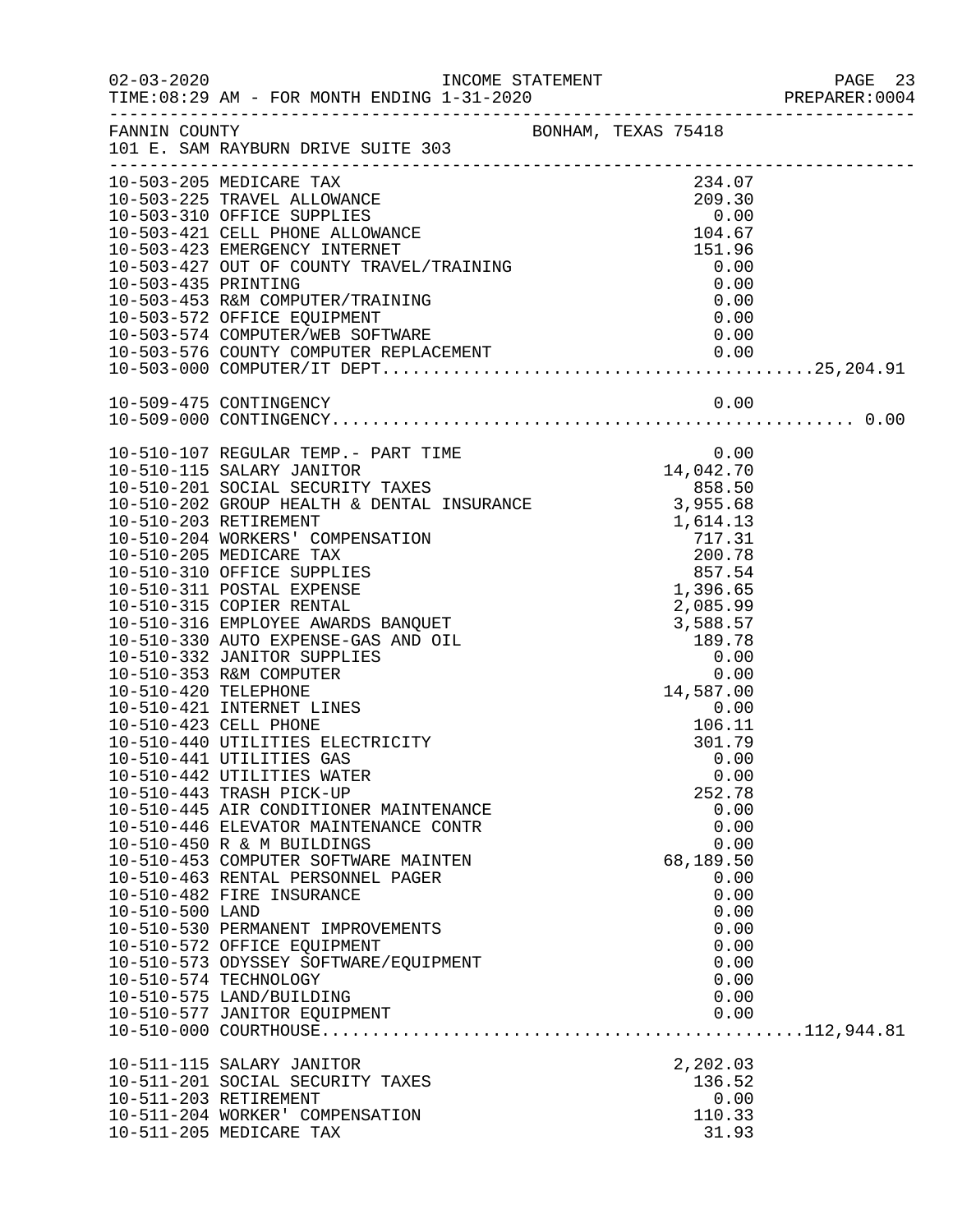|                                                                 |                                                                                                                                                                                                                                                                                                                                                                                                                                                                                                      |                     |                                                                                                                                                                                                                                            | PAGE 24<br>PREPARER:0004 |
|-----------------------------------------------------------------|------------------------------------------------------------------------------------------------------------------------------------------------------------------------------------------------------------------------------------------------------------------------------------------------------------------------------------------------------------------------------------------------------------------------------------------------------------------------------------------------------|---------------------|--------------------------------------------------------------------------------------------------------------------------------------------------------------------------------------------------------------------------------------------|--------------------------|
| FANNIN COUNTY                                                   | 101 E. SAM RAYBURN DRIVE SUITE 303                                                                                                                                                                                                                                                                                                                                                                                                                                                                   | BONHAM, TEXAS 75418 |                                                                                                                                                                                                                                            |                          |
| 10-511-535 BUILDINGS                                            | 10-511-225 JANITOR TRAVEL<br>10-511-332 JANITOR SUPPLIES<br>10-511-440 UTILITIES ELECTRICITY<br>10-511-441 UTILITIES GAS<br>10-511-442 UTILITIES WATER<br>10-511-443 TRASH PICK-UP SERVICE<br>10-511-444 LAWN MAINTENANCE<br>10-511-450 R & M BUILDING<br>10-511-482 FIRE INSURANCE                                                                                                                                                                                                                  |                     | $101.76$<br>102.30<br>1,326.05<br>247.75<br>$240.16$<br>$126.39$<br>$0.00$<br>$162.78$<br>0.00<br>0.00                                                                                                                                     |                          |
|                                                                 | 10-512-332 JANITOR SUPPLIES<br>10-512-440 UTILITIES ELECTRICITY<br>10-512-442 UTILITIES WATER<br>10-512-442 UTILITIES WATER<br>10-512-450 R&M BUILDING<br>10-512-450 R&M BUILDING<br>10-512-450 R&M BUILDING<br>10-512-450 R&M BUILDING<br>10-512-450 R&M BUILDING<br>10-512-<br>10-512-482 FIRE INSURANCE                                                                                                                                                                                           |                     | 0.00<br>0.00                                                                                                                                                                                                                               |                          |
| 10-513-420 TELEPHONE<br>10-513-421 INTERNET<br>10-513-531 ANNEX | 10-513-115 SALARY JANITOR<br>10-513-201 SOCIAL SECURITY TAXES<br>10-513-203 RETIREMENT<br>10-513-204 WORKERS' COMPENSATION<br>10-513-205 MEDICARE TAX<br>10-513-311 SOUTH ANNEX POSTAGE<br>10-513-315 COPIER RENTAL<br>10-513-332 JANITOR SUPPLIES<br>10-513-440 UTILITIES ELECTRICITY<br>10-513-441 UTILITIES GAS<br>10-513-442 UTILITIES WATER<br>10-513-443 TRASH PICKUP SERVICE<br>10-513-444 LAWN MAINTENANCE<br>10-513-450 R&M BUILDING<br>10-513-455 PARKING LOT<br>10-513-482 FIRE INSURANCE |                     | 2,647.75<br>$\begin{array}{r} 164.15 \\ 164.15 \\ 0.00 \\ 117.05 \\ 38.39 \\ 490.41 - \\ 340.34 \\ 199.34 \end{array}$<br>429.92<br>0.00<br>1,184.12<br>1,598.41<br>294.73<br>269.32<br>252.78<br>0.00<br>1,404.75<br>0.00<br>0.00<br>0.00 |                          |
|                                                                 | 10-514-421 TELEPHONE/INTERNET                                                                                                                                                                                                                                                                                                                                                                                                                                                                        |                     | 303.03                                                                                                                                                                                                                                     |                          |
|                                                                 | 10-515-440 UTILITIES ELECTRICITY<br>10-515-441 UTILITIES GAS<br>10-515-442 UTILITIES WATER<br>10-515-444 LAWN MAINTENANCE<br>10-515-450 R&M BUILDING<br>10-515-482 FIRE INSURANCE<br>10-515-501 PEST CONTROL                                                                                                                                                                                                                                                                                         |                     | 906.54<br>295.06<br>83.00<br>0.00<br>31.50<br>0.00<br>0.00                                                                                                                                                                                 |                          |
| 10-516-203 RETIREMENT                                           | 10-516-115 SALARY JANITOR<br>10-516-201 SOCIAL SECURITY TAXES<br>10-516-204 WORKERS' COMPENSATION                                                                                                                                                                                                                                                                                                                                                                                                    |                     | 1,212.87<br>75.20<br>0.00<br>60.68                                                                                                                                                                                                         |                          |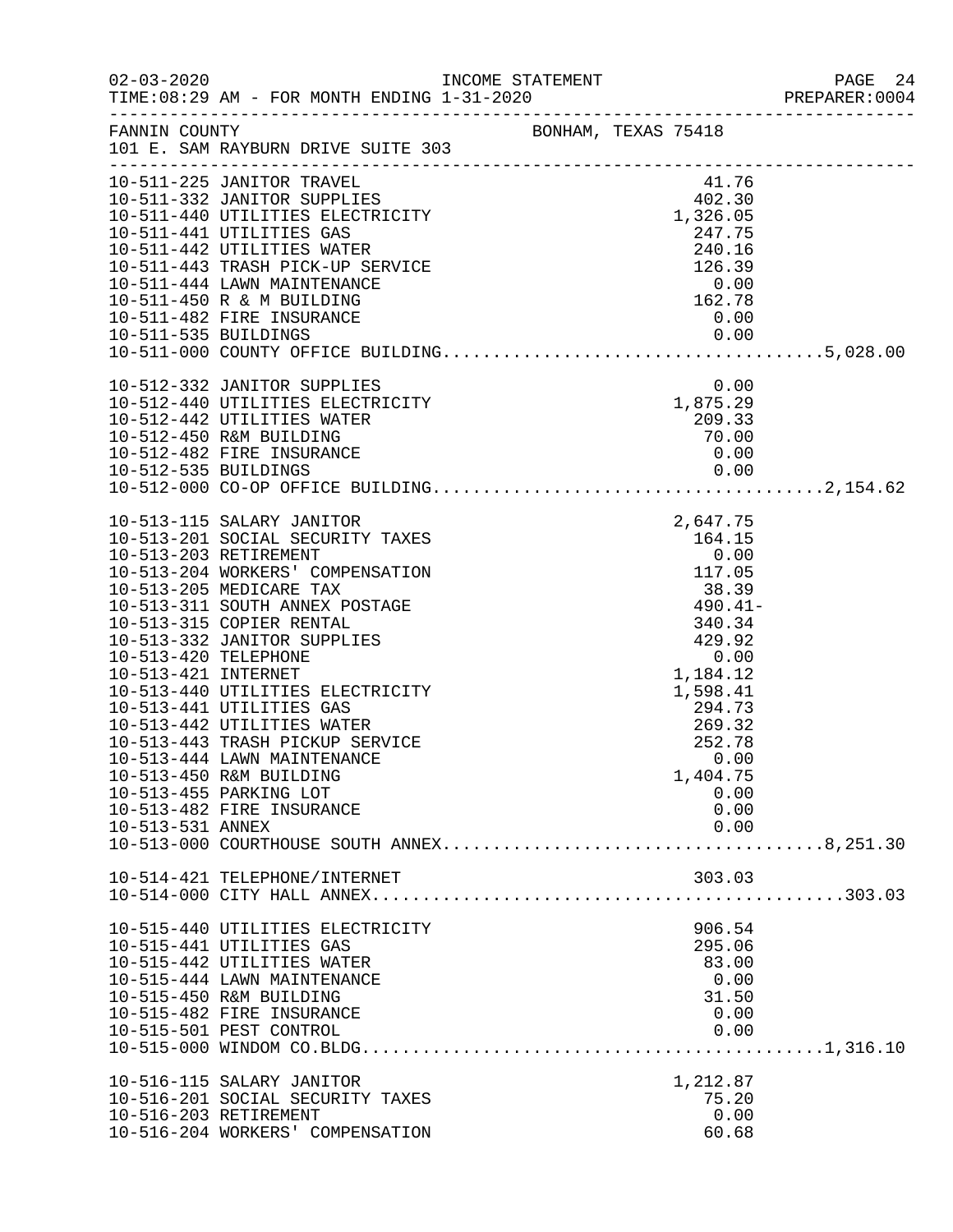|                      |                                                                                                                                                                                                                                                                                                                                                                                                                                                                           | INCOME STATEMENT |                                                                     |                                                                                                |                                                                                          |      | PREPARER: 0004 |
|----------------------|---------------------------------------------------------------------------------------------------------------------------------------------------------------------------------------------------------------------------------------------------------------------------------------------------------------------------------------------------------------------------------------------------------------------------------------------------------------------------|------------------|---------------------------------------------------------------------|------------------------------------------------------------------------------------------------|------------------------------------------------------------------------------------------|------|----------------|
|                      | FANNIN COUNTY BONHAM, TEXAS 75418<br>101 E. SAM RAYBURN DRIVE SUITE 303                                                                                                                                                                                                                                                                                                                                                                                                   |                  |                                                                     |                                                                                                |                                                                                          |      |                |
| 10-516-420 TELEPHONE | 10-516-205 MEDICARE TAX<br>10-516-225 JANITOR TRAVEL<br>10-516-332 JANITOR SUPPLIES<br>10-516-440 UTILITIES ELECTRICITY<br>10-516-441 UTILITIES GAS<br>10-516-442 UTILITIES WATER<br>10-516-443 TRASH PICKUP SERVICE<br>10-516-444 LAWN MAINTENANCE<br>10-516-450 R&M BUILDING<br>10-516-482 FIRE INSURANCE<br>10-516-530 BUILDING REMODEL                                                                                                                                |                  |                                                                     | $\begin{array}{c} 0.00 \ 0.00 \ 114.00 \end{array}$                                            | 17.59<br>81.20<br>370.96<br>1,851.62<br>0.00<br>171.24<br>0.00<br>114.00<br>0.00<br>0.00 | 0.00 |                |
|                      | 10-516-535 BUILDING CONSTRUCTION<br>10-516-572 OFFICE EQUIPMENT<br>10-516-572 OFFICE EQUIPMENT 0.00<br>10-516-000 AGRILIFE EXTENSION BUILDING3,955.36                                                                                                                                                                                                                                                                                                                     |                  |                                                                     |                                                                                                |                                                                                          | 0.00 |                |
| 10-517-535 BUILDING  |                                                                                                                                                                                                                                                                                                                                                                                                                                                                           |                  |                                                                     |                                                                                                |                                                                                          | 0.00 |                |
|                      | 10-518-311 POSTAL EXPENSES<br>10-518-332 JANITOR SUPPLIES<br>10-518-420 UTILITIES TELEPHONE<br>10-518-421 INTERNET SERVICES<br>10-518-440 UTILITIES ELECTRICITY<br>10-518-441 UTILITIES GAS<br>10-518-442 UTILITIES WATER<br>10-518-443 TRASH PICKUP SERVICE<br>10-518-450 R & M BUILDING<br>10-518-460 MOVING EXPENSES<br>10-518-470 OFFICE SPACE LEASE<br>10-518-483 ALARM MONITORING<br>10-518-484 CLEANING SERVICES<br>ICES <b>Service</b><br>10-518-501 PEST CONTROL |                  | $360.57$ $1,296.89$ $502.86$ $1,495.23$ $0.00$ $57,325.00$ $995.60$ | $-7.37.32$<br>0.00<br>5, 264.43<br>4, 076.71<br>$\begin{bmatrix} 885.60 \\ 0.00 \end{bmatrix}$ | 336.00<br>1,467.52<br>866.57<br>235.00                                                   |      |                |
|                      | 10-519-165 CONSTRUCTION                                                                                                                                                                                                                                                                                                                                                                                                                                                   |                  |                                                                     |                                                                                                | 0.00                                                                                     |      |                |
|                      | 10-520-484 GENERAL LIABILITY INSURANCE                                                                                                                                                                                                                                                                                                                                                                                                                                    |                  |                                                                     |                                                                                                |                                                                                          | 0.00 |                |
|                      | 10-540-417 AMBULANCE SERVICE                                                                                                                                                                                                                                                                                                                                                                                                                                              |                  |                                                                     |                                                                                                | 180,000.00                                                                               |      |                |
|                      | 10-543-416 FIRE PROTECTION SERVICE<br>10-543-422 R&M RADIO/TOWER<br>10-543-440 UTILITIES ELECTRICITY<br>10-543-447 REPEATER SERVICE CONTRACT<br>10-543-490 FCC RADIO LICENSE                                                                                                                                                                                                                                                                                              |                  |                                                                     | 2,920.96                                                                                       | 21,000.00<br>0.00<br>0.00                                                                | 0.00 |                |
|                      | 10-551-101 SALARY ELECTED OFFICIAL<br>10-551-201 SOCIAL SECURITY TAXES<br>10-551-202 GROUP HEALTH & DENTAL INSURANCE<br>10-551-203 RETIREMENT<br>10-551-204 WORKERS' COMPENSATION<br>10-551-205 MEDICARE TAX                                                                                                                                                                                                                                                              |                  |                                                                     |                                                                                                | 11,476.62<br>706.72<br>1,783.67<br>1,319.23<br>295.39<br>165.29                          |      |                |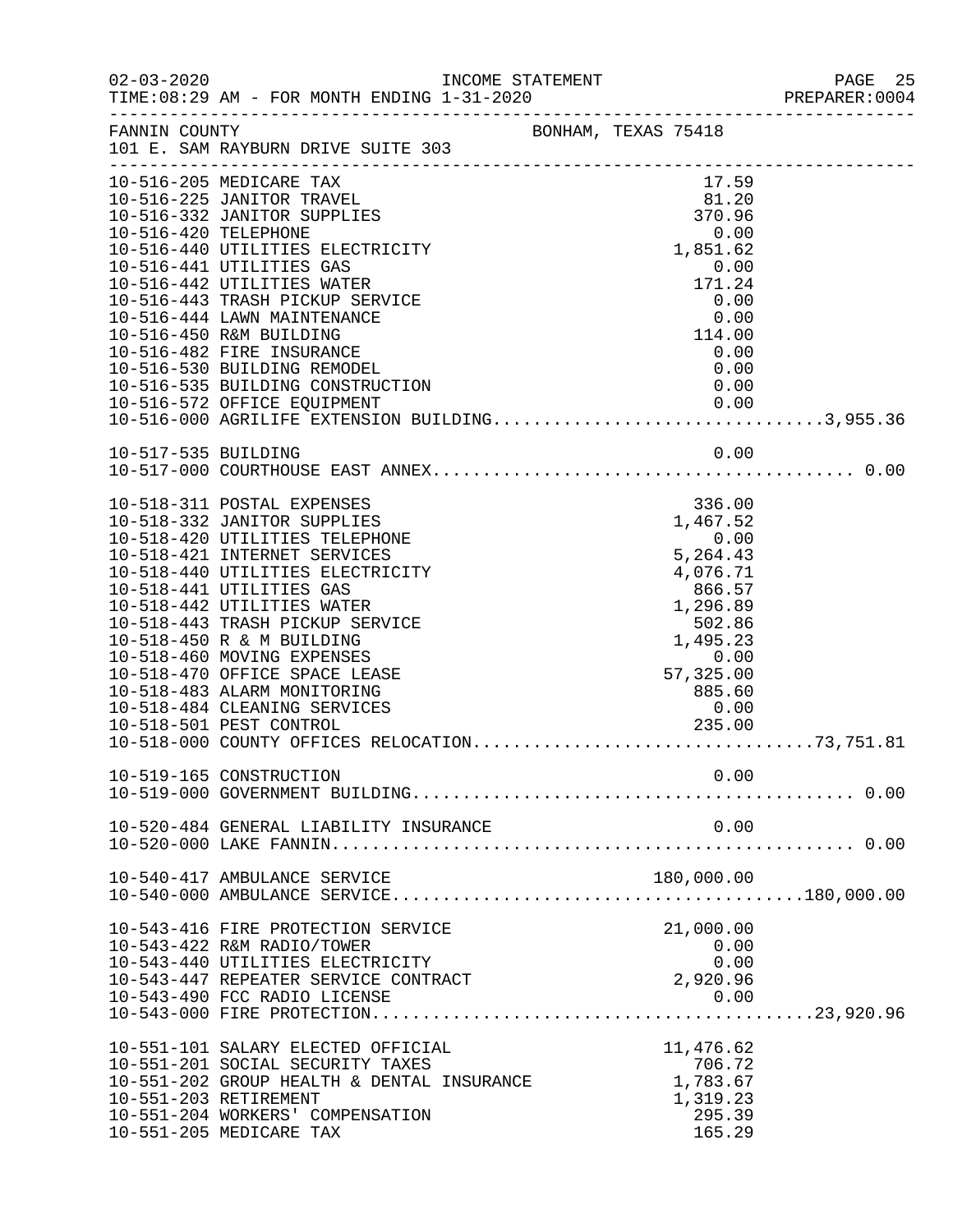|                                                           |                                                                                                                                                                                                                                                                                                                                                                                                                                                                                                                                                                                                                    |                                                                                                                              |  |                                                                              |                                                              | PREPARER: 0004 |
|-----------------------------------------------------------|--------------------------------------------------------------------------------------------------------------------------------------------------------------------------------------------------------------------------------------------------------------------------------------------------------------------------------------------------------------------------------------------------------------------------------------------------------------------------------------------------------------------------------------------------------------------------------------------------------------------|------------------------------------------------------------------------------------------------------------------------------|--|------------------------------------------------------------------------------|--------------------------------------------------------------|----------------|
|                                                           | FANNIN COUNTY BONHAM, TEXAS 75418<br>101 E. SAM RAYBURN DRIVE SUITE 303                                                                                                                                                                                                                                                                                                                                                                                                                                                                                                                                            |                                                                                                                              |  |                                                                              |                                                              |                |
| 10-551-572 EQUIPMENT                                      | 10-551-310 OFFICE SUPPLIES<br>10-551-310 OFFICE SUPPLIES<br>10-551-311 POSTAL EXPENSES<br>10-551-330 AUTO EXPENSE-GAS AND OIL<br>10-551-421 ONLINE RESEARCH/ACCURINT<br>10-551-422 R & M RADIO<br>10-551-422 R & M RADIO<br>10-551-427 TRAVEL EXPENSE<br>10-551-435 PRINTI                                                                                                                                                                                                                                                                                                                                         |                                                                                                                              |  | 0.00<br>0.00                                                                 |                                                              |                |
|                                                           | 10-552-101 SALARY ELECTED OFFICIAL 5.572.71<br>10-552-201 SOCIAL SECURITY TAXES 345.51<br>10-552-202 GROUP HEALTH & DENTAL INSURANCE 3,955.68<br>10-552-203 RETIREMENT<br>10-552-203 RETIREMENT<br>10-552-204 WORKERS' COMPENSATION<br>10-552-205 MEDICARE TAX<br>10-552-310 OFFICE SUPPLIES<br>10-552-311 POSTAL EXPENSES<br>10-552-330 AUTO EXPENSE-GAS AND OIL<br>10-552-428 TRAINING/TUITION/TRAVEL<br>10-552-428 TRAINING/TUITION/TRAVEL<br>10-552-435 PRINTING<br>10-552-435 PRINTING<br>10-552-435 REM AUTO<br>10-552-480 BOND<br>10-552-480 BOND<br>10-552-487 AUTO INSURANCE<br>10-552-488 LAW ENFOREMENT | $\begin{array}{r} 640.55 \\ 139.07 \\ 80.82 \\ 0.00 \\ 0.00 \\ 76.25 \\ 0.00 \\ 0.00 \\ 0.00 \\ 0.00 \\ 0.00 \\ \end{array}$ |  |                                                                              |                                                              |                |
| 10-553-435 PRINTING<br>10-553-480 BOND<br>10-553-481 DUES | 10-553-101 SALARY ELECTED OFFICIAL<br>10-553-201 SOCIAL SECURITY TAXES<br>10-553-202 GROUP HEALTH & DENTAL INSURANCE 3,955.68<br>10-553-203 RETIREMENT<br>10-553-204 WORKERS' COMPENSATION<br>10-553-205 MEDICARE TAX<br>10-553-310 OFFICE SUPPLIES<br>10-553-311 POSTAL EXPENSES<br>10-553-330 AUTO EXPENSE-GAS AND OIL<br>10-553-427 TRAVEL EXPENSE<br>10-553-453 COMPUTER SOFTWARE<br>10-553-488 LAW ENFORCEMENT PROF. INS<br>10-553-572 OFFICE EQUIPMENT<br>10-553-573 RADIO EQUIPMENT                                                                                                                         |                                                                                                                              |  | 4,953.69<br>356.77<br>569.38<br>123.62<br>83.42<br>800.00<br>60.00<br>463.00 | 0.00<br>0.00<br>0.00<br>0.00<br>0.00<br>0.00<br>0.00<br>0.00 |                |
|                                                           |                                                                                                                                                                                                                                                                                                                                                                                                                                                                                                                                                                                                                    |                                                                                                                              |  |                                                                              |                                                              |                |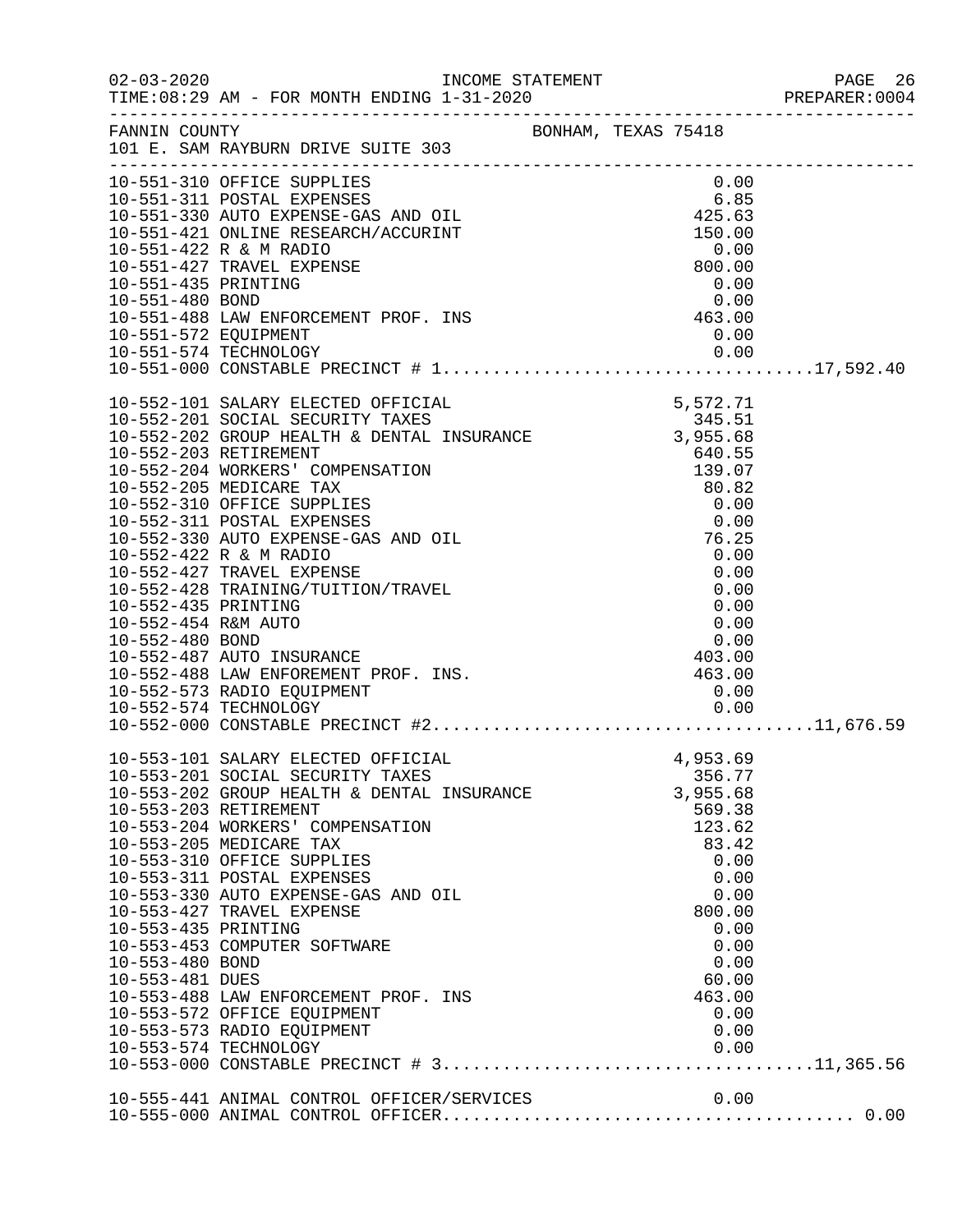|                       |                                                                |                  | PAGE 27       |
|-----------------------|----------------------------------------------------------------|------------------|---------------|
|                       |                                                                |                  | PREPARER:0004 |
| FANNIN COUNTY         | BONHAM, TEXAS 75418                                            |                  |               |
|                       | 101 E. SAM RAYBURN DRIVE SUITE 303                             |                  |               |
|                       |                                                                |                  |               |
|                       |                                                                |                  |               |
|                       |                                                                |                  |               |
|                       |                                                                |                  |               |
|                       |                                                                |                  |               |
|                       |                                                                |                  |               |
|                       |                                                                |                  |               |
|                       |                                                                |                  |               |
|                       |                                                                |                  |               |
|                       |                                                                |                  |               |
|                       |                                                                |                  |               |
|                       |                                                                |                  |               |
|                       |                                                                |                  |               |
|                       |                                                                |                  |               |
|                       |                                                                |                  |               |
|                       |                                                                |                  |               |
|                       |                                                                |                  |               |
|                       |                                                                |                  |               |
|                       |                                                                |                  |               |
|                       |                                                                |                  |               |
|                       |                                                                |                  |               |
|                       |                                                                |                  |               |
|                       |                                                                |                  |               |
|                       |                                                                |                  |               |
|                       |                                                                |                  |               |
|                       |                                                                |                  |               |
|                       |                                                                |                  |               |
|                       |                                                                |                  |               |
|                       |                                                                |                  |               |
|                       |                                                                |                  |               |
|                       |                                                                |                  |               |
|                       |                                                                |                  |               |
| 10-560-435 PRINTING   | 10-560-432 IMPOUNDMENT OF ESTRAY LIVESTOCK                     | 0.00<br>493.77   |               |
|                       | 10-560-440 UTILITIES ELECTRICITY                               | 0.00             |               |
|                       | 10-560-442 UTILITIES WATER                                     | 454.37           |               |
|                       | 10-560-443 SHERIFF TRASH PICKUP                                | 349.62           |               |
|                       | 10-560-444 INTERNET SERVICE                                    | 3,094.77         |               |
|                       | 10-560-445 AIR CONDITIONER MAINTENANCE                         | 0.00             |               |
|                       | 10-560-447 REPEATER SERVICE CONTRACT                           | 0.00             |               |
|                       | 10-560-450 SHERIFF OFF. R&M BLDG.                              | 2,775.89         |               |
|                       | 10-560-452 R & M EQUIPMENT<br>10-560-453 TYLER/CAD MAINTENANCE | 0.00<br>0.00     |               |
|                       | 10-560-454 R & M AUTOMOBILES                                   | 497.56           |               |
| 10-560-480 BOND       |                                                                | 179.00           |               |
|                       | 10-560-482 FIRE INSURANCE                                      | 0.00             |               |
|                       | 10-560-487 AUTOMOBILE INSURANCE                                | 9,816.00         |               |
|                       | 10-560-488 LAW ENFORCEMENT INSURANCE                           | 13,605.56        |               |
|                       | 10-560-571 HWY. PATROL RADAR EQUIPMENT                         | 0.00             |               |
|                       | 10-560-572 OFFICE EQUIPMENT                                    | 205.75           |               |
| 10-560-574 TECHNOLOGY | 10-560-573 RADIO EQUIPMENT                                     | 0.00<br>6,249.25 |               |
|                       | 10-560-575 AUTOMOBILES                                         | 0.00             |               |
| 10-560-579 WEAPONS    |                                                                | 0.00             |               |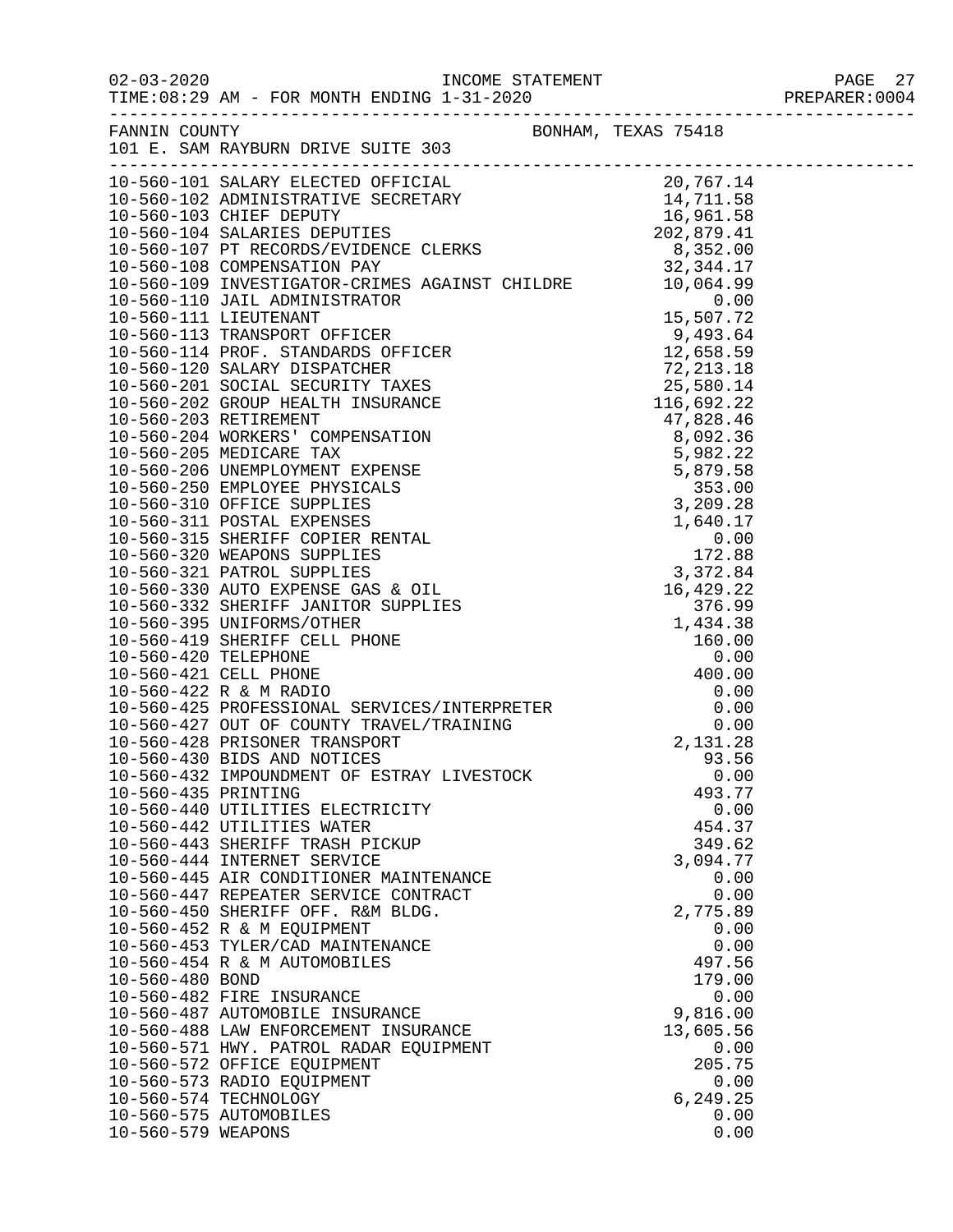| $02 - 03 - 2020$                                           | TIME: 08:29 AM - FOR MONTH ENDING 1-31-2020                                                                                                                                                                                                                                                                                                                                                                                             | INCOME STATEMENT    |                                                                                                                                                        | PAGE 28<br>PREPARER: 0004 |
|------------------------------------------------------------|-----------------------------------------------------------------------------------------------------------------------------------------------------------------------------------------------------------------------------------------------------------------------------------------------------------------------------------------------------------------------------------------------------------------------------------------|---------------------|--------------------------------------------------------------------------------------------------------------------------------------------------------|---------------------------|
| FANNIN COUNTY                                              | 101 E. SAM RAYBURN DRIVE SUITE 303                                                                                                                                                                                                                                                                                                                                                                                                      | BONHAM, TEXAS 75418 |                                                                                                                                                        |                           |
|                                                            | 10-560-630 AUTO NOTE PMT-PRINCIPAL                                                                                                                                                                                                                                                                                                                                                                                                      |                     | 0.00                                                                                                                                                   |                           |
|                                                            | 10-562-396 BODY ARMOR                                                                                                                                                                                                                                                                                                                                                                                                                   |                     | 0.00                                                                                                                                                   |                           |
| 10-565-500 LAND                                            | 10-565-380 PRISONER HOUSING<br>10-565-400 PRISONER TRANSPORT/GUARD<br>10-565-405 PRISONER MEDICAL<br>10-565-429 SCHOLARSHIP AWARDS<br>10-565-442 CR4200 UTILITY WATER<br>10-565-450 R&M BUILDING<br>10-565-482 FIRE INSURANCE<br>10-565-491 JUSTICE ASSISTANCE GRANT                                                                                                                                                                    |                     | 530, 231. 25<br>10,650.70<br>$18,729.31$<br>0.00<br>300.00<br>0.00<br>0.00<br>0.00                                                                     |                           |
| 10-570-420 TELEPHONE                                       | 10-570-421 TELEPHONE SYSTEM INSTALLATION                                                                                                                                                                                                                                                                                                                                                                                                |                     | 0.00<br>0.00                                                                                                                                           |                           |
| 10-573-420 TELEPHONE<br>10-573-480 BOND<br>10-573-481 DUES | 10-573-103 SALARY-BOND SUPERVISOR<br>10-573-201 SOCIAL SECURITY TAXES<br>10-573-202 GROUP HEALTH INSURANCE<br>10-573-203 RETIREMENT<br>10-573-204 WORKERS' COMPENSATION<br>10-573-205 MEDICARE TAX<br>10-573-310 OFFICE SUPPLIES<br>10-573-311 POSTAL EXPENSES<br>10-573-313 DRUG TESTING SUPPLIES<br>10-573-340 EVALUATIONS<br>10-573-353 COMPUTER EXPENSE<br>10-573-427 OUT OF COUNTY TRAVEL/TRAINING<br>10-573-453 COMPUTER SOFTWARE |                     | 13,058.64<br>$3,955.68$<br>3,955.68<br>1,500.99<br>57.71<br>187.29<br>448.81<br>0.00<br>0.00<br>0.00<br>0.00<br>0.00<br>0.00<br>535.00<br>0.00<br>0.00 |                           |
| 10-575-311 POSTAGE<br>10-575-420 TELEPHONE                 | 10-575-315 COPIER RENTAL<br>10-575-408 DETENTION OPERATING COST<br>10-575-415 RESIDENTIAL PLACEMENT<br>10-575-416 COUNSELING SERVICES<br>10-575-427 TRAVEL & TRAINING<br>10-575-995 JUVENILE PROBATION FUNDING                                                                                                                                                                                                                          |                     | 23.10<br>85.87<br>0.00<br>0.00<br>0.00<br>0.00<br>0.00<br>184,000.00                                                                                   |                           |
|                                                            | 10-590-104 SALARIES DEPUTIES<br>10-590-107 SALARY TEMP/EXTRA<br>10-590-151 SALARY DIRECTOR<br>10-590-201 SOCIAL SECURITY TAXES<br>10-590-202 GROUP HEALTH & DENTAL INSURANCE                                                                                                                                                                                                                                                            |                     | 13,902.12<br>3,636.00<br>14,167.46<br>1,899.72<br>7,911.36                                                                                             |                           |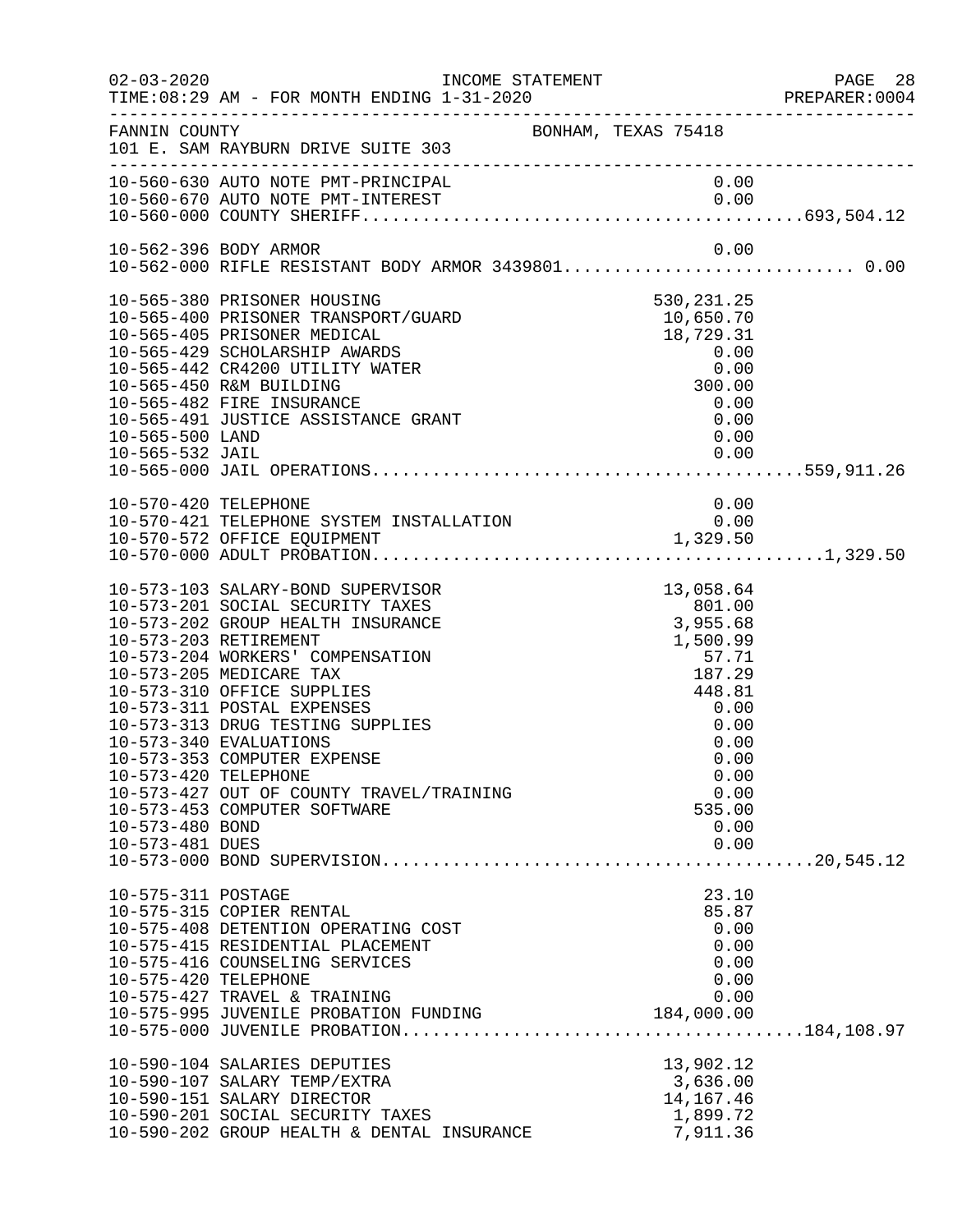|                                            | FANNIN COUNTY<br>101 E. SAM RAYBURN DRIVE SUITE 303                                                                                                                                                                               | BONHAM, TEXAS 75418                    |  |
|--------------------------------------------|-----------------------------------------------------------------------------------------------------------------------------------------------------------------------------------------------------------------------------------|----------------------------------------|--|
|                                            | 10-590-203 RETIREMENT                                                                                                                                                                                                             | 3,643.35                               |  |
|                                            |                                                                                                                                                                                                                                   |                                        |  |
|                                            |                                                                                                                                                                                                                                   |                                        |  |
|                                            |                                                                                                                                                                                                                                   |                                        |  |
|                                            |                                                                                                                                                                                                                                   |                                        |  |
|                                            |                                                                                                                                                                                                                                   |                                        |  |
|                                            | 10-590-572 OFFICE EQUIPMENT<br>10-590-574 TECHNOLOGY 0.00<br>10-590-575 AUTOMOBILE/PICKUP 0.00<br>10-590-000 ENVIRONMENTAL DEVELOPMENT48,624.81                                                                                   |                                        |  |
|                                            |                                                                                                                                                                                                                                   |                                        |  |
|                                            |                                                                                                                                                                                                                                   |                                        |  |
|                                            |                                                                                                                                                                                                                                   |                                        |  |
|                                            |                                                                                                                                                                                                                                   | $201.36$<br>0.00                       |  |
| 10-591-435 PRINTING<br>10-591-454 R&M AUTO | 10-591-453 SOFTWARE MAINTENANCE                                                                                                                                                                                                   | 0.00<br>0.00<br>212.81                 |  |
| 10-591-480 BOND<br>10-591-481 DUES         | 10-591-487 AUTOMOBILE INSURANCE                                                                                                                                                                                                   | 0.00<br>50.00<br>247.00                |  |
|                                            | 10-591-572 OFFICE EQUIPMENT<br>10-591-574 TECHNOLOGY<br>10-591-575 AUTOMOBILE                                                                                                                                                     | 0.00<br>0.00<br>0.00                   |  |
|                                            | 10-591-000 FANNIN CO DEVELOPMENT SERV19,814.65                                                                                                                                                                                    |                                        |  |
|                                            | 10-640-410 FANNIN CO. CHILDRENS CTR<br>10-640-411 FANNIN CO. WELFARE BOARD<br>10-640-411 FANNIN CO. WELFARE BOARD 0.00<br>10-640-412 FANNIN CO. HISTORICAL SOC 4,500.00<br>10-640-413 TEXOMA COMMUNITY CENTER(M.H.M.R.) 22,500.00 | 5,000.00<br>0.00                       |  |
|                                            | 10-640-414 FANNIN COUNTY CRISIS CENTER<br>10-640-415 TAPS PUBLIC TRANSIT<br>10-640-416 TRI-COUNTY SNAP                                                                                                                            | 0.00<br>5,000.00<br>0.00               |  |
|                                            | 10-640-417 OPEN ARMS SHELTER<br>10-640-418 FANNIN CO COMMUNITY MINISTRIES, INC<br>10-640-440 UTILITIES ELECTRICITY<br>10-640-441 UTILITIES GAS                                                                                    | 1,000.00<br>0.00<br>2,192.33<br>522.14 |  |
|                                            | 10-640-442 UTILITIES WATER<br>10-640-443 TRASH PICK-UP<br>10-640-450 R & M BUILDINGS (TDHS)                                                                                                                                       | 956.32<br>126.39<br>0.00               |  |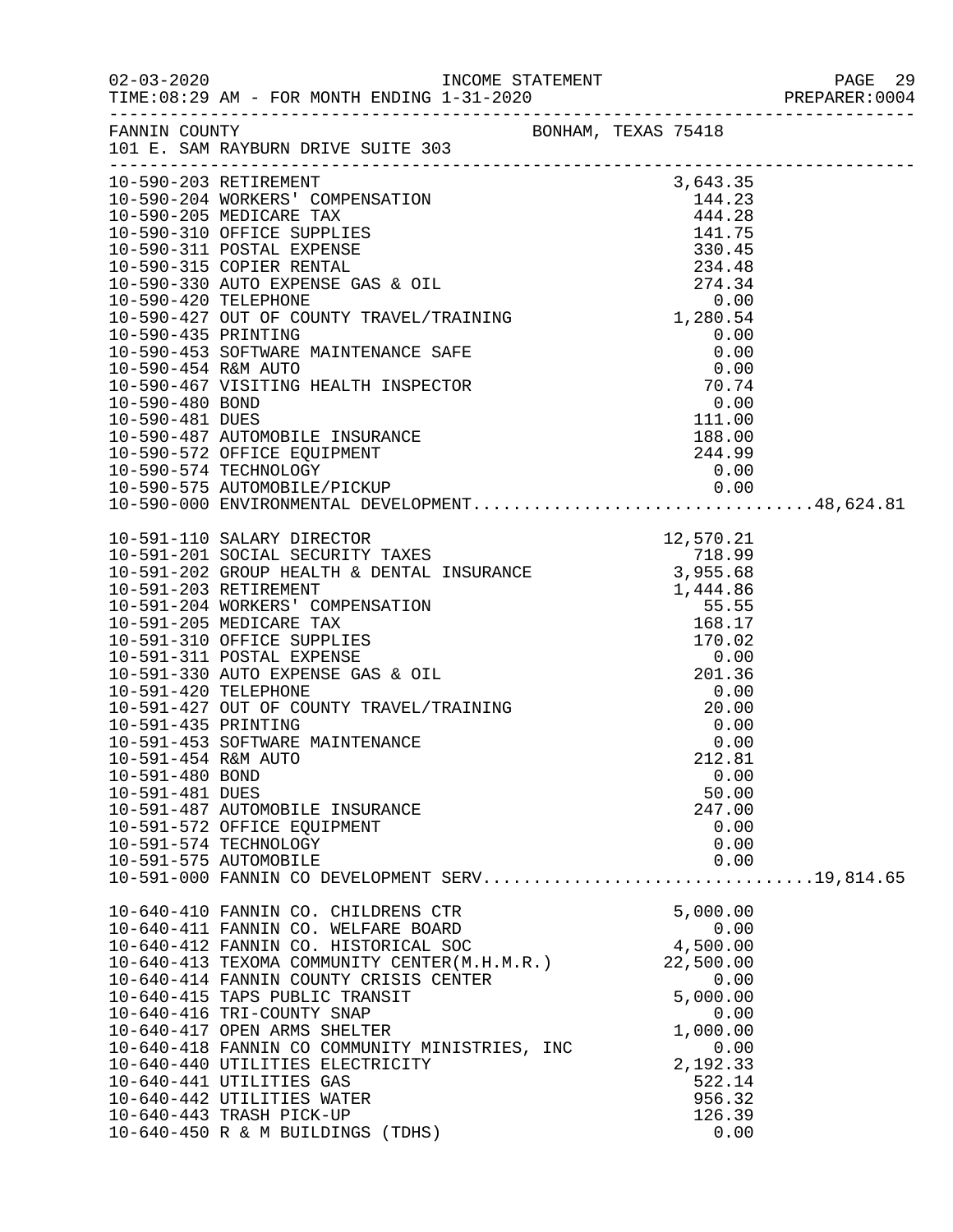| $02 - 03 - 2020$     | INCOME STATEMENT                                                         |                                                                     | PAGE 30<br>PREPARER:0004 |
|----------------------|--------------------------------------------------------------------------|---------------------------------------------------------------------|--------------------------|
| FANNIN COUNTY        | 101 E. SAM RAYBURN DRIVE SUITE 303                                       | BONHAM, TEXAS 75418                                                 |                          |
|                      | 10-640-482 FIRE INSURANCE<br>10-640-493 DHS PARKING LOT                  | 0.00<br>0.00                                                        |                          |
|                      | 10-640-575 LAKE FANNIN                                                   | 0.00                                                                |                          |
|                      |                                                                          |                                                                     |                          |
|                      |                                                                          |                                                                     |                          |
|                      | 10-645-102 SALARY IHC DIRECTOR                                           | $\begin{array}{r} 14,546.34 \\ 0.00 \\ 893.25 \\ 3,955 \end{array}$ |                          |
|                      | 10-645-107 SALARY ASSISTANT                                              |                                                                     |                          |
|                      | 10-645-201 SOCIAL SECURITY TAX                                           |                                                                     |                          |
|                      | 10-645-202 GROUP HEALTH INSURANCE<br>10-645-203 RETIREMENT               |                                                                     |                          |
|                      | 10-645-204 WORKER'S COMP                                                 | 64.28                                                               |                          |
|                      | 10-645-205 MEDICARE TAX                                                  | 208.89                                                              |                          |
|                      | 10-645-210 TOTAL SALARY & BENEFITS                                       |                                                                     | 21,340.50                |
|                      | 10-645-310 OFFICE SUPPLIES                                               | 61.67                                                               |                          |
|                      | 10-645-311 POSTAL EXPENSE                                                | 0.00                                                                |                          |
|                      | 10-645-330 BIDS & NOTICES                                                | 0.00                                                                |                          |
|                      | 10-645-353 COMPUTER EXPENSE                                              | 5,295.00                                                            |                          |
|                      | 10-645-390 SUBSCRIPTIONS                                                 | 0.00                                                                |                          |
|                      | 10-645-399 SUBTOTAL OFFICE EXPENSE<br>10-645-404 COBRA/INSURANCE         | 0.00                                                                | 5,356.67                 |
|                      | 10-645-407 INELIGIBLE IHC EXPENSE                                        | 0.00                                                                |                          |
|                      | 10-645-409 DIABETIC SUPPLIES                                             | 0.00                                                                |                          |
|                      | 10-645-410 CERT. REG. NURSE ANES.                                        | 0.00                                                                |                          |
|                      | 10-645-411 PHYSICIAN, NON-EMERGENCY                                      | 260.34                                                              |                          |
|                      | 10-645-412 PRESCRIPTIONS, DRUGS                                          | 4,603.00-                                                           |                          |
|                      | 10-645-413 HOSPITAL, INPATIENT                                           | 18,839.42                                                           |                          |
|                      | 10-645-414 HOSPITAL, OUTPATIENT                                          | 3,698.77                                                            |                          |
|                      | 10-645-415 LABORATORY/ X-RAY<br>10-645-416 SKILLED NURSING FACILITY      | 0.00<br>0.00                                                        |                          |
|                      | 10-645-417 FAMILY PLANNING                                               | 0.00                                                                |                          |
|                      | 10-645-418 FED. QUALIFIED HEALTH CENTER                                  | 500.49                                                              |                          |
|                      | 10-645-419 COUNSELING SERVICE                                            | 0.00                                                                |                          |
|                      | 10-645-420 RURAL HEALTH CLINIC                                           | 0.00                                                                |                          |
|                      | 10-645-421 STATE HOSPITAL CONTRACTS                                      | 0.00                                                                |                          |
|                      | 10-645-422 AMBULATORY SURGICAL CENTE                                     | 0.00                                                                |                          |
|                      | 10-645-423 MEDICAL EQUIP. PURCHASE                                       | 0.00                                                                |                          |
|                      | 10-645-425 TOTAL MEDICAL/IHC<br>10-645-427 OUT OF COUNTY TRAVEL/TRAINING | 0.00                                                                | 18,696.02                |
| 10-645-435 PRINTING  |                                                                          | 0.00                                                                |                          |
| 10-645-440 TELEPHONE |                                                                          | 0.00                                                                |                          |
| 10-645-441 DSL LINE  |                                                                          | 364.15                                                              |                          |
|                      | 10-645-499 SERVICES & OTHER CHARGES                                      |                                                                     | 364.15                   |
|                      | 10-645-574 TECHNOLOGY                                                    | 0.00                                                                |                          |
|                      | 10-645-599 CAPITAL OUTLAY                                                |                                                                     | 0.00                     |
|                      |                                                                          |                                                                     |                          |
|                      | 10-665-105 SALARY SECRETARY                                              | 9,615.06                                                            |                          |
|                      | 10-665-107 REGULAR-TEMP. PART-TIME                                       | 0.00                                                                |                          |
|                      | 10-665-150 CO. AGENTS SALARIES                                           | 17,394.84                                                           |                          |
|                      | 10-665-201 SOCIAL SECURITY TAXES                                         | 1,481.02                                                            |                          |
|                      | 10-665-202 GROUP HEALTH & DENTAL INSURANCE<br>10-665-203 RETIREMENT      | 3,955.68<br>1,105.22                                                |                          |
|                      | 10-665-204 WORKERS' COMPENSATION                                         | 42.49                                                               |                          |
|                      | 10-665-205 MEDICARE TAX                                                  | 346.36                                                              |                          |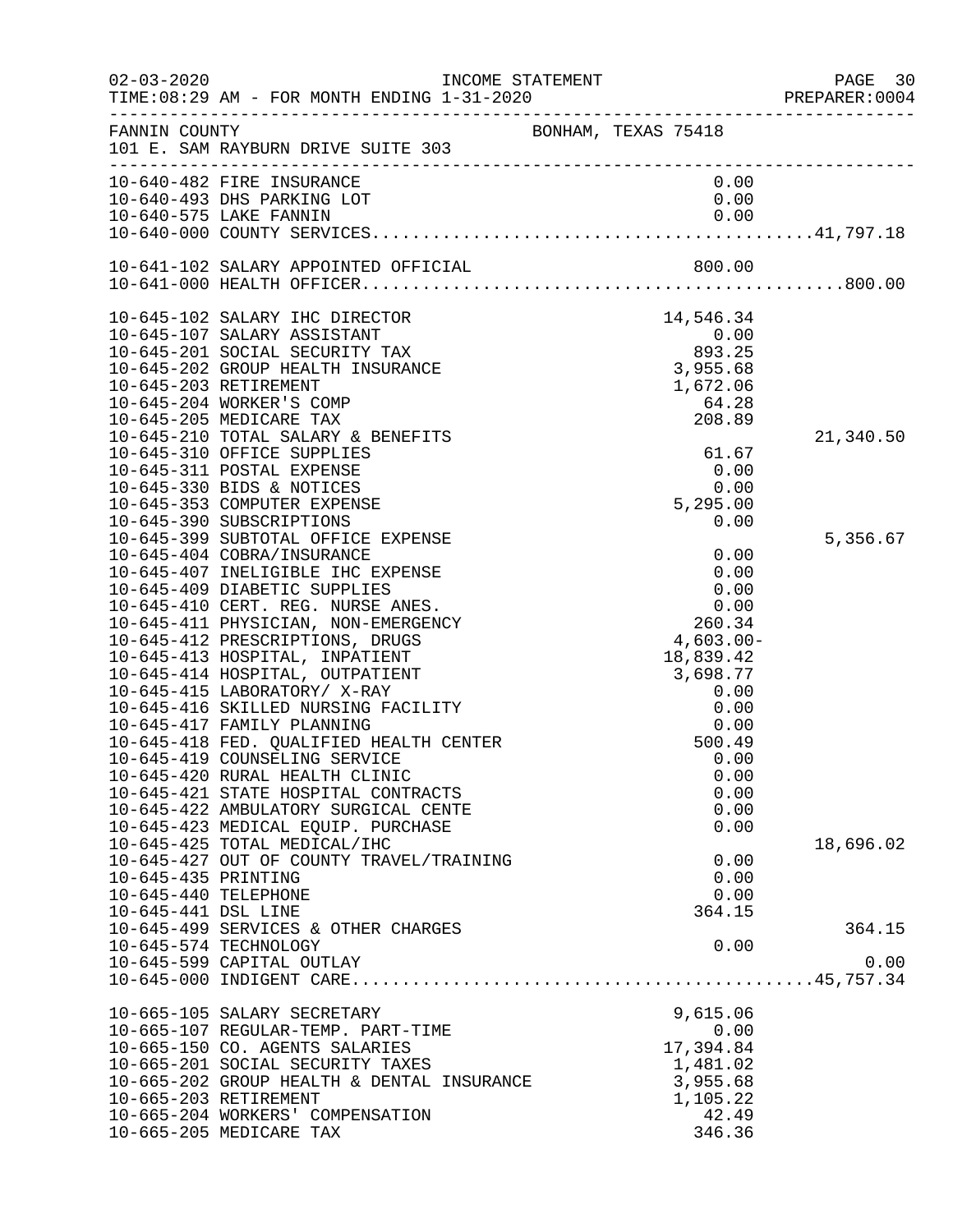| $02 - 03 - 2020$     | INCOME STATEMENT<br>TIME: 08:29 AM - FOR MONTH ENDING 1-31-2020                                                                                                                                                                                                                                                                                                                   |                                                                                                                | PAGE 31<br>PREPARER: 0004 |
|----------------------|-----------------------------------------------------------------------------------------------------------------------------------------------------------------------------------------------------------------------------------------------------------------------------------------------------------------------------------------------------------------------------------|----------------------------------------------------------------------------------------------------------------|---------------------------|
| FANNIN COUNTY        | BONHAM, TEXAS 75418<br>101 E. SAM RAYBURN DRIVE SUITE 303                                                                                                                                                                                                                                                                                                                         |                                                                                                                |                           |
| 10-665-420 TELEPHONE | 10-665-310 OFFICE SUPPLIES<br>10-665-311 POSTAL EXPENSE<br>10-665-315 COPIER RENTAL<br>10-665-335 PROGRAM SUPPLIES<br>10-665-421 CELL PHONE ALLOWANCE<br>10-665-422 CABLE INTERNET<br>10-665-427 IN/OUT CO.TRAVEL/TRAINING-AG.<br>10-665-428 IN/OUT CO.TRAVEL/TRAINING-F.C.S.<br>10-665-429 IN/OUT CO.TRAVEL/TRAINING-4-H<br>10-665-572 OFFICE EQUIPMENT<br>10-665-574 TECHNOLOGY | 385.75<br>110.00<br>393.03<br>0.00<br>0.00<br>600.00<br>249.48<br>205.32<br>1,275.80<br>636.43<br>0.00<br>0.00 |                           |
|                      | 10-696-491 SOIL & WATER CONSERVATION<br>10-696-492 INDIGENT BURIAL                                                                                                                                                                                                                                                                                                                | 0.00<br>1,000.00                                                                                               |                           |
| 11-435-107 PART TIME |                                                                                                                                                                                                                                                                                                                                                                                   | 0.00                                                                                                           |                           |
| 11-510-571 EQUIPMENT |                                                                                                                                                                                                                                                                                                                                                                                   | 0.00                                                                                                           |                           |
| 11-560-205 MEDICARE  | 11-560-130 SALARY/BAILIFF<br>11-560-201 SOCIAL SECURITY<br>11-560-203 RETIREMENT<br>11-560-204 WORKER'S COMPENSATION<br>11-560-427 BAILIFF CONT.ED./OUT OF COUNTY                                                                                                                                                                                                                 | 0.00<br>0.00<br>0.00<br>0.00<br>0.00<br>0.00                                                                   |                           |
|                      | 12-403-310 OFFICE SUPPLIES<br>12-403-427 OUT OF COUNTY TRAVEL                                                                                                                                                                                                                                                                                                                     | 0.00<br>0.00                                                                                                   |                           |
|                      |                                                                                                                                                                                                                                                                                                                                                                                   |                                                                                                                |                           |
|                      | 14-435-320 JP1 SECURITY EXPENSE<br>14-435-321 JP2 SECURITY EXPENSE<br>14-435-322 JP3 SECURITY EXPENSE                                                                                                                                                                                                                                                                             | 0.00<br>0.00<br>0.00                                                                                           |                           |
|                      | 16-400-310 OFFICE SUPPLIES<br>16-400-311 POSTAL EXPENSE<br>16-400-427 OUT OF COUNTY TRAVEL<br>16-400-572 OFFICE EQUIPMENT<br>16-400-590 COUNTY JUDGE BOOKS                                                                                                                                                                                                                        | 336.01<br>306.40<br>0.00<br>0.00<br>0.00                                                                       |                           |
|                      | 17-400-427 OUT OF COUNTY TRAVEL                                                                                                                                                                                                                                                                                                                                                   | 0.00                                                                                                           |                           |
|                      | 18-402-103 SALARY ASSISTANT                                                                                                                                                                                                                                                                                                                                                       | 8,731.08                                                                                                       |                           |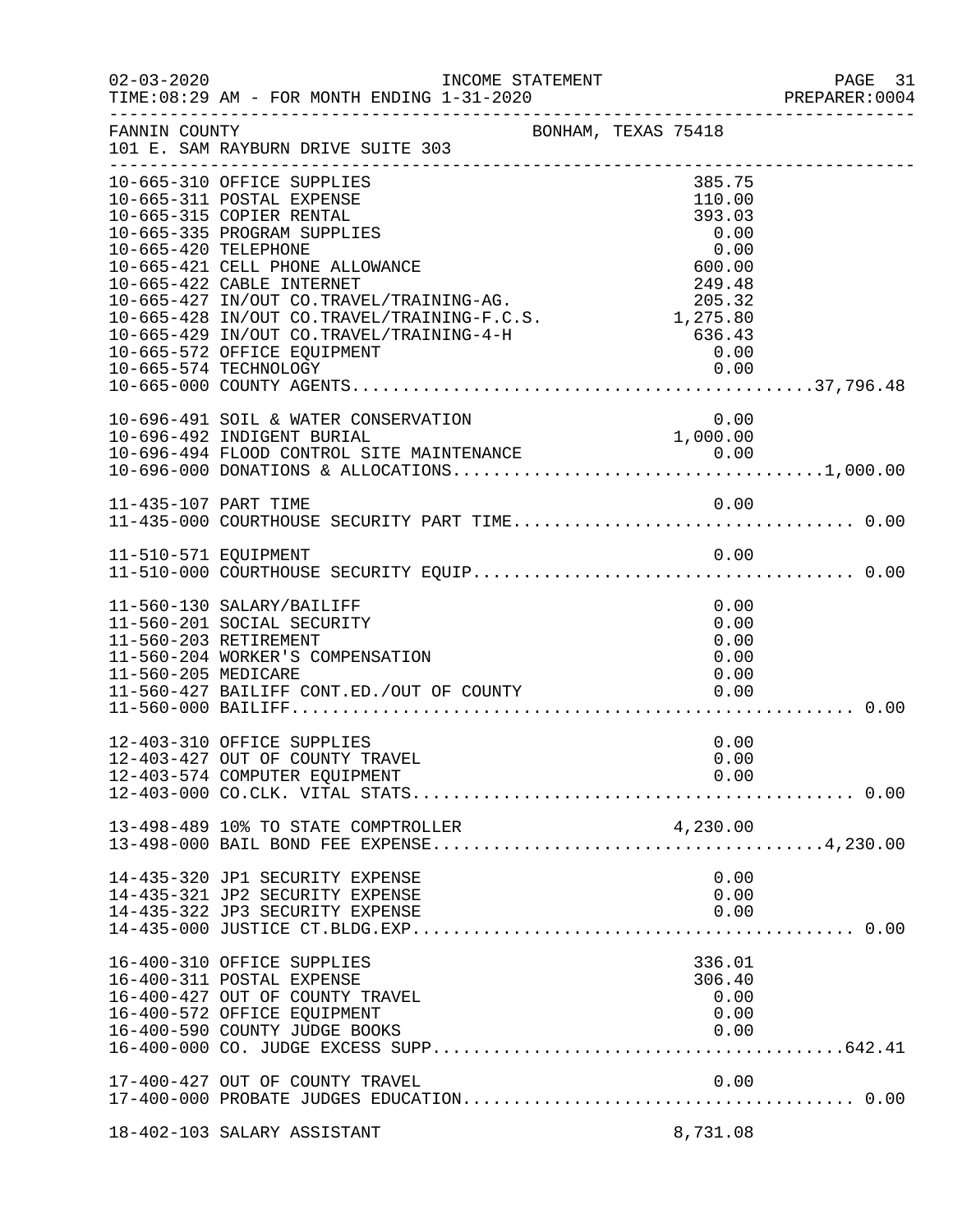| $02 - 03 - 2020$     | TIME: 08:29 AM - FOR MONTH ENDING 1-31-2020                                                                                                                                                                                                                                                                                                                                                                                                  | INCOME STATEMENT |                                                                                                                 |           |
|----------------------|----------------------------------------------------------------------------------------------------------------------------------------------------------------------------------------------------------------------------------------------------------------------------------------------------------------------------------------------------------------------------------------------------------------------------------------------|------------------|-----------------------------------------------------------------------------------------------------------------|-----------|
| FANNIN COUNTY        | 101 E. SAM RAYBURN DRIVE SUITE 303                                                                                                                                                                                                                                                                                                                                                                                                           |                  | BONHAM, TEXAS 75418                                                                                             |           |
|                      | 18-402-107 SALARY TEMP/EXTRA<br>18-402-201 SOCIAL SECURITY TAXES<br>18-402-202 GROUP HEALTH INSURANCE<br>18-402-203 RETIREMENT<br>18-402-204 WORKERS COMPENSATION<br>18-402-205 MEDICARE TAX<br>18-402-310 OFFICE SUPPLIES<br>18-402-312 IMAGING SYSTEM                                                                                                                                                                                      |                  | 0.00<br>$541.35$<br>3,955.68<br>1,003.59<br>38.58<br>$126.65\n81.98\n12,864.00\n0.00\n0.00$                     |           |
| 18-402-420 TELEPHONE | 18-402-315 COPIER MAINTENANCE<br>18-402-420 TELEPHONE<br>18-402-437 DIGITAL IMAGING OF MICROFILM<br>18-402-453 COMPUTER SOFTWARE<br>18-402-490 CO. CLERK MISCELLANEOUS                                                                                                                                                                                                                                                                       |                  | 0.00<br>0.00<br>0.00<br>0.00                                                                                    |           |
| 19-450-435 PRINTING  | 18-402-000 COOLSERING 19-450-107 SALARY TEMP/EXTRA 19-450-201 SOCIAL SECURITY TAXES 108.30<br>19-450-202 GROUP HEALTH & DENTAL INSURANCE 19-450-202 GROUP HEALTH & DENTAL INSURANCE 210.99<br>19-450-203 RETIREMENT 210.99<br>19-450-20<br>19-450-310 OFFICE SUPPLIES<br>19-450-400 RECORDS STORAGE SHELVING                                                                                                                                 |                  | 0.00<br>0.00<br>0.00                                                                                            |           |
|                      | 20-449-103 SALARY ASSISTANT<br>20-449-107 SALARY TEMP./EXTRA<br>20-449-201 SOCIAL SECURITY TAXES<br>20-449-202 GROUP HEALTH INSURANCE<br>20-449-203 RETIREMENT<br>20-449-204 WORKERS COMPENSATION<br>20-449-205 MEDICARE TAX<br>20-449-310 OFFICE SUPPLIES<br>20-449-350 RECORDS DISPOSAL<br>20-449-400 RECORDS STORAGE SHELVING<br>20-449-453 COMPUTER SOFTWARE MAINTENANCE<br>20-449-460 EQUIPMENT RENTAL<br>20-449-574 COMPUTER EQUIPMENT |                  | 0.00<br>0.00<br>0.00<br>0.00<br>0.00<br>13.47<br>0.00<br>0.00<br>2,440.88<br>0.00<br>4,150.00<br>0.00<br>879.99 |           |
|                      | 21-509-475 CONTINGENCY                                                                                                                                                                                                                                                                                                                                                                                                                       |                  | 0.00                                                                                                            |           |
|                      | 21-621-100 COMPENSATION PAY<br>21-621-101 SALARY ELECTED OFFICIAL<br>21-621-105 SALARY SECRETARY<br>21-621-106 SALARY PRECINCT EMPLOYEES<br>21-621-107 REGULAR-TEMP. PART-TIME<br>21-621-108 SALARY-FOREMAN<br>21-621-199 TOTAL SALARIES<br>21-621-201 SOCIAL SECURITY TAXES<br>21-621-202 GROUP HEALTH INSURANCE<br>21-621-203 RETIREMENT<br>21-621-204 WORKERS' COMPENSATION                                                               |                  | 0.00<br>21,711.15<br>0.00<br>58,951.77<br>0.00<br>10,710.94<br>5,521.93<br>24,618.12<br>10,497.40<br>3,436.38   | 91,373.86 |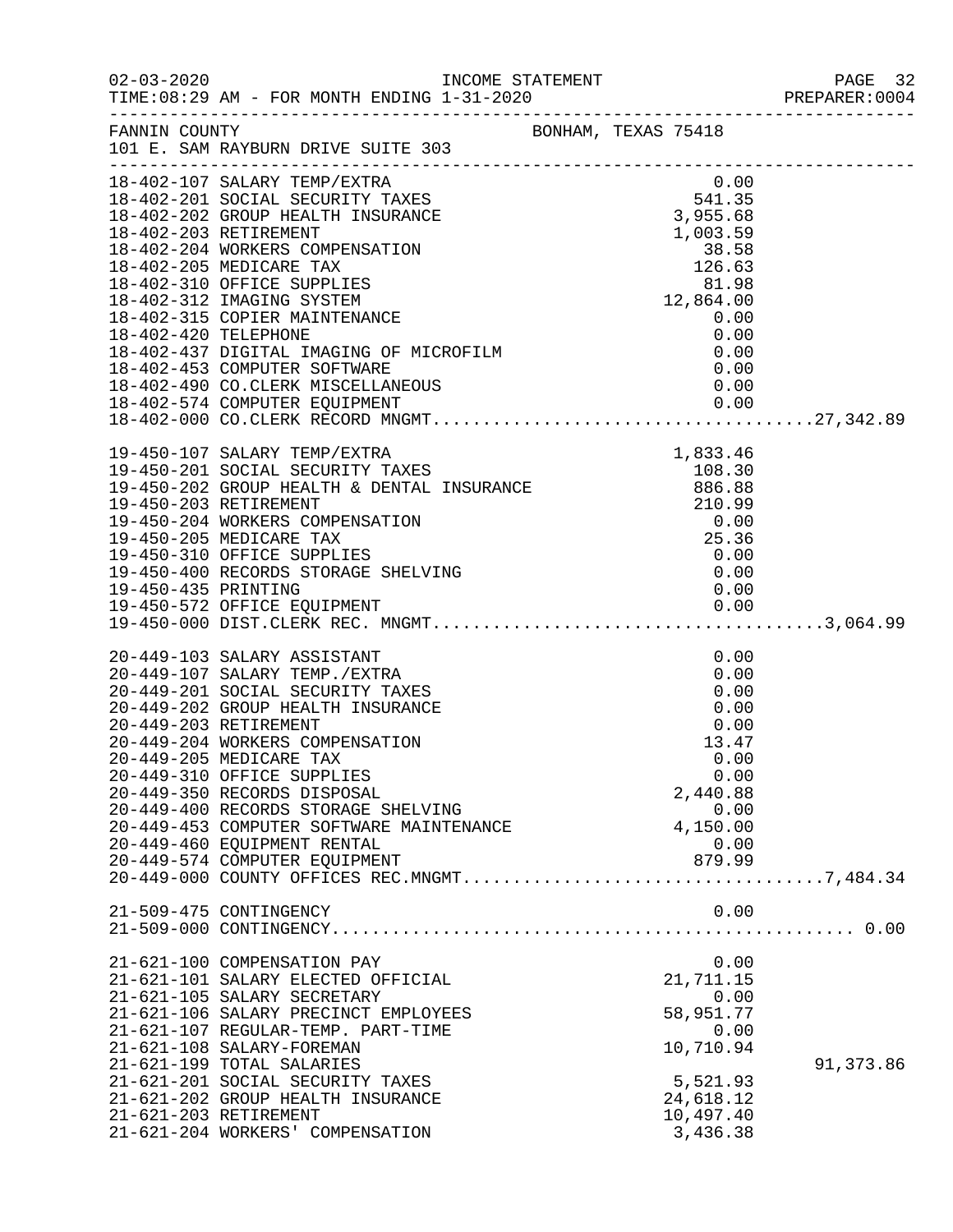|                      |                                                                                                                                                                                                                                              |                     |              | PREPARER: 0004 |
|----------------------|----------------------------------------------------------------------------------------------------------------------------------------------------------------------------------------------------------------------------------------------|---------------------|--------------|----------------|
|                      | FANNIN COUNTY<br>101 E. SAM RAYBURN DRIVE SUITE 303                                                                                                                                                                                          | BONHAM, TEXAS 75418 |              |                |
|                      | 101 E. SAPI ACT<br>21-621-205 MEDICARE TAX<br>21-621-206 UNEMPLOYMENT EXPENSE<br>21-621-299 TOTAL EMPLOYEE BENEFITS<br>21-621-314 EMPLOYEE PHYSICALS/DOT TESTING<br>21-621-340 SHOP SUPPLIES<br>21-621-341 R & B MAT. ROCK & GRAVEL<br>21-62 |                     |              |                |
|                      |                                                                                                                                                                                                                                              |                     |              |                |
|                      |                                                                                                                                                                                                                                              |                     |              |                |
|                      |                                                                                                                                                                                                                                              |                     |              | 45,365.22      |
|                      |                                                                                                                                                                                                                                              |                     |              |                |
|                      |                                                                                                                                                                                                                                              |                     |              |                |
|                      |                                                                                                                                                                                                                                              |                     |              |                |
|                      |                                                                                                                                                                                                                                              |                     |              |                |
|                      |                                                                                                                                                                                                                                              |                     |              |                |
|                      |                                                                                                                                                                                                                                              |                     |              |                |
|                      |                                                                                                                                                                                                                                              |                     |              |                |
|                      |                                                                                                                                                                                                                                              |                     |              |                |
|                      |                                                                                                                                                                                                                                              |                     |              | 31,941.95      |
|                      |                                                                                                                                                                                                                                              |                     |              |                |
|                      |                                                                                                                                                                                                                                              |                     |              |                |
|                      |                                                                                                                                                                                                                                              |                     |              |                |
|                      |                                                                                                                                                                                                                                              |                     |              |                |
|                      |                                                                                                                                                                                                                                              |                     |              |                |
|                      |                                                                                                                                                                                                                                              |                     |              |                |
|                      |                                                                                                                                                                                                                                              |                     |              |                |
|                      |                                                                                                                                                                                                                                              |                     |              |                |
|                      |                                                                                                                                                                                                                                              |                     |              |                |
|                      |                                                                                                                                                                                                                                              |                     |              |                |
|                      |                                                                                                                                                                                                                                              |                     |              |                |
|                      |                                                                                                                                                                                                                                              |                     |              |                |
|                      |                                                                                                                                                                                                                                              |                     |              |                |
|                      |                                                                                                                                                                                                                                              |                     |              |                |
|                      |                                                                                                                                                                                                                                              |                     |              |                |
|                      |                                                                                                                                                                                                                                              |                     |              |                |
|                      |                                                                                                                                                                                                                                              |                     |              |                |
|                      |                                                                                                                                                                                                                                              |                     |              |                |
|                      | 21-621-485 PRISONER SUPPLIES                                                                                                                                                                                                                 |                     | 0.00         |                |
|                      | 21-621-488 FANNIN RURAL RAIL DISTRICT                                                                                                                                                                                                        |                     | 0.00         |                |
|                      | 21-621-490 MISCELLANEOUS<br>21-621-491 SOIL & WATER CONSERVATION                                                                                                                                                                             |                     | 0.00<br>0.00 |                |
|                      | 21-621-492 TDRA FLOOD CASH MATCH                                                                                                                                                                                                             |                     | 0.00         |                |
|                      | 21-621-494 FLOOD CONTROL SITE MAINTENANCE                                                                                                                                                                                                    |                     | 0.00         |                |
|                      | 21-621-495 PIPELINE SALES TAX REIMBURSEMENT                                                                                                                                                                                                  |                     | 0.00         |                |
|                      | 21-621-496 TCOG HAZARDOUS WASTEMATCH                                                                                                                                                                                                         |                     | 0.00         |                |
|                      | 21-621-499 TOTAL SER. & OTHER CHARGES                                                                                                                                                                                                        |                     |              | 23,607.68      |
|                      | 21-621-570 COMPUTER EQUIPMENT                                                                                                                                                                                                                |                     | 0.00         |                |
|                      | 21-621-571 PURCHASE OF MACH./EQUIP.                                                                                                                                                                                                          |                     | 0.00         |                |
|                      | 21-621-573 RADIO EQUIPMENT                                                                                                                                                                                                                   |                     | 0.00         |                |
|                      | 21-621-575 LAND AND BUILDING<br>21-621-599 CAPITAL OUTLAY                                                                                                                                                                                    |                     | 0.00         | 0.00           |
|                      | 21-621-630 NOTE PAYMENT                                                                                                                                                                                                                      |                     | 0.00         |                |
|                      | 21-621-670 NOTE PAYMENT-INTEREST                                                                                                                                                                                                             |                     | 0.00         |                |
| 21-621-695 SURVEYING |                                                                                                                                                                                                                                              |                     | 0.00         |                |
|                      |                                                                                                                                                                                                                                              |                     |              |                |
|                      | 21-625-105 SALARY SECRETARY                                                                                                                                                                                                                  |                     | 3,510.45     |                |
|                      | 21-625-201 SOCIAL SECURITY TAXES                                                                                                                                                                                                             |                     | 158.04       |                |
|                      | 21-625-202 GROUP HEALTH INSURANCE                                                                                                                                                                                                            |                     | 988.80       |                |
|                      | 21-625-203 RETIREMENT                                                                                                                                                                                                                        |                     | 403.39       |                |
|                      | 21-625-204 WORKERS' COMPENSATION                                                                                                                                                                                                             |                     | 15.51        |                |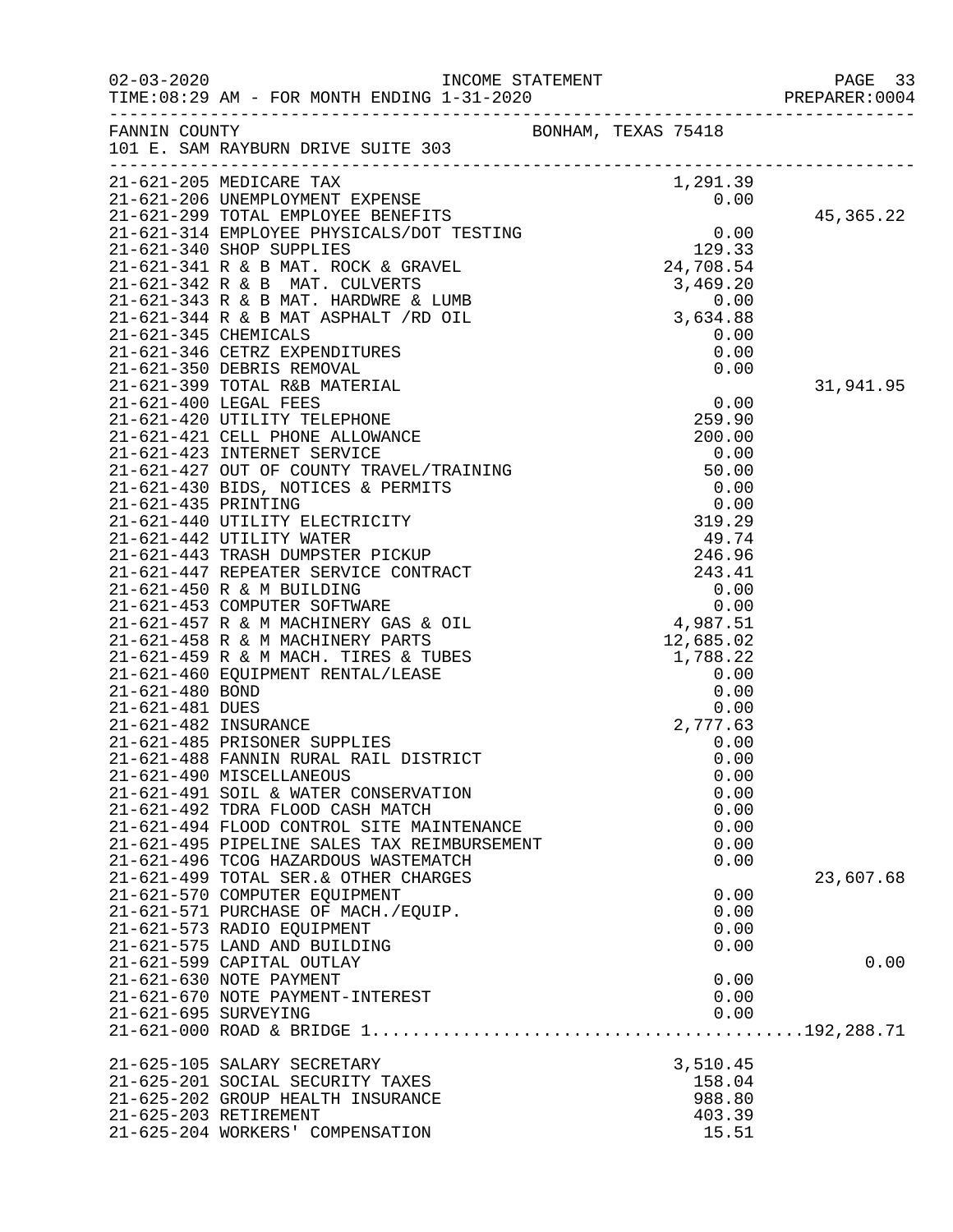| $02 - 03 - 2020$                                          | INCOME STATEMENT                                                                                                                                                                                                                                                                                                                                                                                                                                                                                                                                                                            |                                                                                                                                                                                           | PAGE 34<br>PREPARER: 0004 |
|-----------------------------------------------------------|---------------------------------------------------------------------------------------------------------------------------------------------------------------------------------------------------------------------------------------------------------------------------------------------------------------------------------------------------------------------------------------------------------------------------------------------------------------------------------------------------------------------------------------------------------------------------------------------|-------------------------------------------------------------------------------------------------------------------------------------------------------------------------------------------|---------------------------|
| FANNIN COUNTY                                             | 101 E. SAM RAYBURN DRIVE SUITE 303                                                                                                                                                                                                                                                                                                                                                                                                                                                                                                                                                          | BONHAM, TEXAS 75418                                                                                                                                                                       |                           |
|                                                           | 21-625-205 MEDICARE TAX<br>21-625-310 OFFICE SUPPLIES<br>21-625-311 POSTAL EXPENSES<br>21-625-353 COMPUTER EXPENSE<br>21-625-427 OUT OF COUNTY TRAVEL                                                                                                                                                                                                                                                                                                                                                                                                                                       | 36.96<br>0.00<br>0.00<br>0.00<br>0.00                                                                                                                                                     |                           |
| 21-625-480 BOND                                           | 21-625-572 OFFICE EQUIPMENT<br>21-625-574 COMPUTER EQUIPMENT                                                                                                                                                                                                                                                                                                                                                                                                                                                                                                                                | 0.00<br>0.00<br>0.00                                                                                                                                                                      |                           |
|                                                           | $21-625-000$ ADMINISTRATIVE OFFICE R&B $#1$ 5,113.15<br>22-509-475 CONTINGENCY                                                                                                                                                                                                                                                                                                                                                                                                                                                                                                              | 0.00                                                                                                                                                                                      |                           |
|                                                           | 22-622-100 COMPENSATION PAY                                                                                                                                                                                                                                                                                                                                                                                                                                                                                                                                                                 | 0.00                                                                                                                                                                                      |                           |
|                                                           | 22-622-101 SALARY ELECTED OFFICIAL<br>22-622-105 SALARY SECRETARY<br>22-622-106 SALARY PRECINCT EMPLOYEES<br>22-622-107 REGULAR-TEMP. PART-TIME                                                                                                                                                                                                                                                                                                                                                                                                                                             | 21,711.15<br>0.00<br>66,546.85<br>0.00                                                                                                                                                    |                           |
|                                                           | 22-622-199 TOTAL SALARIES<br>22-622-201 SOCIAL SECURITY TAXES<br>22-622-202 GROUP HEALTH INSURANCE<br>22-622-203 RETIREMENT<br>22-622-204 WORKERS' COMPENSATION<br>22-622-205 MEDICARE TAX                                                                                                                                                                                                                                                                                                                                                                                                  | 5,210.33<br>29,667.60<br>10,146.32<br>3,544.63<br>1,218.66                                                                                                                                | 88,258.00                 |
| 22-622-345 CHEMICALS<br>22-622-395 UNIFORMS               | 22-622-206 UNEMPLOYMENT EXPENSE<br>22-622-299 TOTAL EMPLOYEE BENEFITS<br>22-622-312 CONTRACT LABOR<br>22-622-314 EMPLOYEE PHYSICALS/DOT TESTING<br>22-622-340 SHOP SUPPLIES<br>22-622-341 R & B MAT. ROCK & GRAVEL<br>22-622-342 R & B MAT. CULVERTS<br>22-622-343 R & B MAT. HARDWRE & LUMB<br>22-622-344 R & B MAT. ASPHALT/RD OIL<br>22-622-346 CETRZ EXPENDITURES<br>22-622-350 DEBRIS REMOVAL                                                                                                                                                                                          | 0.00<br>0.00<br>65.00<br>645.22<br>57,320.67<br>5,360.00<br>$261.34$<br>1,295.45<br>0.00<br>0.00<br>0.00<br>825.82                                                                        | 49,787.54                 |
| 22-622-435 PRINTING<br>22-622-480 BOND<br>22-622-481 DUES | 22-622-399 TOTAL R&B MATERIALS<br>22-622-400 LEGAL FEES<br>22-622-420 UTILITY TELEPHONE<br>22-622-421 CELL PHONE ALLOWANCE<br>22-622-427 OUT OF COUNTY TRAVEL/TRAINING<br>22-622-430 BIDS, NOTICES & PERMITS<br>22-622-440 UTILITY ELECTRICITY<br>22-622-441 UTILITY GAS<br>22-622-442 UTILITY WATER<br>22-622-443 TRASH PICKUP<br>22-622-447 REPEATER SERVICE CONTRACT<br>22-622-450 R&M BUILDING<br>22-622-453 COMPUTER SOFTWARE<br>22-622-457 R & M MACHINERY GAS & OIL<br>22-622-458 R & M MACHINERY PARTS<br>22-622-459 R & M MACH. TIRES & TUBES<br>22-622-460 EQUIPMENT RENTAL/LEASE | 0.00<br>327.80<br>200.00<br>1,225.71<br>86.68<br>0.00<br>546.85<br>244.13<br>247.23<br>0.00<br>243.41<br>0.00<br>0.00<br>14, 219. 42<br>50,274.36<br>4,989.49<br>3,000.00<br>0.00<br>0.00 | 65,773.50                 |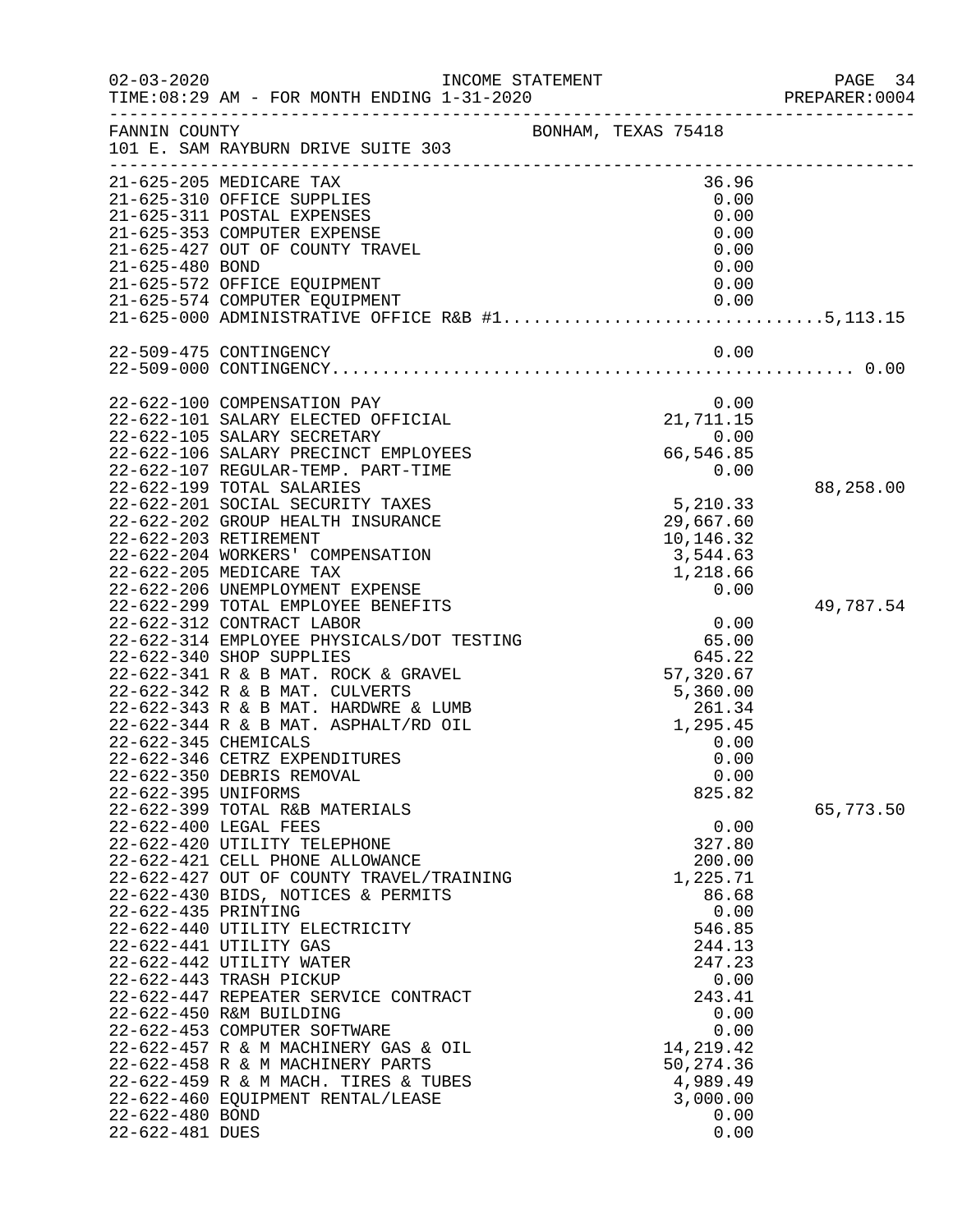| $02 - 03 - 2020$     | INCOME STATEMENT                                                                                                                        |                                        | PAGE 35<br>PREPARER:0004 |
|----------------------|-----------------------------------------------------------------------------------------------------------------------------------------|----------------------------------------|--------------------------|
|                      | TIME:08:29 AM - FOR MONTH ENDING 1-31-2020 PREPARER:0                                                                                   |                                        |                          |
| FANNIN COUNTY        | 101 E. SAM RAYBURN DRIVE SUITE 303                                                                                                      | BONHAM, TEXAS 75418                    |                          |
|                      |                                                                                                                                         |                                        |                          |
| 22-622-482 INSURANCE |                                                                                                                                         | 5,733.96                               |                          |
|                      | 22-622-485 PRISONER SUPPLIES<br>22-622-488 FANNIN RURAL RAIL DISTRICT                                                                   | 0.00<br>0.00                           |                          |
|                      | 22-622-490 MISCELLANEOUS                                                                                                                | 0.00                                   |                          |
|                      | 22-622-491 SOIL & WATER CONSERVATION                                                                                                    | 0.00                                   |                          |
|                      | 22-622-492 TDRA FLOOD CASH MATCH                                                                                                        | 0.00                                   |                          |
|                      | 22-622-493 TRENTON HIGH MEADOWS SUBDIVISION                                                                                             | 0.00                                   |                          |
|                      | 22-622-494 FLOOD CONTROL SITE MAINTENANCE                                                                                               | 0.00                                   |                          |
|                      | 22-622-495 PIPELINE SALES TAX REIMBURSEMENT                                                                                             | 0.00                                   |                          |
|                      | 22-622-496 TCOG HAZARDOUS WASTEMATCH                                                                                                    | 0.00                                   |                          |
|                      | 22-622-499 TOTAL SER.& OTHER CHARGES                                                                                                    |                                        | 81,339.04                |
|                      | 22-622-562 LAND/BUILDING                                                                                                                | $0.00$<br>0.00<br>29,492.50            |                          |
|                      | 22-622-570 COMPUTER EQUIPMENT                                                                                                           |                                        |                          |
|                      | 22-622-571 PURCHASE OF MACH./EQUIP.<br>22-622-573 RADIO EQUIPMENT                                                                       |                                        |                          |
|                      | 22-622-580 PRECINCT BRIDGE                                                                                                              |                                        |                          |
|                      | 22-622-599 CAPITAL OUTLAY                                                                                                               |                                        | 29,492.50                |
|                      |                                                                                                                                         |                                        |                          |
|                      |                                                                                                                                         |                                        |                          |
|                      | 22-625-105 SALARY SECRETARY                                                                                                             | 3,510.45<br>157.98<br>988.96<br>403.55 |                          |
|                      | 22-625-201 SOCIAL SECURITY TAXES<br>22-625-202 GROUP HEALTH INSURANCE                                                                   |                                        |                          |
|                      | 22-625-203 RETIREMENT                                                                                                                   |                                        |                          |
|                      | 22-625-204 WORKERS' COMPENSATION                                                                                                        | 15.51                                  |                          |
|                      | 22-625-205 MEDICARE TAX                                                                                                                 | 36.95                                  |                          |
|                      | 22-625-310 OFFICE SUPPLIES                                                                                                              | 0.00                                   |                          |
|                      | 22-625-311 POSTAL EXPENSES                                                                                                              | 0.00                                   |                          |
|                      | 22-625-353 COMPUTER EXPENSE                                                                                                             | 0.00                                   |                          |
|                      | 22-625-427 OUT OF COUNTY TRAVEL                                                                                                         | 0.00                                   |                          |
| 22-625-480 BOND      |                                                                                                                                         | 0.00                                   |                          |
|                      | 22-625-572 OFFICE EQUIPMENT                                                                                                             | 0.00                                   |                          |
|                      | 22-625-574 COMPUTER EQUIPMENT<br>22-625-574 COMPUTER EQUIPMENT                  0.00<br>22-625-000 ADMINISTRATIVE OFFICE R&B #25,113.40 | 0.00                                   |                          |
|                      |                                                                                                                                         |                                        |                          |
|                      | 23-205-571 SHORT-TERM LOAN/EQUIPMENT                                                                                                    | 0.00                                   |                          |
|                      |                                                                                                                                         |                                        |                          |
|                      | 23-509-475 CONTINGENCY                                                                                                                  | 0.00                                   |                          |
|                      |                                                                                                                                         |                                        |                          |
|                      |                                                                                                                                         |                                        |                          |
|                      | 23-623-100 COMPENSATION PAY                                                                                                             | 0.00                                   |                          |
|                      | 23-623-101 SALARY ELECTED OFFICIAL<br>23-623-105 SALARY SECRETARY                                                                       | 21,711.15<br>3,218.16                  |                          |
|                      | 23-623-106 SALARY PRECINCT EMPLOYEES                                                                                                    | 95,809.65                              |                          |
|                      | 23-623-107 REGULAR-TEMP. PART-TIME                                                                                                      | 576.00                                 |                          |
|                      | 23-623-199 TOTAL SALARIES                                                                                                               |                                        | 121, 314.96              |
|                      | 23-623-201 SOCIAL SECURITY TAXES                                                                                                        | 7,410.31                               |                          |
|                      | 23-623-202 GROUP HEALTH INSURANCE                                                                                                       | 38,565.19                              |                          |
|                      | 23-623-203 RETIREMENT                                                                                                                   | 13,883.52                              |                          |
|                      | 23-623-204 WORKERS' COMPENSATION                                                                                                        | 4,466.97                               |                          |
|                      | 23-623-205 MEDICARE TAX                                                                                                                 | 1,733.11                               |                          |
|                      | 23-623-206 UNEMPLOYMENT EXPENSE                                                                                                         | 0.00                                   |                          |
|                      | 23-623-299 TOTAL EMPLOYEE BENEFITS<br>23-623-310 OFFICE SUPPLIES                                                                        | 0.00                                   | 66,059.10                |
|                      | 23-623-314 EMPLOYEE PHYSICALS/DOT TESTING                                                                                               | 0.00                                   |                          |
|                      | 23-623-315 COPIER EXPENSE                                                                                                               | 0.00                                   |                          |
|                      | 23-623-340 SHOP SUPPLIES                                                                                                                | 5,991.68                               |                          |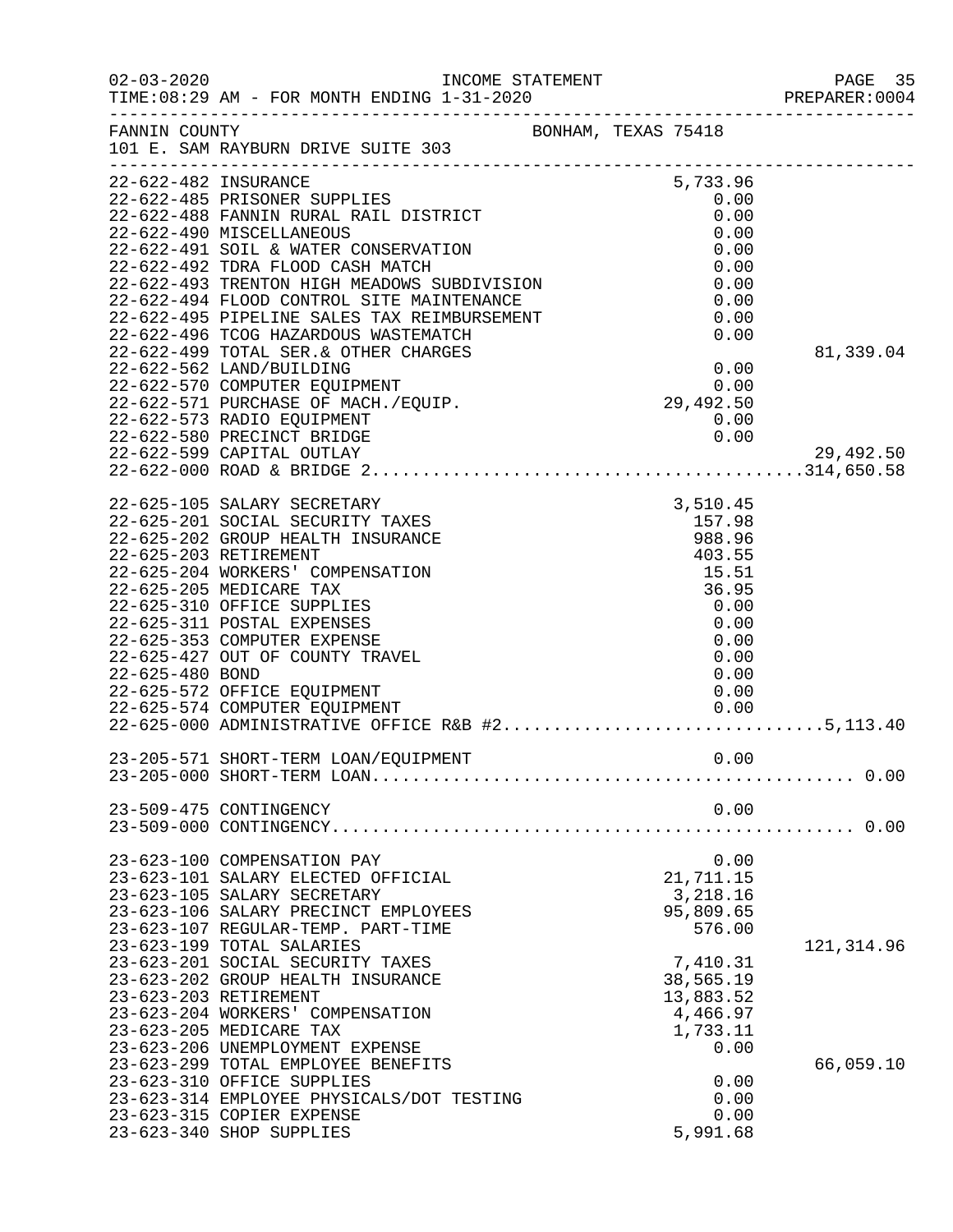02-03-2020 INCOME STATEMENT PAGE 36

| PREPARER UUU4 |  |  |  |  |
|---------------|--|--|--|--|
|               |  |  |  |  |

| FANNIN COUNTY<br>101 E. SAM RAYBURN DRIVE SUITE 303<br>101 B. SAM RAYBURN SINTE 301 B. SAMEL (1918 - SAMEL 101 B. SAMEL 23-623-3441 R. & B MAT. ROUTKER S. 1001 3,467.99<br>23-623-3442 R. & B MAT. RATIFALT/RD OIL 3,442.85<br>23-623-3443 R. & B MAT. MADWRE & LIMB 3,442.85<br>23-623-3 | BONHAM, TEXAS 75418 |            |
|--------------------------------------------------------------------------------------------------------------------------------------------------------------------------------------------------------------------------------------------------------------------------------------------|---------------------|------------|
|                                                                                                                                                                                                                                                                                            |                     |            |
|                                                                                                                                                                                                                                                                                            |                     |            |
|                                                                                                                                                                                                                                                                                            |                     |            |
|                                                                                                                                                                                                                                                                                            |                     |            |
|                                                                                                                                                                                                                                                                                            |                     |            |
|                                                                                                                                                                                                                                                                                            |                     |            |
|                                                                                                                                                                                                                                                                                            |                     |            |
|                                                                                                                                                                                                                                                                                            |                     |            |
|                                                                                                                                                                                                                                                                                            |                     | 57,829.94  |
|                                                                                                                                                                                                                                                                                            |                     |            |
|                                                                                                                                                                                                                                                                                            |                     |            |
|                                                                                                                                                                                                                                                                                            |                     |            |
|                                                                                                                                                                                                                                                                                            |                     |            |
|                                                                                                                                                                                                                                                                                            |                     |            |
|                                                                                                                                                                                                                                                                                            |                     |            |
|                                                                                                                                                                                                                                                                                            |                     |            |
|                                                                                                                                                                                                                                                                                            |                     |            |
|                                                                                                                                                                                                                                                                                            |                     |            |
|                                                                                                                                                                                                                                                                                            |                     |            |
|                                                                                                                                                                                                                                                                                            |                     |            |
|                                                                                                                                                                                                                                                                                            |                     |            |
|                                                                                                                                                                                                                                                                                            |                     |            |
|                                                                                                                                                                                                                                                                                            |                     |            |
|                                                                                                                                                                                                                                                                                            |                     |            |
|                                                                                                                                                                                                                                                                                            |                     |            |
|                                                                                                                                                                                                                                                                                            |                     |            |
|                                                                                                                                                                                                                                                                                            |                     |            |
|                                                                                                                                                                                                                                                                                            |                     |            |
|                                                                                                                                                                                                                                                                                            |                     |            |
|                                                                                                                                                                                                                                                                                            |                     |            |
|                                                                                                                                                                                                                                                                                            |                     |            |
|                                                                                                                                                                                                                                                                                            |                     |            |
|                                                                                                                                                                                                                                                                                            |                     |            |
|                                                                                                                                                                                                                                                                                            |                     |            |
|                                                                                                                                                                                                                                                                                            |                     |            |
| 23-623-494 FLOOD CONTROL SITE MAINTENANCE                                                                                                                                                                                                                                                  | 0.00                |            |
| 23-623-495 PIPELINE SALES TAX REIMBURSEMENT                                                                                                                                                                                                                                                | 0.00<br>0.00        |            |
| 23-623-496 TCOG HAZARDOUS WASTEMATCH<br>23-623-499 TOTAL SER. & OTHER CHARGES                                                                                                                                                                                                              |                     | 106,917.06 |
| 23-623-562 LAND/BUILDING                                                                                                                                                                                                                                                                   | 0.00                |            |
| 23-623-570 COMPUTER EQUIPMENT                                                                                                                                                                                                                                                              | 0.00                |            |
| 23-623-571 PURCHASE OF MACH./EQUIP.                                                                                                                                                                                                                                                        | 16,378.95           |            |
| 23-623-572 OFFICE EQUIPMENT                                                                                                                                                                                                                                                                | 485.00              |            |
| 23-623-573 RADIO EQUIPMENT                                                                                                                                                                                                                                                                 | 0.00                |            |
| 23-623-575 LAND/BUILDING                                                                                                                                                                                                                                                                   | 0.00                |            |
| 23-623-580 PRECINCT BRIDGE                                                                                                                                                                                                                                                                 | 0.00                |            |
| 23-623-599 CAPITAL OUTLAY                                                                                                                                                                                                                                                                  |                     | 16,863.95  |
| 23-623-630 NOTE PAYMENT-PRINCIPAL                                                                                                                                                                                                                                                          | 0.00                |            |
| 23-623-670 NOTE PAYMENT-INTEREST                                                                                                                                                                                                                                                           | 0.00                |            |
|                                                                                                                                                                                                                                                                                            |                     |            |
| 23-625-105 SALARY SECRETARY                                                                                                                                                                                                                                                                | 3,510.45            |            |
| 23-625-201 SOCIAL SECURITY TAXES                                                                                                                                                                                                                                                           | 157.98              |            |
| 23-625-202 GROUP HEALTH INSURANCE                                                                                                                                                                                                                                                          | 988.96              |            |
| 23-625-203 RETIREMENT                                                                                                                                                                                                                                                                      | 403.55              |            |
| 23-625-204 WORKERS' COMPENSATION                                                                                                                                                                                                                                                           | 15.51               |            |
| 23-625-205 MEDICARE TAX                                                                                                                                                                                                                                                                    | 36.95               |            |
|                                                                                                                                                                                                                                                                                            |                     |            |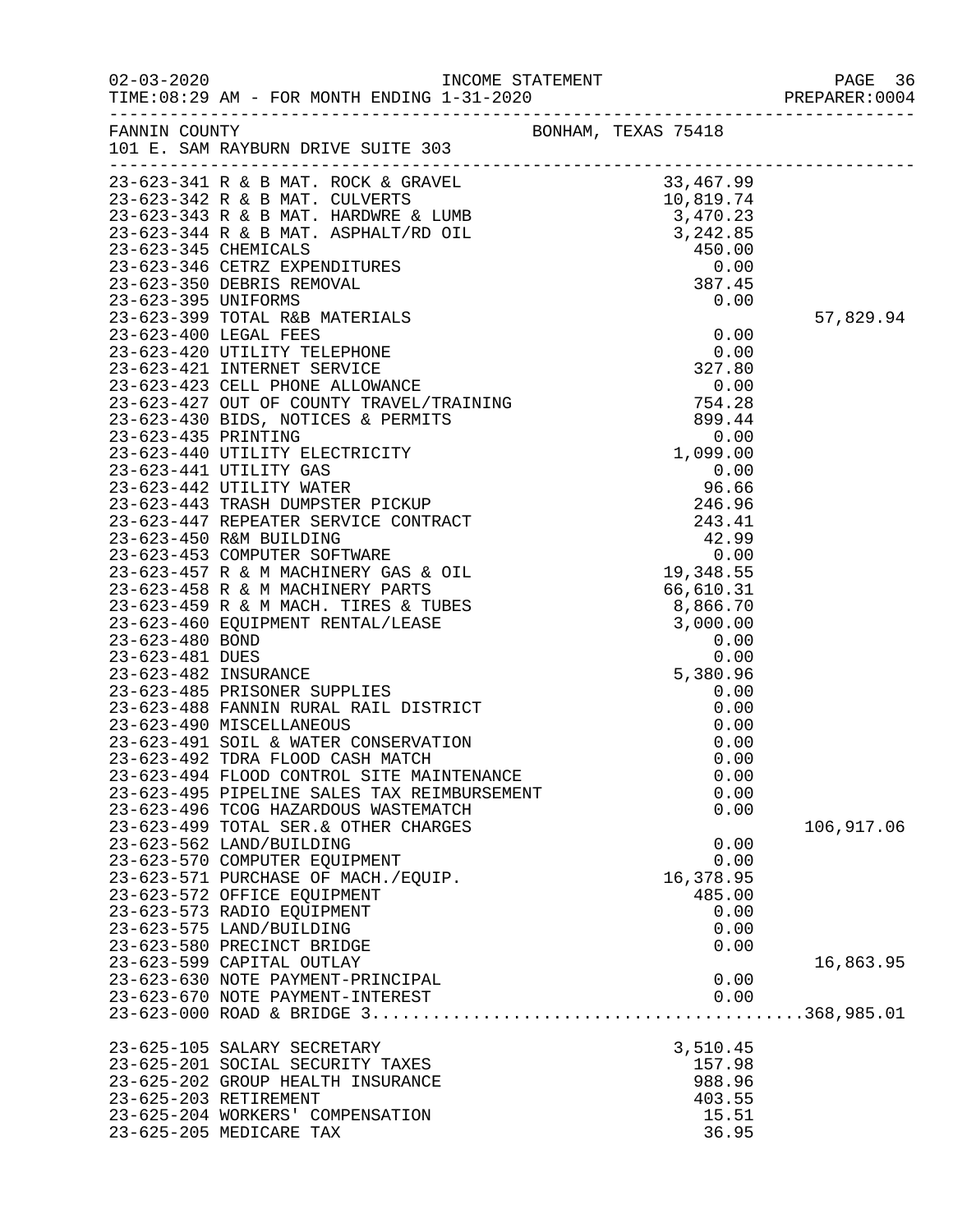| $02 - 03 - 2020$                            | INCOME STATEMENT<br>TIME: 08:29 AM - FOR MONTH ENDING 1-31-2020                                                                                                                                                                                                                                                                                                                                                                                                                                                                                                                                                                                                                                                                                                                                                                                                                                                                                                                                                                                                                                                                                                                                                                                                                                                                                                                                    |                                                                                                                                                                                                                                                                                                                                                                                                              | PAGE 37<br>PREPARER: 0004           |
|---------------------------------------------|----------------------------------------------------------------------------------------------------------------------------------------------------------------------------------------------------------------------------------------------------------------------------------------------------------------------------------------------------------------------------------------------------------------------------------------------------------------------------------------------------------------------------------------------------------------------------------------------------------------------------------------------------------------------------------------------------------------------------------------------------------------------------------------------------------------------------------------------------------------------------------------------------------------------------------------------------------------------------------------------------------------------------------------------------------------------------------------------------------------------------------------------------------------------------------------------------------------------------------------------------------------------------------------------------------------------------------------------------------------------------------------------------|--------------------------------------------------------------------------------------------------------------------------------------------------------------------------------------------------------------------------------------------------------------------------------------------------------------------------------------------------------------------------------------------------------------|-------------------------------------|
| FANNIN COUNTY                               | 101 E. SAM RAYBURN DRIVE SUITE 303                                                                                                                                                                                                                                                                                                                                                                                                                                                                                                                                                                                                                                                                                                                                                                                                                                                                                                                                                                                                                                                                                                                                                                                                                                                                                                                                                                 | BONHAM, TEXAS 75418                                                                                                                                                                                                                                                                                                                                                                                          |                                     |
| 23-625-480 BOND                             | 23-625-310 OFFICE SUPPLIES<br>23-625-311 POSTAL EXPENSES<br>23-625-353 COMPUTER EXPENSE<br>23-625-427 OUT OF COUNTY TRAVEL<br>23-625-572 OFFICE EQUIPMENT<br>23-625-574 COMPUTER EQUIPMENT<br>23-025-574 COMPUTER EQUIPMENT<br>23-625-000 ADMINISTRATIVE OFFICE R&B #35,134.79                                                                                                                                                                                                                                                                                                                                                                                                                                                                                                                                                                                                                                                                                                                                                                                                                                                                                                                                                                                                                                                                                                                     | 21.39<br>0.00<br>0.00<br>0.00<br>0.00<br>0.00<br>0.00                                                                                                                                                                                                                                                                                                                                                        |                                     |
|                                             | 24-509-475 CONTINGENCY                                                                                                                                                                                                                                                                                                                                                                                                                                                                                                                                                                                                                                                                                                                                                                                                                                                                                                                                                                                                                                                                                                                                                                                                                                                                                                                                                                             | 0.00                                                                                                                                                                                                                                                                                                                                                                                                         |                                     |
| 24-624-345 CHEMICALS<br>24-624-435 PRINTING | 24-624-100 COMPENSATION PAY<br>24-624-101 SALARY ELECTED OFFICIAL<br>24-624-105 SALARY SECRETARY<br>24-624-106 SALARY PRECINCT EMPLOYEES<br>24-624-107 REGULAR-TEMP. PART-TIME<br>24-624-108 LABOR REIMBURSEMENT<br>24-624-199 TOTAL SALARIES<br>24-624-201 SOCIAL SECURITY TAXES<br>24-624-202 GROUP HEALTH INSURANCE<br>24-624-203 RETIREMENT<br>24-624-204 WORKERS' COMPENSATION<br>24-624-205 MEDICARE TAX<br>24-624-206 UNEMPLOYMENT EXPENSE<br>24-624-299 TOTAL EMPLOYEE BENEFITS<br>24-624-310 OFFICE SUPPLIES<br>24-624-314 EMPLOYEE PHYSICALS/DOT TESTING<br>24-624-340 SHOP SUPPLIES<br>24-624-341 R & B MAT. ROCK & GRAVEL<br>24-624-342 R & B MAT. CULVERTS<br>24-624-343 R & B MAT. HARDWRE & LUMB<br>24-624-344 R & B MAT. ASPHALT/RD OIL<br>24-624-346 CETRZ EXPENDITURES<br>24-624-350 DEBRIS REMOVAL<br>24-624-395 EMPLOYEE UNIFORMS<br>24-624-399 TOTAL R&B MATERIALS<br>24-624-400 LEGAL FEES<br>24-624-420 UTILITY TELEPHONE<br>24-624-421 DSL INTERNET<br>24-624-423 CELL PHONE ALLOWANCE<br>24-624-427 OUT OF COUNTY TRAVEL/TRAINING<br>24-624-430 BIDS, NOTICES & PERMITS<br>24-624-440 UTILITY ELECTRICITY<br>24-624-441 UTILITY GAS<br>24-624-442 UTILITY WATER<br>24-624-443 TRASH PICKUP<br>24-624-447 REPEATER SERVICE CONTRACT<br>24-624-450 R&M BUILDING<br>24-624-453 COMPUTER SOFTWARE<br>24-624-457 R & M MACHINERY GAS & OIL<br>24-624-458 R & M MACHINERY PARTS | 0.00<br>21,711.15<br>9,892.35<br>41,213.89<br>2,220.00<br>0.00<br>4,624.86<br>27,689.76<br>8,372.70<br>2,849.73<br>1,081.69<br>0.00<br>0.00<br>130.00<br>327.51<br>51,326.60<br>7,968.66<br>375.74<br>23,697.66<br>0.00<br>0.00<br>0.00<br>890.76<br>0.00<br>0.00<br>317.42<br>0.00<br>1,454.37<br>0.00<br>0.00<br>1,104.33<br>201.33<br>171.24<br>726.40<br>243.41<br>0.00<br>0.00<br>6,048.98<br>34,630.95 | 75,037.39<br>44,618.74<br>84,716.93 |
| 24-624-480 BOND                             | 24-624-459 R & M MACH. TIRES & TUBES<br>24-624-460 EQUIPMENT RENTAL/LEASE                                                                                                                                                                                                                                                                                                                                                                                                                                                                                                                                                                                                                                                                                                                                                                                                                                                                                                                                                                                                                                                                                                                                                                                                                                                                                                                          | 2,360.02<br>9,520.63<br>0.00                                                                                                                                                                                                                                                                                                                                                                                 |                                     |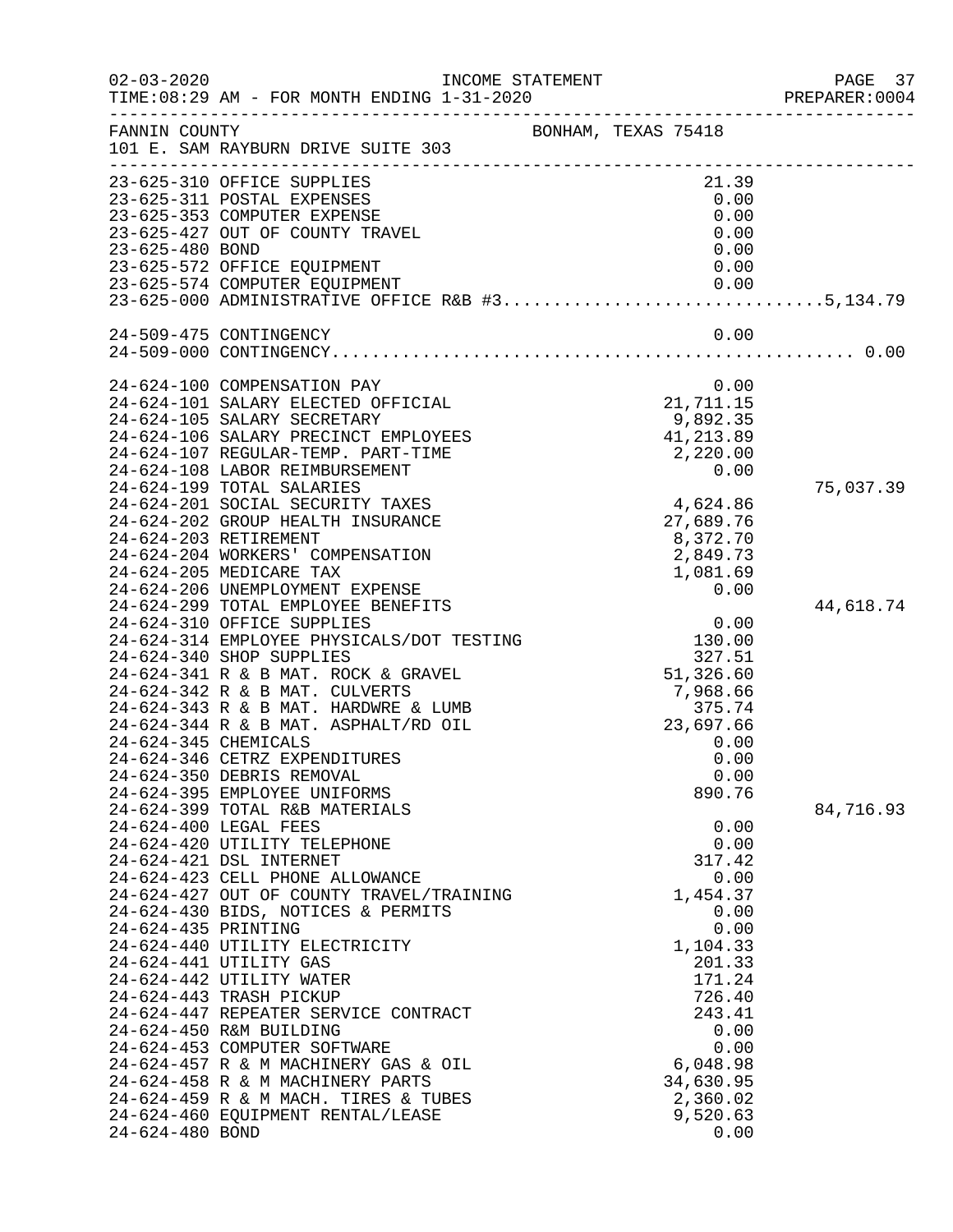| $02 - 03 - 2020$                        | INCOME STATEMENT<br>TIME: 08:29 AM - FOR MONTH ENDING 1-31-2020                                                                                                                                                                                                                                                                                                                                                                                 |                                                                                                      | PAGE 38<br>PREPARER: 0004 |
|-----------------------------------------|-------------------------------------------------------------------------------------------------------------------------------------------------------------------------------------------------------------------------------------------------------------------------------------------------------------------------------------------------------------------------------------------------------------------------------------------------|------------------------------------------------------------------------------------------------------|---------------------------|
| FANNIN COUNTY                           | 101 E. SAM RAYBURN DRIVE SUITE 303                                                                                                                                                                                                                                                                                                                                                                                                              | -----------------------------------<br>BONHAM, TEXAS 75418                                           |                           |
| 24-624-481 DUES<br>24-624-482 INSURANCE | 24-624-485 PRISONER'S SUPPLIES<br>24-624-488 FANNIN RURAL RAIL DISTRICT<br>24-624-490 MISCELLANEOUS                                                                                                                                                                                                                                                                                                                                             | 0.00<br>3,047.97<br>0.00<br>0.00<br>0.00                                                             |                           |
|                                         | 24-624-491 SOIL & WATER CONSERVATION<br>24-624-492 TDRA FLOOD CASH MATCH<br>24-624-494 FLOOD CONTROL SITE MAINTENANCE<br>24-624-495 PIPELINE SALES TAX REIMBURSEMENT<br>24-624-496 TCOG HAZARDOUS WASTEMATCH                                                                                                                                                                                                                                    | 0.00<br>0.00<br>0.00<br>0.00<br>0.00                                                                 |                           |
| 24-624-575 BUILDING                     | 24-624-499 TOTAL SER. & OTHER CHARGES<br>24-624-570 COMPUTER EQUIPMENT<br>24-624-571 PURCHASE OF MACH./EQUIP.<br>24-624-573 RADIO EQUIPMENT<br>24-624-599 CAPITAL OUTLAY                                                                                                                                                                                                                                                                        | 0.00<br>46,689.90<br>0.00<br>0.00                                                                    | 59,827.05<br>46,689.90    |
|                                         | 24-625-105 SALARY SECRETARY                                                                                                                                                                                                                                                                                                                                                                                                                     | 3,510.45                                                                                             |                           |
| 24-625-480 BOND                         | 24-625-201 SOCIAL SECURITY TAXES<br>24-625-202 GROUP HEALTH INSURANCE<br>24-625-203 RETIREMENT<br>24-625-204 WORKERS' COMPENSATION<br>24-625-205 MEDICARE TAX<br>24-625-310 OFFICE SUPPLIES<br>24-625-311 POSTAL EXPENSES<br>24-625-353 COMPUTER EXPENSE<br>24-625-427 OUT OF COUNTY TRAVEL<br>24-625-572 OFFICE EQUIPMENT<br>24-625-574 COMPUTER EQUIPMENT<br>24-625-574 COMPUTER EQUIPMENT<br>24-625-000 ADMINISTRATIVE OFFICE R&B #45,113.40 | 157.98<br>988.96<br>403.55<br>15.51<br>36.95<br>0.00<br>0.00<br>0.00<br>0.00<br>0.00<br>0.00<br>0.00 |                           |
|                                         | 25-625-310 OFFICE SUPPLIES<br>25-625-343 ROAD SIGNS<br>25-625-353 COMPUTER EXPENSE<br>25-625-427 TRAVEL EXPENSE<br>25-625-572 OFFICE EQUIPMENT                                                                                                                                                                                                                                                                                                  | 0.00<br>0.00<br>0.00<br>0.00<br>0.00                                                                 |                           |
|                                         | 26-455-420 OMNIBASE TELEPHONE LINE<br>26-455-572 OFFICE EQUIPMENT                                                                                                                                                                                                                                                                                                                                                                               | 0.00<br>0.00                                                                                         |                           |
|                                         | 27-456-452 R & M EQUIPMENT<br>27-456-572 OFFICE EQUIPMENT                                                                                                                                                                                                                                                                                                                                                                                       | 0.00<br>0.00                                                                                         |                           |
|                                         | 28-457-423 INTERNET SERVICE<br>28-457-572 OFFICE EQUIPMENT                                                                                                                                                                                                                                                                                                                                                                                      | 398.82<br>0.00                                                                                       |                           |
| 30-569-571 EQUIPMENT                    | 30-569-310 OFFICE SUPPLIES<br>30-569-421 ONLINE RESEARCH                                                                                                                                                                                                                                                                                                                                                                                        | 0.00<br>0.00<br>0.00                                                                                 |                           |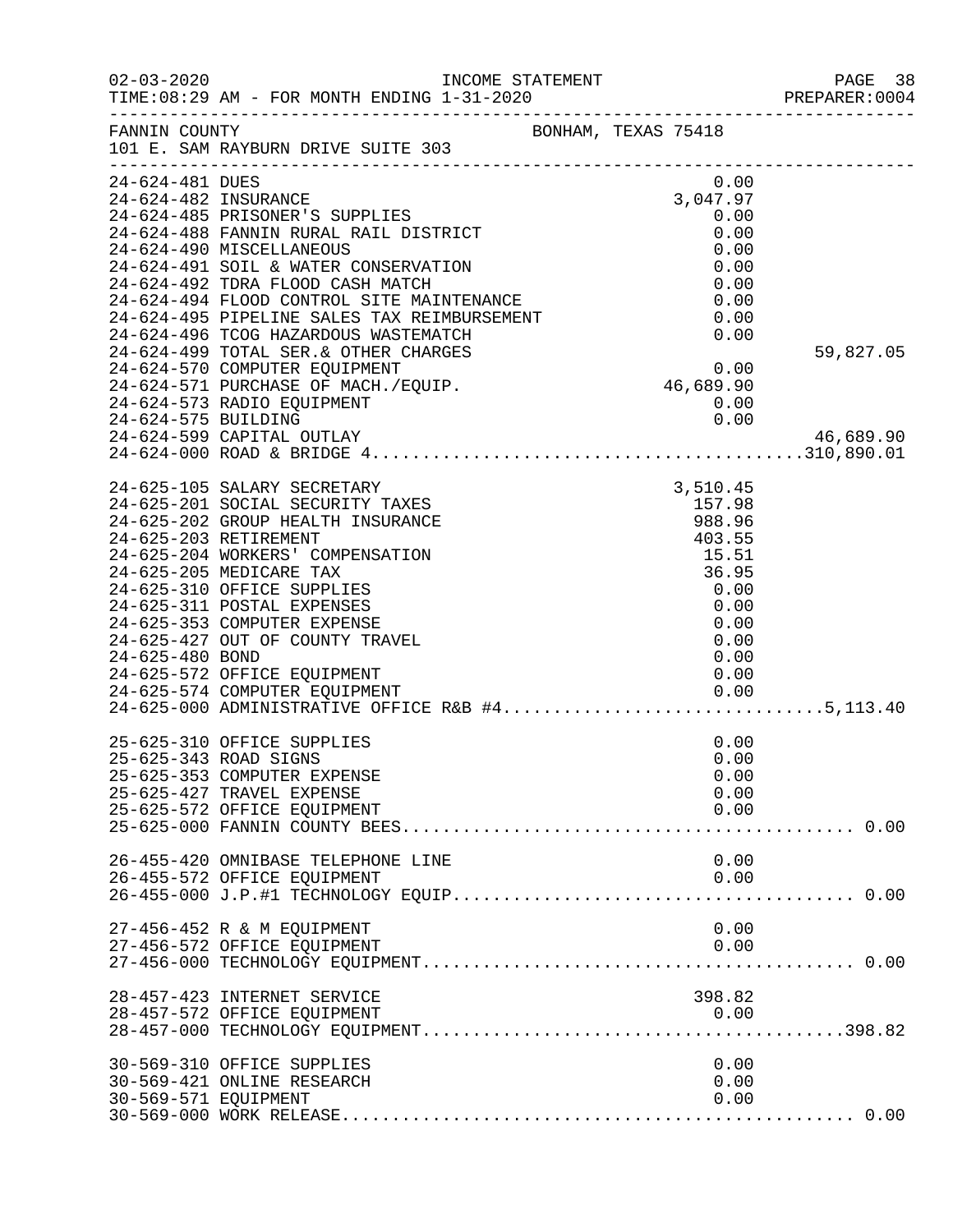| $02 - 03 - 2020$                            | INCOME STATEMENT<br>TIME: 08:29 AM - FOR MONTH ENDING 1-31-2020                                                                                                                                                                                                                                                                                                                                                                                         |                                                                                                                      | PAGE 39<br>PREPARER:0004 |
|---------------------------------------------|---------------------------------------------------------------------------------------------------------------------------------------------------------------------------------------------------------------------------------------------------------------------------------------------------------------------------------------------------------------------------------------------------------------------------------------------------------|----------------------------------------------------------------------------------------------------------------------|--------------------------|
| FANNIN COUNTY                               | BONHAM, TEXAS 75418<br>101 E. SAM RAYBURN DRIVE SUITE 303                                                                                                                                                                                                                                                                                                                                                                                               |                                                                                                                      |                          |
|                                             | 31-509-475 CONTINGENCY                                                                                                                                                                                                                                                                                                                                                                                                                                  | 0.00                                                                                                                 |                          |
|                                             | 31-510-403 ARCHITECTURAL FEES<br>31-510-451 ASBESTOS ABATEMENT<br>31-510-482 DEMOLITION<br>31-510-490 MISCELLANEOUS                                                                                                                                                                                                                                                                                                                                     | 0.00<br>0.00<br>0.00<br>0.00                                                                                         |                          |
| 31-511-453 IT DESIGN<br>31-511-455 SECURITY | 31-511-165 CONSTRUCTION<br>31-511-403 ARCHITECTURAL FEES<br>31-511-451 ASBESTOS & OTHER TESTING                                                                                                                                                                                                                                                                                                                                                         | 0.00<br>0.00<br>0.00<br>0.00<br>0.00                                                                                 |                          |
|                                             | 33-498-310 OFFICE SUPPLIES                                                                                                                                                                                                                                                                                                                                                                                                                              | 168.71                                                                                                               |                          |
|                                             | 34-450-107 SALARYTEMP/EXTRA<br>34-450-201 SOCIAL SECURITY TAXES<br>34-450-203 RETIREMENT<br>34-450-204 WORKERS COMPENSATION<br>34-450-205 MEDICARE TAX<br>34-450-572 OFFICE EQUIPMENT<br>34-450-000 DISTRICT CT.RECORDS ARCHIVE EQUIPME 0.00                                                                                                                                                                                                            | 0.00<br>0.00<br>0.00<br>0.00<br>0.00<br>0.00                                                                         |                          |
| 35-475-590 LAW BOOKS                        | 35-475-310 OFFICE SUPPLIES<br>35-475-421 LEXIS NEXIS ONLINE LEGAL RESEARCH<br>35-475-453 R&M COMPUTER<br>35-475-574 TECHNOLOGY                                                                                                                                                                                                                                                                                                                          | 550.00<br>0.00<br>0.00<br>0.00<br>0.00                                                                               |                          |
|                                             | 36-475-107 SALARY SUPPLEMENT<br>36-475-201 SOCIAL SECURITY TAXES<br>36-475-203 RETIREMENT<br>36-475-204 WORKERS COMPENSATION<br>36-475-205 MEDICARE TAX<br>36-475-310 OFFICE SUPPLIES<br>36-475-319 RESTITUTION<br>36-475-321 CONTINUING EDUCATION<br>36-475-353 COMPUTER EXPENSE<br>36-475-421 INVESTIGATOR/HOT CK. ONLINE<br>36-475-490 MISCELLANEOUS<br>36-475-499 BANK SERVICE FEES<br>36-475-572 OFFICE EQUIPMENT<br>36-475-574 COMPUTER EQUIPMENT | 0.00<br>0.00<br>0.00<br>0.00<br>0.00<br>0.00<br>7,500.00<br>0.00<br>0.00<br>0.00<br>1,034.20<br>0.00<br>0.00<br>0.00 |                          |
|                                             | 36-477-107 SALARY SUPPLEMENT<br>36-477-201 SOCIAL SECURITY TAXES<br>36-477-203 RETIREMENT<br>36-477-204 WORKERS COMPENSATION<br>36-477-205 MEDICARE TAX<br>36-477-310 OFFICE SUPPLIES                                                                                                                                                                                                                                                                   | 2,508.96<br>126.28<br>286.32<br>2.93<br>29.52<br>0.00                                                                |                          |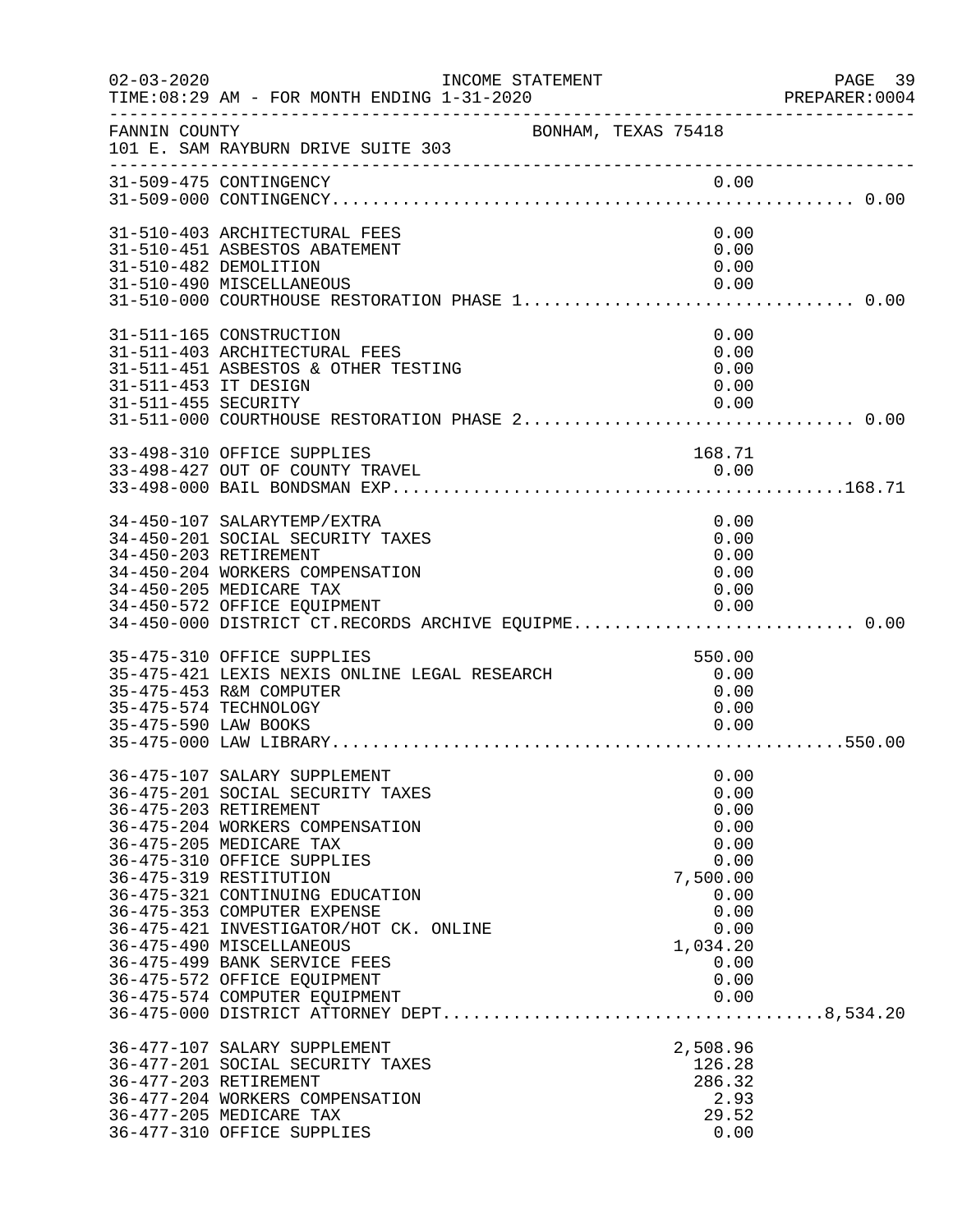| $02 - 03 - 2020$                            | INCOME STATEMENT<br>TIME: 08:29 AM - FOR MONTH ENDING 1-31-2020                                                                                                                                                                                                                                                                 |                     |                                                                          | PAGE 40<br>PREPARER:0004<br>----------------------------------- |
|---------------------------------------------|---------------------------------------------------------------------------------------------------------------------------------------------------------------------------------------------------------------------------------------------------------------------------------------------------------------------------------|---------------------|--------------------------------------------------------------------------|-----------------------------------------------------------------|
| FANNIN COUNTY                               | 101 E. SAM RAYBURN DRIVE SUITE 303                                                                                                                                                                                                                                                                                              | BONHAM, TEXAS 75418 |                                                                          |                                                                 |
| 36-477-321 TRAINING<br>36-477-480 TOWING    | 36-477-470 CIVIL PROCESS<br>36-477-490 MISCELLANEOUS<br>36-477-499 BANK SERVICE FEES<br>36-477-572 OFFICE EQUIPMENT<br>36-477-574 COMPUTER EQUIPMENT                                                                                                                                                                            |                     | 0.00<br>0.00<br>0.00<br>0.00<br>0.00<br>0.00<br>0.00                     |                                                                 |
|                                             | 38-645-412 PRESCRIPTIONS<br>38-645-415 LABORATORY/X-RAY                                                                                                                                                                                                                                                                         |                     | 0.00<br>0.00                                                             |                                                                 |
|                                             | 39-645-404 COBRA/INSURANCE<br>39-645-410 CERT. REG. NURSE ANES.<br>39-645-411 PHYSICIAN, NON-EMERGENCY<br>39-645-412 PRESCRIPTIONS, DRUGS<br>39-645-413 HOSPITAL-INPATIENT<br>39-645-414 HOSPITAL, OUTPATIENT<br>39-645-415 LABORATORY/X-RAY<br>39-645-418 FED.QUALIFIED HEALTH CENTER<br>39-645-422 AMBULATORY SURGICAL CENTER |                     | 0.00<br>0.00<br>0.00<br>4,603.00<br>0.00<br>0.00<br>0.00<br>0.00<br>0.00 |                                                                 |
|                                             | 40-411-310 OFFICE SUPPLIES<br>40-411-427 OUT OF COUNTY TRAVEL<br>40-411-574 COMPUTER EQUIPMENT                                                                                                                                                                                                                                  |                     | 0.00<br>0.00<br>0.00                                                     |                                                                 |
| 41-406-310 SUPPLIES<br>41-406-330 GAS & OIL | 41-406-427 TRAINING EXPENSE                                                                                                                                                                                                                                                                                                     |                     | 63.42<br>0.00<br>0.00                                                    |                                                                 |
|                                             | 42-477-310 OFFICE SUPPLIES<br>42-477-415 CONSULTANT<br>42-477-427 TRAVEL AND TRAINING<br>42-477-574 COMPUTER EQUIPMENT                                                                                                                                                                                                          |                     | 0.00<br>0.00<br>0.00<br>0.00                                             |                                                                 |
|                                             | 44-412-578 2011 EQUIPMENT<br>44-412-579 2012 EQUIPMENT<br>44-412-580 2013 EQUIPMENT<br>44-412-581 2014 EQUIPMENT<br>44-412-582 2015 EQUIPMENT<br>44-412-583 2016 EQUIPMENT                                                                                                                                                      |                     | 0.00<br>0.00<br>0.00<br>0.00<br>0.00<br>0.00                             |                                                                 |
| 45-403-103 SALARY<br>45-403-481 DUES        | 45-403-201 SOCIAL SECURITY<br>45-403-204 WORKERS COMPENSATION<br>45-403-205 MEDICARE TAX<br>45-403-310 OFFICE SUPPLIES<br>45-403-427 TRAVEL AND TRAINING<br>45-403-572 OFFICE EQUIPMENT<br>45-403-573 ELECTION EQUIPMENT                                                                                                        |                     | 470.00<br>29.14<br>0.00<br>6.82<br>0.00<br>0.00<br>0.00<br>0.00<br>0.00  |                                                                 |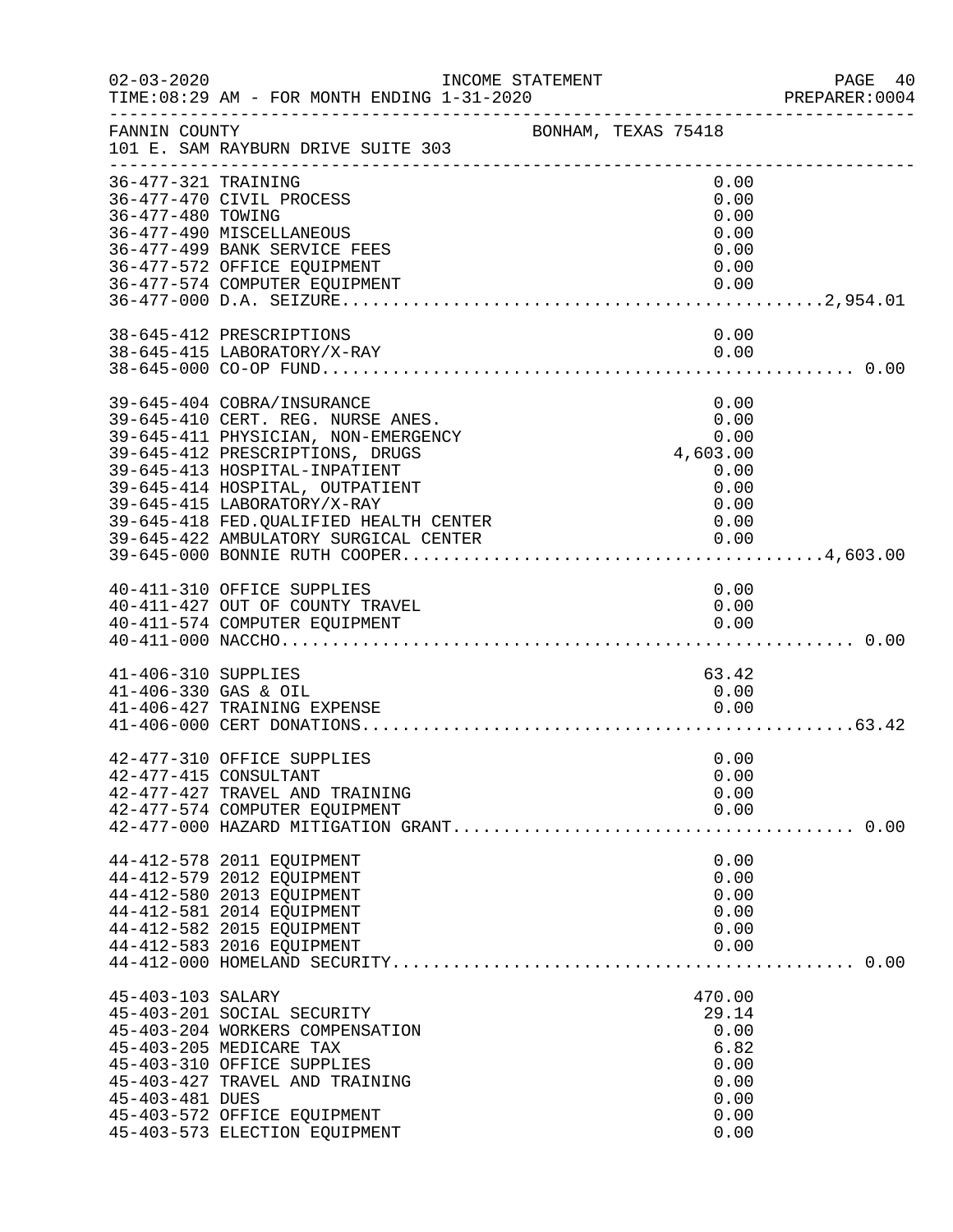| $02 - 03 - 2020$                          | INCOME STATEMENT<br>TIME: 08:29 AM - FOR MONTH ENDING 1-31-2020                                                                                                                                                                                                                                         |                                                       | PAGE 41<br>PREPARER:0004 |
|-------------------------------------------|---------------------------------------------------------------------------------------------------------------------------------------------------------------------------------------------------------------------------------------------------------------------------------------------------------|-------------------------------------------------------|--------------------------|
| FANNIN COUNTY                             | BONHAM, TEXAS 75418<br>101 E. SAM RAYBURN DRIVE SUITE 303                                                                                                                                                                                                                                               |                                                       |                          |
|                                           | 45-403-574 COMPUTER EQUIPMENT                                                                                                                                                                                                                                                                           |                                                       |                          |
| 46-475-330 GAS/OIL<br>46-475-454 R&M AUTO | 46-475-310 OFFICE SUPPLIES<br>46-475-314 SAFE ROOM REIMBURSEMENT<br>46-475-427 OUT OF COUNTY TRAVEL<br>46-475-573 RADIO EQUIPMENT<br>46-475-574 COMPUTER EQUIPMENT<br>46-475-574 COMPUTER EQUIPMENT<br>46-475-000 SAFE ROOM REIMBURSEMENT PROGRAM83.97                                                  | 83.97<br>0.00<br>0.00<br>0.00<br>0.00<br>0.00<br>0.00 |                          |
|                                           | 48-403-421 ELECTION INTERNET<br>48-403-485 LICENSE/SUPPORT                                                                                                                                                                                                                                              | 0.00<br>0.00                                          |                          |
| 49-475-103 SALARY                         | 49-475-201 SOCIAL SECURITY<br>49-475-202 GROUP HEALTH INSURANCE<br>49-475-203 RETIREMENT<br>49-475-204 WORKER'S COMPENSATION<br>49-475-205 MEDICARE TAX<br>49-475-310 OFFICE SUPPLIES<br>49-475-427 TRAINING/TUITION/OUT OF COUNTY 350.00<br>49-475-572 OFFICE FOULDMENT<br>49-475-572 OFFICE EQUIPMENT | 0.00<br>0.00<br>0.00<br>0.00<br>0.00<br>0.00<br>0.00  |                          |
| 50-403-311 POSTAGE                        | 50-403-310 OFFICE SUPPLIES<br>50-403-427 TRAVEL/TRAINING<br>50-403-430 BIDS AND NOTICES<br>50-403-573 ELECTION EQUIPMENT                                                                                                                                                                                | 0.00<br>0.00<br>0.00<br>0.00<br>0.00                  |                          |
|                                           | 51-440-572 OFFICE EQUIPMENT                                                                                                                                                                                                                                                                             | 0.00                                                  |                          |
|                                           | 52-449-572 OFFICE EQUIPMENT<br>52-449-000 CO.CLK.COURT RECORDS PRES.EQUIPMENT 0.00                                                                                                                                                                                                                      | 0.00                                                  |                          |
|                                           | 53-403-437 DIGITAL IMAGING<br>53-403-490 CO.CLERK MISCELLANEOUS                                                                                                                                                                                                                                         | 0.00<br>0.00                                          |                          |
| 55-560-435 PRINTING                       | 55-560-427 OUT OF COUNTY TRAVEL<br>55-560-428 TRAINING & TUITION<br>55-560-490 MISCELLANEOUS                                                                                                                                                                                                            | 0.00<br>0.00<br>0.00<br>0.00                          |                          |
| 56-560-108 SALARY                         | 56-560-201 SOCIAL SECURITY TAXES<br>56-560-202 GROUP HEALTH INSURANCE<br>56-560-203 RETIREMENT<br>56-560-204 WORKERS COMPENSATION                                                                                                                                                                       | 0.00<br>0.00<br>0.00<br>0.00<br>0.00                  |                          |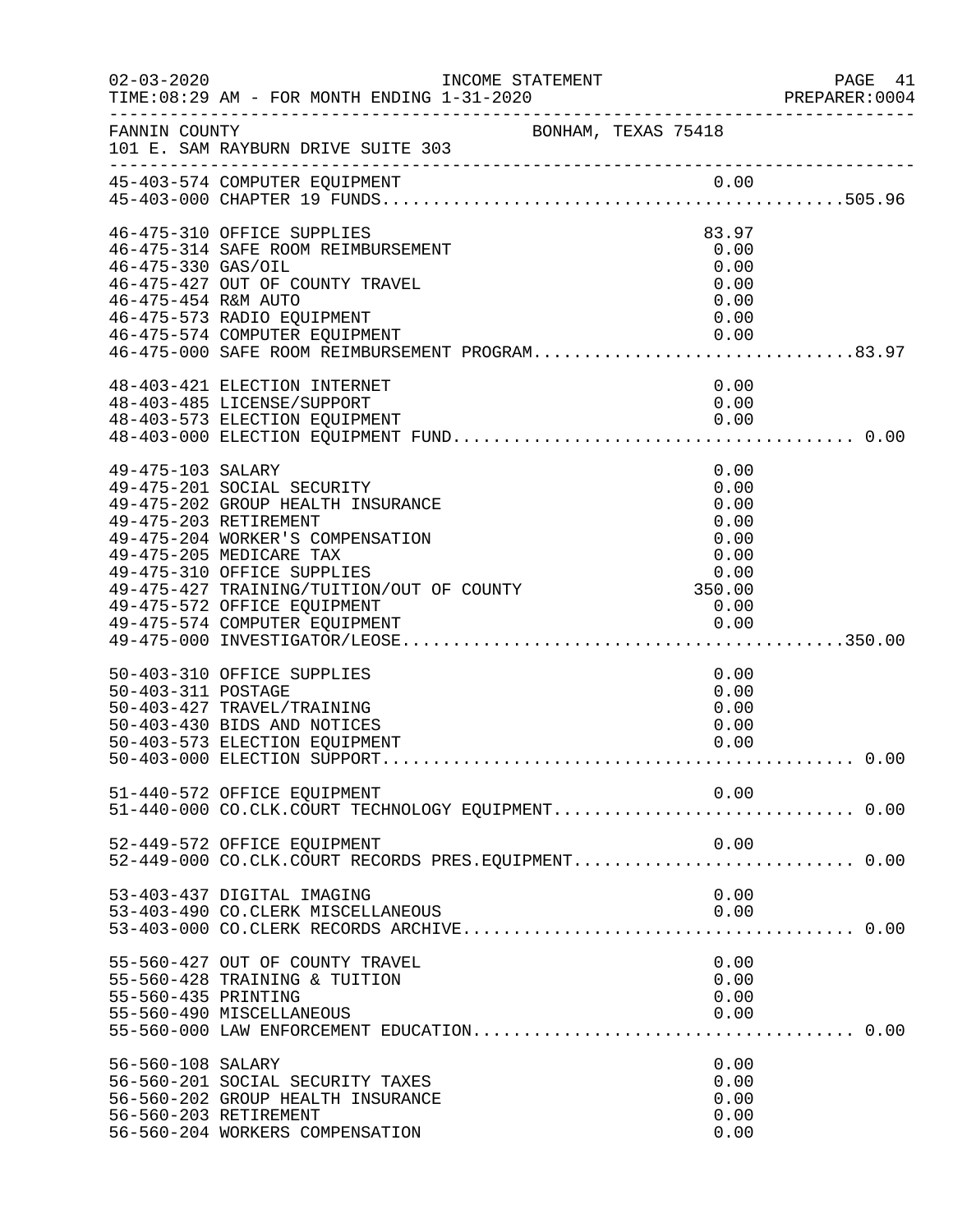|                                                                     |                                                                                                                                                                                                                                                                                                                                                                                                                                                                                                                                                |                                                                         | PAGE 42<br>PREPARER:0004 |
|---------------------------------------------------------------------|------------------------------------------------------------------------------------------------------------------------------------------------------------------------------------------------------------------------------------------------------------------------------------------------------------------------------------------------------------------------------------------------------------------------------------------------------------------------------------------------------------------------------------------------|-------------------------------------------------------------------------|--------------------------|
| FANNIN COUNTY                                                       | BONHAM, TEXAS 75418<br>101 E. SAM RAYBURN DRIVE SUITE 303                                                                                                                                                                                                                                                                                                                                                                                                                                                                                      |                                                                         |                          |
|                                                                     | _____________________<br>56-560-205 MEDICARE TAX<br>36-560-310 SUPPLIES<br>56-560-310 SUPPLIES<br>56-560-316 EMPLOYEE AWARDS BANQUET<br>56-560-320 WEAPON SUPPLIES<br>56-560-423 INTEORMS/PROT.VESTS<br>56-560-423 INTEORMS/PROT.VESTS<br>56-560-427 OUT OF COUNTY TRAVEL<br>56-560-427 OUT OF C<br>30-300-493 NARCOILCS AND/OR OIRER INVESTIGATION 1, 300.00<br>56-560-499 BANK SERVICE FEES<br>0.00<br>56-560-572 OFFICE EQUIPMENT 0.00<br>56-560-573 TELEPHONE/RADIO EQUIPMENT 0.00<br>56-560-573 TELEPHONE/RADIO EQUIPMENT 0.00<br>56-560- | 0.00<br>$\begin{array}{c} 0\, . \, 0\, 0 \\ 0\, . \, 0\, 0 \end{array}$ |                          |
|                                                                     |                                                                                                                                                                                                                                                                                                                                                                                                                                                                                                                                                |                                                                         |                          |
|                                                                     | 56-565-201 SOCIAL SECURITY TAXES<br>56-565-202 GROUP HEALTH INSURANCE<br>56-565-203 RETIREMENT<br>56-565-203 RETIREMENT<br>56-565-204 WORKERS COMPENSATION                                                                                                                                                                                                                                                                                                                                                                                     | 0.00<br>0.00<br>0.00<br>0.00<br>0.00                                    |                          |
| 56-570-572 EQUIPMENT<br>56-570-574 TECHNOLOGY<br>56-570-579 WEAPONS | 56-570-310 OFFICE & MISC. SUPPLIES<br>56-570-395 UNIFORMS/PROT. VESTS/BADGES<br>56-570-571 AUTOMOBILES                                                                                                                                                                                                                                                                                                                                                                                                                                         | 0.00<br>0.00<br>0.00<br>0.00<br>0.00<br>0.00                            |                          |
| 57-560-310 SUPPLIES<br>57-560-395 UNIFORMS<br>57-560-571 EQUIPMENT  | 57-560-427 OUT OF COUNTY TRAVEL<br>57-560-428 TRAINING/TUITION<br>57-560-580 PURCHASE OF ANIMAL                                                                                                                                                                                                                                                                                                                                                                                                                                                | 0.00<br>0.00<br>0.00<br>0.00<br>0.00<br>0.00                            |                          |
|                                                                     | 59-425-433 DRUG COURT PROGRAMS<br>59-425-437 ATTORNEY FEES DRUG COURT<br>59-425-439 INVESTIGATOR EXPENSE                                                                                                                                                                                                                                                                                                                                                                                                                                       | 0.00<br>0.00<br>0.00                                                    |                          |
|                                                                     | 60-620-309 ANNUAL PAYING AGENT REGISTRAR FEES<br>60-620-400 BOND LEGAL FEES<br>60-620-401 CONTINUING DISCLOSURE FEES<br>60-620-490 MISCELLANEOUS<br>60-620-627 PRINCIPAL, 2017 GO BONDS<br>60-620-628 PRINCIPAL, JAIL '98 BONDS                                                                                                                                                                                                                                                                                                                | 186.48<br>0.00<br>0.00<br>0.00<br>0.00<br>0.00                          |                          |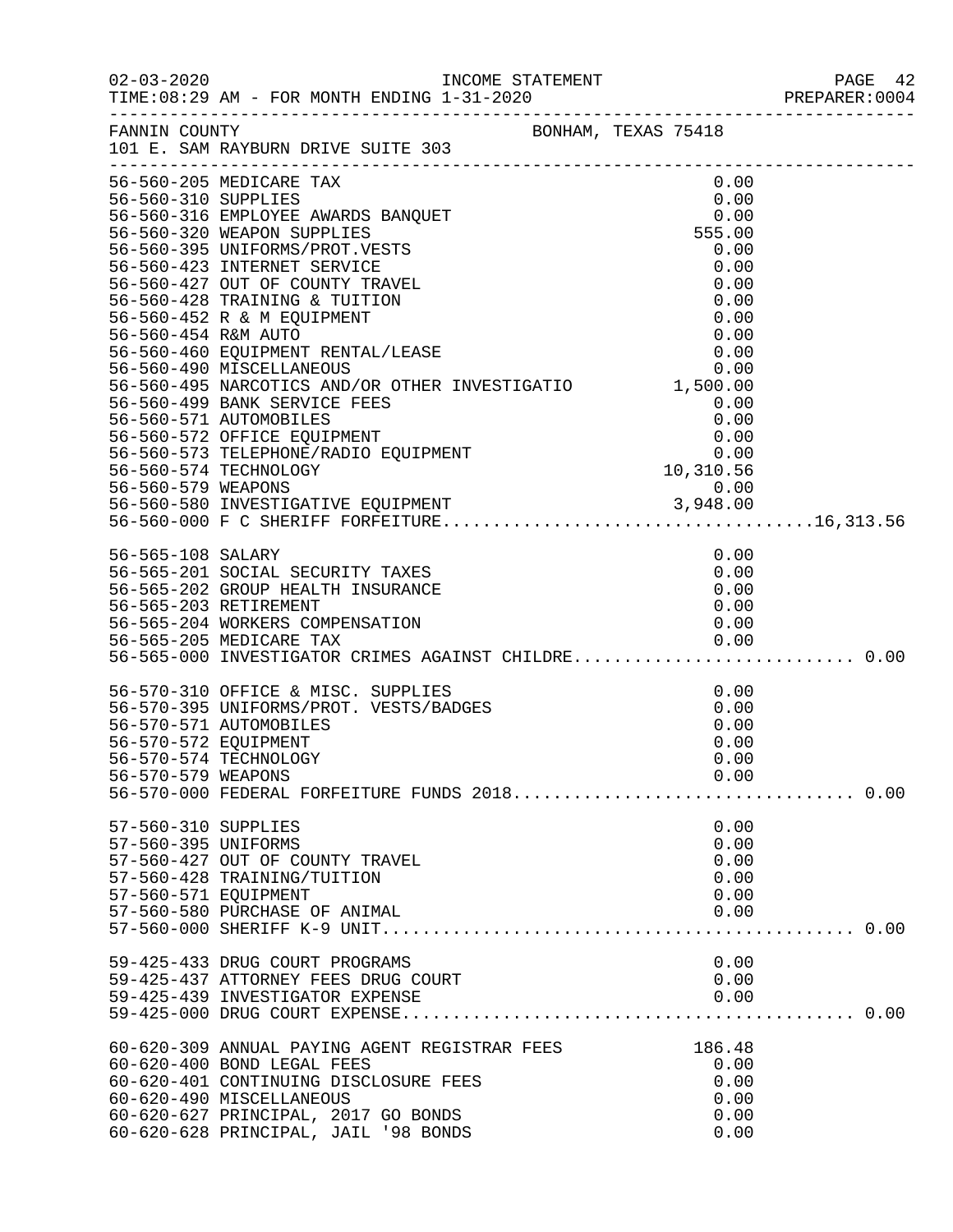| $02 - 03 - 2020$                            | INCOME STATEMENT<br>TIME: 08:29 AM - FOR MONTH ENDING 1-31-2020                                                                                                                                                                                                                                                                                                                                                | PREPARER<br>----------------------------------                                                               | PAGE 43<br>PREPARER:0004 |
|---------------------------------------------|----------------------------------------------------------------------------------------------------------------------------------------------------------------------------------------------------------------------------------------------------------------------------------------------------------------------------------------------------------------------------------------------------------------|--------------------------------------------------------------------------------------------------------------|--------------------------|
| FANNIN COUNTY                               | 101 E. SAM RAYBURN DRIVE SUITE 303<br>-----------------------------                                                                                                                                                                                                                                                                                                                                            | BONHAM, TEXAS 75418                                                                                          |                          |
|                                             | 60-620-629 PRINCIPAL, SERIAL BONDS 1992<br>60-620-630 PRINCIPAL, 2018 GO BONDS                                                                                                                                                                                                                                                                                                                                 | 0.00<br>0.00                                                                                                 |                          |
|                                             | 60-660-667 INTEREST, 2017 GO BONDS<br>60-660-668 INTEREST JAIL'98 BONDS<br>60-660-669 INTEREST, SERIAL BONDS                                                                                                                                                                                                                                                                                                   | 0.00<br>0.00<br>0.00                                                                                         |                          |
|                                             | 61-440-572 OFFICE EQUIPMENT<br>61-440-000 DIST.CLK.COURT TECHNOLOGY EQUIPMENT 0.00                                                                                                                                                                                                                                                                                                                             | 0.00                                                                                                         |                          |
|                                             | 62-449-572 OFFICE EQUIPMENT<br>62-449-000 DIST.CLK.RECORDS PRES.EQUIPMENT 0.00                                                                                                                                                                                                                                                                                                                                 | 0.00                                                                                                         |                          |
|                                             | 63-551-427 OUT OF COUNTY TRAVEL<br>63-551-428 TRAINING & TUITION                                                                                                                                                                                                                                                                                                                                               | 0.00<br>0.00                                                                                                 |                          |
|                                             | 64-552-427 OUT OF COUNTY TRAVEL<br>64-552-428 TRAINING & TUITION                                                                                                                                                                                                                                                                                                                                               | 0.00<br>0.00                                                                                                 |                          |
|                                             | 65-553-427 OUT OF COUNTY TRAVEL<br>65-553-428 TRAINING & TUITION                                                                                                                                                                                                                                                                                                                                               | 0.00<br>0.00                                                                                                 |                          |
|                                             | 66-509-475 CONTINGENCY                                                                                                                                                                                                                                                                                                                                                                                         | 0.00                                                                                                         |                          |
| 66-666-535 BUILDING<br>66-666-695 SURVEYING | 66-666-165 CONSTRUCTION<br>66-666-400 ATTORNEY FEES<br>66-666-402 ENGINEERING<br>66-666-403 ARCHITECTURAL FEES<br>66-666-426 PROFESSIONAL FEES<br>66-666-430 BIDS & NOTICES<br>66-666-450 R & M BUILDINGS<br>66-666-451 ASBESTOS ABATEMENT<br>66-666-453 IT DESIGN/SECURITY DESIGN<br>66-666-482 DEMOLITION<br>66-666-490 MISCELLANEOUS<br>66-666-574 TECHNOLOGY<br>66-666-000 COURTHOUSE CONSTRUCTION PHASE 1 | 0.00<br>0.00<br>0.00<br>0.00<br>0.00<br>0.00<br>0.00<br>0.00<br>0.00<br>0.00<br>0.00<br>0.00<br>0.00<br>0.00 | 0.00                     |
|                                             | 66-667-165 CONSTRUCTION<br>66-667-167 CONSTRUCTION MANAGER AGENT<br>66-667-168 MASONRY AND STONE<br>66-667-400 ATTORNEY FEES<br>66-667-403 ARCHITECTURAL FEES<br>66-667-421 INTERNET SERVICES<br>66-667-426 PROFESSIONAL FEES<br>66-667-430 BIDS & NOTICES<br>66-667-440 UTILITIES ELECTRICITY<br>66-667-442 UTILITIES WATER                                                                                   | 1,230,178.75<br>201,897.17<br>398,374.90<br>0.00<br>24,375.00<br>0.00<br>16,570.60<br>0.00<br>0.00<br>0.00   |                          |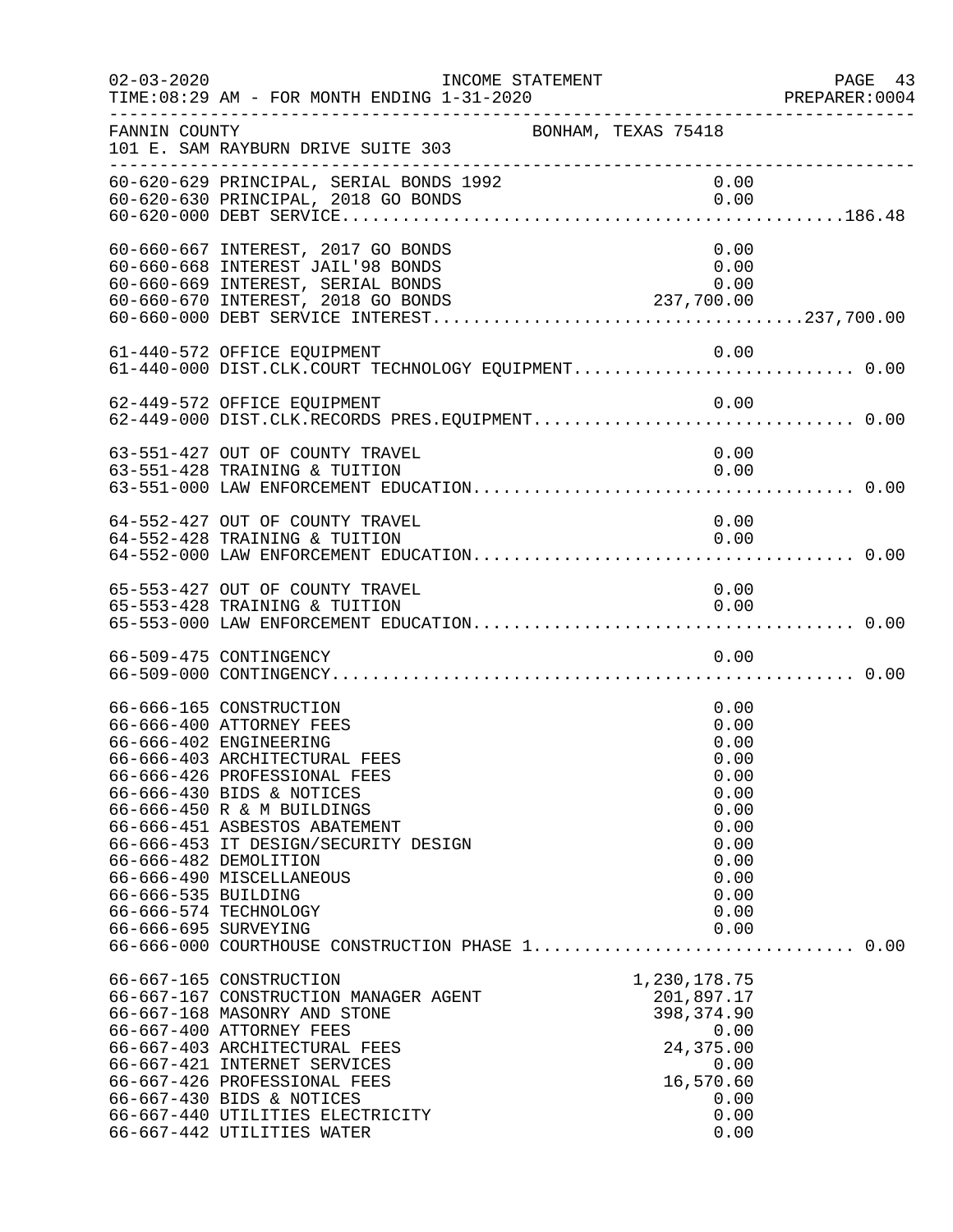| $02 - 03 - 2020$                            | INCOME STATEMENT<br>TIME: 08:29 AM - FOR MONTH ENDING 1-31-2020                                                                                                                                                                                                                          |                                                                              | PAGE 44<br>PREPARER:0004 |
|---------------------------------------------|------------------------------------------------------------------------------------------------------------------------------------------------------------------------------------------------------------------------------------------------------------------------------------------|------------------------------------------------------------------------------|--------------------------|
| FANNIN COUNTY                               | --------------------------------<br>BONHAM, TEXAS 75418<br>101 E. SAM RAYBURN DRIVE SUITE 303                                                                                                                                                                                            |                                                                              |                          |
| 66-667-455 SECURITY                         | 66-667-443 TRASH PICK UP<br>66-667-451 ASBESTOS & OTHER TESTING<br>66-667-453 IT DESIGN/SECURITY DESIGN<br>66-667-470 OFFICE LEASE<br>66-667-490 MISCELLANEOUS<br>66-667-574 TECHNOLOGY<br>66-667-000 COURTHOUSE CONSTRUCTION PHASE 21,872,396.35                                        | 953.50<br>0.00<br>0.00<br>0.00<br>0.00<br>46.43<br>0.00                      |                          |
|                                             | 67-560-428 TRAINING & TUITION                                                                                                                                                                                                                                                            | 2,373.93                                                                     |                          |
|                                             | 68-509-475 CONTINGENCY                                                                                                                                                                                                                                                                   | 0.00                                                                         |                          |
| 68-668-535 BUILDING<br>68-668-695 SURVEYING | 68-668-165 CONSTRUCTION<br>68-668-400 ATTORNEY FEES<br>68-668-402 ENGINEERING<br>68-668-403 ARCHITECTURAL FEES<br>68-668-426 PROFESSIONAL FEES<br>68-668-430 BIDS & NOTICES<br>68-668-450 R & M BUILDINGS<br>68-668-490 MISCELLANEOUS<br>68-668-000 COURTHOUSE CONSTRUCTION PHASE 2 0.00 | 0.00<br>0.00<br>0.00<br>0.00<br>0.00<br>0.00<br>0.00<br>0.00<br>0.00<br>0.00 |                          |
|                                             | 70-622-399 CLAIM SETTLEMENTS<br>70-622-426 APPRAISAL FEES<br>70-622-429 RELOCATING UTILITIES<br>70-622-449 CONTRACT EXPENSES FOR FM87 R.O.W.                                                                                                                                             | 0.00<br>0.00<br>0.00<br>0.00                                                 |                          |
|                                             | 70-629-500 RIGHT OF WAY PUR HWY #82<br>70-629-501 RIGHT OF WAY PURCHASE FM #87<br>70-629-502 RIGHT OF WAY PURCHASE HWY #121                                                                                                                                                              | 0.00<br>0.00<br>0.00                                                         |                          |
| 71-475-108 SALARY                           | 71-475-201 SOCIAL SECURITY TAXES<br>71-475-202 GROUP HEALTH INSURANCE<br>71-475-203 RETIREMENT<br>71-475-204 WORKERS COMPENSATION<br>71-475-205 MEDICARE TAX<br>71-475-000 INVESTIGATOR CRIMES AGAINST WOMEN 0.00                                                                        | 0.00<br>0.00<br>0.00<br>0.00<br>0.00<br>0.00                                 |                          |
| 72-560-108 SALARY                           | 72-560-201 SOCIAL SECURITY TAXES<br>72-560-202 GROUP HEALTH INSURANCE<br>72-560-203 RETIREMENT<br>72-560-204 WORKERS COMPENSATION<br>72-560-205 MEDICARE TAX<br>72-560-000 INVESTIGATOR CRIMES AGAINST CHILDRE 0.00                                                                      | 0.00<br>0.00<br>0.00<br>0.00<br>0.00<br>0.00                                 |                          |
|                                             | 78-319-179 FOR MAINTENANCE OF ROADS                                                                                                                                                                                                                                                      | 0.00                                                                         |                          |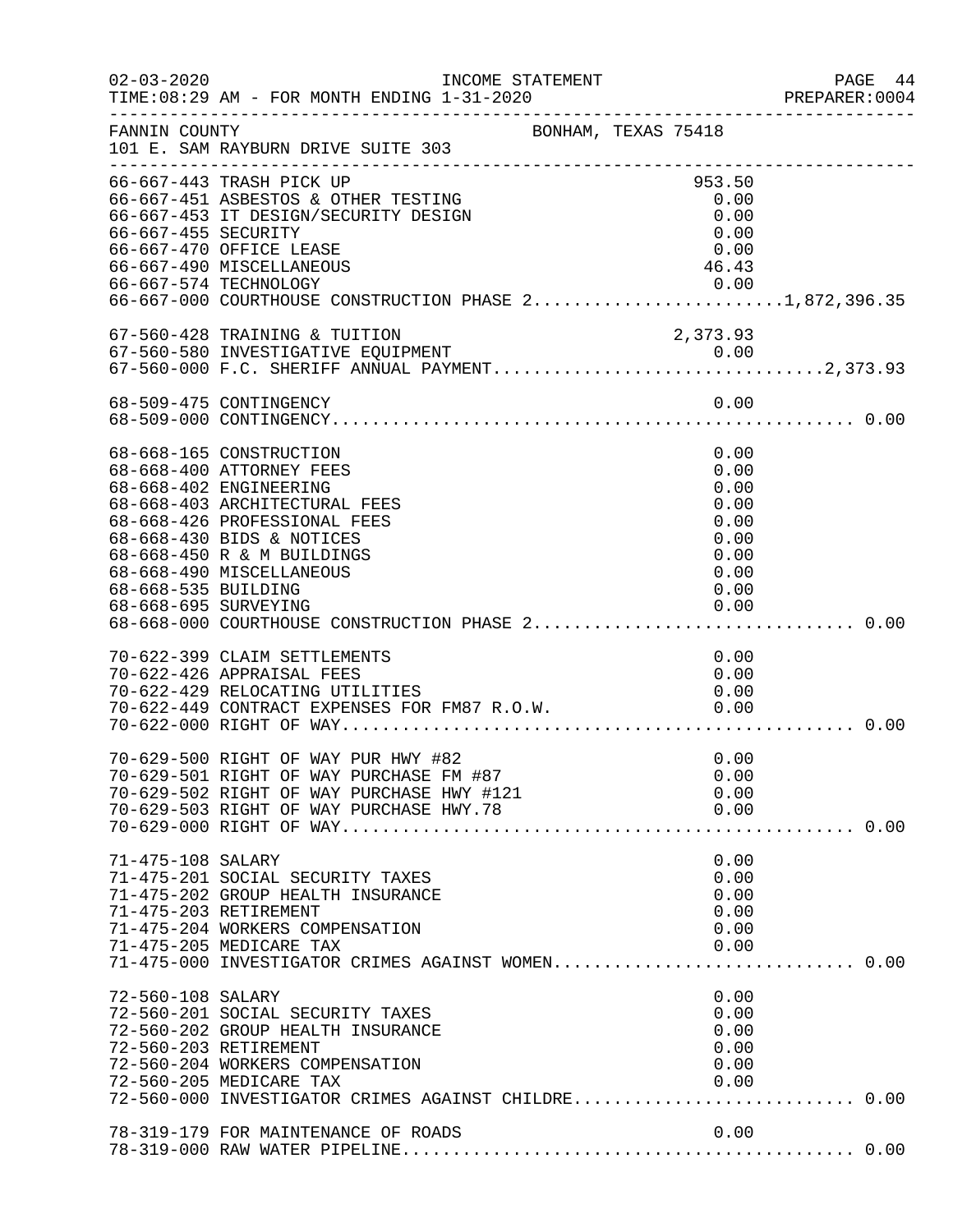| $02 - 03 - 2020$ |                                                                                                                                                                                                                                                                                                                                                                                                                      | INCOME STATEMENT    |                                                                                                                   | PAGE 45<br>PREPARER:0004 |
|------------------|----------------------------------------------------------------------------------------------------------------------------------------------------------------------------------------------------------------------------------------------------------------------------------------------------------------------------------------------------------------------------------------------------------------------|---------------------|-------------------------------------------------------------------------------------------------------------------|--------------------------|
| FANNIN COUNTY    | 101 E. SAM RAYBURN DRIVE SUITE 303                                                                                                                                                                                                                                                                                                                                                                                   | BONHAM, TEXAS 75418 |                                                                                                                   |                          |
|                  | 78-628-341 R & B MAT. ROCK & GRAVEL<br>78-628-341 R & B MAT. ROCK & GRAVEL 79,937.92<br>78-628-000 ROAD & BRIDGE 2,3,4 EXPENSES79,937.92                                                                                                                                                                                                                                                                             |                     |                                                                                                                   |                          |
|                  | 79-622-571 PURCHASE OF MACH/EQUIPMENT<br>79-622-571 PURCHASE OF MACH/EQUIPMENT 79-622-571 PURCHASE OF MACH/EQUIPMENT 71<br>79-622-000 ROAD & BRIDGE #2 RAW WATER PIPELINE75,000.00                                                                                                                                                                                                                                   |                     |                                                                                                                   |                          |
|                  | 80-570-490 MISCELLANEOUS                                                                                                                                                                                                                                                                                                                                                                                             |                     | 0.00                                                                                                              |                          |
|                  | 81-590-490 MISCELLANEOUS<br>81-590-576 LUCAS CHEST COMPRESSION SYSTEM<br>81-590-579 WEAPONS/TASERS                                                                                                                                                                                                                                                                                                                   |                     | 0.00<br>0.00<br>0.00                                                                                              |                          |
|                  | 82-623-341 R & B MAT. ROCK & GRAVEL<br>82-623-344 R & B MAT. ASPHALT/ROAD OIL<br>0.00 0.00 AISCELLANEOUS<br>82-623-000 ROAD & BRIDGE #3 LAKE ROAD EXPENSES34,858.78                                                                                                                                                                                                                                                  |                     | 34,858.78<br>0.00                                                                                                 |                          |
|                  | 82-626-457 R & M MACHINERY GAS & OIL<br>82-626-458 R & M MACHINERY PARTS<br>82-626-460 EQUIPMENT RENTAL/LEASE<br>82-626-571 PURCHASE OF MACH/EQUIPMENT<br>82-626-000 ROAD & BRIDGE #3 RAW WATER PIPELINE 0.00                                                                                                                                                                                                        |                     | 0.00<br>0.00<br>0.00<br>0.00                                                                                      |                          |
|                  | 83-624-341 R & B MAT. ROCK & GRAVEL<br>83-624-344 R & B MAT. ASPHALT/ROAD OIL<br>83-624-460 EQUIPMENT RENTAL/LEASE<br>83-624-490 MISCELLANEOUS                                                                                                                                                                                                                                                                       |                     | $8,812.10$<br>0.00<br>13,830.82<br>400.00                                                                         |                          |
|                  | 83-627-106 SALARY PRECINCT EMPLOYEE<br>83-627-201 SOCIAL SECURITY TAXES<br>83-627-202 GROUP HEALTH INSURANCE<br>83-627-203 RETIREMENT<br>83-627-204 WORKERS COMPENSATION<br>83-627-205 MEDICARE TAX<br>83-627-457 R & M MACHINERY GAS & OIL<br>83-627-458 R & M MACHINERY PARTS<br>83-627-460 EQUIPMENT RENTAL/LEASE<br>83-627-571 PURCHASE OF MACH/EQUIPMENT<br>83-627-000 ROAD & BRIDGE #4 RAW WATER PIPELINE 0.00 |                     | 0.00<br>0.00<br>0.00<br>0.00<br>0.00<br>0.00<br>0.00<br>0.00<br>0.00<br>0.00                                      |                          |
|                  | 84-560-104 SALARIES DEPUTIES<br>84-560-201 SOCIAL SECURITY TAXES<br>84-560-202 GROUP HEALTH INSURANCE<br>84-560-203 RETIREMENT<br>84-560-204 WORKERS' COMPENSATION<br>84-560-205 MEDICARE TAX<br>84-560-206 UNEMPLOYMENT EXPENSE<br>84-560-250 EMPLOYEE PHYSICALS<br>84-560-320 WEAPONS SUPPLIES<br>84-560-321 PATROL SUPPLIES<br>84-560-395 UNIFORMS/OTHER<br>84-560-421 CELL PHONE                                 |                     | 26,708.40<br>1,650.08<br>7,495.48<br>3,069.94<br>699.71<br>385.85<br>0.00<br>0.00<br>0.00<br>0.00<br>0.00<br>0.00 |                          |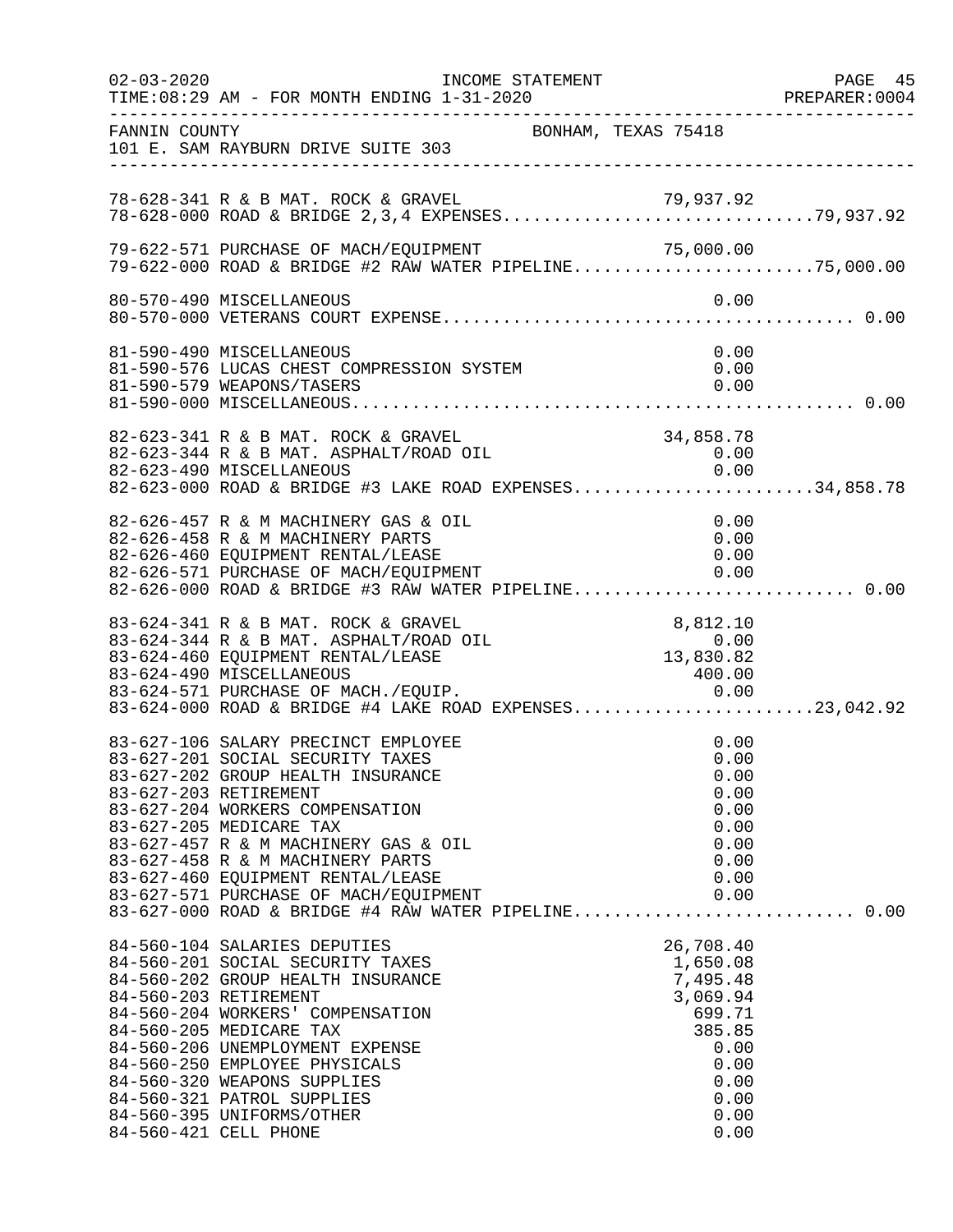|                                                                                                                                                                                                                                                                                                                                                                       |                                                                                      | PREPARER: 0004 |
|-----------------------------------------------------------------------------------------------------------------------------------------------------------------------------------------------------------------------------------------------------------------------------------------------------------------------------------------------------------------------|--------------------------------------------------------------------------------------|----------------|
| FANNIN COUNTY<br>101 E. SAM RAYBURN DRIVE SUITE 303                                                                                                                                                                                                                                                                                                                   |                                                                                      |                |
| 84-560-422 R & M RADIO<br>84-560-427 TRAVEL AND TRAINING<br>84-560-427 TRAVEL AND TRAINING<br>84-560-452 R & M EQUIPMENT<br>84-560-453 TYLER/CAD MAINTENANCE<br>84-560-453 TYLER/CAD MAINTENANCE<br>84-560-487 AUTO & OTHER EQUIPMENT INSURANCE<br>84-560-487 AUTO & OTHER EQUIPMENT INSURANCE<br>84-5                                                                | 0.00<br>0.00                                                                         |                |
| 85-520-186 DEPOSIT REFUND<br>85-520-341 R & M ROADS<br>85-520-342 R & M CAMPGROUNDS<br>0.00<br>85-520-343 R & M DAM<br>85-520-440 UTILITIES ELECTRICITY<br>85-520-442 UTILITIES WATER<br>85-520-442 UTILITIES WATER<br>85-520-443 TRASH PICK-UP<br>85-520-483 TRASH PICK-UP<br>85-520-484 GENERAL LIABILITY INSURANCE<br>85-520-484 G                                 | 450.00<br>0.00<br>0.00                                                               |                |
| 86-560-573 EMERGENCY RADIOS 2,884.60<br>86-560-000 SHERIFF'S OFFICE TECHNOLOGY2,884.60                                                                                                                                                                                                                                                                                |                                                                                      |                |
| 87-575-310 OFFICE SUPP./MISC.<br>87-575-319 RESTITUTION<br>87-575-321 REIMBURSEMENT OF FEES FOR OTHER COU (20.00)<br>87-575-353 COMPUTER EXPENSE<br>87-575-353 COMPUTER EXPENSE (0.00) (0.00) (0.00) (0.00) (0.00) (0.00) (0.00) (0.00) (0.00) (0.00) (0.00) (0.00<br>87-575-427 TRAVEL AND TRAINING                                                                  | 142.47<br>598.00<br>0.00                                                             |                |
| 88-645-409 DIABETIC SUPPLIES<br>88-645-410 CERT. REG. NURSE ANES.<br>88-645-411 PHYSICIAN, NON-EMERGENCY<br>88-645-412 PRESCRIPTIONS, DRUGS<br>88-645-413 HOSPITAL, INPATIENT<br>88-645-414 HOSPITAL, OUTPATIENT<br>88-645-415 LABORATORY/X-RAY<br>88-645-418 FED. QUALIFIED HEALTH CENTER<br>88-645-420 RURAL HEALTH CLINIC<br>88-645-422 AMBULATORY SURGICAL CENTER | 0.00<br>0.00<br>0.00<br>0.00<br>0.00<br>0.00<br>0.00<br>0.00<br>0.00<br>0.00<br>0.00 |                |
| 89-581-416 STRUCTURAL FAMILY THERAPY<br>89-581-000 STRUCTURAL FAMILY THERAPY OOG25,000.00                                                                                                                                                                                                                                                                             |                                                                                      |                |
| 89-588-103 SALARY COMM.CORR.OFFICERS<br>89-588-201 SOCIAL SECURITY TAX<br>89-588-202 GROUP HEALTH INSURANCE<br>89-588-203 RETIREMENT                                                                                                                                                                                                                                  | 0.00<br>0.00<br>0.00<br>0.00                                                         |                |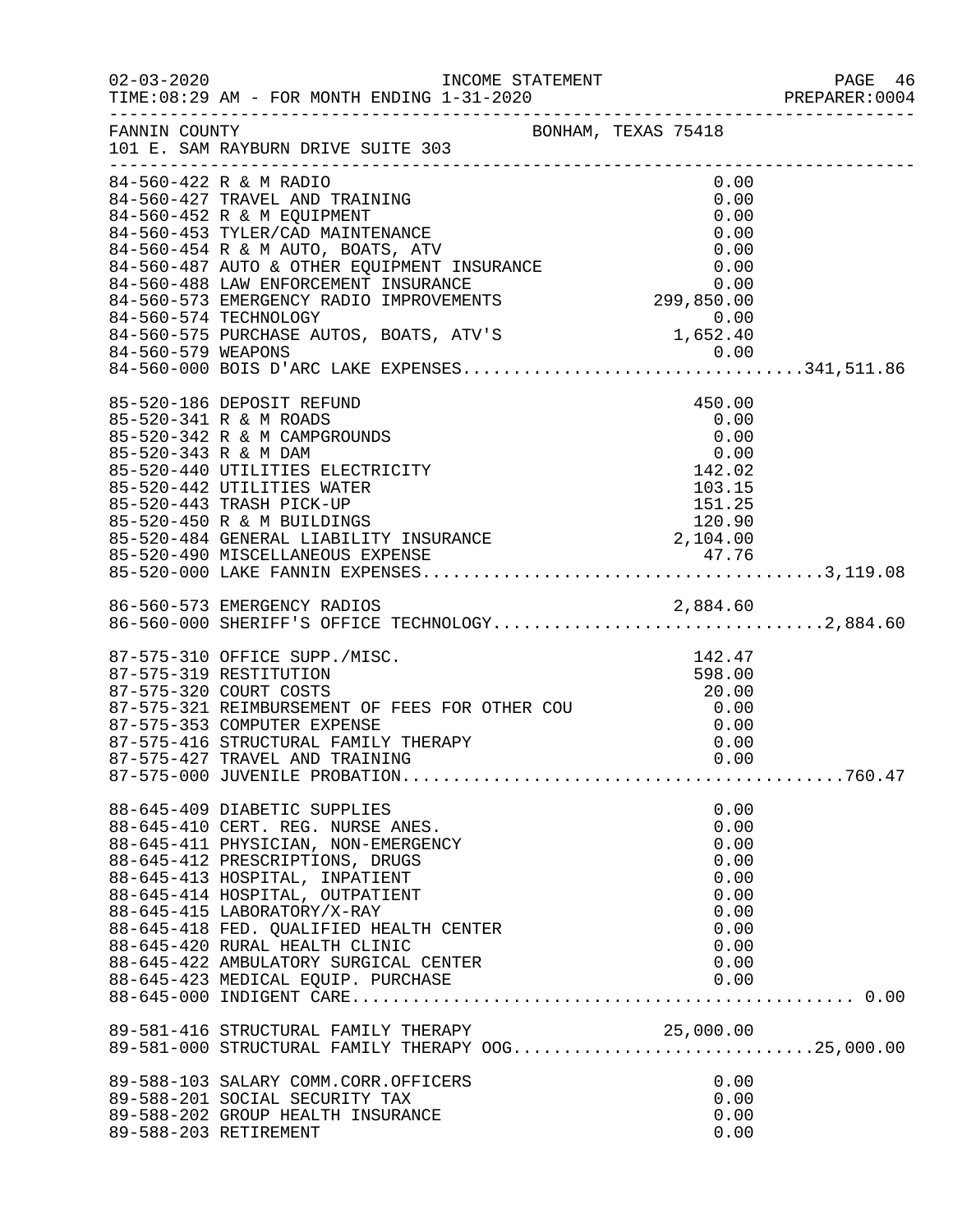| $02 - 03 - 2020$     | TIME: 08:29 AM - FOR MONTH ENDING 1-31-2020                                                                                                                                                                                             |                  | PAGE 47<br>PREPARER: 0004 |
|----------------------|-----------------------------------------------------------------------------------------------------------------------------------------------------------------------------------------------------------------------------------------|------------------|---------------------------|
|                      | FANNIN COUNTY BONHAM, TEXAS 75418<br>101 E. SAM RAYBURN DRIVE SUITE 303                                                                                                                                                                 |                  |                           |
|                      | 89-588-204 WORKERS COMPENSATION                                                                                                                                                                                                         | 0.00             |                           |
|                      | 89-588-205 MEDICARE TAX                                                                                                                                                                                                                 | 0.00             |                           |
|                      |                                                                                                                                                                                                                                         |                  |                           |
|                      |                                                                                                                                                                                                                                         |                  |                           |
|                      | 89-589-416 STRUCTURAL FAMILY THERAPY 0.00<br>89-589-453 COMPUTER SOFTWARE 308-589-469 UNEXPENDED FUNDS 0.00                                                                                                                             |                  |                           |
|                      |                                                                                                                                                                                                                                         |                  |                           |
|                      | 89-589-469 UNEXPENDED FUNDS<br>89-589-000 REGIONAL DIVERSIONS ALTERNATIVES3,000.00                                                                                                                                                      |                  |                           |
|                      |                                                                                                                                                                                                                                         |                  |                           |
|                      |                                                                                                                                                                                                                                         |                  |                           |
|                      |                                                                                                                                                                                                                                         |                  |                           |
|                      |                                                                                                                                                                                                                                         |                  |                           |
|                      |                                                                                                                                                                                                                                         |                  |                           |
|                      |                                                                                                                                                                                                                                         |                  |                           |
|                      |                                                                                                                                                                                                                                         |                  |                           |
|                      |                                                                                                                                                                                                                                         |                  |                           |
|                      |                                                                                                                                                                                                                                         |                  |                           |
|                      |                                                                                                                                                                                                                                         |                  |                           |
|                      |                                                                                                                                                                                                                                         |                  |                           |
|                      |                                                                                                                                                                                                                                         |                  |                           |
| 89-590-435 PRINTING  | 89-590-469 UNEXPENDED FUNDS                                                                                                                                                                                                             | 0.00<br>0.00     |                           |
|                      |                                                                                                                                                                                                                                         |                  |                           |
|                      | 89-590-499 BANK SERVICE FEES 0.00<br>89-590-000 BASIC PROBATION SUPERVISION42,437.52                                                                                                                                                    |                  |                           |
|                      | 89-590-000 BASIC PROBATION DONAL PRICIAL 89-591-102 SALARY APPOINTED OFFICIAL 89-591-103 SALARY COMM.CORR.OFFICERS 10,665.36<br>89-591-201 SOCIAL SECURITY TAX 1,162.96<br>89-591-202 GROUP HEALTH INSURANCE 4,127.28<br>89-591-203 RET |                  |                           |
|                      |                                                                                                                                                                                                                                         |                  |                           |
|                      |                                                                                                                                                                                                                                         |                  |                           |
|                      |                                                                                                                                                                                                                                         |                  |                           |
|                      |                                                                                                                                                                                                                                         |                  |                           |
|                      |                                                                                                                                                                                                                                         |                  |                           |
|                      | 89-591-205 MEDICARE TAX                                                                                                                                                                                                                 | 271.98           |                           |
|                      |                                                                                                                                                                                                                                         |                  |                           |
|                      |                                                                                                                                                                                                                                         |                  |                           |
|                      | 89-592-102 SALARY APPOINTED OFFICIAL<br>89-592-103 SALARY COMM.CORR.OFFICERS                                                                                                                                                            | 680.04<br>847.08 |                           |
|                      | 89-592-201 SOCIAL SECURITY TAX                                                                                                                                                                                                          | 92.22            |                           |
|                      | 89-592-202 GROUP HEALTH INSURANCE                                                                                                                                                                                                       | 327.60           |                           |
|                      | 89-592-203 RETIREMENT                                                                                                                                                                                                                   | 175.29           |                           |
|                      | 89-592-204 WORKERS COMPENSATION                                                                                                                                                                                                         | 19.06            |                           |
|                      | 89-592-205 MEDICARE TAX                                                                                                                                                                                                                 | 21.56            |                           |
| 89-592-408 DETENTION |                                                                                                                                                                                                                                         | 0.00             |                           |
|                      | 89-592-469 UNEXPENDED FUNDS<br>89-592-469 UNEXPENDED FUNDS<br>89-592-000 PRE/POST ADJUDICATION FACILITIES2,162.85                                                                                                                       | 0.00             |                           |
|                      |                                                                                                                                                                                                                                         |                  |                           |
|                      | 89-593-102 SALARY APPOINTED OFFICIAL                                                                                                                                                                                                    | 1,070.28         |                           |
|                      | 89-593-103 SALARY COMM.CORR.OFFICERS                                                                                                                                                                                                    | 1,333.17         |                           |
|                      | 89-593-201 SOCIAL SECURITY TAX<br>89-593-202 GROUP HEALTH INSURANCE                                                                                                                                                                     | 145.42<br>516.24 |                           |
|                      | 89-593-203 RETIREMENT                                                                                                                                                                                                                   | 276.43           |                           |
|                      | 89-593-204 WORKERS COMPENSATION                                                                                                                                                                                                         | 29.99            |                           |
|                      | 89-593-205 MEDICARE TAX                                                                                                                                                                                                                 | 34.07            |                           |
|                      | 89-593-415 RESIDENTIAL PLACEMENT                                                                                                                                                                                                        | 0.00             |                           |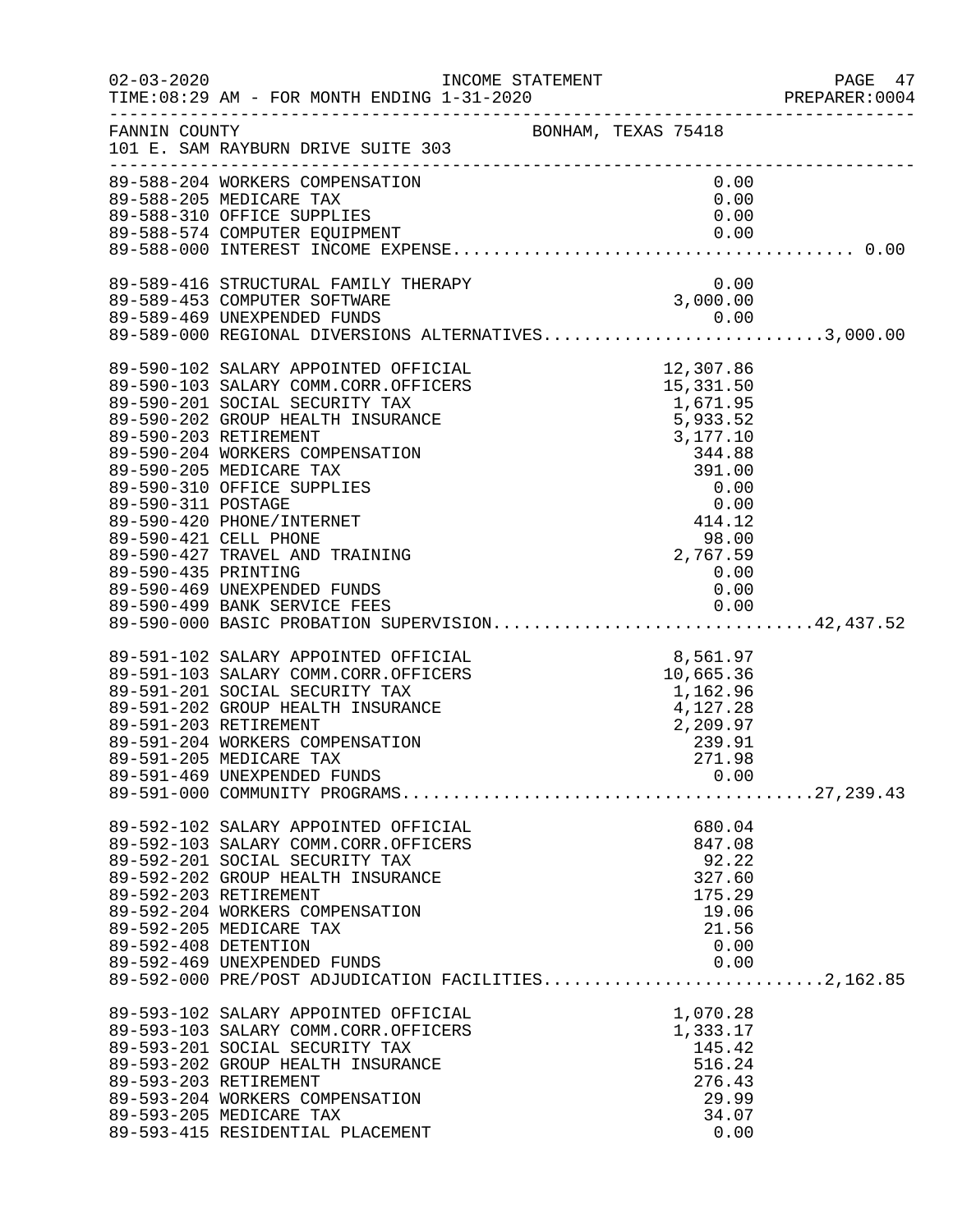|                                                                                                                             |  |      |      | PREPARER: 0004 |
|-----------------------------------------------------------------------------------------------------------------------------|--|------|------|----------------|
| FANNIN COUNTY<br>101 E. SAM RAYBURN DRIVE SUITE 303                                                                         |  |      |      |                |
|                                                                                                                             |  |      |      |                |
|                                                                                                                             |  |      |      |                |
|                                                                                                                             |  |      |      |                |
|                                                                                                                             |  |      |      |                |
|                                                                                                                             |  |      |      |                |
|                                                                                                                             |  |      |      |                |
|                                                                                                                             |  |      |      |                |
|                                                                                                                             |  |      |      |                |
|                                                                                                                             |  |      |      |                |
| 89-594-415 RESIDENTIAL PLACEMENT                                                                                            |  | 0.00 |      |                |
|                                                                                                                             |  |      |      |                |
|                                                                                                                             |  |      |      |                |
|                                                                                                                             |  |      |      |                |
| 89-994-415 RESIDENTIAL PLACEMENT<br>89-994-488 LAW ENFORCEMENT INSURANCE<br>89-994-000 LOCAL FUNDS CARRIED FORWARD16,234.44 |  |      |      |                |
|                                                                                                                             |  |      |      |                |
|                                                                                                                             |  |      |      |                |
|                                                                                                                             |  |      |      |                |
|                                                                                                                             |  |      |      |                |
|                                                                                                                             |  |      |      |                |
|                                                                                                                             |  |      |      |                |
|                                                                                                                             |  |      |      |                |
|                                                                                                                             |  |      |      |                |
|                                                                                                                             |  |      |      |                |
|                                                                                                                             |  |      |      |                |
|                                                                                                                             |  |      |      |                |
|                                                                                                                             |  |      |      |                |
|                                                                                                                             |  |      |      |                |
|                                                                                                                             |  |      |      |                |
|                                                                                                                             |  |      |      |                |
| 89-995-427 TRAVEL AND TRAINING                                                                                              |  |      | 0.00 |                |
| 89-995-453 COMPUTER SOFTWARE                                                                                                |  |      | 0.00 |                |
|                                                                                                                             |  |      |      |                |
|                                                                                                                             |  |      |      |                |
| 92-700-310 OFFICE SUPPLIES                                                                                                  |  |      | 0.00 |                |
| 92-700-430 BIDS AND NOTICES                                                                                                 |  |      | 0.00 |                |
| 92-700-484 APPRAISALS                                                                                                       |  |      | 0.00 |                |
| 92-700-490 LITERACY COUNCIL DONATION                                                                                        |  |      | 0.00 |                |
|                                                                                                                             |  |      |      |                |
| 93-909-414 GRANT ADMINISTRATION                                                                                             |  |      | 0.00 |                |
| 93-909-415 CONSTRUCTION EXPENSE                                                                                             |  |      | 0.00 |                |
| 93-909-416 ENGINEERING                                                                                                      |  |      | 0.00 |                |
|                                                                                                                             |  |      |      |                |
|                                                                                                                             |  |      |      |                |
|                                                                                                                             |  |      |      |                |
|                                                                                                                             |  |      |      |                |
|                                                                                                                             |  |      |      |                |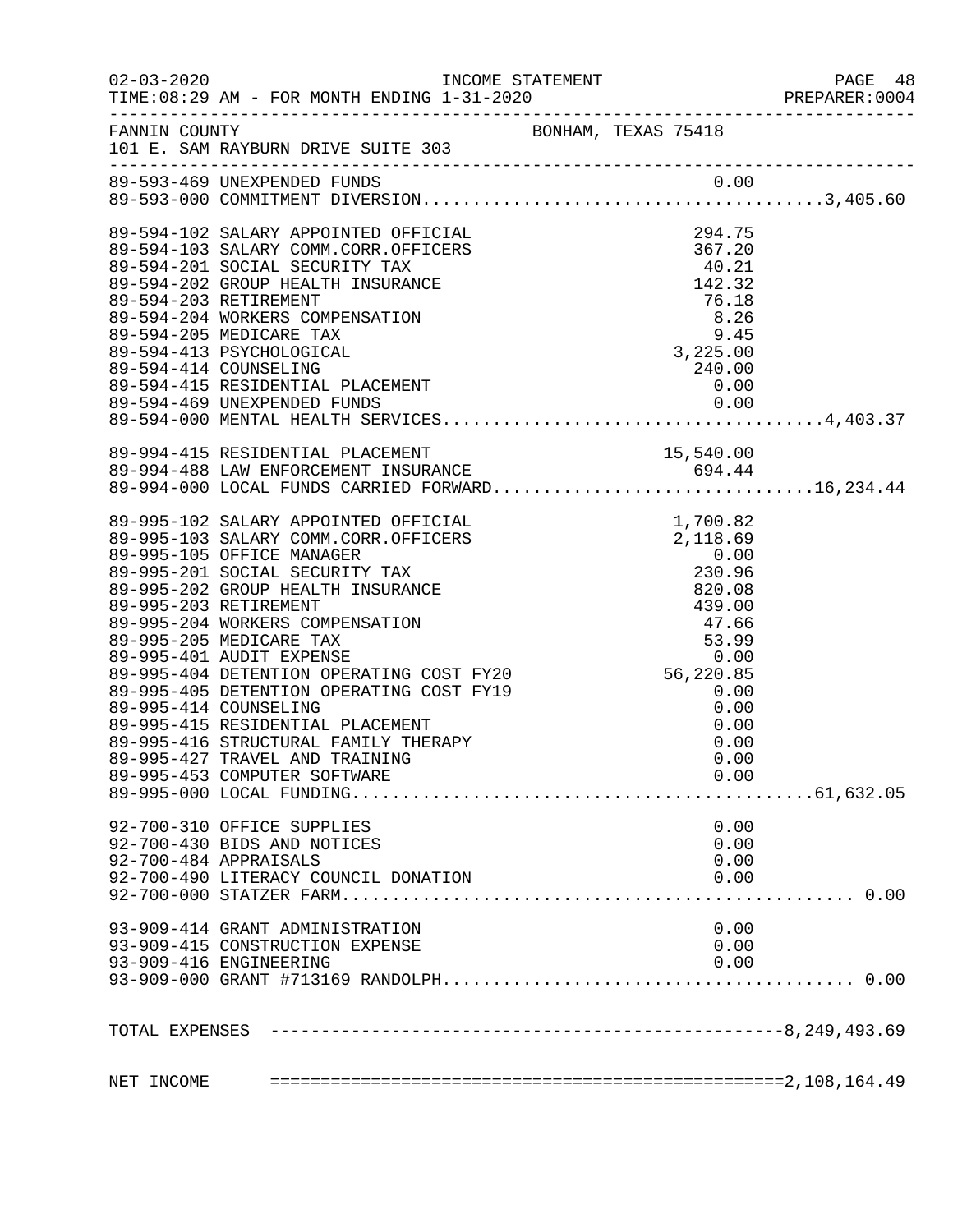| $02 - 03 - 2020$    | BALANCE SHEET                                                                                                                                                                                                                                                         |                                                                                                      | PAGE<br>1 |
|---------------------|-----------------------------------------------------------------------------------------------------------------------------------------------------------------------------------------------------------------------------------------------------------------------|------------------------------------------------------------------------------------------------------|-----------|
| FANNIN COUNTY       | 101 E. SAM RAYBURN DRIVE SUITE 303                                                                                                                                                                                                                                    | BONHAM, TEXAS 75418                                                                                  |           |
|                     | ***** ASSETS *****                                                                                                                                                                                                                                                    |                                                                                                      |           |
| 10-100-100 PAYROLL  |                                                                                                                                                                                                                                                                       | 297.30                                                                                               |           |
| 10-103-175 TEXPOOL  | 10-103-100 GENERAL-COMBINED FUNDS CHECKING 4,423,855.15<br>10-103-110 BUSINESS MONEY FUND ACCOUNT                                                                                                                                                                     | 23,938.98<br>2,507,422.73                                                                            |           |
|                     | 10-104-560 SHERIFF PETTY CASH                                                                                                                                                                                                                                         | 200.00                                                                                               |           |
|                     | 10-105-003 COUNTY CLERK CHANGE FUND<br>10-105-075 CO.ATTORNEY CHANGE FUND<br>10-105-115 JURY CASH ON HAND<br>10-105-450 DISTRICT CLK. CHANGE FUND<br>10-105-455 JP#1 CASH ON HAND<br>10-105-457 JP#3 CASH ON HAND<br>10-105-499 TAX ASSESSOR CHANGE FUND              | 100.00<br>0.00<br>1,000.00<br>50.00<br>100.00<br>100.00<br>1,400.00                                  |           |
|                     | 10-120-305 FINES RECEIVABLE<br>10-120-306 ALLOWANCE FOR UNCOLLECTIBLES<br>10-120-307 ALOWANCE FOR UNCOLLECTIBLES HOSPITA<br>10-120-311 TAXES RECEIVABLE<br>10-120-312 DUE FROM OTHER GOVERNMENTS<br>10-120-313 DUE FROM OTHER FUNDS<br>10-120-314 ACCOUNTS RECEIVABLE | 6,459,373.14<br>1,861,839.03-<br>100,000.00-<br>650,315.52<br>161, 132.87<br>65,602.51<br>108,835.30 |           |
|                     | 10-133-089 DUE FROM T.J.P.C.                                                                                                                                                                                                                                          | 0.00                                                                                                 |           |
| 10-513-162 BUILDING |                                                                                                                                                                                                                                                                       | 0.00                                                                                                 |           |
|                     | 10-999-100 A/P CLEARING ACCOUNT                                                                                                                                                                                                                                       | 0.00                                                                                                 |           |
| 11-100-100 PAYROLL  |                                                                                                                                                                                                                                                                       | 0.00                                                                                                 |           |
|                     | 11-102-100 A/P CLEARING                                                                                                                                                                                                                                               | 0.00                                                                                                 |           |
|                     | 11-103-100 C.H. SECURITY-COMBINED FUNDS CKING 119,508.78                                                                                                                                                                                                              |                                                                                                      |           |
|                     | 11-120-313 DUE FROM OTHER FUNDS                                                                                                                                                                                                                                       | 1,107.67                                                                                             |           |
|                     | 12-102-100 A/P CLEARING                                                                                                                                                                                                                                               | 0.00                                                                                                 |           |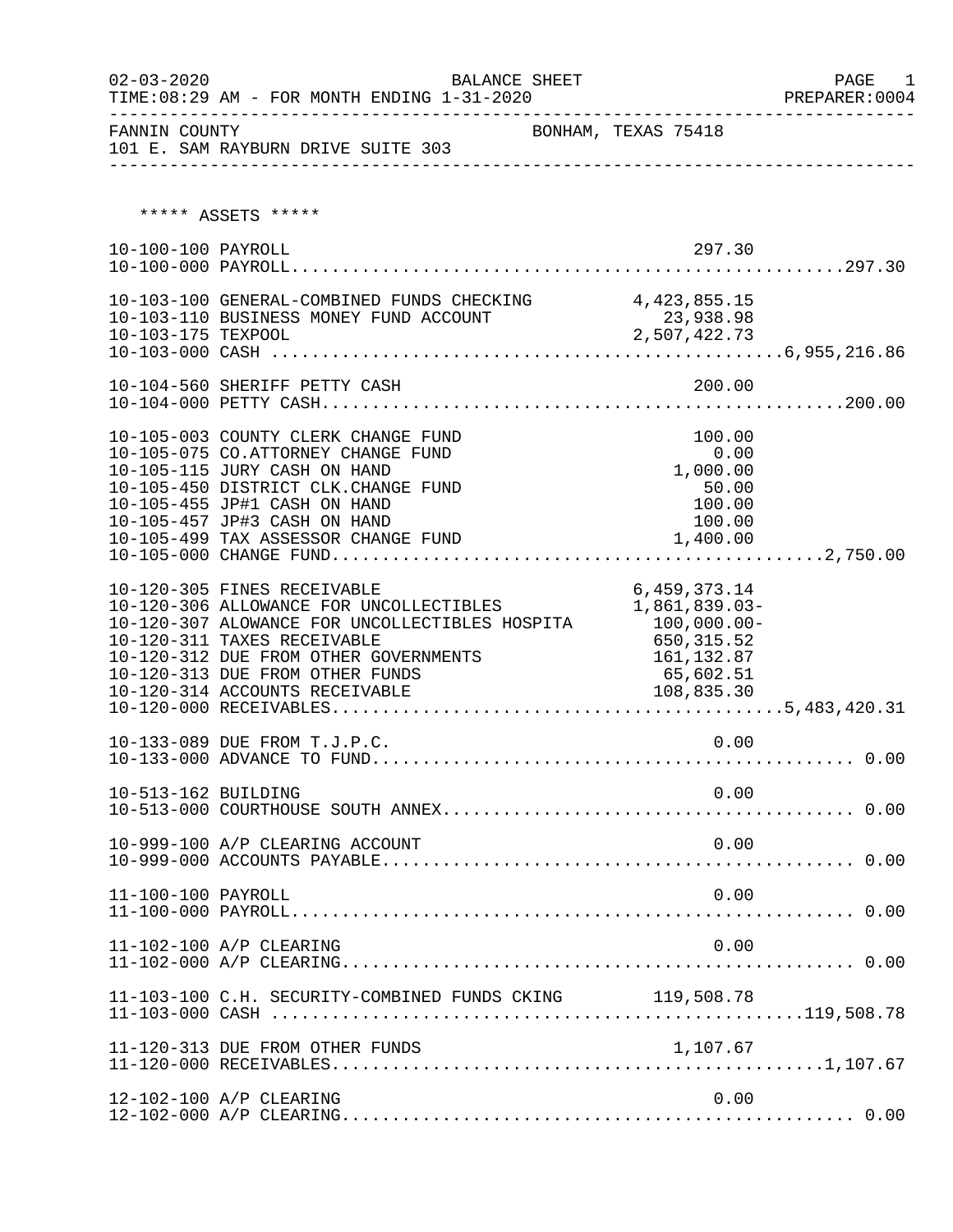| $02 - 03 - 2020$   | BALANCE SHEET<br>TIME: 08:29 AM - FOR MONTH ENDING 1-31-2020 |           | PAGE 2<br>PREPARER: 0004 |
|--------------------|--------------------------------------------------------------|-----------|--------------------------|
| FANNIN COUNTY      | BONHAM, TEXAS 75418<br>101 E. SAM RAYBURN DRIVE SUITE 303    |           |                          |
|                    | 12-103-100 CO.CLK.VITAL STAT.-COMB.FUNDS CKING 3,604.39      |           |                          |
|                    | 12-120-313 DUE FROM OTHER FUNDS                              | 81.00     |                          |
|                    | 13-102-100 A/P CLEARING                                      | 0.00      |                          |
|                    | 13-103-113 SURETY BAIL BOND FEE                              | 3,990.00  |                          |
|                    | 14-102-100 A/P CLEARING                                      | 0.00      |                          |
|                    | 14-103-100 JUST.CT.BLDG.SEC.-COMB.FUNDS CKING 18,291.82      |           |                          |
|                    |                                                              |           |                          |
|                    | 16-102-100 A/P CLEARING                                      | 0.00      |                          |
|                    | 16-103-100 CO.JUDGE EXCESS SUPP.-COMB.FUND CK 16,982.26      |           |                          |
|                    | 17-102-100 A/P CLEARING                                      | 0.00      |                          |
|                    | 17-103-100 PROB.JUDGES ED.-COMB. FUNDS CKING 5,297.50        |           |                          |
|                    | 17-120-313 DUE FROM OTHER FUNDS                              | 45.00     |                          |
| 18-100-100 PAYROLL |                                                              | 0.00      |                          |
|                    | 18-102-100 A/P CLEARING                                      | 0.00      |                          |
|                    | 18-103-100 CO.CLK.REC.MNGMT.-COMB.FUNDS CKING                | 55,140.50 |                          |
|                    | 18-120-313 DUE FROM OTHER FUNDS                              | 5,997.70  |                          |
| 19-100-100 PAYROLL |                                                              | 0.00      |                          |
|                    | 19-102-100 A/P CLEARING                                      | 0.00      |                          |
|                    | 19-103-100 DIST.CLK.REC.MNGMT-COMB.FUNDS CKING 11,400.88     |           |                          |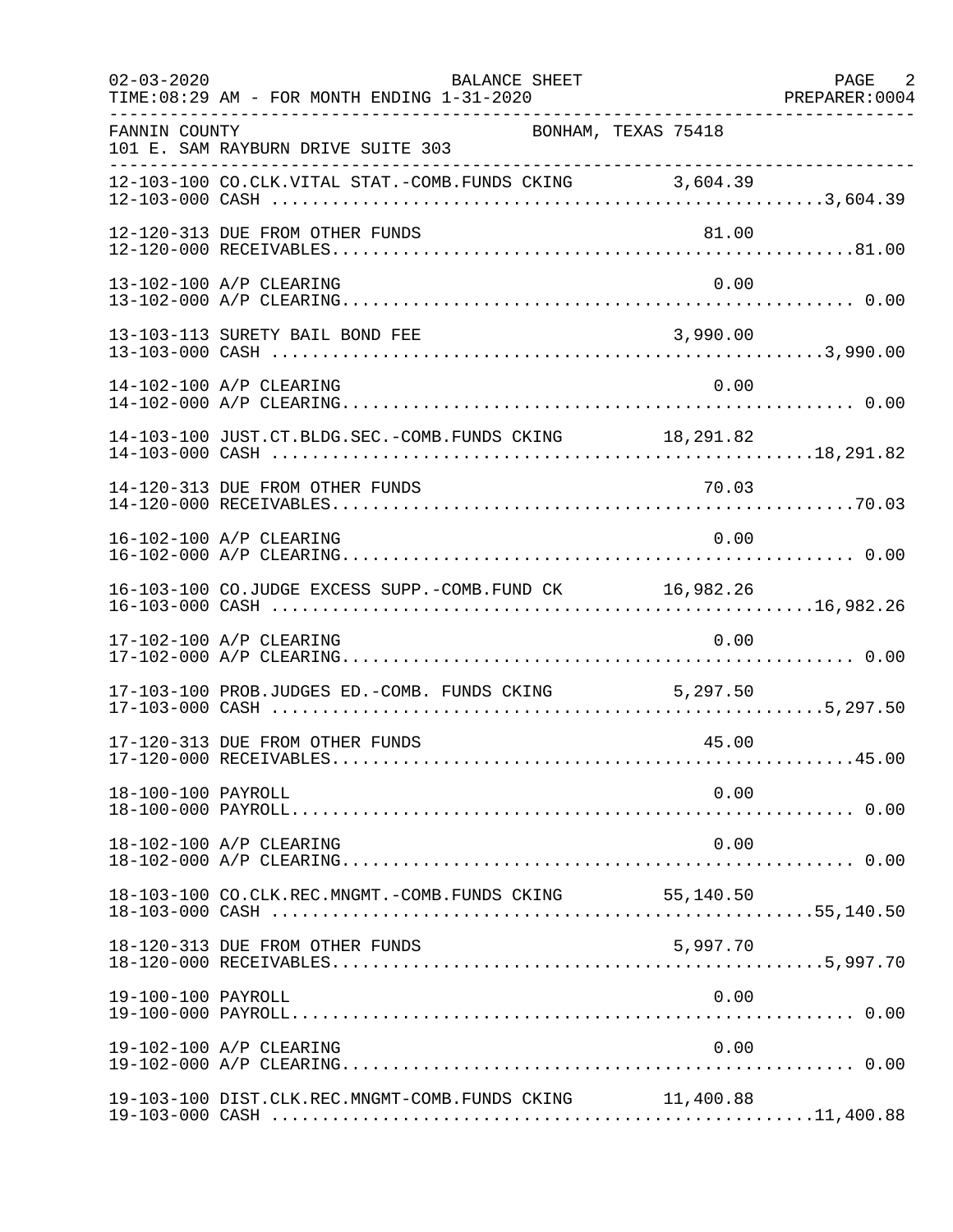| $02 - 03 - 2020$                       | BALANCE SHEET<br>TIME: 08:29 AM - FOR MONTH ENDING 1-31-2020                                                                          |                                                 | PAGE 3<br>PREPARER: 0004 |
|----------------------------------------|---------------------------------------------------------------------------------------------------------------------------------------|-------------------------------------------------|--------------------------|
| FANNIN COUNTY                          | BONHAM, TEXAS 75418<br>101 E. SAM RAYBURN DRIVE SUITE 303                                                                             |                                                 |                          |
|                                        | 19-120-313 DUE FROM OTHER FUNDS                                                                                                       |                                                 |                          |
| 20-100-100 PAYROLL                     |                                                                                                                                       | 0.00                                            |                          |
|                                        | 20-102-100 A/P CLEARING                                                                                                               | 0.00                                            |                          |
|                                        | 20-103-100 CO.OFF.REC.MNGMT-COMB. FUNDS CKING 60,120.28                                                                               |                                                 |                          |
|                                        | 20-120-313 DUE FROM OTHER FUNDS                                                                                                       | 937.31                                          |                          |
| 21-100-100 PAYROLL                     |                                                                                                                                       | 0.00                                            |                          |
|                                        | 21-102-100 A/P CLEARING                                                                                                               | 0.00                                            |                          |
| 21-103-175 TEXPOOL                     | 21-103-100 R&B#1-COMBINED FUNDS CHECKING 410,621.48                                                                                   | 18,245.67                                       |                          |
|                                        | 21-120-311 TAXES RECEIVABLE<br>21-120-312 DUE FROM OTHER GOVERNMENTS<br>21-120-313 DUE FROM OTHER FUNDS<br>21-120-315 INVENTORY ASSET | 36,182.06<br>19,994.07<br>3,510.97<br>12,217.15 |                          |
| 21-621-500 LAND<br>21-621-535 BUILDING | 21-621-599 CAPITAL OUTLAY                                                                                                             | 0.00<br>0.00                                    | 0.00                     |
| 22-100-100 PAYROLL                     |                                                                                                                                       | 0.00                                            |                          |
|                                        | 22-102-100 A/P CLEARING                                                                                                               | 0.00                                            |                          |
| 22-103-175 TEXPOOL                     | 22-103-100 R&B#2- COMBINED FUNDS CHECKING                                                                                             | 486,342.15<br>260,956.47                        |                          |
|                                        | 22-120-311 TAXES RECEIVABLE<br>22-120-312 DUE FROM OTHER GOVERNMENT<br>22-120-313 DUE FROM OTHER FUNDS<br>22-120-315 INVENTORY ASSET  | 41,096.44<br>22,822.14<br>4,089.81<br>54,009.30 |                          |
| 22-622-500 LAND<br>22-622-535 BUILDING | 22-622-575 LAND/BUILDING<br>22-622-599 CAPITAL OUTLAY                                                                                 | 0.00<br>0.00<br>0.00                            | 0.00                     |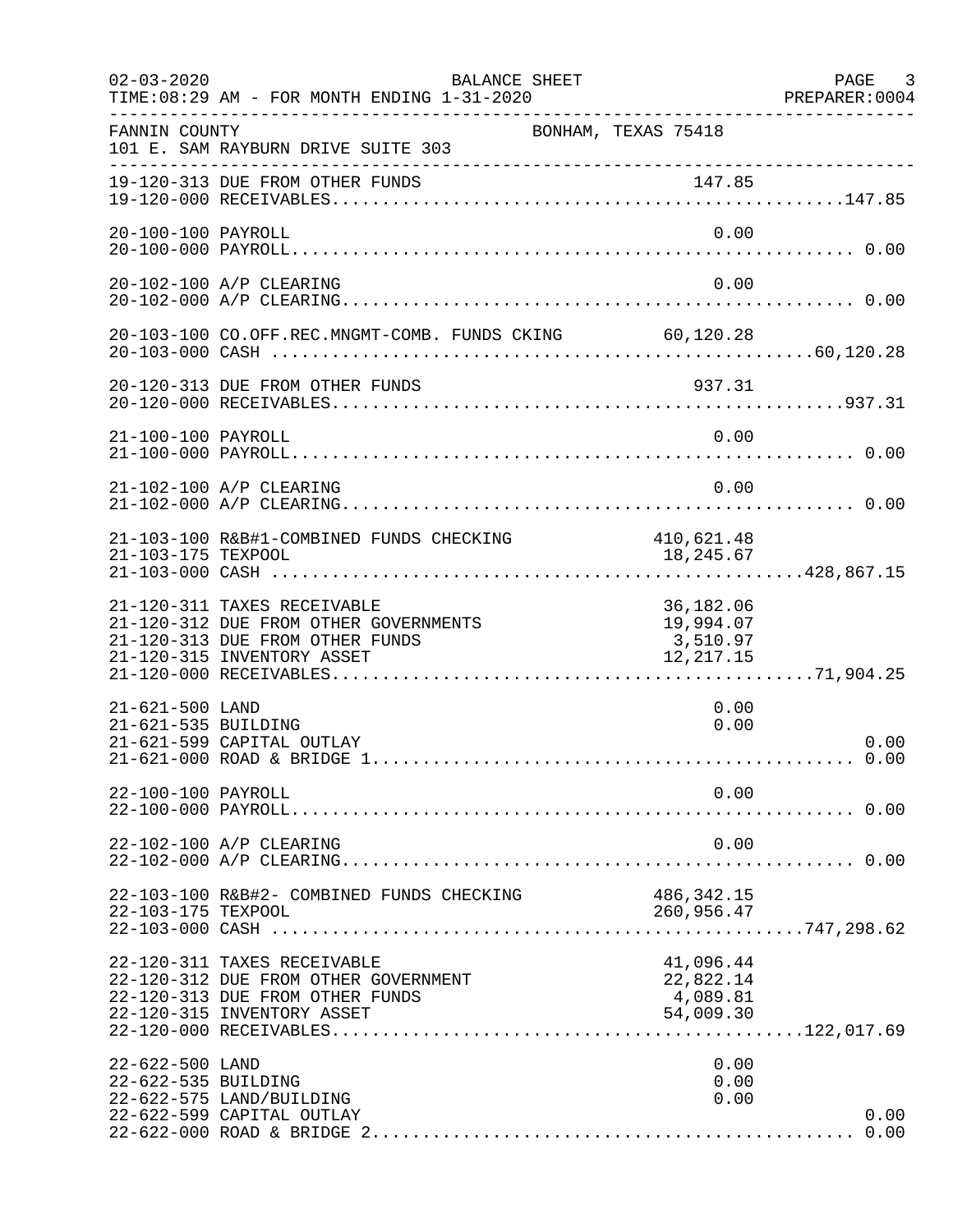| $02 - 03 - 2020$                       | BALANCE SHEET<br>TIME: 08:29 AM - FOR MONTH ENDING 1-31-2020                                            |                                                 | PAGE 4<br>PREPARER:0004 |
|----------------------------------------|---------------------------------------------------------------------------------------------------------|-------------------------------------------------|-------------------------|
| FANNIN COUNTY                          | 101 E. SAM RAYBURN DRIVE SUITE 303                                                                      | BONHAM, TEXAS 75418                             |                         |
| 23-100-100 PAYROLL                     |                                                                                                         | 0.00                                            |                         |
|                                        | 23-102-100 A/P CLEARING                                                                                 | 0.00                                            |                         |
|                                        |                                                                                                         |                                                 |                         |
| 23-120-315 INVENTORY                   | 23-120-311 TAXES RECEIVABLE<br>23-120-312 DUE FROM OTHER GOVERNMENTS<br>23-120-313 DUE FROM OTHER FUNDS | 61,651.58<br>34,935.67<br>6,134.72<br>56,099.46 |                         |
| 23-623-500 LAND<br>23-623-535 BUILDING | 23-623-599 CAPITAL OUTLAY                                                                               | 0.00<br>0.00                                    | 0.00                    |
| 24-100-100 PAYROLL                     |                                                                                                         | 0.00                                            |                         |
|                                        | 24-102-100 A/P CLEARING                                                                                 | 0.00                                            |                         |
| 24-103-175 TEXPOOL                     | 24-103-100 R&B#4- COMBINED FUNDS CHECKING                                                               | 396,488.26<br>109,281.73                        |                         |
| 24-120-315 INVENTORY                   | 24-120-311 TAXES RECEIVABLE<br>24-120-312 DUE FROM OTHER GOVERNMENTS<br>24-120-313 DUE FROM OTHER FUNDS | 34,523.03<br>19,886.14<br>3,492.04<br>28,736.87 |                         |
| 24-624-500 LAND<br>24-624-535 BUILDING | 24-624-599 CAPITAL OUTLAY                                                                               | 0.00<br>0.00                                    | 0.00                    |
|                                        | 25-103-100 BEES-COMBINED FUNDS CHECKING                                                                 | 2,177.67                                        |                         |
|                                        | 26-102-100 A/P CLEARING                                                                                 | 0.00                                            |                         |
|                                        | 26-103-100 J.P.#1 JUST.CT.TECH-COMB.FUND CKING 50,095.57                                                |                                                 |                         |
|                                        | 26-120-313 DUE FROM OTHER FUNDS                                                                         | 148.85                                          |                         |
|                                        | 27-102-100 A/P CLEARING                                                                                 | 0.00                                            |                         |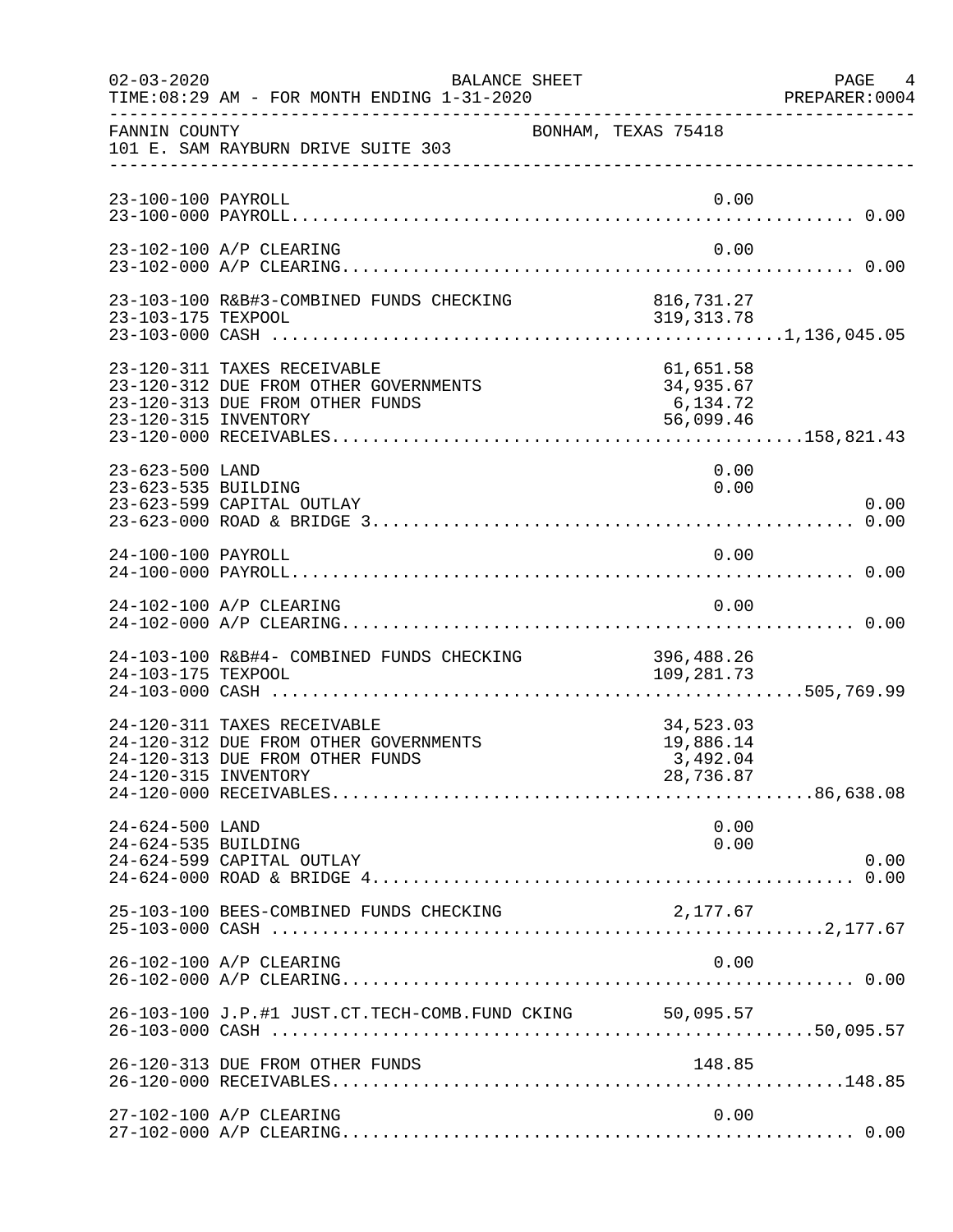| $02 - 03 - 2020$   | BALANCE SHEET<br>TIME: 08:29 AM - FOR MONTH ENDING 1-31-2020                                           |                     | PAGE 5<br>PREPARER: 0004 |
|--------------------|--------------------------------------------------------------------------------------------------------|---------------------|--------------------------|
| FANNIN COUNTY      | BONHAM, TEXAS 75418<br>101 E. SAM RAYBURN DRIVE SUITE 303                                              |                     |                          |
|                    | 27-103-100 J.P.#2 JUST.CT.TECH-COMB.FUND CKING 9,537.53                                                |                     |                          |
|                    | 27-120-313 DUE FROM OTHER FUNDS                                                                        | 16.00               |                          |
|                    | 28-102-100 A/P CLEARING                                                                                | 0.00                |                          |
|                    | 28-103-100 J.P.#3 JUST.CT.TECH-COMB.FUND CKING 6,030.05                                                |                     |                          |
|                    | 28-120-313 DUE FROM OTHER FUNDS                                                                        | 115.18              |                          |
|                    | 30-103-100 SHERIFF WORK RELEASE-COMB FUND CKIN 983.14                                                  |                     |                          |
| 31-103-175 TEXPOOL | 31-103-100 COURTHOUSE RESTORATION-COMB.FUND                                                            | 115.00<br>0.00      |                          |
|                    | 31-120-310 GRANT RECEIVED FROM THC                                                                     | 111, 327.70         |                          |
|                    | 33-102-100 A/P CLEARING                                                                                | 0.00                |                          |
|                    | 33-103-100 BAIL BONDSMAN APP.-COMB FUND CKING 8,428.03<br>33-103-000 BAIL BONDSMAN AP.FEE CASH8,428.03 |                     |                          |
| 34-100-100 PAYROLL |                                                                                                        | 0.00                |                          |
|                    | 34-103-100 DISTRICT CT.REC.ARCHIVE COMB.FUND C 33,387.24                                               |                     |                          |
|                    | 34-120-313 DUE FROM OTHER FUNDS                                                                        | 252.97              |                          |
|                    | 35-103-100 LAW LIBRARY-COMBINED FUND CHECKING 179,940.56                                               |                     |                          |
|                    | 35-120-313 DUE FROM OTHER FUNDS                                                                        | 1,190.77            |                          |
| 36-100-100 PAYROLL |                                                                                                        | 0.00                |                          |
|                    | 36-102-100 A/P CLEARING                                                                                | 0.00                |                          |
|                    | 36-103-136 D. A. FEE CASH ACCT.<br>36-103-236 D.A. FEE SEIZURE FUND                                    | 12,266.95<br>501.86 |                          |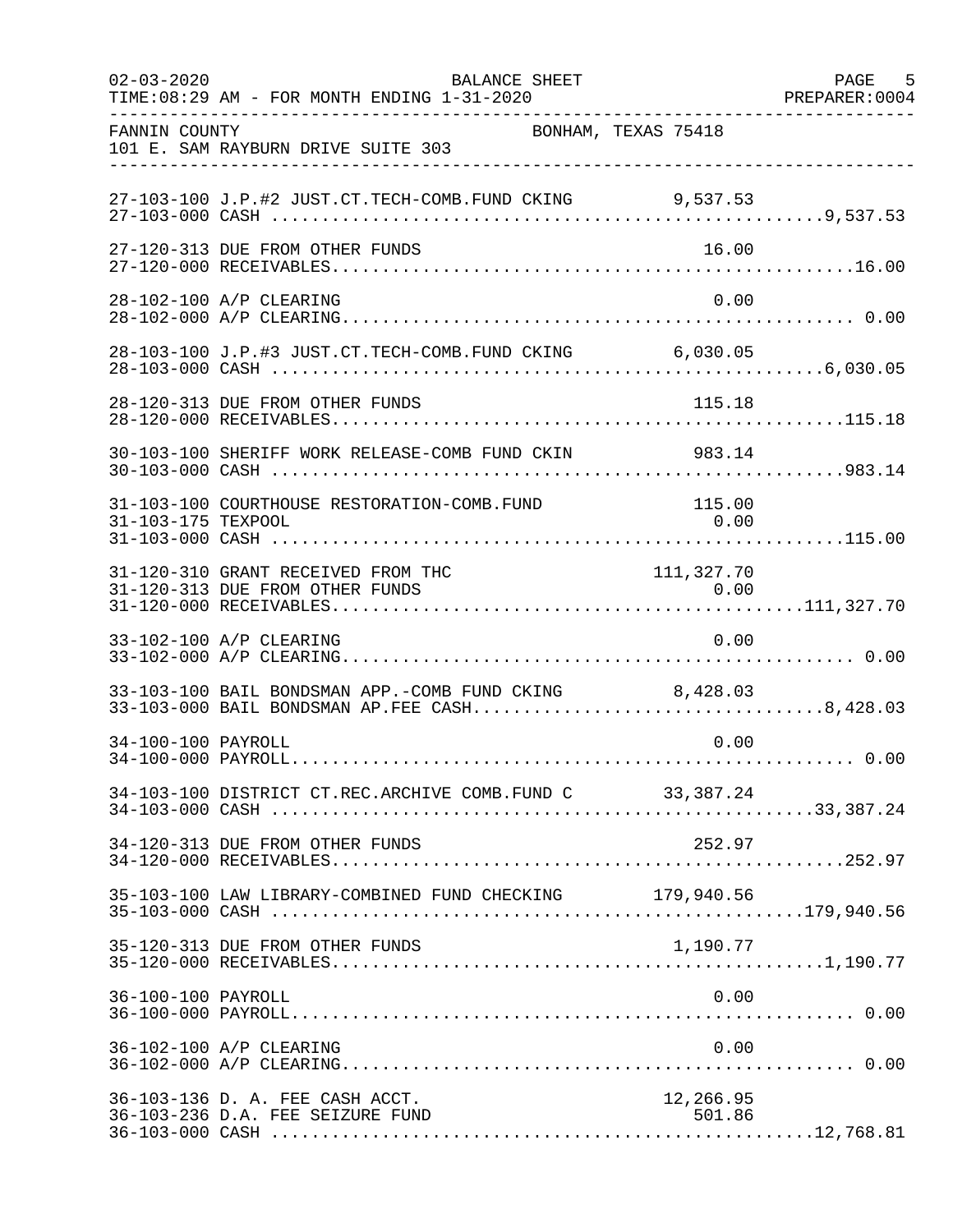| $02 - 03 - 2020$   | BALANCE SHEET<br>TIME: 08:29 AM - FOR MONTH ENDING 1-31-2020 |           | PAGE 6 |
|--------------------|--------------------------------------------------------------|-----------|--------|
| FANNIN COUNTY      | BONHAM, TEXAS 75418<br>101 E. SAM RAYBURN DRIVE SUITE 303    |           |        |
|                    | 36-999-100 A/P CLEARING ACCOUNT                              | 0.00      |        |
|                    | 37-103-137 CASH-CONTRABAND SEIZURE                           | 64,690.25 |        |
|                    | 38-102-100 A/P CLEARING                                      | 0.00      |        |
|                    |                                                              |           |        |
|                    | 39-102-100 A/P CLEARING                                      | 0.00      |        |
|                    | 39-103-100 IHC B.R. COOPER-COMB. FUND CHECKING 9, 777.70     |           |        |
|                    | 40-103-100 NAACHO-COMBINED FUND CKING                        | 381.73    |        |
|                    | 41-102-100 A/P CLEARING                                      | 0.00      |        |
|                    | 41-103-100 CITIZEN CORPS(CERT)-COMB.FUND CKING 36.58         |           |        |
|                    | 41-120-312 DUE FROM OTHER GOVERNMENTS                        | 0.00      |        |
|                    | 42-103-100 HAZARD MITIGATION-COMB. FUND CKING. 428.64-       |           |        |
|                    | 44-102-100 A/P CLEARING                                      | 0.00      |        |
|                    | 44-103-100 HOMELAND SECURITY-COMB. FUND CHKING               | 0.00      |        |
|                    | 44-120-312 DUE FROM OTHER GOVERNMENT                         | 0.00      |        |
| 45-100-100 PAYROLL |                                                              | 0.00      |        |
|                    | 45-103-100 CHAPTER 19-COMBINED FUNDS CHECKING                | 0.00      |        |
|                    | 45-120-312 DUE FROM OTHER GOVERNMENT                         | 0.00      |        |
|                    | 46-103-100 SAFE ROOM REIMB.PROG.-COMB.FUNDS                  | 7,681.70  |        |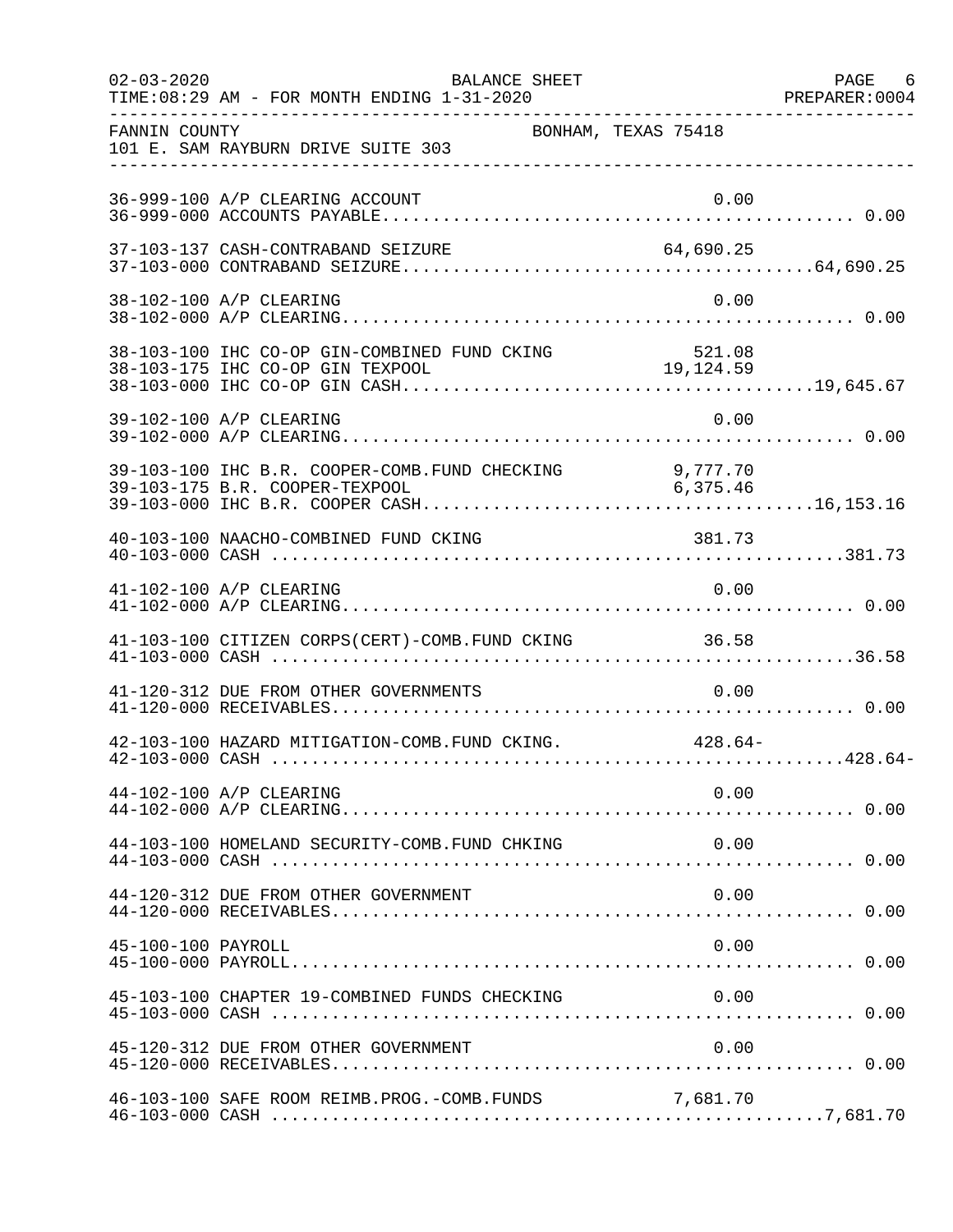| $02 - 03 - 2020$   | <b>BALANCE SHEET</b><br>TIME: 08:29 AM - FOR MONTH ENDING 1-31-2020               |                       | PAGE<br>- 7<br>PREPARER: 0004 |
|--------------------|-----------------------------------------------------------------------------------|-----------------------|-------------------------------|
| FANNIN COUNTY      | BONHAM, TEXAS 75418<br>101 E. SAM RAYBURN DRIVE SUITE 303                         |                       |                               |
|                    | 46-120-312 DUE FROM OTHER GOVERNMENTS                                             |                       |                               |
|                    | 48-103-100 ELECTION EQUIP. FUND-COMBINED FUNDS 38,684.59                          |                       |                               |
| 49-100-100 PAYROLL |                                                                                   | 0.00                  |                               |
|                    | 49-103-100 INVESTIGATOR/LEOSE-COMB.FUNDS                                          | 331.66                |                               |
|                    | 50-103-100 ELECTION SUPPORT FUND-COMB. FUNDS                                      | 0.00                  |                               |
|                    | 51-103-100 CO.CLK.CO.& DIST.CT.TECHNOLOGY-COMB 7,574.32                           |                       |                               |
|                    | 51-120-313 DUE FROM OTHER FUNDS                                                   | 59.92                 |                               |
|                    | 52-103-100 CO.CLK.COURT RECORDS PRESERVATION-C 14,729.24                          |                       |                               |
|                    | 52-120-313 DUE FROM OTHER FUNDS                                                   | 120.00                |                               |
|                    | 53-103-100 CO.CLK.REC.ARCHIVE -COMB.FUNDS CKIN 286,736.68                         |                       |                               |
|                    | 53-120-313 DUE FROM OTHER FUNDS                                                   | 6, 200.00             |                               |
|                    | 55-102-100 A/P CLEARING                                                           | 0.00                  |                               |
|                    |                                                                                   | 0.06                  |                               |
|                    | 55-999-100 A/P CLEARING ACCOUNT                                                   | 0.00                  |                               |
| 56-100-100 PAYROLL |                                                                                   | 0.00                  |                               |
|                    | 56-102-100 A/P CLEARING                                                           | 0.00                  |                               |
|                    | 56-103-156 CASH-F C SHERIFF FORFEITURE<br>56-103-159 CASH-FEDERAL FORFEITURE 2018 | 41,953.73<br>2,325.83 |                               |
|                    | 56-999-100 A/P CLEARING ACCOUNT                                                   | 0.00                  |                               |
|                    | 57-103-100 SHERIFF K-9 UNIT-COMB.FUND CHECKING                                    | 49.11                 |                               |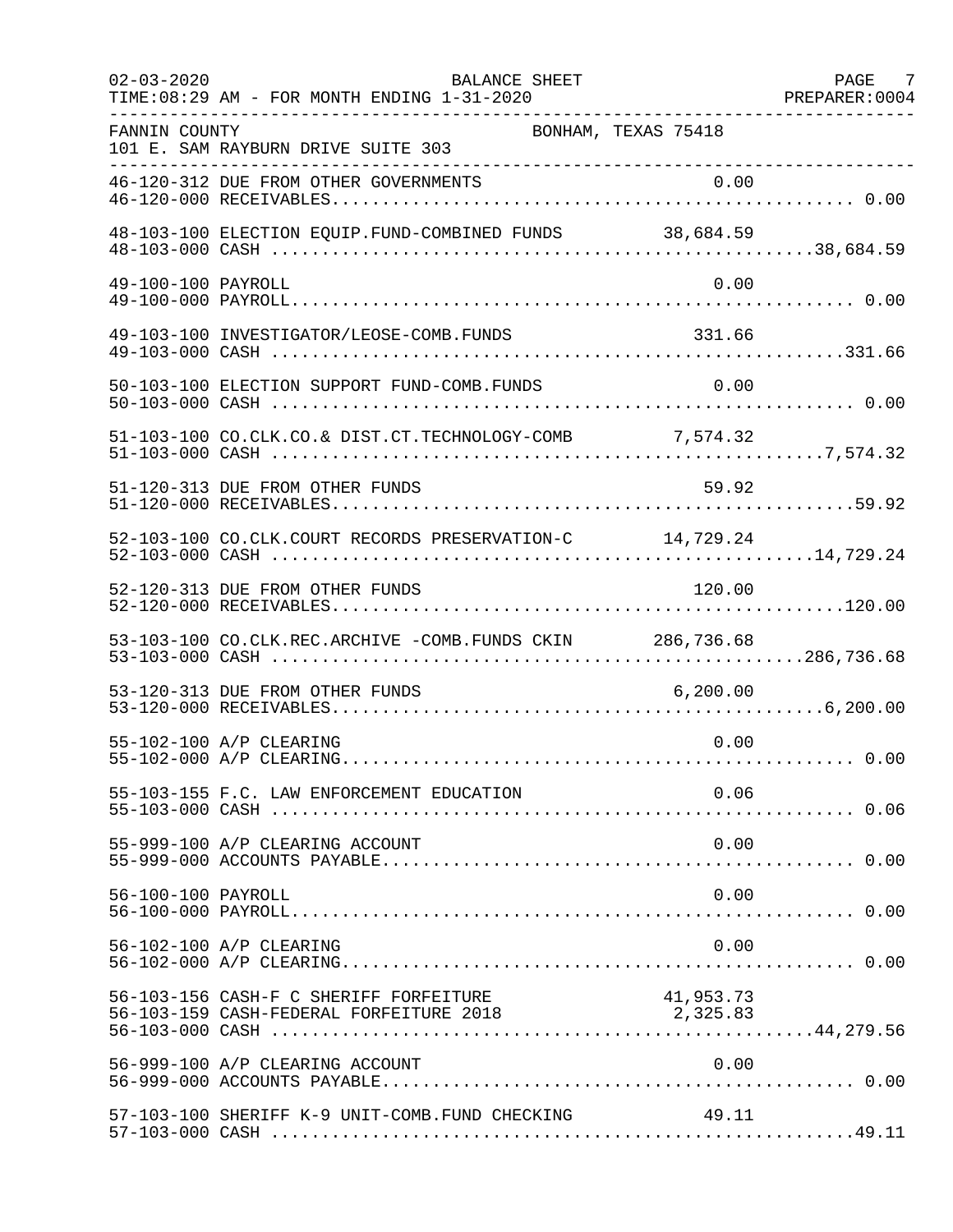| $02 - 03 - 2020$   | BALANCE SHEET<br>TIME: 08:29 AM - FOR MONTH ENDING 1-31-2020                                                          |                                    | PAGE 8<br>PREPARER:0004 |
|--------------------|-----------------------------------------------------------------------------------------------------------------------|------------------------------------|-------------------------|
| FANNIN COUNTY      | 101 E. SAM RAYBURN DRIVE SUITE 303                                                                                    | BONHAM, TEXAS 75418                |                         |
|                    | 59-103-100 DRUG COURT-COMBINED FUNDS                                                                                  | 29,849.29                          |                         |
|                    | 59-120-313 DUE FROM OTHER FUNDS                                                                                       | 324.05                             |                         |
| 60-103-175 TEXPOOL | 60-103-100 SINKING-COMBINED FUND CHECKING<br>60-103-260 SINKING-CASH 1998<br>60-103-275 TEXPOOL-1998 JAIL             | 493,700.35<br>0.00<br>0.00<br>0.00 |                         |
|                    | 60-120-311 TAXES RECEIVABLE<br>60-120-312 DUE FROM OTHER GOVERNMENT<br>60-120-313 DUE FROM OTHER FUNDS                | 10,269.92<br>33.34<br>0.00         |                         |
|                    | 61-103-100 DIST.CLK.CO.& DIST.CT.TECH.-COMBINE 3,376.62                                                               |                                    |                         |
|                    | 61-120-313 DUE FROM OTHER FUNDS                                                                                       | 39.93                              |                         |
|                    | 62-103-100 DIST.CLK.COURT RECORDS PRESERVATION 35,026.18                                                              |                                    |                         |
|                    | 62-120-313 DUE FROM OTHER FUNDS                                                                                       | 222.25                             |                         |
|                    | 63-103-100 LEOSE CONST.#1-COMBINED FUNDS CHECK 1,688.40                                                               |                                    |                         |
|                    | 64-103-100 LEOSE CONST.#2-COMBINED FUNDS CHECK 355.18                                                                 |                                    |                         |
|                    | 65-103-100 LEOSE CONST.#3-COMBINED FUNDS CHECK 2,691.63                                                               |                                    |                         |
| 66-103-175 TEXPOOL | 66-103-100 GO BONDS CONST.2017-COMBINED FUNDS 292,609.89<br>$56-103-166$ TCS DEPOSIT 2017-COMBINED FUNDS 2,478,197.44 | 0.00                               |                         |
|                    | 67-103-100 ANNUAL PAYMENT-COMBINED FUND CKING 6,594.11                                                                |                                    |                         |
| 68-103-175 TEXPOOL | 0.00 68-103-100 GO BONDS CONST.2018-COMB.FUNDS CHEC<br>6,369,152.85 6,369,152.85                                      | 0.00                               |                         |
|                    | 70-102-100 A/P CLEARING                                                                                               | 0.00                               |                         |
|                    | 70-103-100 RIGHT OF WAY-COMBINED FUND CHECKING<br>70-103-170 RIGHT OF WAY CASH ACCT.                                  | 16,100.16<br>0.00                  |                         |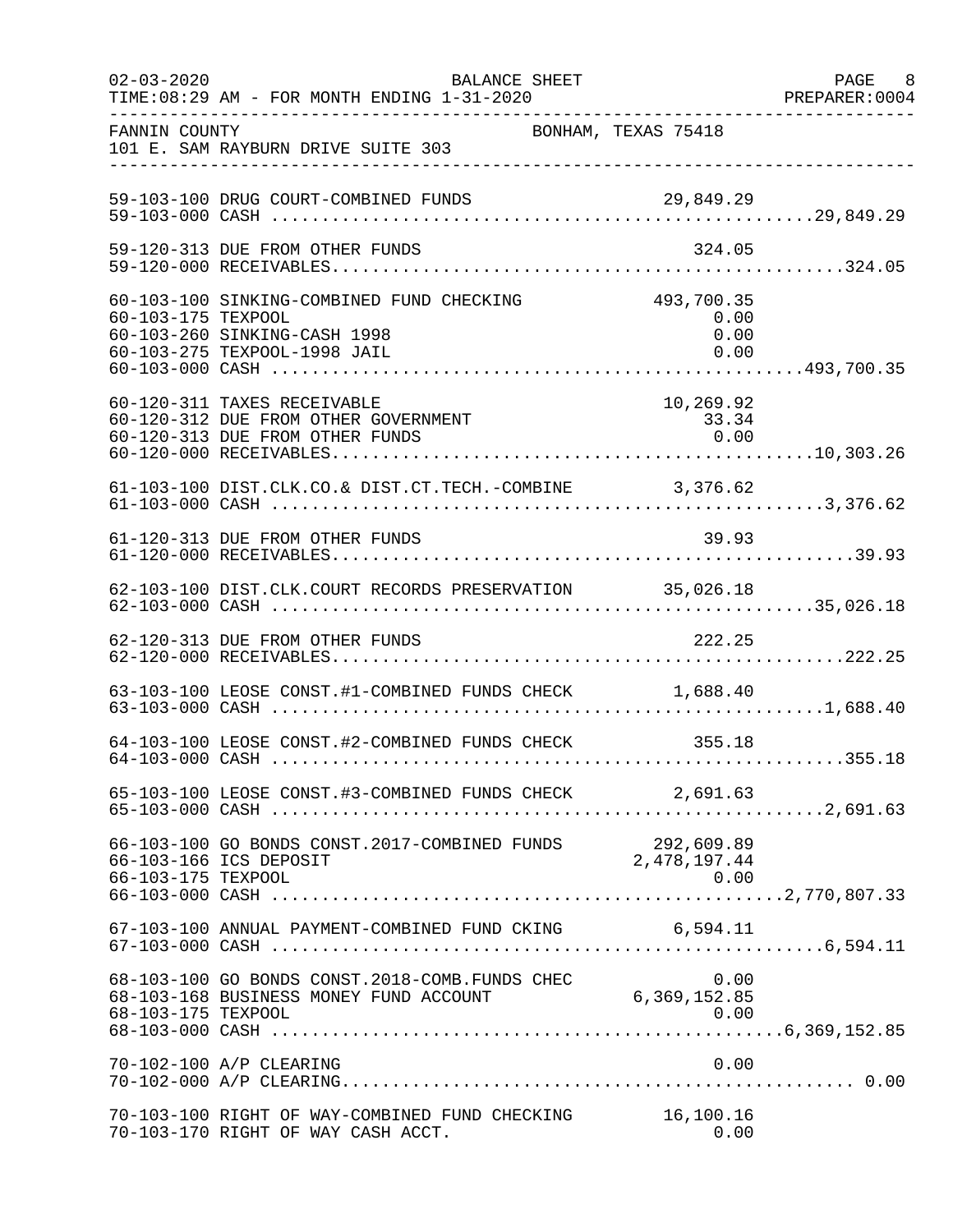| $02 - 03 - 2020$   | <b>BALANCE SHEET</b><br>TIME: 08:29 AM - FOR MONTH ENDING 1-31-2020                           |                      | PAGE<br>- 9<br>PREPARER:0004 |
|--------------------|-----------------------------------------------------------------------------------------------|----------------------|------------------------------|
| FANNIN COUNTY      | 101 E. SAM RAYBURN DRIVE SUITE 303                                                            | BONHAM, TEXAS 75418  |                              |
| 70-103-175 TEXPOOL |                                                                                               | 84, 484. 33          |                              |
|                    | 70-133-010 ADVANCE TO GENERAL<br>70-133-021 ADVANCE TO R&B #1<br>70-133-022 ADVANCE TO R&B #2 | 0.00<br>0.00<br>0.00 |                              |
|                    | 70-999-100 A/P CLEARING ACCOUNT                                                               | 0.00                 |                              |
| 71-100-100 PAYROLL |                                                                                               | 0.00                 |                              |
|                    | 71-103-100 INV. CRIMES AGAINST WOMEN-COMB. FUNDS                                              | 0.00                 |                              |
|                    | 71-120-312 DUE FROM OTHER GOVERNMENTS                                                         | 0.00                 |                              |
| 72-100-100 PAYROLL |                                                                                               | 0.00                 |                              |
|                    | 72-103-100 INV. CRIMES AGAINST CHILDREN-COMB. FU 0.00                                         |                      |                              |
|                    | 72-120-312 DUE FROM OTHER GOVERNMENTS                                                         | 0.00                 |                              |
|                    | 78-103-100 RAW WATER PIPELINE-COMB.FUNDS CKING 70,062.08                                      |                      |                              |
|                    | 79-103-100 RAW WATER PIPELINE-COMBINED FUNDS C 750.00                                         |                      |                              |
|                    |                                                                                               |                      |                              |
|                    |                                                                                               |                      |                              |
|                    | 82-103-100 LAKE PCT 3-COMBINED FUNDS CKING 530,519.96                                         |                      |                              |
|                    | 83-103-100 LAKE PCT 4-COMBINED FUNDS CKING 458,070.13                                         |                      |                              |
| 84-100-100 PAYROLL |                                                                                               | 0.00                 |                              |
|                    | 84-103-100 BOIS D'ARC-COMBINED FUNDS CHECKING 141,935.88                                      |                      |                              |
|                    | 85-103-100 LAKE FANNIN-COMBINED FUNDS CHECKING 1,349.71                                       |                      |                              |
|                    | 86-103-100 TECHNOLOGY FUNDS CHECKING                                                          | 2,351.32             |                              |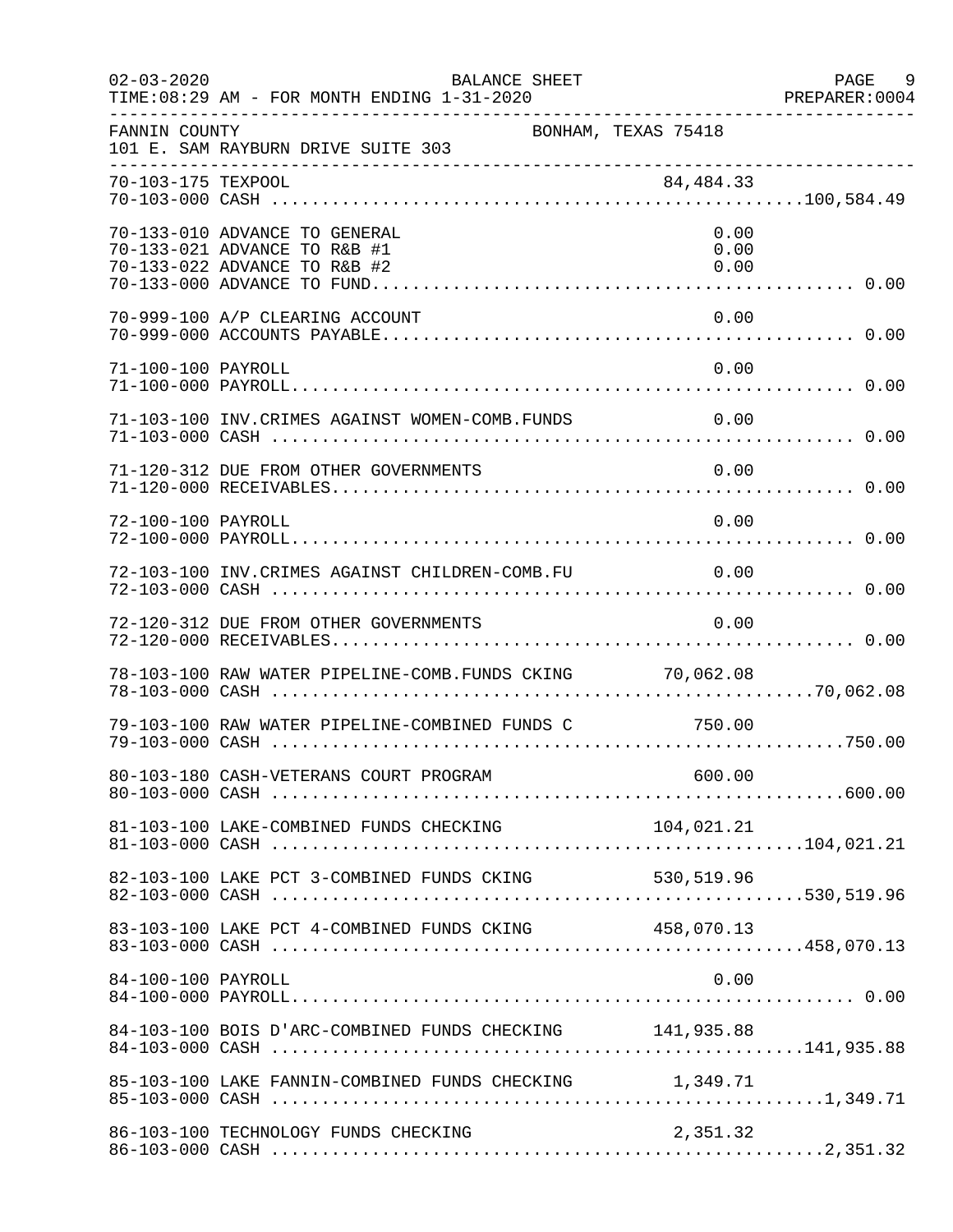| $02 - 03 - 2020$                                                                  | BALANCE SHEET                                                                                                                                                                                                                                                                                                                                                                                                                                                                                                                                                                                         |                                                                                                                                                                                                                                                                                                                              | PAGE 10<br>PREPARER:0004 |
|-----------------------------------------------------------------------------------|-------------------------------------------------------------------------------------------------------------------------------------------------------------------------------------------------------------------------------------------------------------------------------------------------------------------------------------------------------------------------------------------------------------------------------------------------------------------------------------------------------------------------------------------------------------------------------------------------------|------------------------------------------------------------------------------------------------------------------------------------------------------------------------------------------------------------------------------------------------------------------------------------------------------------------------------|--------------------------|
| FANNIN COUNTY                                                                     | 101 E. SAM RAYBURN DRIVE SUITE 303                                                                                                                                                                                                                                                                                                                                                                                                                                                                                                                                                                    | BONHAM, TEXAS 75418                                                                                                                                                                                                                                                                                                          |                          |
|                                                                                   |                                                                                                                                                                                                                                                                                                                                                                                                                                                                                                                                                                                                       |                                                                                                                                                                                                                                                                                                                              |                          |
|                                                                                   | 88-103-100 IHC - COMBINED FUNDS CHECKING                                                                                                                                                                                                                                                                                                                                                                                                                                                                                                                                                              | 0.00                                                                                                                                                                                                                                                                                                                         |                          |
| 89-100-100 PAYROLL                                                                |                                                                                                                                                                                                                                                                                                                                                                                                                                                                                                                                                                                                       | 0.00                                                                                                                                                                                                                                                                                                                         |                          |
|                                                                                   | 89-103-689 CASH-STRUCTURAL FAM.THER.GRANT OOG<br>89-103-988 CASH-LOCAL FUNDS CARRIED FORWARD<br>89-103-992 CASH-INTEREST INCOME<br>89-103-993 CASH-BASIC PROBATION SUPERVISION<br>89-103-994 CASH-COMMUNITY PROGRAMS 16.83-<br>89-103-995 CASH-LOCAL FUNDING FY 2020 121,154.09<br>89-103-996 CASH-PRE/POST ADJUDICATION 0.01-<br>89-103-997 CASH-COMMITMENT DIVERSION 2.56-<br>89-103-998 CASH-MENTAL HEALTH SERVICES 284.1                                                                                                                                                                          | $0.00$<br>14,566.04<br>13,241.29<br>2,735.62                                                                                                                                                                                                                                                                                 |                          |
|                                                                                   | 92-103-100 STATZER-COMBINED FUNDS CHECKING 5,317.55<br>92-103-175 TEXPOOL 41,209.17                                                                                                                                                                                                                                                                                                                                                                                                                                                                                                                   |                                                                                                                                                                                                                                                                                                                              |                          |
|                                                                                   |                                                                                                                                                                                                                                                                                                                                                                                                                                                                                                                                                                                                       |                                                                                                                                                                                                                                                                                                                              |                          |
|                                                                                   | 93-103-909 CASH- #713169 RANDOLPH                                                                                                                                                                                                                                                                                                                                                                                                                                                                                                                                                                     | 100.00                                                                                                                                                                                                                                                                                                                       |                          |
|                                                                                   | 93-120-312 DUE FROM OTHER GOVERNMENT                                                                                                                                                                                                                                                                                                                                                                                                                                                                                                                                                                  | 0.00                                                                                                                                                                                                                                                                                                                         |                          |
|                                                                                   | 95-100-100 PAYROLL CASH                                                                                                                                                                                                                                                                                                                                                                                                                                                                                                                                                                               | 2,169.31                                                                                                                                                                                                                                                                                                                     |                          |
| 98-160-100 LAND<br>98-160-200 BUILDINGS<br>98-160-230 ROADS<br>98-160-235 BRIDGES | 98-160-201 ACCUM.DEPRECIATION-BUILDINGS<br>98-160-210 AUTOMOBILES AND TRUCKS<br>98-160-211 ACCUM.DEPR.AUTOS AND TRUCKS<br>98-160-215 COMPUTER EQUIPMENT<br>98-160-216 ACCUM.DEPR.-COMPUTER EQUIPMENT<br>98-160-220 OFFICE EQUIPMENT<br>98-160-221 ACCUM. DEPR.-OFFICE EQUIPMENT<br>98-160-225 RADIO EQUIPMENT<br>98-160-226 ACCUM.DEPR.-RADIO EQUIPMENT<br>98-160-227 SECURITY EQUIPMENT<br>98-160-228 ACCUM.DEP. - SECURITY EQUIPMENT<br>98-160-231 ACCUM. DEPRECIATION-ROADS<br>98-160-236 ACCUM. DEPRECIATION-BRIDGES<br>98-160-300 ROAD EQUIPMENT<br>98-160-301 ACCUM.DEPRECIATION-ROAD EQUIPMENT | 341,561.30<br>4,737,000.00<br>$3,494,444.40-$<br>2, 289, 535.41<br>$1,392,369.10-$<br>753, 474. 11<br>$657,090.62-$<br>164,640.04<br>$100, 426.88 -$<br>213, 359.45<br>$208, 278.09 -$<br>111,850.36<br>$20,036.23-$<br>17,841,000.74<br>$14,422,516.81-$<br>10,580,176.85<br>3,673,811.72-<br>3,707,840.28<br>2,812,298.86- |                          |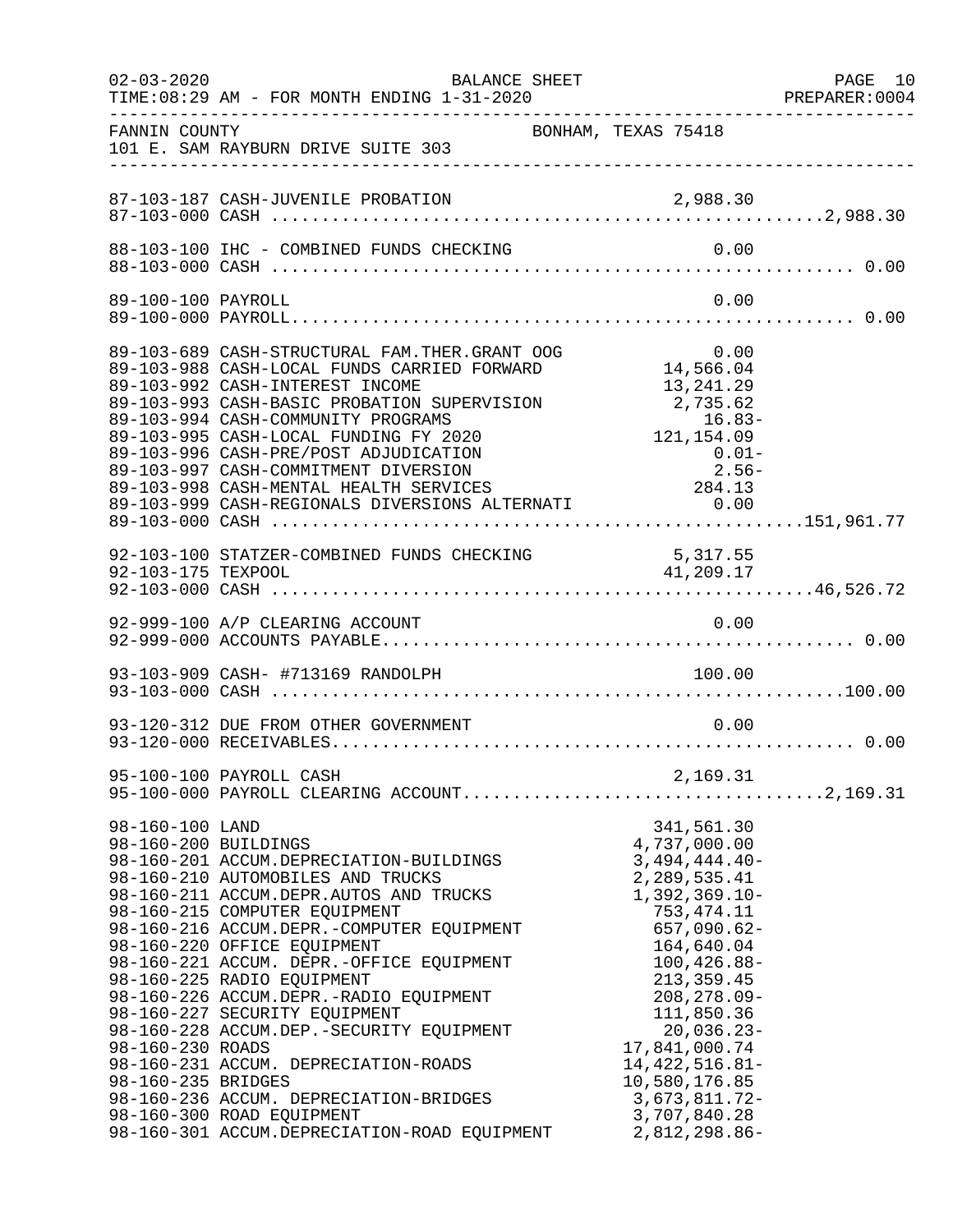| $02 - 03 - 2020$ | BALANCE SHEET<br>TIME: 08:29 AM - FOR MONTH ENDING 1-31-2020                                                                                                                              |                                                                     | PAGE 11<br>PREPARER:0004 |
|------------------|-------------------------------------------------------------------------------------------------------------------------------------------------------------------------------------------|---------------------------------------------------------------------|--------------------------|
| FANNIN COUNTY    | 101 E. SAM RAYBURN DRIVE SUITE 303                                                                                                                                                        | BONHAM, TEXAS 75418                                                 |                          |
|                  |                                                                                                                                                                                           |                                                                     |                          |
|                  | 98-271-200 EQUITY ACCOUNT                                                                                                                                                                 | 15,108,627.12-                                                      |                          |
|                  | 99-170-200 DEFERRED PENSION OUTFLOW<br>99-170-200 DEFERRED PENSION OUTFLOW 1,424,804.00<br>99-170-000 DEFERRED PENSION OUTFLOW1,424,804.00                                                |                                                                     |                          |
|                  |                                                                                                                                                                                           |                                                                     |                          |
|                  | ***** LIABILITIES *****                                                                                                                                                                   |                                                                     |                          |
|                  | 10-200-097 DUE TO OTHER GOVERNMENTS-FINES<br>10-200-099 DUE TO OTHERS-FINES<br>10-200-150 ACCRUED SALARY PAYABLE<br>10-200-155 ACCRUED FRINGE BENEFITS<br>10-200-200 DEFERRED TAX REVENUE | 731,991.23<br>2,495,464.32<br>163,017.73<br>74,745.32<br>620,022.87 |                          |
|                  | 10-207-070 DUE TO R.O.W.<br>10-207-089 DUE TO T.J.P.C.<br>10-207-090 DUE TO CJD<br>10-207-970 DUE TO OTHER GOVERNMENTS<br>10-207-990 DUE TO OTHERS                                        | 0.00<br>0.00<br>1,794.00<br>0.00<br>344.79                          |                          |
|                  | 10-225-510 TIME PYMT. WARRANTS ON COMPUTERS                                                                                                                                               | 0.00                                                                |                          |
|                  |                                                                                                                                                                                           |                                                                     |                          |
|                  | 11-200-910 SYSTEM ADDED LIABILITY LINE-ITEM $0.00$<br>11-200-000 SYSTEM ADDED LIABILITY DEPARTMENT0.00                                                                                    |                                                                     |                          |
|                  | 11-271-200 EQUITY ACCOUNT                                                                                                                                                                 | 117,585.27                                                          |                          |
|                  | 12-200-910 SYSTEM ADDED LIABILITY LINE-ITEM<br>12-200-000 SYSTEM ADDED LIABILITY DEPARTMENT 0.00                                                                                          | 0.00                                                                |                          |
|                  | 12-271-200 EQUITY ACCOUNT                                                                                                                                                                 | 3,601.12                                                            |                          |
|                  |                                                                                                                                                                                           |                                                                     |                          |
|                  | 13-271-200 EQUITY ACCOUNT                                                                                                                                                                 | 375.00                                                              |                          |
|                  | 14-200-910 SYSTEM ADDED LIABILITY LINE-ITEM                                                                                                                                               | 0.00                                                                |                          |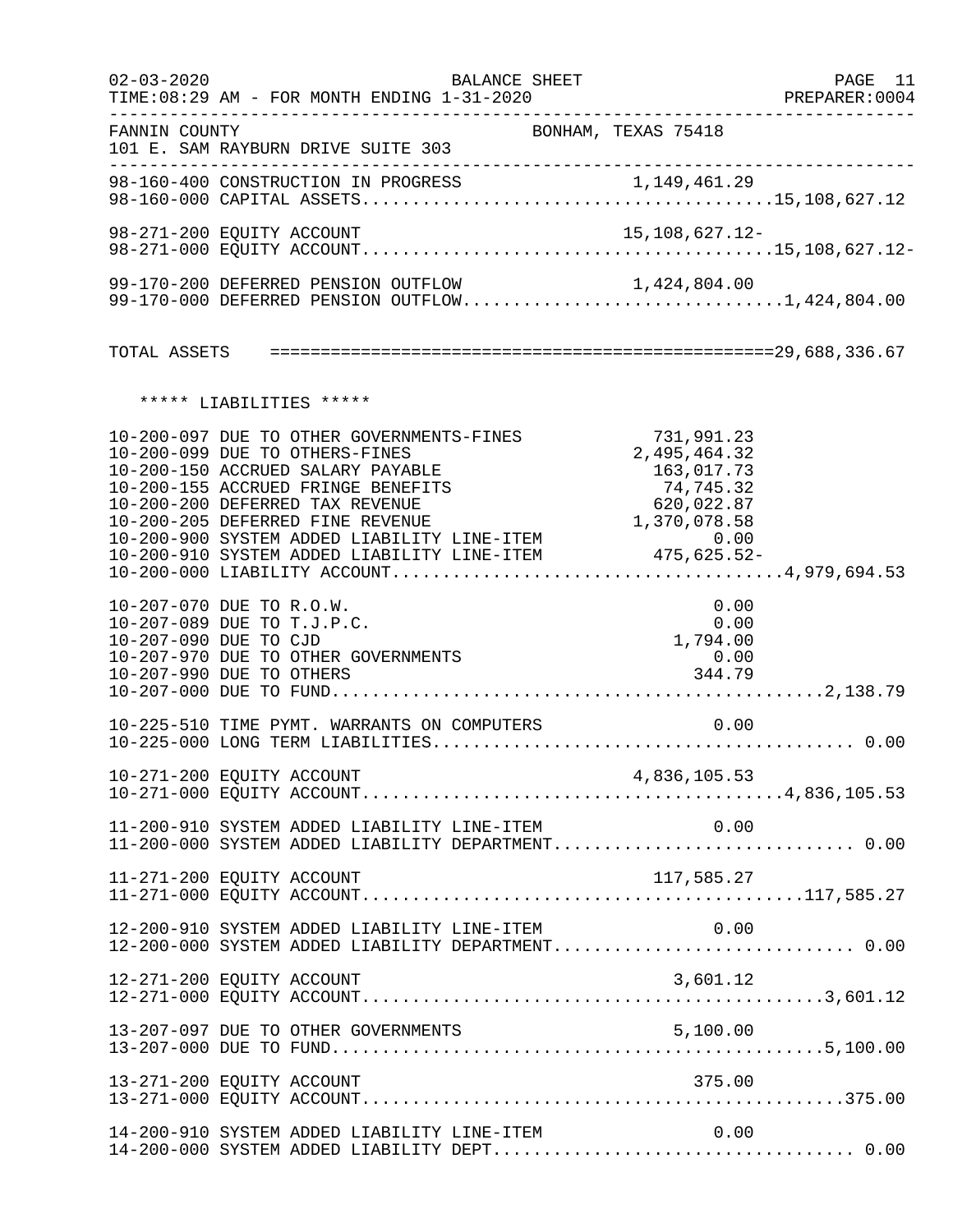| $02 - 03 - 2020$ | BALANCE SHEET<br>TIME: 08:29 AM - FOR MONTH ENDING 1-31-2020                                                                                                                                                                                                  |                                     | PAGE 12<br>PREPARER: 0004 |
|------------------|---------------------------------------------------------------------------------------------------------------------------------------------------------------------------------------------------------------------------------------------------------------|-------------------------------------|---------------------------|
| FANNIN COUNTY    | 101 E. SAM RAYBURN DRIVE SUITE 303<br>___________________________________                                                                                                                                                                                     | BONHAM, TEXAS 75418                 |                           |
|                  | 14-271-200 EQUITY ACCOUNT                                                                                                                                                                                                                                     | 18,110.30                           |                           |
|                  | 16-200-910 SYSTEM ADDED LIABILITY LINE-ITEM<br>16-200-000 SYSTEM ADDED LIABILITY DEPARTMENT 0.00                                                                                                                                                              | 0.00                                |                           |
|                  |                                                                                                                                                                                                                                                               |                                     |                           |
|                  | 17-271-200 EQUITY ACCOUNT                                                                                                                                                                                                                                     | 5,282.50                            |                           |
|                  | 18-200-150 ACCRUED SALARY PAYABLE<br>18-200-155 ACCRUED FRINGE BENEFITS<br>$18-200-155$ ACCRUED FRINGE BENEFITS $0/0.02$<br>18-200-910 SYSTEM ADDED LIABILITY LINE-ITEM 6,013.00-<br>18-200-000 SYSTEM ADDED LIABILITY DEPARTMENT4,252.07-                    | 1,090.91<br>670.02                  |                           |
|                  | 18-271-200 EQUITY ACCOUNT                                                                                                                                                                                                                                     | 83,961.38                           |                           |
|                  | 19-200-150 ACCRUED SALARY PAYABLE<br>19-200-155 ACCRUED FRINGE BENEFITS<br>19-200-910 SYSTEM ADDED LIABILITY LINE-ITEM                                                                                                                                        | 0.01<br>0.00<br>0.00                |                           |
|                  | 19-271-200 EQUITY ACCOUNT                                                                                                                                                                                                                                     | 13,871.15                           |                           |
|                  | 20-200-150 ACCRUED SALARY PAYABLE<br>20-200-155 ACCRUED FRINGE BENEFITS<br>20-200-155 ACCROED FRINGE BENEFIIS<br>20-200-910 SYSTEM ADDED LIABILITY LINE-ITEM<br>20-200-000 SYSTEM ADDED LIABILITY DEPARTMENT 0.00                                             | 0.00<br>0.00<br>0.00                |                           |
|                  | 20-271-200 EQUITY ACCOUNT                                                                                                                                                                                                                                     | 67,076.68                           |                           |
|                  | 21-200-150 ACCRUED SALARY PAYABLE<br>21-200-155 ACCRUED FRINGE BENEFITS<br>21-200-200 DEFERRED TAX REVENUE<br>$21-200-900$ SISTEM ADDED LIABILITY LINE-ITEM $0.00$<br>21-200-910 SYSTEM ADDED LIABILITY LINE-ITEM $8,504.60-$<br>21-200-000 LIABILITY ACCOUNT | 12,877.04<br>5,414.04<br>34,684.34  |                           |
|                  | 21-207-070 DUE TO RIGHT OF WAY<br>21-207-131 DUE TO RD. DIST. 17A                                                                                                                                                                                             | 0.00<br>0.00                        |                           |
|                  | 21-231-100 LOAN BSB EQUIPMENT                                                                                                                                                                                                                                 | 0.00                                |                           |
|                  | 21-271-200 EQUITY ACCOUNTY                                                                                                                                                                                                                                    |                                     |                           |
|                  | 22-200-150 ACCRUED SALARY PAYABLE<br>22-200-155 ACCRUED FRINGE BENEFITS<br>22-200-200 DEFERRED TAX REVENUE                                                                                                                                                    | 11,285.41<br>6,055.57<br>39, 351.80 |                           |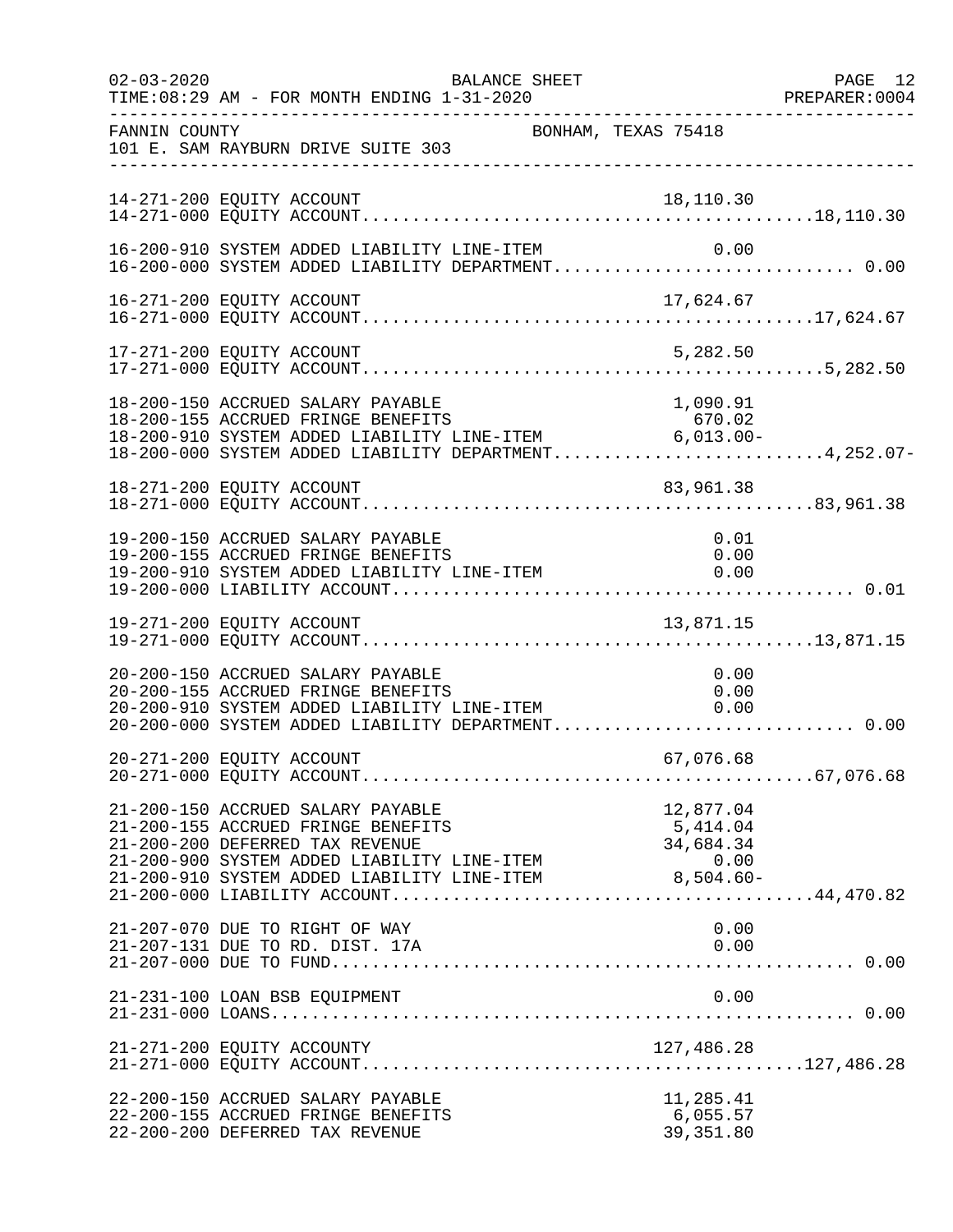| $02 - 03 - 2020$ | TIME: 08:29 AM - FOR MONTH ENDING 1-31-2020                                                                                                                                                                                                                              | BALANCE SHEET       |                      | PAGE 13<br>PREPARER: 0004<br>-------------------- |
|------------------|--------------------------------------------------------------------------------------------------------------------------------------------------------------------------------------------------------------------------------------------------------------------------|---------------------|----------------------|---------------------------------------------------|
| FANNIN COUNTY    | 101 E. SAM RAYBURN DRIVE SUITE 303                                                                                                                                                                                                                                       | BONHAM, TEXAS 75418 |                      |                                                   |
|                  | 0.00 0 0 07STEM ADDED LIABILITY LINE-ITEM 0 0.00<br>22-200-910 SYSTEM ADDED LIABILITY LINE-ITEM 21,189.85-                                                                                                                                                               |                     |                      |                                                   |
|                  | 22-207-070 DUE TO RIGHT OF WAY                                                                                                                                                                                                                                           |                     | 0.00                 |                                                   |
|                  | 22-271-200 EQUITY ACCOUNT                                                                                                                                                                                                                                                |                     | 587,444.27           |                                                   |
|                  | 23-200-150 ACCRUED SALARY PAYABLE<br>23-200-155 ACCRUED FRINGE BENEFITS<br>23-200-200 DEFERRED TAX REVENUE<br>23-200-900 SYSTEM ADDED LIABILITY LINE-ITEM<br>23-200-910 SYSTEM ADDED LIABILITY LINE-ITEM<br>23-200-000 LIABILITY ACCOUNT                                 |                     | 12,704.17            |                                                   |
|                  | 23-231-571 LOAN OF CAPITAL EQUIP. PURCHASE                                                                                                                                                                                                                               |                     | 0.00                 |                                                   |
|                  |                                                                                                                                                                                                                                                                          |                     |                      |                                                   |
|                  | 24-200-150 ACCRUED SALARY PAYABLE<br>24-200-155 ACCRUED FRINGE BENEFITS<br>24-200-133 ACCROLD FRINGE BENEFITS<br>24-200-200 DEFERRED TAX REVENUE 33,033.39<br>24-200-900 SYSTEM ADDED LIABILITY LINE-ITEM 0.00<br>24-200-910 SYSTEM ADDED LIABILITY LINE-ITEM 19,181.13- |                     | 8,948.55<br>5,170.11 |                                                   |
|                  |                                                                                                                                                                                                                                                                          |                     |                      |                                                   |
|                  | 25-271-200 EQUITY ACCOUNT                                                                                                                                                                                                                                                |                     | 2,177.67             |                                                   |
|                  | 26-200-910 SYSTEM ADDED LIABILITY LINE-ITEM<br>26-200-000 SYSTEM ADDED LIABILITY DEPARTMENT 0.00                                                                                                                                                                         |                     | 0.00                 |                                                   |
|                  | 26-271-200 EQUITY ACCOUNT                                                                                                                                                                                                                                                |                     | 49,651.88            |                                                   |
|                  | 27-271-200 EQUITY ACCOUNT                                                                                                                                                                                                                                                |                     | 9,287.58             |                                                   |
|                  | 28-200-910 SYSTEM ADDED LIABILITY LINE-ITEM<br>28-200-000 SYSTEM ADDED LIABILITY DEPARTMENT 0.00                                                                                                                                                                         |                     | 0.00                 |                                                   |
|                  | 28-271-200 EQUITY ACCOUNT                                                                                                                                                                                                                                                |                     | 6,336.74             |                                                   |
|                  | 30-271-200 EQUITY ACCOUNT                                                                                                                                                                                                                                                |                     | 983.14               |                                                   |
|                  | 31-200-900 SYSTEM ADDED LIABILITY LINE-ITEM                                                                                                                                                                                                                              |                     | 0.00                 |                                                   |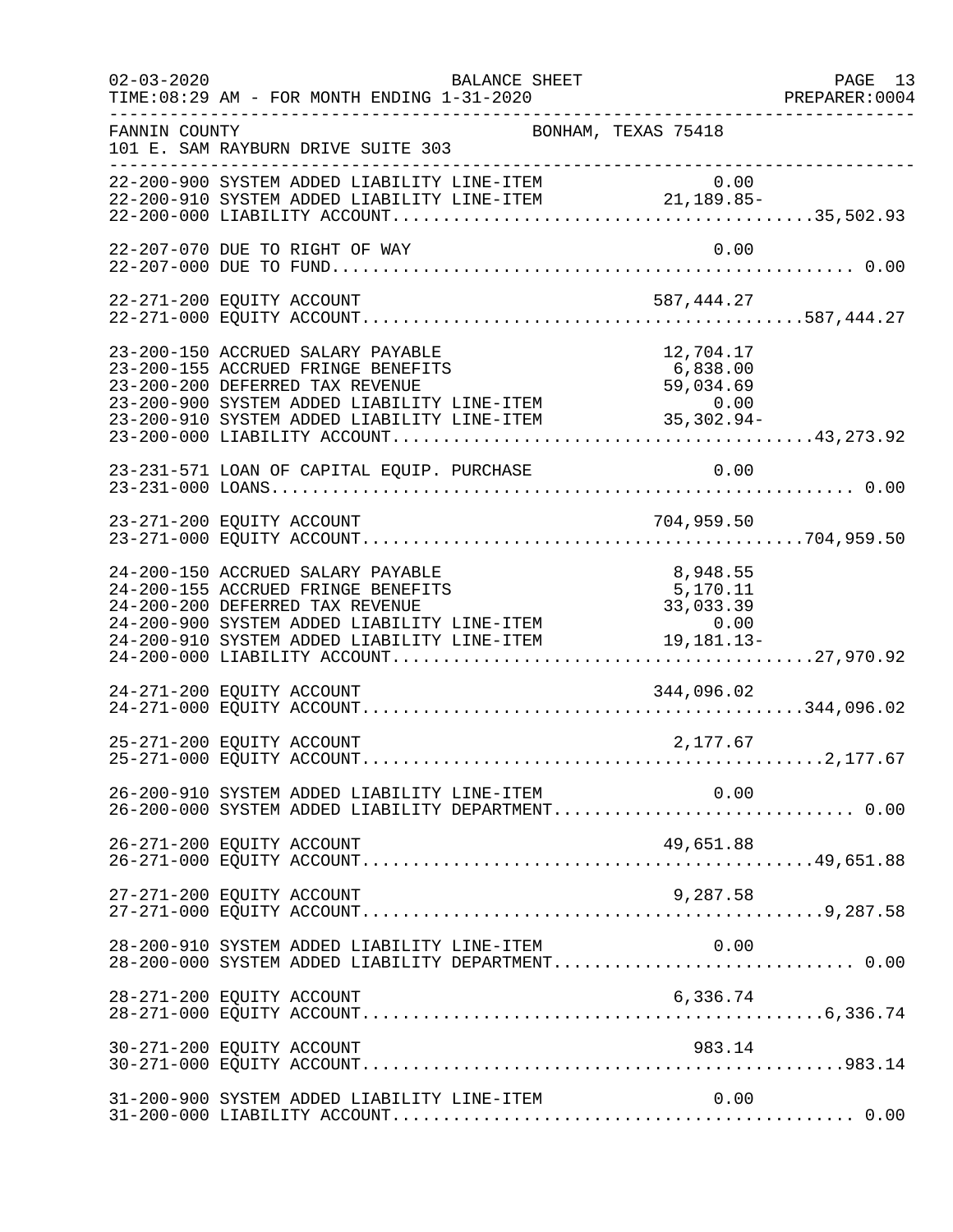| $02 - 03 - 2020$          | TIME: 08:29 AM - FOR MONTH ENDING 1-31-2020                                                                                  | <b>BALANCE SHEET</b> |                                                                                                        | PAGE 14<br>PREPARER: 0004 |
|---------------------------|------------------------------------------------------------------------------------------------------------------------------|----------------------|--------------------------------------------------------------------------------------------------------|---------------------------|
| FANNIN COUNTY             | 101 E. SAM RAYBURN DRIVE SUITE 303                                                                                           |                      | --------------------------------------<br>BONHAM, TEXAS 75418                                          |                           |
|                           |                                                                                                                              |                      |                                                                                                        |                           |
| 33-271-200 EQUITY ACCOUNT |                                                                                                                              |                      | 8,596.74                                                                                               |                           |
| 34-271-200 EQUITY ACCOUNT |                                                                                                                              |                      | 32,371.65                                                                                              |                           |
|                           | 35-200-910 SYSTEM ADDED LIABILITY LI                                                                                         |                      | 0.00                                                                                                   |                           |
| 35-271-200 EQUITY ACCOUNT |                                                                                                                              |                      | 177,962.54                                                                                             |                           |
|                           | 36-200-150 ACCRUED SALARY PAYABLE<br>36-200-155 ACCRUED FRINGE BENEFITS<br>36-200-133 ACCROLE FRINGE EINITITY LINE-ITEM 6.00 |                      | 627.24<br>210.02                                                                                       |                           |
| 36-271-200 EQUITY ACCOUNT |                                                                                                                              |                      | 15, 145.58                                                                                             |                           |
|                           | 37-200-910 SYSTEM ADDED LIABILITY LINE-ITEM                                                                                  |                      | 0.00                                                                                                   |                           |
| 37-207-099 HELD IN TRUST  |                                                                                                                              |                      | 62,253.68                                                                                              |                           |
| 37-271-200 EQUITY ACCOUNT |                                                                                                                              |                      | 2,415.64                                                                                               |                           |
|                           | 38-200-900 SYSTEM ADDED LIABILITY LINE-ITEM                                                                                  |                      | 0.00<br>38-200-000 SYSTEM ADDED LIABILITY DEPARTMENT 0.00                                              |                           |
|                           | 38-271-200 EQUITY ACCOUNT                                                                                                    |                      |                                                                                                        |                           |
|                           |                                                                                                                              |                      | 39-200-900 SYSTEM ADDED LIABILITY LINE-ITEM 0.00<br>39-200-000 SYSTEM ADDED LIABILITY DEPARTMENT 0.00  |                           |
| 39-271-200 EQUITY ACCOUNT |                                                                                                                              |                      | 20,703.81                                                                                              |                           |
|                           | 40-200-910 SYSTEM ADDED LIABILITY LINE-ITEM                                                                                  |                      | 0.00<br>40-200-000 SYSTEM ADDED LIABILITY DEPARTMENT 0.00                                              |                           |
| 40-271-200 EQUITY ACCOUNT |                                                                                                                              |                      | 381.73                                                                                                 |                           |
|                           |                                                                                                                              |                      | 41-200-910 SYSTEM ADDED LIABILITY LINE-ITEM $0.00$<br>41-200-000 SYSTEM ADDED LIABILITY DEPARTMENT0.00 |                           |
|                           | 41-207-095 DUE TO OTHER FUNDS                                                                                                |                      | 0.00                                                                                                   |                           |
| 41-271-200 EQUITY ACCOUNT |                                                                                                                              |                      | 0.00                                                                                                   |                           |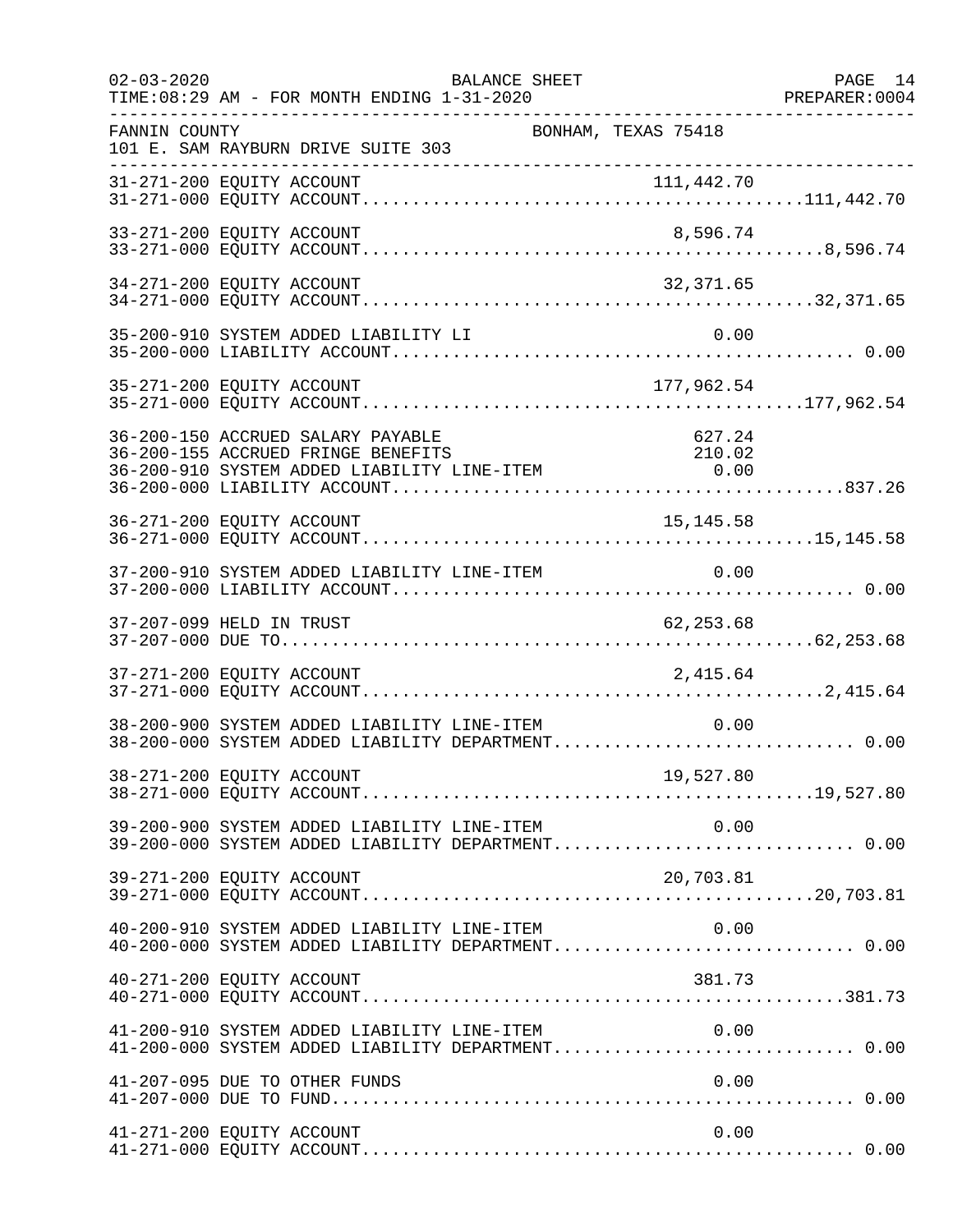| $02 - 03 - 2020$          | TIME: 08:29 AM - FOR MONTH ENDING 1-31-2020 | BALANCE SHEET                                                                                                                    |                                                                                                       |  |
|---------------------------|---------------------------------------------|----------------------------------------------------------------------------------------------------------------------------------|-------------------------------------------------------------------------------------------------------|--|
| FANNIN COUNTY             | 101 E. SAM RAYBURN DRIVE SUITE 303          | BONHAM, TEXAS 75418                                                                                                              |                                                                                                       |  |
|                           |                                             |                                                                                                                                  | 42-200-910 SYSTEM ADDED LIABILITY LINE-ITEM 0.00<br>42-200-000 SYSTEM ADDED LIABILITY DEPARTMENT 0.00 |  |
| 42-271-200 EQUITY ACCOUNT |                                             |                                                                                                                                  | 428.64-                                                                                               |  |
|                           |                                             | 44-200-910 SYSTEM ADDED LIABILITY LINE-ITEM                                                                                      | 0.00<br>44-200-000 SYSTEM ADDED LIABILITY DEPARTMENT 0.00                                             |  |
|                           | 44-207-095 DUE TO OTHER FUNDS               |                                                                                                                                  | 0.00                                                                                                  |  |
| 44-271-200 EQUITY ACCOUNT |                                             |                                                                                                                                  | 0.00                                                                                                  |  |
|                           | 45-200-150 ACCRUED SALARY PAYABLE           | 45-200-150 ACCROLD SADARI PATABLE<br>45-200-155 ACCROED FRINGE BENEFITS 0.00<br>45-200-910 SYSTEM ADDED LIABILITY LINE-ITEM 0.00 | 302.00<br>45-200-000 SYSTEM ADDED LIABILITY DEPARTMENT302.00                                          |  |
|                           | 45-207-095 DUE TO OTHER FUNDS               |                                                                                                                                  | 0.00                                                                                                  |  |
| 45-271-200 EQUITY ACCOUNT |                                             |                                                                                                                                  | $370.90 -$                                                                                            |  |
|                           | 46-200-910 SYSTEM ADDED LIABILITY LINE-ITEM |                                                                                                                                  | 0.00                                                                                                  |  |
| 46-271-200 EQUITY ACCOUNT |                                             |                                                                                                                                  | 7,765.67                                                                                              |  |
|                           |                                             | 48-200-910 SYSTEM ADDED LIABILITY LINE-ITEM                                                                                      | 0.00                                                                                                  |  |
| 48-271-200 EQUITY ACCOUNT |                                             |                                                                                                                                  | 38,584.59                                                                                             |  |
| 49-271-200 EQUITY ACCOUNT |                                             |                                                                                                                                  | 681.66                                                                                                |  |
|                           | 50-200-910 SYSTEM ADDED LIABILITY LINE-ITEM |                                                                                                                                  | 0.00<br>50-200-000 SYSTEM ADDED LIABILITY DEPARTMENT 0.00                                             |  |
| 50-271-200 EQUITY ACCOUNT |                                             |                                                                                                                                  | 0.00                                                                                                  |  |
| 51-271-200 EQUITY ACCOUNT |                                             |                                                                                                                                  | 7,573.88                                                                                              |  |
|                           | 52-200-910 SYSTEM ADDED LIABILITY LINE-ITEM |                                                                                                                                  | 0.00                                                                                                  |  |
| 52-271-200 EQUITY ACCOUNT |                                             |                                                                                                                                  | 14,655.89                                                                                             |  |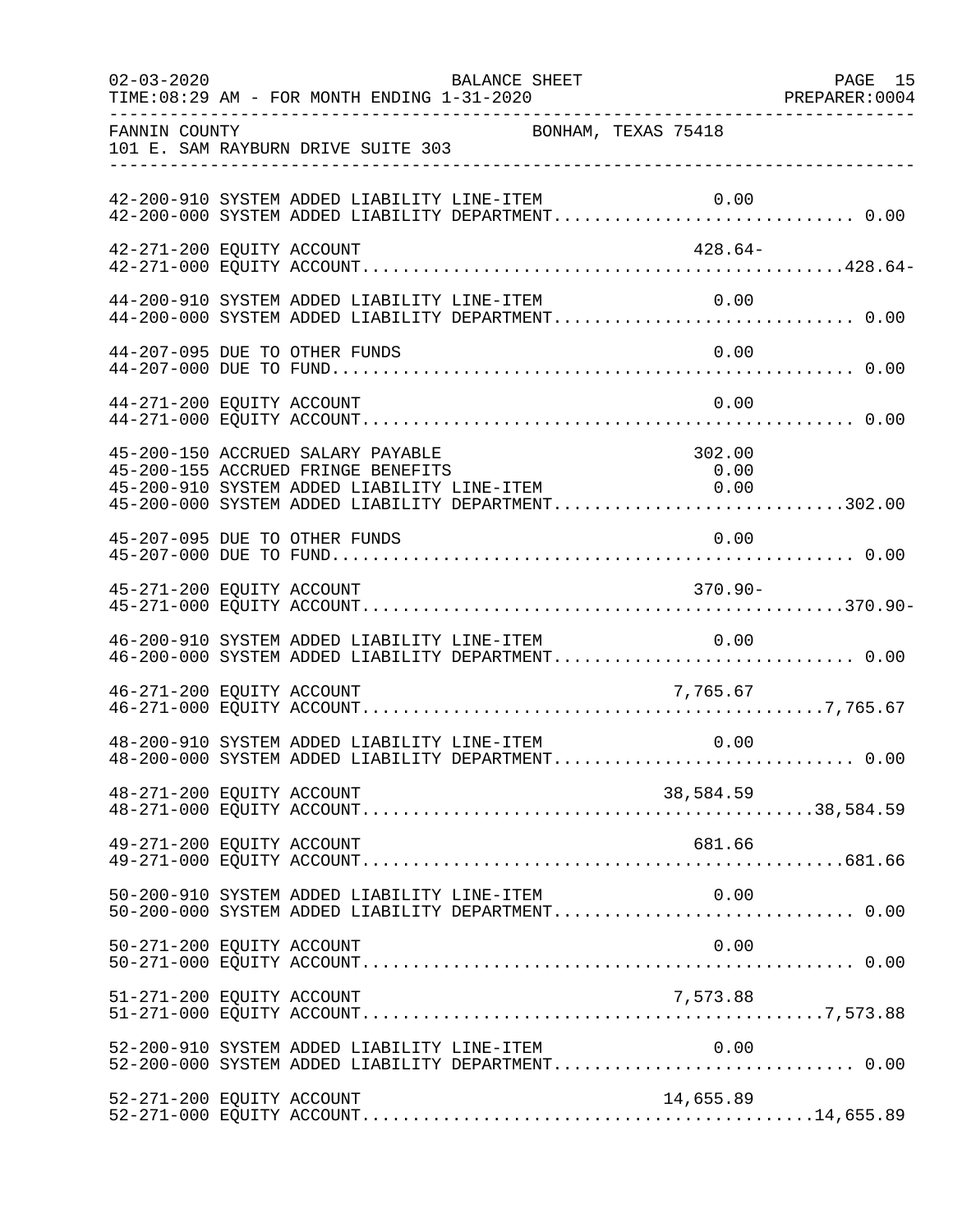| $02 - 03 - 2020$ | <b>BALANCE SHEET</b><br>TIME: 08:29 AM - FOR MONTH ENDING 1-31-2020                                            | PAGE 16 |
|------------------|----------------------------------------------------------------------------------------------------------------|---------|
| FANNIN COUNTY    | BONHAM, TEXAS 75418<br>101 E. SAM RAYBURN DRIVE SUITE 303                                                      |         |
|                  | 53-200-910 SYSTEM ADDED LIABILITY LINE-ITEM 4,496.80-<br>53-200-000 SYSTEM ADDED LIABILITY DEPARTMENT4,496.80- |         |
|                  | 53-271-200 EQUITY ACCOUNT<br>290,083.48                                                                        |         |
|                  | 55-200-910 SYSTEM ADDED LIABILITY LINE-ITEM<br>0.00                                                            |         |
|                  | 0.06<br>55-271-200 EQUITY ACCOUNT                                                                              |         |
|                  | 56-200-910 SYSTEM ADDED LIABILITY LINE-ITEM<br>0.00                                                            |         |
|                  | 56-271-200 EQUITY ACCOUNT<br>45,071.06                                                                         |         |
|                  | 57-200-910 SYSTEM ADDED LIABILITY LINE-ITEM<br>0.00<br>57-200-000 SYSTEM ADDED LIABILITY DEPARTMENT 0.00       |         |
|                  | 49.11<br>57-271-200 EQUITY ACCOUNT                                                                             |         |
|                  | 59-200-910 SYSTEM ADDED LIABILITY LINE-ITEM 1,642.50-<br>59-200-000 SYSTEM ADDED LIABILITY DEPARTMENT1,642.50- |         |
|                  | 59-271-200 EQUITY ACCOUNT<br>31,365.09                                                                         |         |
|                  | 60-200-200 DEFERRED REVENUE<br>9,341.26<br>60-200-910 SYSTEM ADDED LIABILITY LINE-ITEM<br>0.00                 |         |
|                  | 0.00<br>60-207-990 DUE TO OTHERS                                                                               |         |
|                  | 153,672.87<br>60-271-200 EQUITY ACCOUNT                                                                        |         |
|                  | 61-271-200 EQUITY ACCOUNT<br>3,333.08                                                                          |         |
|                  | 62-271-200 EQUITY ACCOUNT<br>34,291.11                                                                         |         |
|                  | 63-200-910 SYSTEM ADDED LIABILITY LINE ITEM<br>0.00                                                            |         |
|                  | 1,688.40<br>63-271-200 EQUITY ACCOUNT                                                                          |         |
|                  | 64-200-910 SYSTEM ADDED LIABILITY LINE ITEM<br>0.00                                                            |         |
|                  | 64-271-200 EQUITY ACCOUNT<br>355.18                                                                            |         |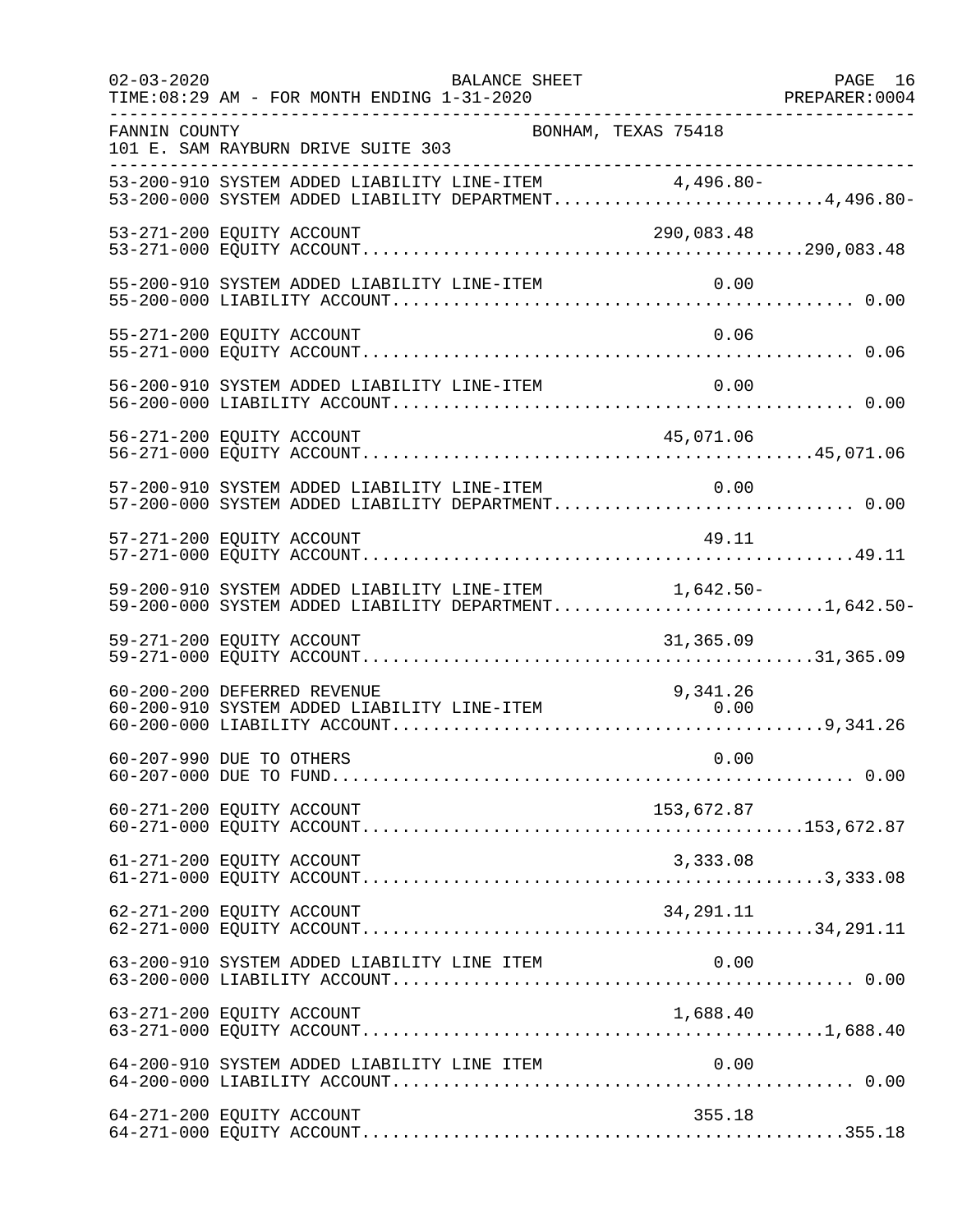| $02 - 03 - 2020$ | BALANCE SHEET<br>TIME: 08:29 AM - FOR MONTH ENDING 1-31-2020                                       |                     | PAGE 17 |
|------------------|----------------------------------------------------------------------------------------------------|---------------------|---------|
| FANNIN COUNTY    | 101 E. SAM RAYBURN DRIVE SUITE 303                                                                 | BONHAM, TEXAS 75418 |         |
|                  | 65-200-910 SYSTEM ADDED LIABILITY LINE ITEM                                                        |                     |         |
|                  | 65-271-200 EQUITY ACCOUNT                                                                          | 2,691.63            |         |
|                  | 66-200-910 SYSTEM ADDED LIABILITY LINE-ITEM 92,194.35-                                             |                     |         |
|                  | 66-207-990 DUE TO OTHERS                                                                           | 0.00                |         |
|                  | 66-231-200 2017 GO BONDS PAYABLE                                                                   | 0.00                |         |
|                  | 66-271-200 EQUITY ACCOUNT                                                                          | 4,718,695.56        |         |
|                  | 67-200-910 SYSTEM ADDED LIABILITY LINE-ITEM<br>67-200-000 SYSTEM ADDED LIABILITY DEPARTMENT530.00- | $530.00 -$          |         |
|                  | 67-271-200 EQUITY ACCOUNT                                                                          | 9,498.04            |         |
|                  | 68-200-910 SYSTEM ADDED LIABILITY LINE -ITEM 0.00                                                  |                     |         |
|                  |                                                                                                    |                     |         |
|                  | 68-271-200 EQUITY ACCOUNT                                                                          | 76,605.99           |         |
|                  |                                                                                                    |                     |         |
|                  | 70-271-200 EQUITY ACCOUNT                                                                          | 100,051.38          |         |
|                  | 71-200-910 SYSTEM ADDED LIABILITY LINE-ITEM<br>71-200-000 SYSTEM ADDED LIABILITY DEPARTMENT 0.00   | 0.00                |         |
|                  | 71-271-200 EQUITY ACCOUNT                                                                          | 0.00                |         |
|                  | 72-200-910 SYSTEM ADDEND LIABILITY LINE-ITEM<br>72-200-000 SYSTEM ADDED LIABILITY DEPARTMENT 0.00  | 0.00                |         |
|                  | 72-271-200 EQUITY ACCOUNT                                                                          | 0.00                |         |
|                  | 78-200-910 SYSTEM ADDED LIABILITY LINE ITEM                                                        | 0.00                |         |
|                  | 78-271-200 EQUITY ACCOUNT                                                                          | 150,000.00          |         |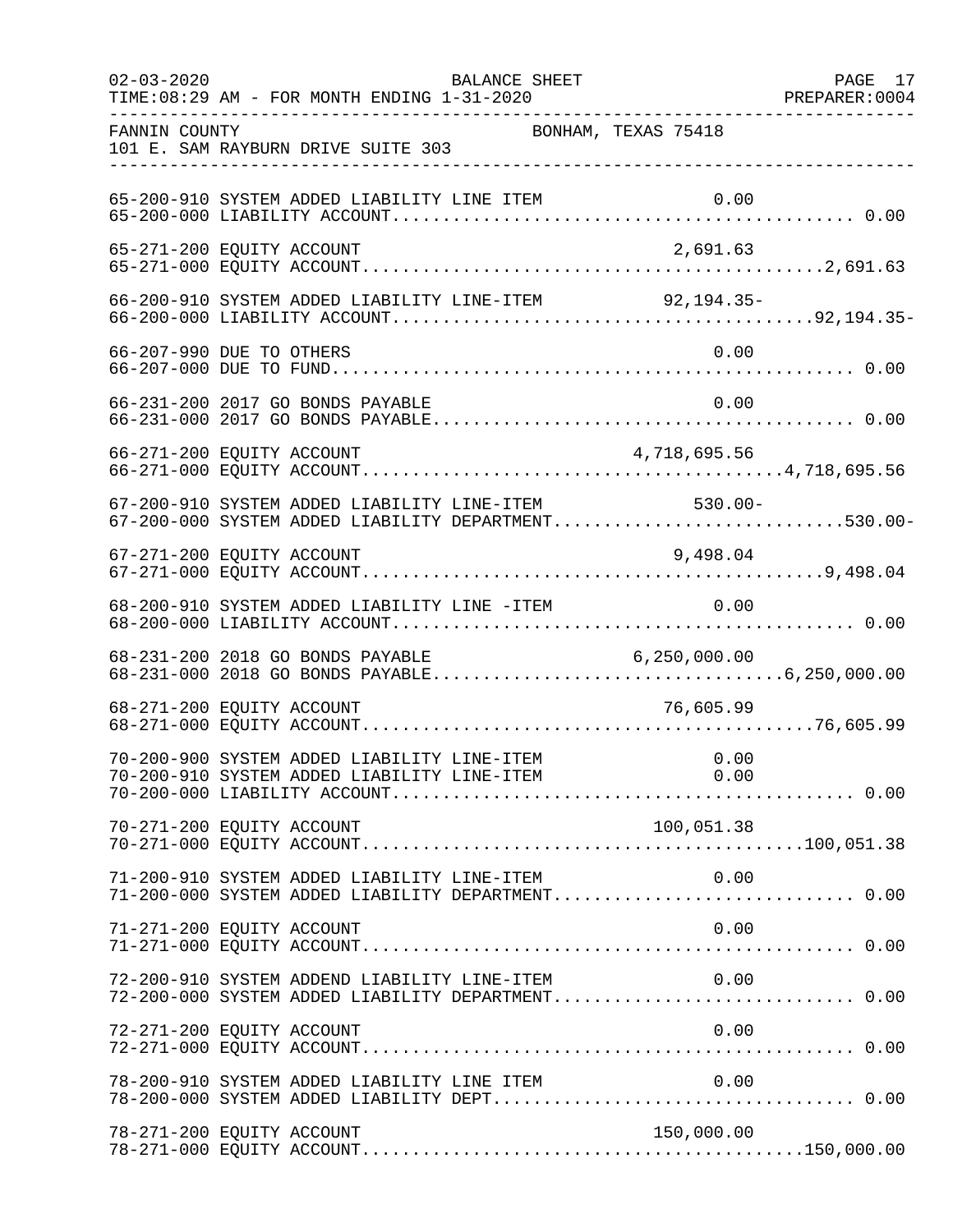| $02 - 03 - 2020$          | TIME: 08:29 AM - FOR MONTH ENDING 1-31-2020 | BALANCE SHEET                                 | PAGE 18<br>PREPARER:0004<br>-------------------------------------                                          | PAGE 18 |
|---------------------------|---------------------------------------------|-----------------------------------------------|------------------------------------------------------------------------------------------------------------|---------|
| FANNIN COUNTY             | 101 E. SAM RAYBURN DRIVE SUITE 303          |                                               | BONHAM, TEXAS 75418                                                                                        |         |
|                           | 79-200-910 SYSTEM ADD LIABILITY LINE ITEM   |                                               | 0.00                                                                                                       |         |
| 79-271-200 EQUITY ACCOUNT |                                             |                                               | 75,000.00                                                                                                  |         |
|                           |                                             | 80-200-910 SYSTEM ADDED LIABILITY LINE-ITEM   | 0.00                                                                                                       |         |
| 80-271-200 EQUITY ACCOUNT |                                             |                                               | 600.00                                                                                                     |         |
|                           | 81-200-910 SYSTEM ADDED LIABILITY LINE ITEM |                                               | 0.00                                                                                                       |         |
| 81-271-200 EQUITY ACCOUNT |                                             |                                               | 4,021.21                                                                                                   |         |
|                           |                                             | 82-200-910 SYSTEM ADDED LIABILITY LINE ITEM   | 0.00                                                                                                       |         |
|                           |                                             |                                               |                                                                                                            |         |
|                           | 83-200-910 SYSTEM ADDED LIABILITY LINE ITEM |                                               | 0.00                                                                                                       |         |
| 83-271-200 EQUITY ACCOUNT |                                             |                                               | 481,113.05                                                                                                 |         |
|                           |                                             |                                               | 84-200-910 SYSTEM ADDED LIABILITY LINE ITEM 50,527.35-<br>84-200-000 SYSTEM ADDED LIABILITY DEPT50,527.35- |         |
| 84-271-200 EQUITY ACCOUNT |                                             |                                               | 533,975.09                                                                                                 |         |
|                           |                                             |                                               | 85-200-910 SYSTEM ADDED LIABILITY LINE-ITEM 388.75-<br>85-200-000 SYSTEM ADDED LIABILITY DEPARTMENT388.75- |         |
| 85-271-200 EQUITY ACCOUNT |                                             |                                               | 3,585.04                                                                                                   |         |
|                           | 86-200-910 SYSTEM ADDED LIABILITY ITEM      |                                               | 0.00                                                                                                       |         |
| 86-271-200 EQUITY ACCOUNT |                                             |                                               | 5,235.92                                                                                                   |         |
|                           |                                             |                                               | 87-200-910 SYSTEM ADDED LIABILITY LINE-ITEM 0.00<br>87-200-000 SYSTEM ADDED LIABILITY DEPARTMENT 0.00      |         |
|                           |                                             | 87-202-319 A/P RESTITUTION-JUVENILE PROBATION | 0.00                                                                                                       |         |
| 87-271-200 EQUITY ACCOUNT |                                             |                                               | 2,335.77                                                                                                   |         |